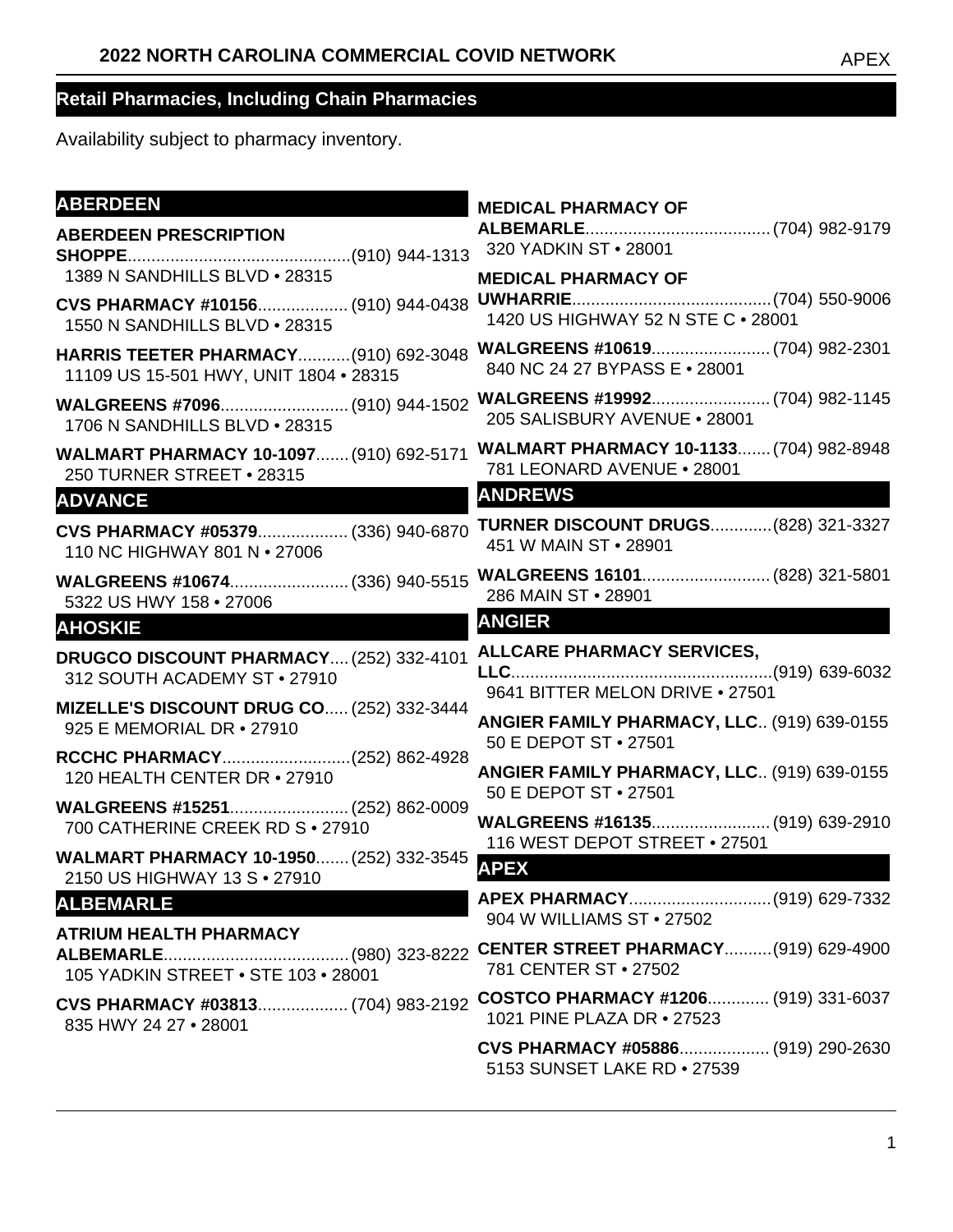| CVS PHARMACY #17050 (919) 372-1406 MISSION PARDEE HEALTH CAMPUS<br>1201 BEAVER CREEK COMMONS DR . 27502 |                                                                                                      |
|---------------------------------------------------------------------------------------------------------|------------------------------------------------------------------------------------------------------|
| HARRIS TEETER PHARMACY (919) 362-4597                                                                   | 2695 HENDERSONVILLE RD . 28704                                                                       |
| 750 W WILLIAMS ST . 27502                                                                               | <b>SELECT CARE PHARMACY (828) 585-2034</b>                                                           |
| <b>HARRIS TEETER PHARMACY #496 (919) 380-1443</b>                                                       | 15 GLENN BRIDGE RD STE A . 28704                                                                     |
| 940 US HWY 64 W • 27523                                                                                 | WALGREENS #11712 (828) 684-5375                                                                      |
| PUBLIX PHARMACY #1544 (919) 303-6204                                                                    | 2501 HENDERSONVILLE RD . 28704                                                                       |
| 1441 KELLY RD . 27502                                                                                   | <b>WALMART PHARMACY 10-1179 (828) 684-6803</b><br>60 AIRPORT RD . 28704                              |
| WALGREENS #11504 (919) 387-0190<br>6821 OLD JENKS RD . 27523                                            | <b>ASHEBORO</b>                                                                                      |
| 511 W WILLIAMS ST • 27502                                                                               | WALGREENS #7365(919) 363-1471 ASHEBORO DRUG (336) 625-5666<br>306 WHITE OAK ST . 27203               |
| 3151 APEX PEAKWAY • 27502                                                                               | WALMART PHARMACY 10-3889 (919) 362-3717 CAROLINA PHARMACY(336) 625-6146<br>534 GREENSBORO ST . 27203 |
| WE CARE PHARMACY(919) 629-6010                                                                          | <b>CARTERS FAMILY PHARMACY LLC (336) 625-8650</b>                                                    |
| 800 WEST WILLIAMS ST . SUITE-152 . 27502                                                                | 700 N FAYETTEVILLE ST . 27203                                                                        |
| <b>ARCHDALE</b>                                                                                         | <b>CENTRAL CAROLINA PHARMACEUTICAL</b>                                                               |
| ARCHDALE DRUG CO INC (336) 434-2776                                                                     |                                                                                                      |
| 11220 N MAIN ST . 27263                                                                                 | 308 WHITE OAK ST . 27203                                                                             |
| CAROLINA DRUG (336) 431-4040                                                                            | CVS PHARMACY #03527 (336) 625-2314                                                                   |
| 10907 N MAIN ST • 27263                                                                                 | 440 EAST DIXIE DRIVE . 27203                                                                         |
| CVS PHARMACY #07049 (336) 434-8420                                                                      | CVS PHARMACY #07544 (336) 629-3302                                                                   |
| 10100 SOUTH MAIN ST . 27263                                                                             | 285 N FAYETTEVILLE ST . 27203                                                                        |
| WALMART PHARMACY 10-7206 (336) 804-6051                                                                 |                                                                                                      |
| 10250 S MAIN ST • 27263                                                                                 | 363 SUNSET AVE . 27203                                                                               |
| <b>ARDEN</b>                                                                                            | <b>URGENT HEALTHCARE</b>                                                                             |
| CVS PHARMACY #07884 (828) 654-0812                                                                      |                                                                                                      |
| 324 LONG SHOALS RD . 28704                                                                              | 197 NC HWY 42 NORTH, SUITE C . 27203                                                                 |
| CVS PHARMACY #17106 (828) 687-1665                                                                      |                                                                                                      |
| 15 MCKENNA RD • 28704                                                                                   | 207 N FAYETTEVILLE ST . 27203                                                                        |
| INGLES PHARMACY (828) 684-9019                                                                          |                                                                                                      |
| 301 LONG SHOALS RD . 28704                                                                              | 1107 EAST DIXIE DRIVE . 27203                                                                        |
| <b>INGLES PHARMACY (828) 684-6391</b>                                                                   | <b>WALMART PHARMACY 10-1132 (336) 626-5675</b><br>1226 EAST DIXIE DRIVE . 27203                      |
| 352 AIRPORT RD . 28704                                                                                  | ZOO CITY DRUG II(336) 626-9002<br>415 NC HIGHWAY 49 S . 27205                                        |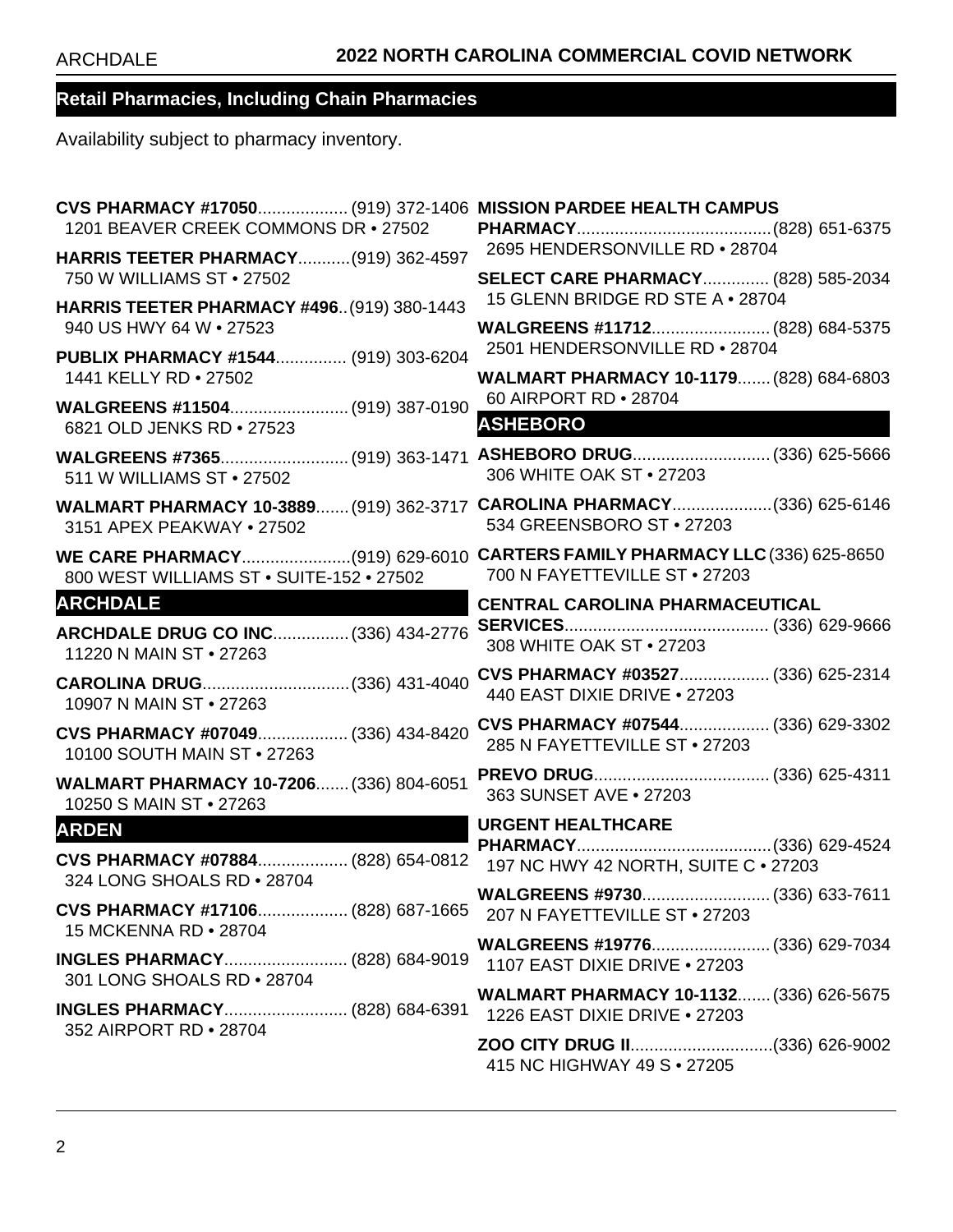| 1204 SHAMROCK RD . 27203                                                | ZOO CITY DRUG, INC (336) 626-3784 CVS PHARMACY #16930 (828) 298-4262<br>115 RIVER HILLS RD . 28805 |
|-------------------------------------------------------------------------|----------------------------------------------------------------------------------------------------|
| <b>ASHEVILLE</b>                                                        | GENOA HEALTHCARE, LLC (828) 348-8083                                                               |
| <b>APPALACHIAN SPECIALTY</b>                                            | 119 TUNNEL RD STE G . 28805                                                                        |
|                                                                         | <b>GENOA HEALTHCARE, LLC (828) 490-7573</b>                                                        |
| 932 HENDERSONVILLE RD STE 106 . 28803                                   | 1314 PATTON AVE STE E . 28806                                                                      |
| <b>ASHEVILLE COMPOUNDING</b><br>760 MERRIMON AVE . 28804                | INGLES PHARMACY (828) 274-1328                                                                     |
| ASHEVILLE DISCOUNT PHARMACY (828) 258-8511                              | INGLES PHARMACY (828) 255-4612                                                                     |
| 76 PATTON AVE . 28801                                                   | 29 TUNNEL RD . 28805                                                                               |
| <b>ASHEVILLE MOUNTAIN</b>                                               | INGLES PHARMACY (828) 255-8949<br>915 MERRIMON AVE . 28804                                         |
|                                                                         | INGLES PHARMACY (828) 298-1425                                                                     |
| 1272 TUNNEL RD STE 20 · 28805                                           | 1141 TUNNEL RD . 28805                                                                             |
| ASHEVILLE VAMC PHARMACY (828) 298-7911                                  | INGLES PHARMACY (828) 225-2756                                                                     |
| 1100 TUNNEL RD . 28805                                                  | 575 NEW LEICESTER HWY . 28806                                                                      |
| B AND B PHARMACY (828) 252-2718                                         | INGLES PHARMACY (828) 277-7466                                                                     |
| 462 HAYWOOD RD . 28806                                                  | 780 HENDERSONVILLE RD . 28803                                                                      |
| <b>BLUE RIDGE PHARMACY (828) 298-7600</b>                               | INGLES PHARMACY (828) 665-9361                                                                     |
| 1070 TUNNEL RD . 28805                                                  | 863 BREVARD RD . 28806                                                                             |
| <b>CORAM CVS/SPECIALTY INFUSION</b><br>30 GARFIELD ST . SUITE B . 28803 | <b>INGLES PHARMACY (828) 670-5776</b><br>151 SMOKEY PARK HWY . 28806                               |
| CVS PHARMACY #03847 (828) 667-5457                                      | LEES CREEK PHARMACY(828) 348-7561                                                                  |
| 505 SMOKEY PARK HWY . 28806                                             | 711 NEW LEICESTER HWY . 28806                                                                      |
| CVS PHARMACY #04105 (828) 274-3631                                      | MEDICAL CENTER PHARMACY(828) 213-0050                                                              |
| 1080 HENDERSONVILLE RD . 28803                                          | 509 BILTMORE AVE . A158 . 28801                                                                    |
| CVS PHARMACY #04116 (828) 253-2872                                      | MISSION COMMUNITY PHARMACY. (828) 213-9470                                                         |
| 24 WESTGATE PKWY • 28806                                                | 2 MEDICAL PARK DR STE 100 · 28803                                                                  |
| CVS PHARMACY #04176 (828) 298-6350<br>11 RIVER RIDGE DR • 28803         | <b>MISSION PHARMACY- CANCER</b><br>21 HOSPITAL DRIVE . FIRST FLOOR . 28801                         |
| CVS PHARMACY #05586 (828) 252-2119                                      | PUBLIX PHARMACY #1473 (828) 274-6293                                                               |
| 320 NEW LEICESTER HWY . 28806                                           | 1830 HENDERSONVILLE RD . 28803                                                                     |
| CVS PHARMACY #07007 (828) 298-2890                                      | <b>SKYLAND PHARMACY (828) 575-9977</b>                                                             |
| 225 CHARLOTTE HWY STE 2 . 28803                                         | 1800 HENDERSONVILLE RD STE 8 . 28803                                                               |
| CVS PHARMACY #07588 (828) 253-4350<br>612 MERRIMON AVE . 28804          |                                                                                                    |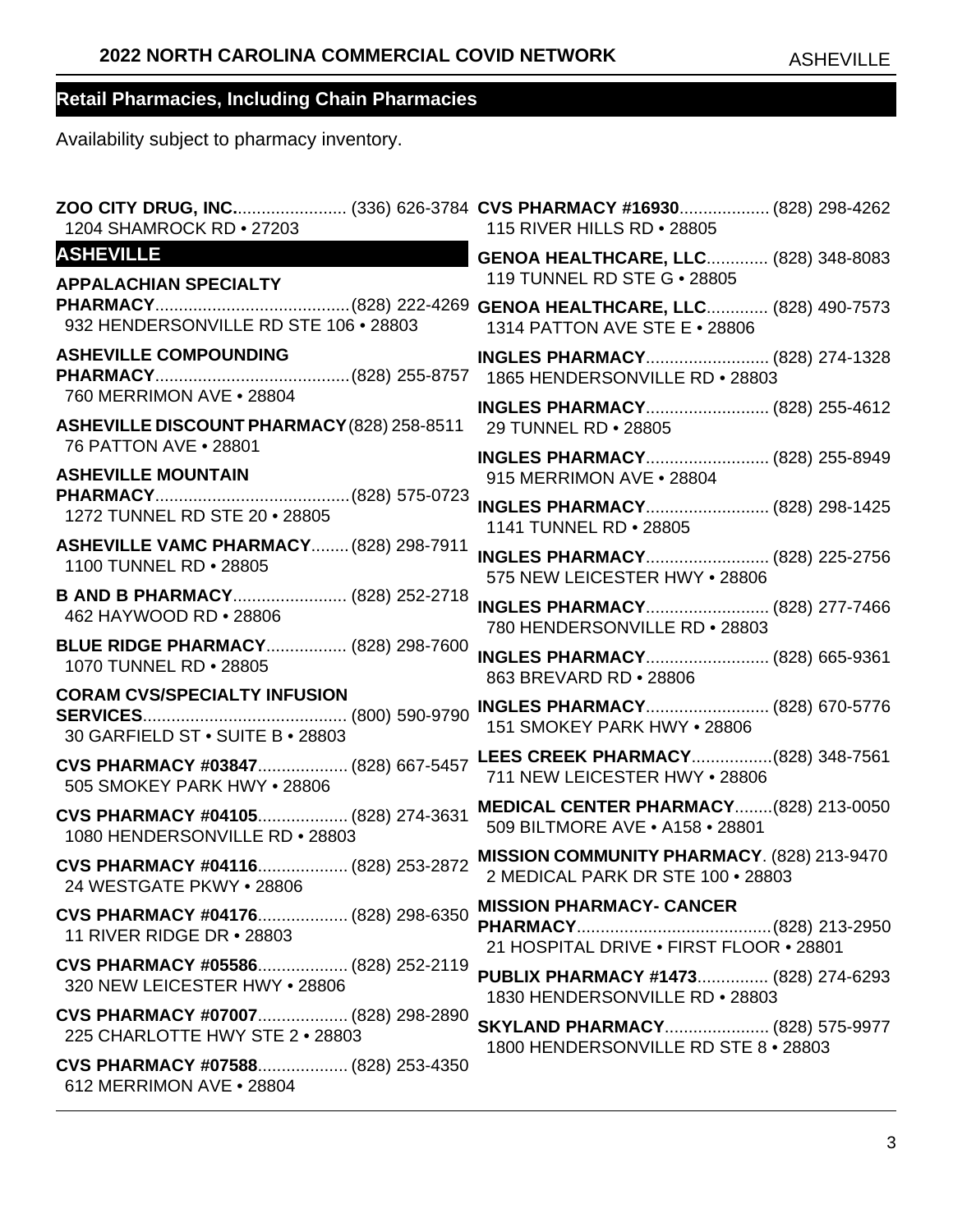| SONA PHARMACY + CLINIC (828) 298-3636 BAKERSVILLE<br>805 FAIRVIEW RD STE 100 . 28803        |                                                                                      |
|---------------------------------------------------------------------------------------------|--------------------------------------------------------------------------------------|
| <b>SONA SPECIALTY PHARMACY (828) 348-3033</b><br>1070 TUNNEL RD BLDG 3 . 28805              | <b>ROAN MOUNTAIN PHARMACY OF</b><br>604 S 226 HWY . 28705                            |
| 91 S TUNNEL RD . 28805                                                                      | <b>BANNER ELK PHARMACY (828) 898-4271</b>                                            |
| WALGREENS #12779 (828) 771-0512<br>578 NEW LEICESTER HWY . 28806                            | 110 PARK AVE . 28604<br><b>BAYBORO</b>                                               |
| 1835 HENDERSONVILLE RD . 28803                                                              | WALGREENS #7823(828) 274-7560 BAYBORO PHARMACY (252) 745-5539<br>702 MAIN ST . 28515 |
| 841 MERRIMON AVE . 28804                                                                    |                                                                                      |
|                                                                                             | <b>BEAUFORT DRUG COMPANY(252) 728-2006</b>                                           |
| 1124 PATTON AVE • 28806<br>WALMART PHARMACY 10-1317 (828) 298-8182 1703 LIVE OAK ST . 28516 | CVS PHARMACY #07381 (252) 728-4115                                                   |
| 125 BLEACHERY BLVD . 28805                                                                  | <b>EXPRESS CARE PHARMACY OF</b>                                                      |
| 1636 HENDERSONVILLE RD . 28803                                                              | 708 HIGHWAY 70 EAST-OTWAY . 28516                                                    |
|                                                                                             |                                                                                      |
| WNC COMMUNITY HEALTH SERVICES                                                               | <b>MEDICAL PARK PHARMACY EAST(252) 838-1787</b>                                      |
| 257 BILTMORE AVE . 28801<br><b>ATKINSON</b>                                                 | REALO DISCOUNT DRUGS (252) 732-2090<br>1897 LIVE OAK STREET . 28516                  |
| <b>ATKINSON DRUG - BLACK RIVER</b>                                                          | <b>BELHAVEN</b>                                                                      |
| 124 W. MAIN STREET . 28421                                                                  | <b>ONEALS DRUG STORE INC (252) 943-2643</b><br>820 W MAIN ST. • 27810                |
| <b>AVON</b><br>BEACH PHARMACY OF AVON (252) 995-3811 892 US HWY 264 E BYPASS . 27810        | <b>PUNGO RIVER PHARMACY INC (252) 943-2585</b>                                       |
| 41934 HWY 12 • 27915<br><b>AYDEN</b>                                                        | 418 HWY 264 BYPASS . 27810                                                           |
| EDWARDS DISCOUNT PHAMACY (252) 746-3126 BELMONT                                             |                                                                                      |
| 131 3RD ST • 28513                                                                          | <b>BELMONT'S DRUG STORE (704) 829-9897</b><br>403 E CATAWBA ST STE 100 • 28012       |
| 140 NC HWY 102 WEST . 28513<br><b>BAILEY</b>                                                | <b>COLLEGE PARK PHARMACY (704) 825-5179</b><br>682 PARK STREET • 28012               |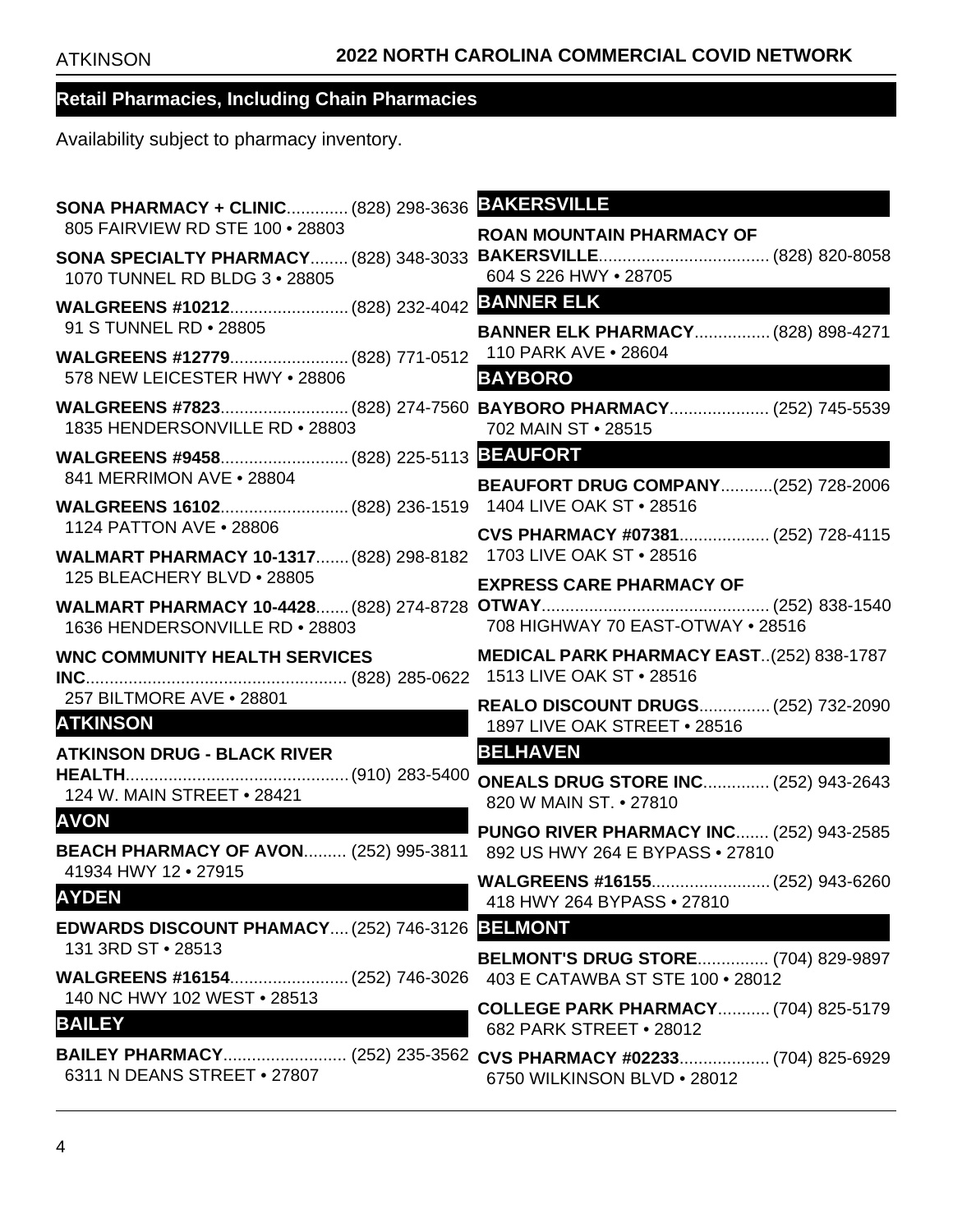| <b>HARRIS TEETER PHARMACY #386(704) 825-2058</b>                                        | <b>BEULAVILLE</b>                                                                      |
|-----------------------------------------------------------------------------------------|----------------------------------------------------------------------------------------|
| 905 SOUTH POINT RD • 28012                                                              | <b>BEULAVILLE PHARMACY INC (910) 298-3093</b>                                          |
| PRIMECARE PHARMACY (704) 812-8487                                                       | 103 CROSSOVER RD . 28518                                                               |
| 1948 PERFECTION AVE . 28012                                                             | WALGREENS #11893 (910) 298-9172                                                        |
| 6802 W WILKINSON BLVD . 28012                                                           | 115 W MAIN ST • 28518<br><b>BISCOE</b>                                                 |
| <b>WALMART PHARMACY 10-5085 (704) 825-8188</b>                                          |                                                                                        |
| 701 HAWLEY AVENUE . 28012                                                               | BISCOE PHARMACY, INC(910) 428-1150<br>2295 NC HIGHWAY 24 27 E . 27209                  |
| <b>BENSON</b>                                                                           | WALMART PHARMACY 10-2908 (910) 428-3313                                                |
| CARLIE C'S PHARMACY #870 (919) 894-1237                                                 | 201 MONTGOMERY CROSSING . 27209                                                        |
| 604 S WALL STREET . 27504                                                               | <b>BLACK MOUNTAIN</b>                                                                  |
| CVS PHARMACY #00427 (919) 207-3086 BLACK MOUNTAIN CENTER<br>13440 NC 210 HWY . 27504    |                                                                                        |
|                                                                                         | 932 OLD US HWY 70 W . 28711                                                            |
| DAVIS DRUG COMPANY (919) 934-9111<br>12330 NC HWY 210 . SUITE 102 . 27504               | CVS PHARMACY #03860 (828) 669-2992                                                     |
| <b>EASTERN CAROLINA MEDICAL</b>                                                         | 425 WEST STATE ST . 28711                                                              |
|                                                                                         |                                                                                        |
| 1 MEDICAL DR • 27504                                                                    | 3130 US 70 HWY . 28711                                                                 |
| <b>HEALTHSMART PHARMACY (919) 938-3800</b><br>70 CRAPE MYRTLE DRIVE . SUITE 103 . 27504 | <b>INGLES PHARMACY (828) 669-5280</b><br>500 NC HIGHWAY 9 . 28711                      |
| 403 E MAIN ST • 27504                                                                   | WALGREENS #16156(919) 207-0637 WALGREENS #17288 (828) 419-3280<br>510 NC 9 HWY • 28711 |
| WARREN DRUG COMPANY (919) 894-4651 BLACK MOUTAIN                                        |                                                                                        |
| 209 E MAIN STREET . 27504                                                               | <b>SUNSHINE PHARMACY (828) 669-0090</b>                                                |
| WOOD PHARMACY INC(919) 207-1446 206 E STATE STREET • STE 1 • 28711                      |                                                                                        |
| 1302 N JOHNSON ST • 27504                                                               | <b>BLADENBORO</b>                                                                      |
| <b>BERMUDA RUN</b>                                                                      | THE MEDICINE SHOPPE                                                                    |
| 329 NC HWY 801 N . PLAZA I . 27006                                                      | 102 S MAIN ST . 28320                                                                  |
| <b>BESSEMER CITY</b>                                                                    | <b>BLOWING ROCK</b>                                                                    |
|                                                                                         | CVS PHARMACY #03899 (704) 629-4196 VILLAGE PHARMACY (828) 295-3482                     |
| 902 GASTONIA HWY . 28016                                                                | 200 SHOPPES ON THE PARKWAY ROAD . SUITE                                                |
| <b>BETHEL</b>                                                                           | 54 • 28605                                                                             |
| BETHEL PHARMACY (252) 825-7271                                                          | <b>BOONE</b>                                                                           |
| 7433 MAIN ST . 27812                                                                    | <b>BOONE DRUG AND HEALTH CARE. (828) 264-3055</b><br>345 DEERFIELD RD . 28607          |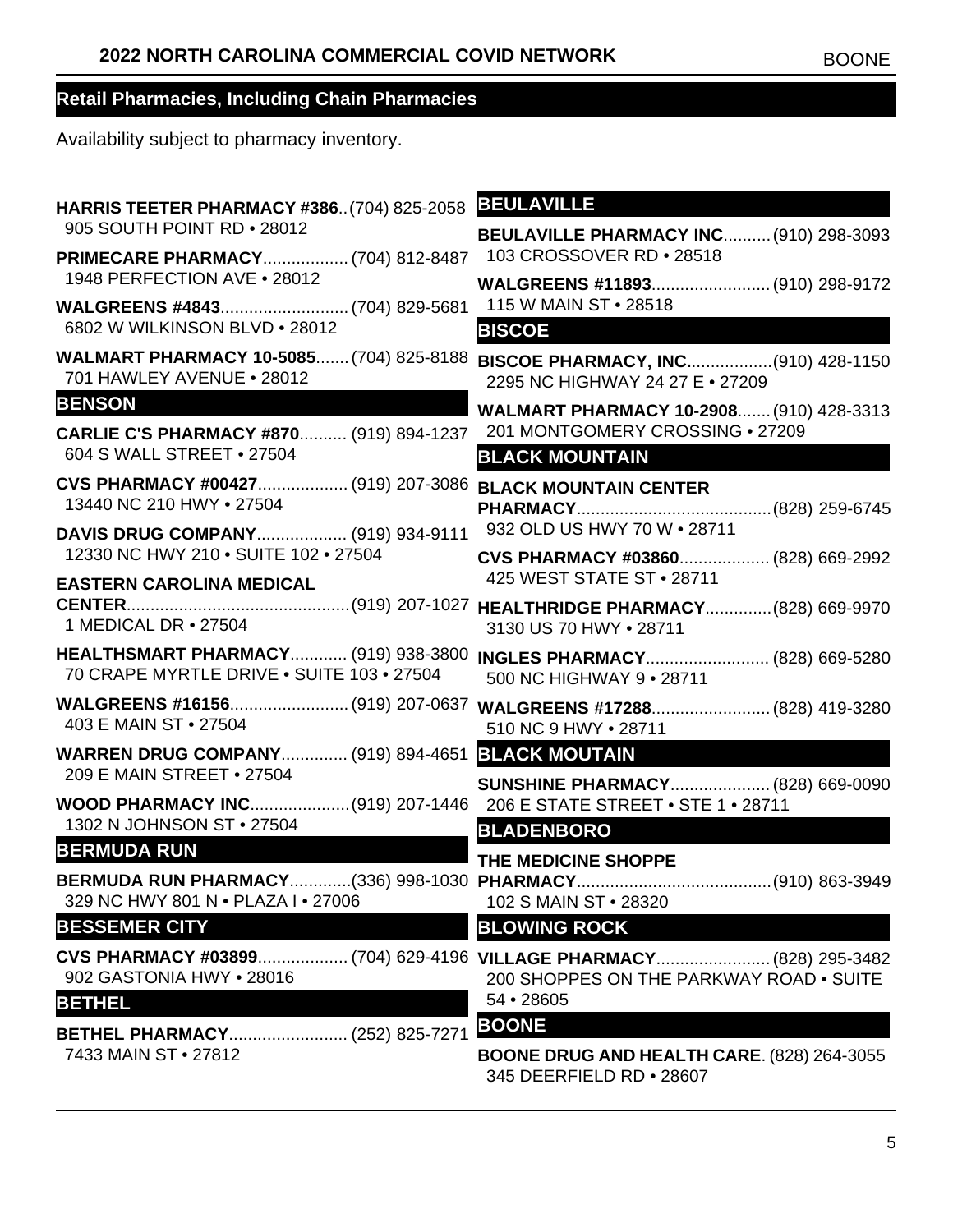| 579 GREENWAY RD . STE 100 . 28607                                                              | BOONE DRUG AT GREENWAY(828) 355-3350 WALGREENS #16158 (910) 259-2514<br>206 US HWY 117 SOUTH . 28425               |
|------------------------------------------------------------------------------------------------|--------------------------------------------------------------------------------------------------------------------|
| 202 W KING ST . 28607                                                                          | BOONE DRUG AT KING STREET (828) 264-8929 WALMART PHARMACY 10-7243 (910) 789-6006<br>908 NC HIGHWAY 53 EAST . 28425 |
| BOONE DRUG AT NEW MARKET (828) 264-9144 BURLINGTON<br>245 NEW MARKET CENTER . 28607            | <b>ARMC HEALTH CARE EMPLOYEE</b>                                                                                   |
| 2147 BLOWING ROCK RD . 28607                                                                   | 1238 HUFFMAN MILL RD . 27215                                                                                       |
| 1620 BLOWING ROCK RD . 28607                                                                   | PUBLIX PHARMACY #1548 (828) 278-6164 BURLINGTON CHC PHARMACY (336) 506-5845<br>1214 VAUGHN RD STE 104 . 27217      |
|                                                                                                |                                                                                                                    |
| 2184 BLOWING ROCK RD . 28607                                                                   | 221 N GRAHAM-HOPEDALE RD . 27217                                                                                   |
| WALMART PHARMACY 10-2496 (828) 262-0383<br>200 WATAUGA VILLAGE DRIVE . 28607<br><b>BREVARD</b> | CVS PHARMACY #02532 (336) 584-6041<br>1149 UNIVERSITY DRIVE . 27215                                                |
| CVS PHARMACY #04165 (828) 883-3132                                                             | CVS PHARMACY #03853 (336) 227-7442                                                                                 |
| 371 ASHEVILLE HWY . 28712                                                                      | 2344 S CHURCH ST • 27215                                                                                           |
| <b>GORDON FAMILY PHARMACY (828) 877-6111</b>                                                   | CVS PHARMACY #17130 (336) 585-1476                                                                                 |
| 518 S BROAD ST • 28712                                                                         | 1475 UNIVERSITY DR . 27215                                                                                         |
| INGLES PHARMACY (828) 883-2358                                                                 | <b>GENOA HEALTHCARE, LLC (336) 578-9226</b>                                                                        |
| 684 NORTH BROAD ST . 28712                                                                     | 2732 ANN ELIZABETH DR • 27215                                                                                      |
| WALGREENS #10274 (828) 877-8600                                                                | <b>HARRIS TEETER PHARMACY (336) 584-2783</b>                                                                       |
| 382 ASHVILLE HWY . 28712                                                                       | 2727 S CHURCH ST . 27215                                                                                           |
| <b>BRYSON CITY</b>                                                                             | MEDICAL VILLAGE APOTHECARY (336) 228-1336                                                                          |
| <b>BRYSON CITY PHARMACY (828) 488-1705</b>                                                     | 1610 VAUGHN RD . 27217                                                                                             |
| 200 HWY 19 S · 28713                                                                           | <b>NEIL MEDICAL GROUP-</b>                                                                                         |
| WALGREENS #16103 (828) 488-6677                                                                | 509 S LEXINGTON AVE . 27215                                                                                        |
| <b>HWY 19 AND SLOPE • 28713</b>                                                                | PUBLIX PHARMACY #1706 (336) 290-0937                                                                               |
| <b>BUNN</b>                                                                                    | 2750 S CHURCH ST • 27215                                                                                           |
| <b>CORNER DRUG STORES OF BUNN. BUNN</b>                                                        | <b>SCOTT COMMUNITY HEALTH CENTER</b>                                                                               |
|                                                                                                |                                                                                                                    |
| 23 EAST HIGHWAY 98 . SUITE 100 . 27508                                                         | 5270 UNION RIDGE RD . 27217                                                                                        |
| <b>BURGAW</b>                                                                                  | <b>TOTAL CARE PHARMACY (336) 570-2273</b>                                                                          |
| VALUE RX PHARMACY (910) 259-2116                                                               | 2479 S CHURCH ST • 27215                                                                                           |
| 103 S DUDLEY ST • 28425                                                                        | WALGREENS #12045 (336) 584-7265<br>2825 S CHURCH ST • 27215                                                        |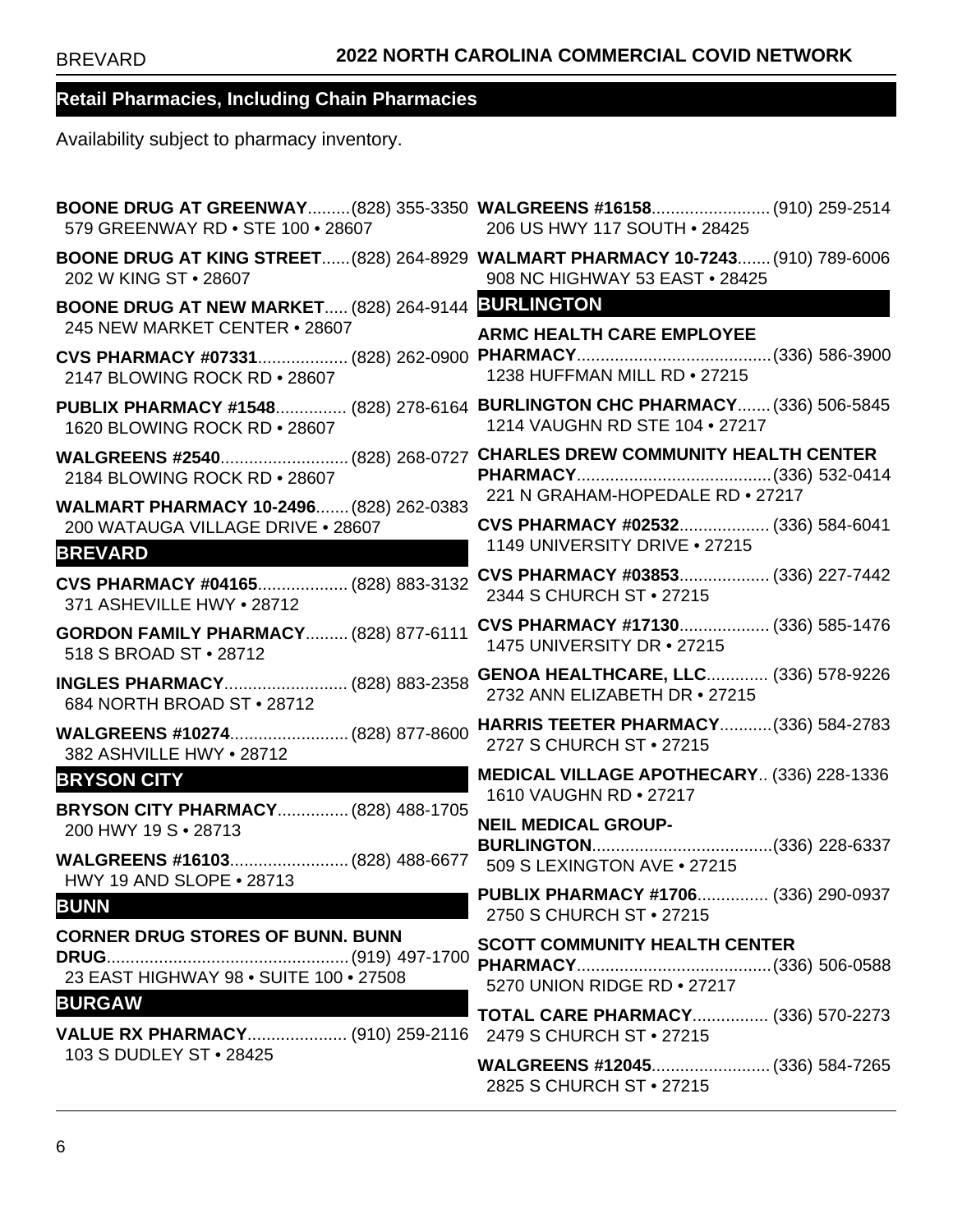| WALGREENS #17237 (336) 438-3281                                                 | <b>CAMP LEJEUNE</b>                                                                                   |
|---------------------------------------------------------------------------------|-------------------------------------------------------------------------------------------------------|
| 2294 N CHURCH ST . 27217                                                        | <b>CAMP LEJEUNE MILAM PHCY (910) 440-0011</b>                                                         |
| WALGREENS #17900 (336) 584-3374<br>3465 SOUTH CHURCH STREET . 27215             | A STREET . BLDG # RR 440 . 28542                                                                      |
| <b>WALMART PHARMACY 10-1287 (336) 584-1133</b>                                  | CAMP LEJEUNE NH 200 PHCY (910) 450-4178<br>STONE ST. EXTENTION . BLDG NH200 . 28547                   |
| 3141 GARDEN ROAD . 27215                                                        | DOD CAMP LEJEUNE EPHCY (910) 450-4171                                                                 |
| WALMART PHARMACY 10-3612 (336) 226-1922<br>530 SO, GRAHAM-HOPEDALE ROAD . 27217 | USN-NAVAL HOSPITAL . BREWSTER BLVD BLDG<br>NH100 · 28547                                              |
| <b>BURNSVILLE</b>                                                               | <b>CAMP LEJUENE</b>                                                                                   |
| CVS PHARMACY #04196 (828) 682-6171<br>115 RESERVOIR RD • 28714                  | CAMP GEIGER PHCY(910) 450-0322<br>100 BREWSTER BLVD . PHCY DEPTNAVAL HOSP<br>G770 • 28547             |
| <b>INGLES PHARMACY (828) 682-7636</b><br>HWY 19 EAST . 28714                    | CAMP JOHNSON PHCY (910) 450-0836                                                                      |
| THE PRESCRIPTION PAD OF                                                         | 100 BREWSTER BLVD . PHCY DEPTNAVAL HOSP                                                               |
|                                                                                 | BLD 416 . 28547                                                                                       |
| 730 E MAIN ST • 28714                                                           | CAMP LEJEUNE NH PHCY (910) 450-4171<br>100 BREWSTER BLVD . PHARMACY DEPTNAVAL                         |
| <b>BUTNER</b>                                                                   | HOSP • 28547                                                                                          |
| <b>CENTRAL REGIONAL HOSPITAL</b><br>300 VEAZEY RD. • 27509                      | CAMP LEJEUNE NPPC PHCY (910) 450-4171<br>3280 HENDERSON DR . PHARMACY DEPT .<br>28547                 |
| QUALITY DRUGS(919) 575-6571<br>309 CENTRAL AVE . 27509                          | <b>COURT HOUSE BAY PHCY (910) 450-7365</b>                                                            |
| <b>CALABASH</b>                                                                 | 100 BREWSTER BLVD . PHCY DEPT NAVAL<br>HOSP BB118 • 28547                                             |
| CVS PHARMACY #07420 (910) 579-1050<br>9810 OCEAN HWY • 28467                    | 100 BREWSTER BLVD . PHCY DEPT NAVAL                                                                   |
| SEASHORE DRUGS (910) 579-3200                                                   | HOSP FC520 • 28547                                                                                    |
| 10227 BEACH DR SW . 28467                                                       | HADNOT POINT PHCY (910) 451-1097                                                                      |
| <b>CAMERON</b>                                                                  | 100 BREWSTER BLVD . PHARMACY DEPT<br>NAVAL HOSP BLDG 416 . 28547                                      |
| BRAGG LINDEN OAKS PHCY (910) 908-7314<br>55 CENTENNIAL PKWY . 28326             | MARINE CORPS EXCHANGE PHCY. (910) 451-3529                                                            |
| CVS PHARMACY #10157 (910) 960-0250<br>1025 NC 24-87 • 28326                     | 100 BREWSTER BLVD . PHARMACY DEPTNAVAL<br>HOSP BLD 123 . 28547                                        |
| WALMART PHARMACY 10-6958 (910) 364-0351<br>2800 NC HIGHWAY 24-87 . 28326        | NEW RIVER AIRSTATION PHCY (910) 449-6511<br>100 BREWSTER BLVD . PHCY DEPT NAVAL<br>HOSP AS100 • 28547 |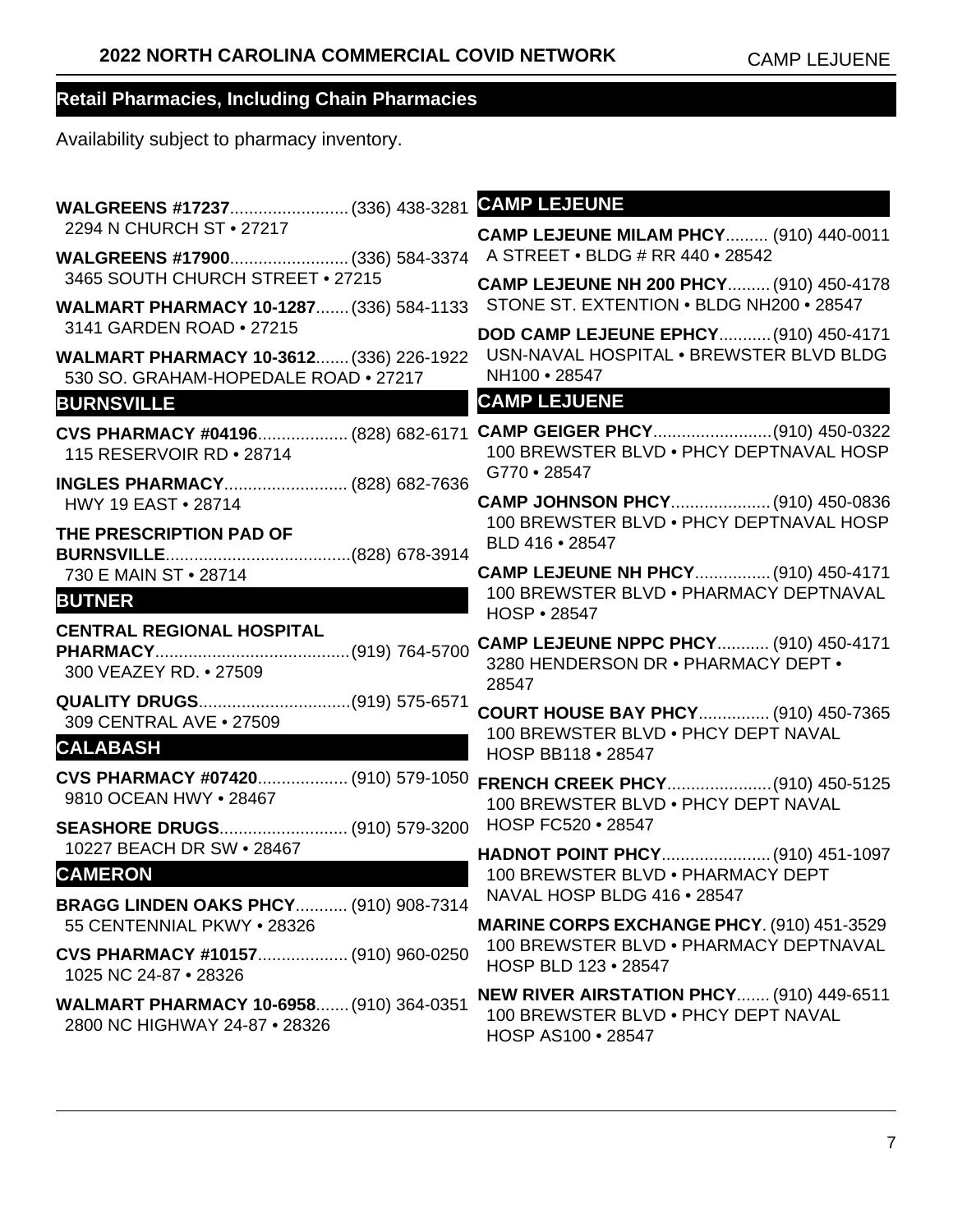| <b>CANDLER</b>                                                                   | <b>CARTHAGE</b>                                                                                          |
|----------------------------------------------------------------------------------|----------------------------------------------------------------------------------------------------------|
| 7 PISGAH HWY STE 100 . 28715                                                     | CAROLINA MOUNTAIN PHARMACY (828) 633-6700 FOOD LION PHARMACY(910) 949-2071<br>7475 NC HIGHWAY 22 . 28327 |
| 1572 SAND HILL RD . 28715                                                        | INGLES PHARMACY (828) 665-4976 HARRIS TEETER PHARMACY (910) 246-0714<br>400 MILL CREEK ROAD . 28327      |
| 41 WESTRIDGE MARKET PLACE . 28715                                                | WALGREENS #17251 (828) 667-0851 WALGREENS #16136 (910) 947-2690<br>1006 MONROE ST • 28327                |
| <b>CANTON</b>                                                                    | <b>WHISPERING PINES PRESCRIPTION</b>                                                                     |
| INGLES PHARMACY (828) 235-2795<br>630 CHAMPION DR • 28716                        | 7305 NC HIGHWAY 22 . 28327                                                                               |
| WALGREENS #19652 (828) 648-4468                                                  | <b>CARY</b>                                                                                              |
| 244 NEW CLYDE HIGHWAY . 28716                                                    | A TO Z PHARMACY, LLC(919) 650-3883                                                                       |
| <b>CAPE CARTERET</b>                                                             | 1105 BALLENA CIR . 27513                                                                                 |
| 181 ENTERPRISE AVE . 28584                                                       | 118 MACKENAN DR STE 200 · 27511                                                                          |
| WALGREENS #10431 (252) 393-2031<br>201 WB MCLEAN DR • 28584                      | <b>ADVANCED HOME INFUSION (919) 653-0810</b><br>1231 NE MAYNARD RD. • STE A • 27513                      |
| <b>CAROLINA BEACH</b>                                                            | ASHWORTH DRUGS (919) 467-1877                                                                            |
| CVS PHARMACY #07345 (910) 458-3060                                               | 105 W CHATHAM ST • 27511                                                                                 |
| 901 DOW RD • 28428                                                               | <b>BIOLOGICS BY MCKESSON (800) 850-4306</b><br>13000 WESTON PKWY STE 105 . 27513                         |
| WALGREENS #7981 (910) 458-4172                                                   | <b>BLUE RIDGE PHARMACY (919) 377-0189</b>                                                                |
| 1361 LAKE PARK BLVD N . 28428                                                    | 175 TOWERVIEW CT • 27513                                                                                 |
| <b>CARRBORO</b>                                                                  | CVS PHARMACY #00317 (919) 233-2929                                                                       |
| CARRBORO FAMILY PHARMACY (919) 933-7629<br>104 HWY 54 W BYPASS UNIT J . CARRBORO | 5859 TRYON RD . 27518                                                                                    |
| <b>PLAZA • 27510</b>                                                             | CVS PHARMACY #02306 (919) 362-0381                                                                       |
| <b>CHAPEL HILL CARRBORO HEALTH CENTER</b>                                        | 2797 HWY 55 . 27519                                                                                      |
|                                                                                  | 10170 GREEN LEVEL CHURCH ROAD . 27519                                                                    |
| 301 LLOYD ST . 27510                                                             |                                                                                                          |
| 200 N GREENSBORO ST . 27510                                                      | CVS PHARMACY #03833 (919) 929-2181 CVS PHARMACY #05556 (919) 481-3979<br>7025 WINSTON HILL DR • 27513    |
| 370 E MAIN STREET . SUITE 160 . 27510                                            | TARHEEL TOWN PHARMACY(919) 240-7305 CVS PHARMACY #07039 (919) 387-1075<br>2994 KILDAIRE FARM RD . 27518  |
| 602 JONES FERRY ROAD . STE G . 27510                                             | 1123 KILDAIRE FARM RD . 27511                                                                            |
|                                                                                  |                                                                                                          |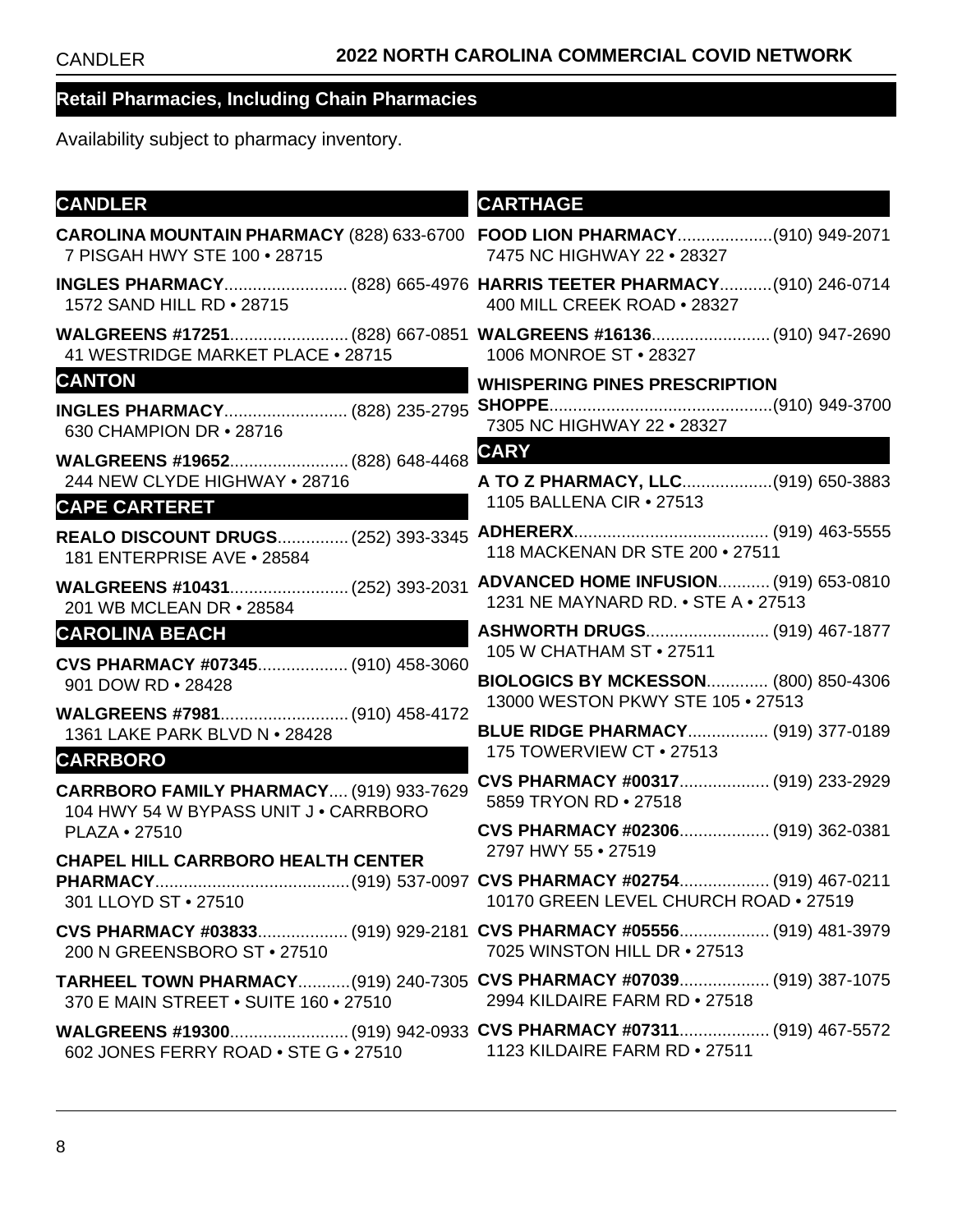| 3581 DAVIS DR • 27519                                                                | CVS PHARMACY #08417 (919) 460-8577 SWIFT CREEK PHARMACY (919) 758-8505<br>2703 JONES FRANKLIN RD STE 104 . 27518 |
|--------------------------------------------------------------------------------------|------------------------------------------------------------------------------------------------------------------|
| CVS PHARMACY #16370 (919) 854-9436 UNC PHARMACY AT PANTHER<br>2021 WALNUT ST . 27518 |                                                                                                                  |
| CVS PHARMACY #17635 (919) 674-2225                                                   | 6715 MCCRIMMON PKWY STE 202 . 27519                                                                              |
| 7129 O'KELLY CHAPEL ROAD . 27519                                                     | <b>WAKEMED OUTPATIENT PHARMACY - MEDICAL</b>                                                                     |
|                                                                                      |                                                                                                                  |
| 4222 NW CARY PKWY . 27513                                                            | 210 ASHVILLE AVE . 27518                                                                                         |
| HARRIS TEETER #430 (919) 463-9265                                                    | WALGREENS #10541 (919) 388-4454                                                                                  |
| 885 WALNUT ST . 27511                                                                | 1210 KILDAIRE FARM RD . 27511                                                                                    |
| HARRIS TEETER PHARMACY(919) 467-6133                                                 | WALGREENS #15252 (919) 424-6753                                                                                  |
| 98 CORNERSTONE DR . 27519                                                            | 111 ADVENT CT • 27518                                                                                            |
| <b>HARRIS TEETER PHARMACY (919) 460-4681</b>                                         | WALGREENS #7168 (919) 387-4124                                                                                   |
| 10140 GREEN LEVEL CHURCH RD . 27519                                                  | 3441 KILDAIRE FARM RD . 27518                                                                                    |
| HARRIS TEETER PHARMACY(704) 844-3100                                                 |                                                                                                                  |
| 1151 TRYON VILLAGE DR . 27518                                                        | 600 STONE COVE LN . 27519                                                                                        |
| HARRIS TEETER PHARMACY (919) 858-9978                                                |                                                                                                                  |
| 2080 KILDAIRE FARM RD . 27511                                                        | 2323 NW MAYNARD RD . 27513                                                                                       |
| <b>HARRIS TEETER PHARMACY (919) 380-1607</b>                                         | WALGREENS #9757 (919) 851-6686                                                                                   |
| 270 GRANDE HEIGHTS DR . 27513                                                        | 8010 TRYON WOODS DRIVE . 27518                                                                                   |
| <b>HARRIS TEETER PHARMACY #236 (919) 465-1792</b>                                    | WALMART PHARMACY 10-2247 (919) 852-0749                                                                          |
| 7145 OKELLY CHAPEL RD . 27519                                                        | 2010 KILDAIRE FARM ROAD . 27511                                                                                  |
| <b>HARRIS TEETER PHARMACY #331 (919) 303-6987</b>                                    | WALMART PHARMACY 10-2414 (919) 337-9784                                                                          |
| 3430 TEN TEN RD . 27518                                                              | 973 N HARRISON AVE . 27513                                                                                       |
| <b>HARRIS TEETER PHARMACY #494 (919) 380-9933</b>                                    | <b>WALMART PHARMACY 10-4157 (919) 335-0056</b>                                                                   |
| 1273 NW MAYNARD RD . 27513                                                           | 2750 NC 55 HWY . 27519                                                                                           |
| <b>HEALTH CARE CENTER</b>                                                            | <b>WHITE DOVE PHARMACY (919) 367-6031</b>                                                                        |
|                                                                                      | 2751 NC 55 HWY . 27519                                                                                           |
| 700 RESEARCH DRIVE BLDG W . SUITE 1151 .                                             | <b>CASHIERS</b>                                                                                                  |
| 27513                                                                                |                                                                                                                  |
| PUBLIX PHARMACY #1466 (919) 460-2087                                                 | US HWY 64 . 28717                                                                                                |
| 1020 BRADFORD PLAZA WAY . 27519                                                      | <b>CASTLE HAYNE</b>                                                                                              |
| 3480 KILDAIRE FARM RD . 27518                                                        | PUBLIX PHARMACY #1520 (919) 303-4028 CVS PHARMACY #07350 (910) 675-2222<br>5712 CASTLE HAYNE RD . 28429          |
| PUBLIX PHARMACY #1552 (919) 337-4600<br>425 EMISSARY DRIVE • 27519                   |                                                                                                                  |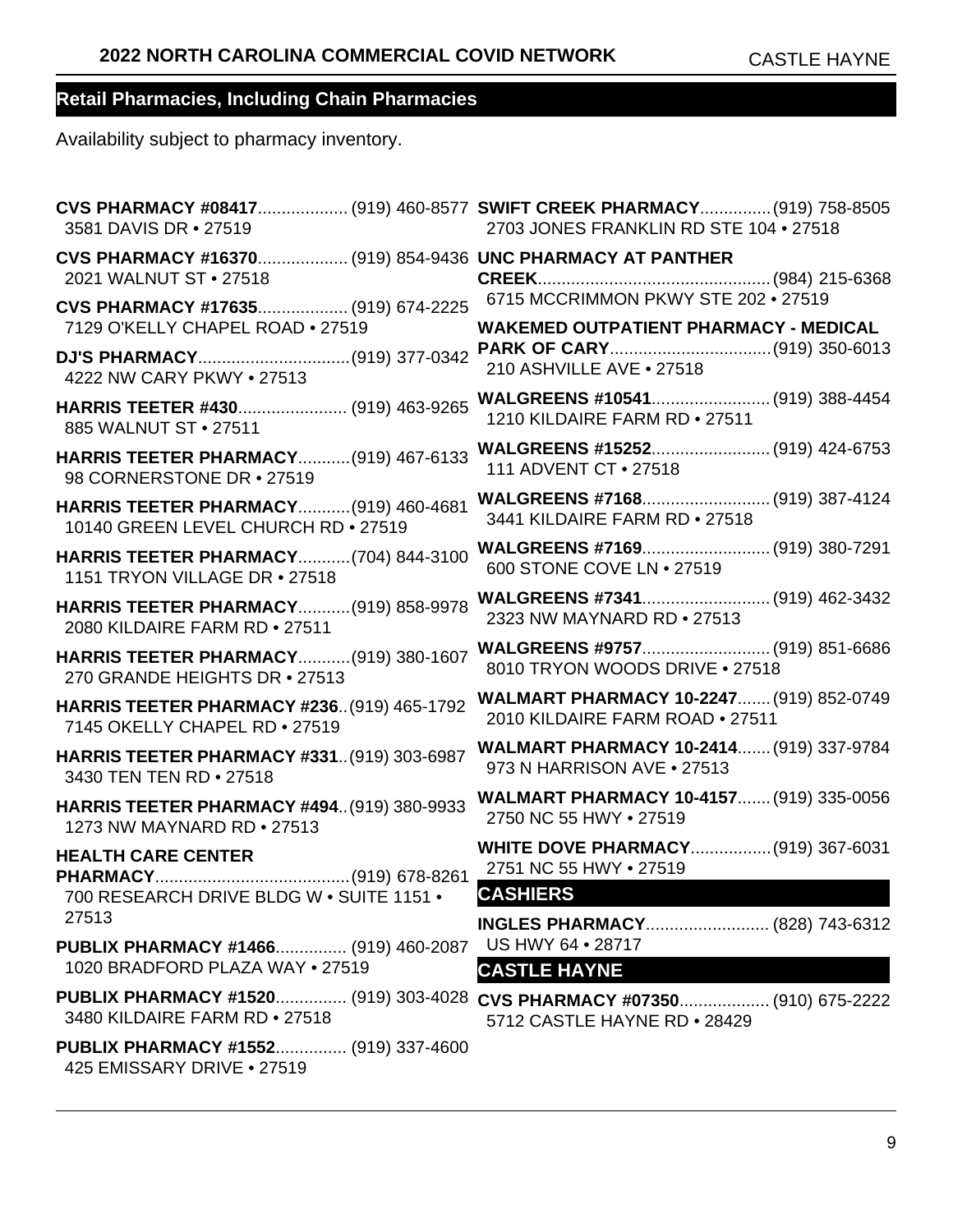**SOUTHERN VILLAGE PHARMACY**...(919) 240-4084

#### **Retail Pharmacies, Including Chain Pharmacies**

Availability subject to pharmacy inventory.

#### **CEDAR POINT**

**MOORE ORTHOPEDICS AND SPORTS MEDICINE - CEDAR POINT**.....................................(252) 808-3100 **STUDENT STORES PHARMACY**.......(919) 966-8166 1165 CEDAR POINT BLVD • STE M • 28584 **CHADBOURN KOONCE DRUG COMPANY INC**........(910) 654-4194 112 E 7TH AVE • 28431 **CHAPEL HILL CAMPUS HEALTH PHARMACY**.........(919) 966-6556 CB 7470 JAMES A TAYLOR BLDG RM 3 • EMERGENCY DRIVE • 27599 **CAROLINA BLUE PHARMACY**..........(919) 883-4227 6118 FARRINGTON RD STE H • 27517 **CHAPEL HILL COMMUNITY HEALTH CENTER PHARMACY**.........................................(919) 951-7599 107 CONNER DR STE 100 • 27514 **CVS PHARMACY #03898**................... (919) 942-5125 1718 FORDHAM BLVD • 27514 **CVS PHARMACY #07321**................... (919) 929-5664 11314 US 15 501N • 27517 **CVS PHARMACY #10277**................... (919) 942-6447 137 E FRANKLIN ST • 27514 **CVS PHARMACY #17702**................... (919) 929-1616 143 W FRANKLIN ST STE 120 • 27516 **GENOA HEALTHCARE, LLC**............. (253) 218-0830 104 NEW STATESIDE DR • 27516 **GOVERNORS PHARMACY**................ (919) 918-2092 **ADVANCED HOME INFUSION**........... (704) 381-4960 50241 GOVERNORS DR • 27517 **HARRIS TEETER PHARMACY**...........(919) 960-0576 **APOTHECO PHARMACY** 88 CHATHAM DOWNS DR • 27517 **HARRIS TEETER PHARMACY**...........(919) 968-1293 1800 MARTIN LUTHER KING JR BLVD • 27514 **HARRIS TEETER PHARMACY**...........(919) 929-0470 116 W BARBEE CHAPEL RD • 27517 **HARRIS TEETER PHARMACY**...........(919) 932-9826 2110 S ESTES DRIVE • 27514 300 MARKET STREET • SUITE 114 • 27516 207 SOUTH RD • 27599 **UNC CENTRAL OUTPATIENT PHARMACY**.........................................(984) 974-2374 101 MANNING DR • 27514 **UNC HOSPITALS AMBULATORY CARE CENTER PHARMACY**.........................................(984) 974-5705 102 MASON FARM RD • 27599 **UNC HOSPITALS EMPLOYEE PHARMACY**.........................................(984) 974-5415 101 MANNING DR • 27514 **UNC PHARMACY AT EASTOWNE**.... (984) 215-6770 100 EASTOWNE DR • SUITE 1100 • 27514 **WALGREENS #10432**.........................(919) 590-4800 1670 MARTIN LUTHER KING JR BLVD • 27514 **WALGREENS #11547**.........................(919) 918-4392 1500 E FRANKLIN ST • 27514 **WALGREENS #16122**.........................(919) 942-8738 1106 ENVIRON WAY • 27517 **WALMART PHARMACY 10-3182**.......(919) 357-9173 12500 US 15 501 N • 27517 **501 PHARMACY**..................................(984) 999-0501 98 CHAPELTON CT STE 300 • 27516 **CHARLOTTE** 2520 WHITEHALL PARK DR. • STE 1000 • 28273 **CHARLOTTE**....................................... (704) 703-1441 5820 E W T HARRIS BLVD • STE E2 • 28215 **ATRIUM HEALTH AT HOME INFUSION AND EQUIPMENT**........................................ (704) 512-5333 1701 ABBEY PL • 28209 **ATRIUM HEALTH PHARMACY BIDDLE POINT**...................................................(704) 350-1090 1801 ROZZELLES FERRY RD • 28208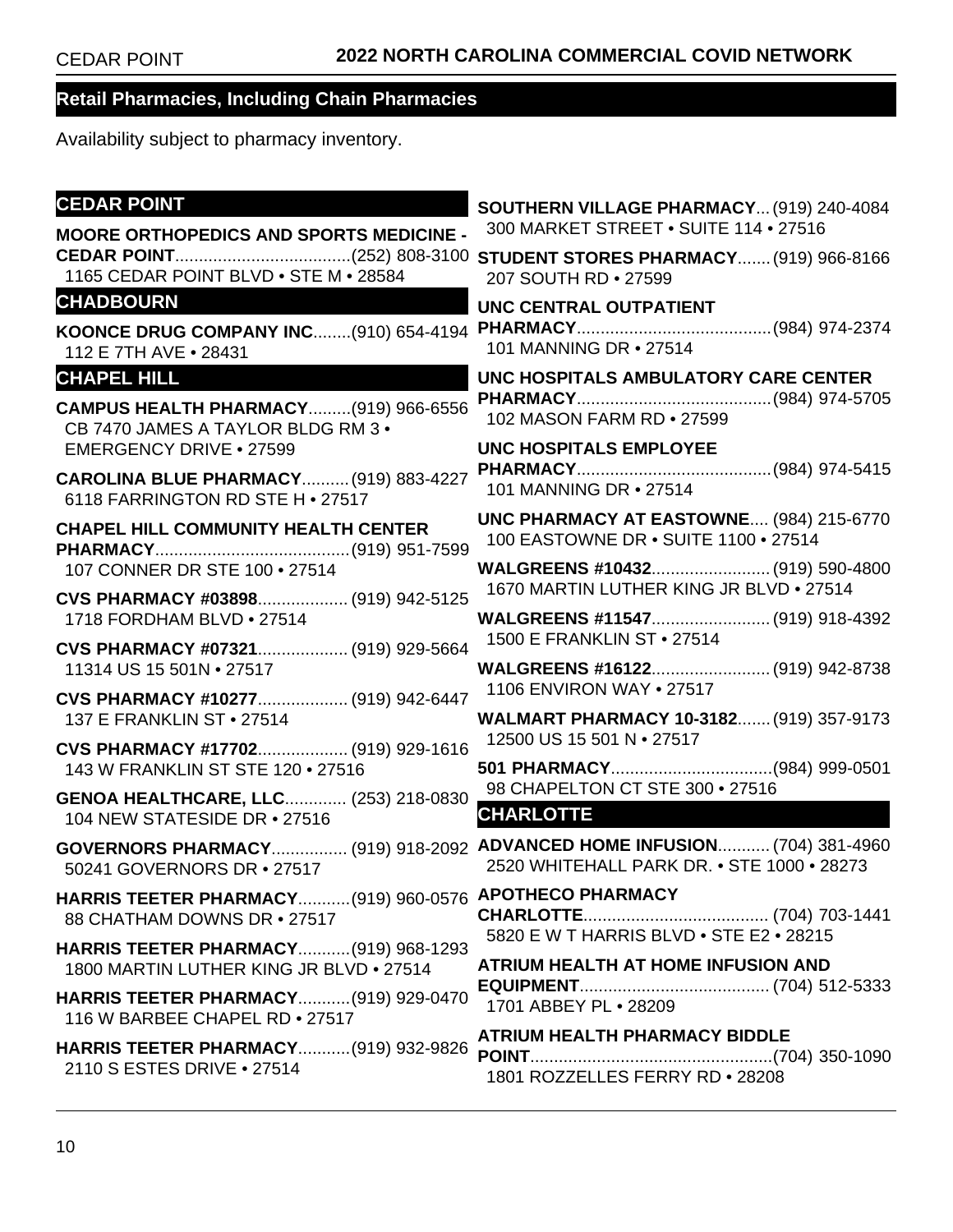| <b>ATRIUM HEALTH PHARMACY</b><br>501 BILLINGSLEY RD . 28211                      | <b>CANNON PHARMACY</b><br>4501 CAMERON VALLEY PKWY . STE 125 . 28211              |
|----------------------------------------------------------------------------------|-----------------------------------------------------------------------------------|
| <b>ATRIUM HEALTH PHARMACY</b><br>1225 HARDING PLACE . STE 1400 . 28203           | <b>CANNON PHARMACY SEDGEFIELD (704) 523-8608</b>                                  |
| <b>ATRIUM HEALTH PHARMACY MEDICAL CENTER</b>                                     | CAPSULE PHARMACY (704) 529-9205<br>2041 SOUTH BLVD STE 103 . 28203                |
| 1001 BLYTHE BLVD . STE 201 . 28203                                               | <b>CAREFIRST SPECIALTY</b>                                                        |
| <b>ATRIUM HEALTH PHARMACY MYERS</b>                                              | 11100 S TRYON ST . 28273<br><b>CARMEL FOOT SPECIALISTS(704) 542-8253</b>          |
| 1350 S KINGS DR . 28207                                                          | 10370 PARK RD STE A . SUITE A . 28210                                             |
| <b>ATRIUM HEALTH PHARMACY</b><br>251 EASTWAY DR . 28213                          | 8035 PROVIDENCE RD STE 100 . 28277                                                |
| <b>ATRIUM HEALTH PHARMACY</b>                                                    | 4400 GOLF ACRES DR . BLDG J STE C . 28208                                         |
| 4525 CAMERON VALLEY PKWY STE 1200 . 28211                                        | CHARLOTTE FAMILY PHARMACY (704) 885-5669<br>7008 E W T HARRIS BLVD STE 04 . 28215 |
| AVALON PHARMACY (980) 580-0080<br>8401 MEDICAL PLAZA DR STE 120 · 28262          | CHARLOTTE VA CBOC PHARMACY (704) 638-9000<br>8601 UNIVERSITY EAST DRIVE . 28213   |
| <b>AVANT PHARMACY AND</b><br>9835 MONROE RD . 28270                              | 3506 W TYVOLA ROAD . 28208                                                        |
| <b>AVANT PHARMACY AND</b><br>6010 E W T HARRIS BLVD . 28215                      | 4400 GOLF ACRES DR . BUILDING J STE G .                                           |
| <b>AVANT PHARMACY AND</b><br>10508 PARK RD. • SUITE 130 • 28210                  | 28208<br><b>CORAM CVS/SPECIALTY INFUSION</b>                                      |
| 321 W 11TH ST STE A . 28202                                                      |                                                                                   |
| A2Z HEALTHMART PHARMACY (980) 355-0906<br>1408 ARCHDALE DR • 28210               | COSTCO PHARMACY #359 (704) 501-2402<br>500 TYVOLA RD . 28217                      |
| BIOSCRIP INFUSION SERVICES(707) 969-0900<br>2201 CROWNPOINT EXECUTIVE DR STE C . | 9308 KENDALL DR . 28214                                                           |
| 28227                                                                            | CVS PHARMACY #00187 (704) 504-8199<br>14125 STEELE CREEK RD . 28273               |
| BLUE SKY SPECIALTY PHARMACY (704) 705-4718<br>813 PROVIDENCE RD . STE 1 . 28207  |                                                                                   |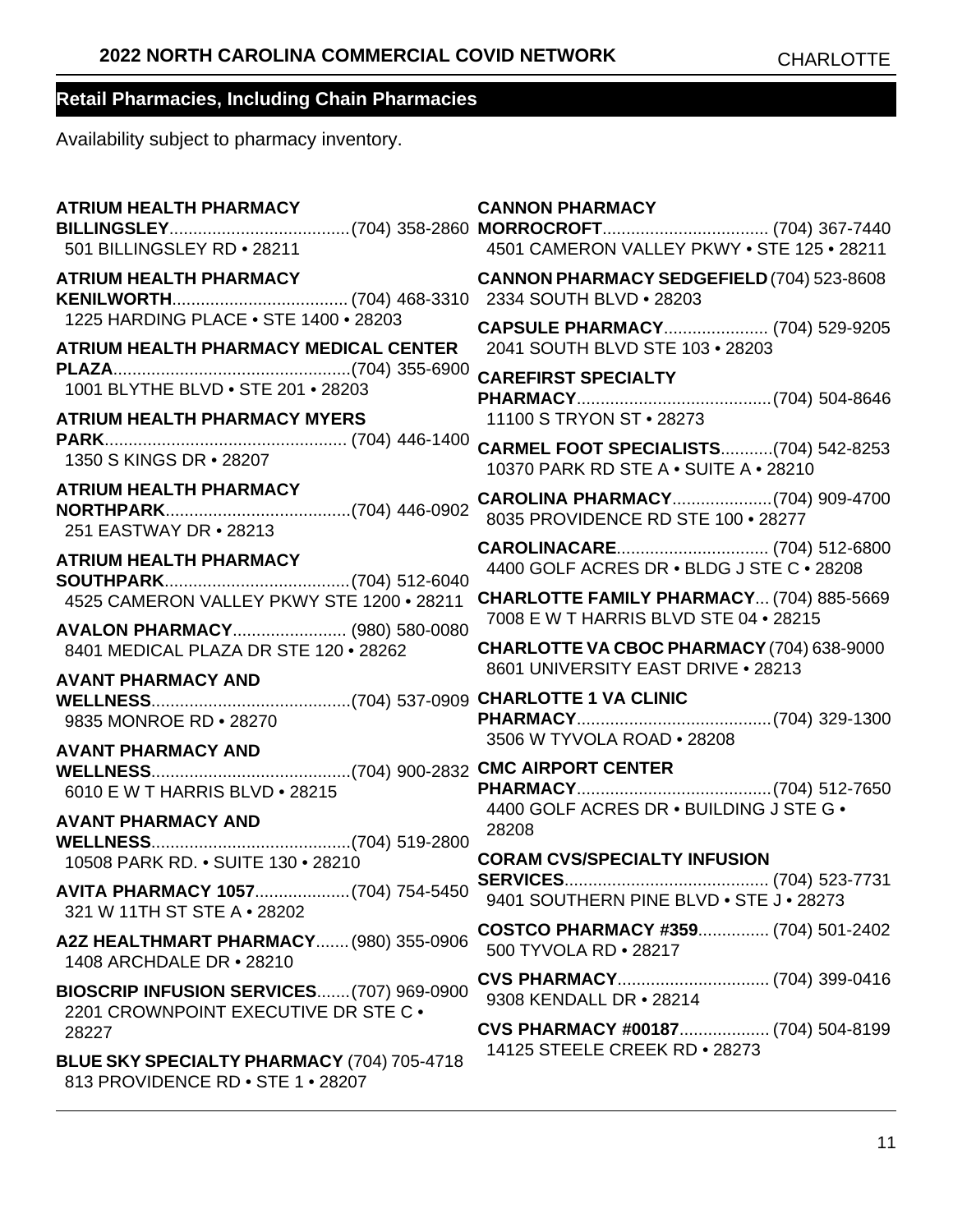| CVS PHARMACY #01632 (704) 542-5072 CVS PHARMACY #05583 (704) 333-0168<br>9628 REA RD . 28277                                          | 2939 THE PLZ • 28205                     |  |
|---------------------------------------------------------------------------------------------------------------------------------------|------------------------------------------|--|
| CVS PHARMACY #02326 (704) 531-3591 CVS PHARMACY #06518 (704) 717-3276<br>5700 ALBEMARLE RD . 28212                                    | 11430 N TRYON ST . 28262                 |  |
| CVS PHARMACY #02559 (704) 547-9739 CVS PHARMACY #07056 (704) 394-5026<br>10515 MALLARD CREEK RD · 28262 2115 BEATTIES FORD RD · 28216 |                                          |  |
| CVS PHARMACY #02560 (704) 535-9850 CVS PHARMACY #07089 (704) 373-2930<br>2035 N SHARON AMITY RD . 28205                               | 231 N GRAHAM ST · 28202                  |  |
| CVS PHARMACY #02561 (704) 542-9210 CVS PHARMACY #07090 (704) 542-5132<br>4100 CARMEL RD STE F 2 . 28226                               | 16035 JOHNSTON RD . 28277                |  |
| CVS PHARMACY #02562 (704) 523-6551 CVS PHARMACY #07157 (704) 544-2092<br>115 W ARROWOOD RD . 28217                                    | 13845 CONLAN CIRCLE . 28277              |  |
| 1235 PECAN AVE . 28205                                                                                                                | 6110 THE PLAZA . 28215                   |  |
| CVS PHARMACY #02772 (704) 845-2742 CVS PHARMACY #07688 (704) 395-3671<br>10730 PROVIDENCE RD . 28277                                  | 3440 WILKINSON BLVD . 28208              |  |
| CVS PHARMACY #02980 (866) 827-3129 CVS PHARMACY #07941 (704) 583-8282<br>601 S KINGS DR • 28204                                       | 8420 STEELE CREEK RD. • 28273            |  |
| CVS PHARMACY #03185 (704) 342-4558 CVS PHARMACY #08260 (704) 399-5303<br>1533 SOUTH BLVD . 28203                                      | 8220 MOUNT HOLLY HUNTERSVILLE RD . 28216 |  |
| CVS PHARMACY #03319 (704) 544-3263 CVS PHARMACY #10574 (704) 814-0212<br>9915 PARK CEDAR DR • 28210                                   | 4908 HOUSTON FIELD COURT . 28277         |  |
| CVS PHARMACY #03526 (704) 525-7291 CVS PHARMACY #16235 (704) 553-2903<br>306 EAST WOODLAWN RD • 28217 9531 SOUTH BLVD • 28273         |                                          |  |
| CVS PHARMACY #03540 (704) 535-5280 CVS PHARMACY #16461 (704) 599-3472<br>4391 CENTRAL AVE . 28205                                     | 8120 UNIVERSITY CITY BLVD . 28213        |  |
| CVS PHARMACY #03694 (704) 536-3663 CVS PHARMACY #16466 (704) 542-8170<br>2325 VILLAGE LAKE DRIVE . 28212 7860 REA RD . 28277          |                                          |  |
| 210 E. TRADE ST, STE. E-186 . 28202                                                                                                   | 8830 ALBEMARLE RD • 28227                |  |
| 6428 REA RD • 28277                                                                                                                   | 9841 NORTHLAKE CENTRE PKWY . 28216       |  |
| 5100 BEATTIES FORD RD . 28216                                                                                                         | 9870 REA RD • 28277                      |  |
| 9805 ROCKY RIVER RD • 28215                                                                                                           | 12830 WALKER BRANCH RD • 28273           |  |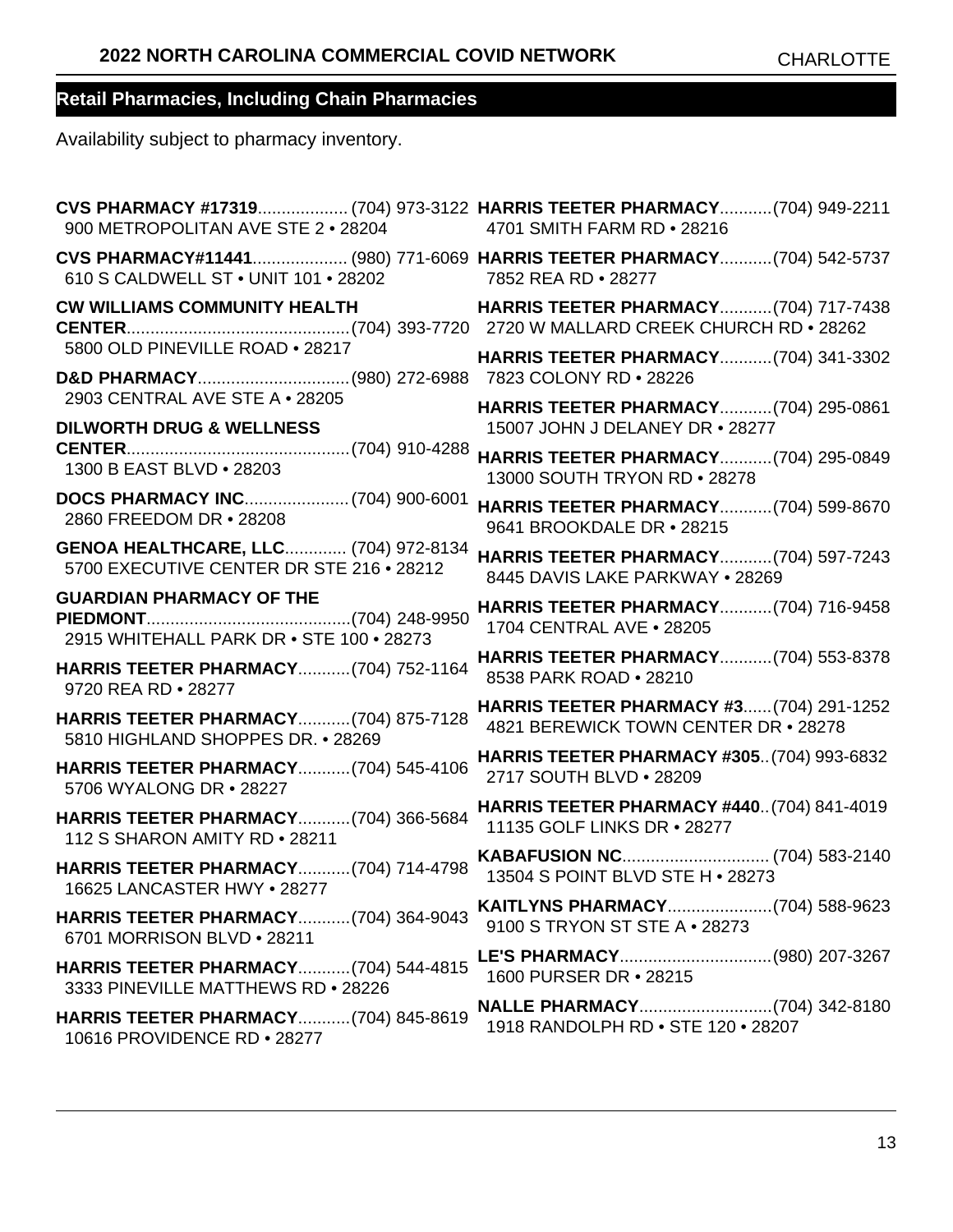| 8401 UNIVERSITY EXEC PARK DR STE 127 .                                       | NOVANT HEALTH PHARMACY (704) 316-5900 PUBLIX PHARMACY #1518 (704) 972-2119<br>4425 RANDOLPH RD . 28211              |
|------------------------------------------------------------------------------|---------------------------------------------------------------------------------------------------------------------|
| 28262<br>NOVANT HEALTH PHARMACY (704) 316-4180                               | <b>QUEENS PHARMACY (980) 880-6400</b><br>1943 E 7TH ST · 28204                                                      |
| 125 QUEENS RD . SUITE 180 . 28204                                            | RANDOLPH MEDICAL PHARMACY (704) 365-0707                                                                            |
| OAKHURST PHARMACY (980) 273-1810<br>1630 OAKHURST COMMONS DR STE 206 . 28205 | 3541 RANDOLPH RD . SUITE 104 . 28211                                                                                |
| 6601 NORTH PARK BLVD. UNIT C . 28216                                         | RANDOLPH MEDICAL PHARMACY<br>3541 RANDOLPH RD STE 104 . 28211                                                       |
| <b>ONCOLOGY SPECIALISTS OF</b><br>2630 E 7TH ST STE 210 • 28204              | <b>REMEDI SENIORCARE OF</b><br>7504 E INDEPENDENCE BLVD SUITE 112 . 28227                                           |
| 2133 SHAMROCK DR · 28205                                                     | PIKE'S PHARMACY, INC(704) 563-2286 STAR BRIGHT PHARMACY (704) 827-7557<br>231 MT HOLLY HUNTERSVILLE RD . ROAD SUITE |
| POLARIS PHARMACY SERVICES OF NORTH<br>3300 MONROE RD UNIT EANDF . 28205      | 160 • 28214<br>4920-4922 ALBEMARLE RD . 28205                                                                       |
| <b>PREMIER PHARMACY AND WELLNESS</b><br>3010 MONROE RD STE 101 . 28205       | <b>THE LIVING WELL PHARMACY (980) 465-7325</b><br>8600 ANDREW CARNEGIE BLVD . STE 100RX .<br>28262                  |
| <b>PREMIER PHARMACY AND WELLNESS</b><br>3010 MONROE RD STE 101 . 28205       | UNC CHARLOTTE STUDENT HEALTH CENTER<br>9201 UNIVERSITY CITY BLVD . 28223                                            |
| <b>PREMISE VANGUARD CREW CARE</b><br>2605 WATER RIDGE PKWY . 28217           | UROLOGY SPECIALISTS OF THE CAROLINAS<br>325 HAWTHORNE LN . STE 300 . 28204                                          |
| 11222 PROVIDENCE RD W . 28277                                                | PUBLIX PHARMACY #1442 (704) 716-2349 VAXCLINIC, LLC (704) 755-5656<br>4400 PARK RD STE 316 . 28209                  |
| 2222 SOUTH BLVD • 28203                                                      | PUBLIX PHARMACY #1453 (704) 373-2127 WALGREENS #4548 (704) 535-8019<br>6848 ALBEMARLE RD . 28212                    |
| 8120 S TRYON ST • 28273                                                      | PUBLIX PHARMACY #1480 (704) 583-2349 WALGREENS #10275 (704) 394-1714<br>5040 BEATTIES FORD RD • 28216               |
| 12810 S TRYON ST • 28273                                                     | PUBLIX PHARMACY #1483 (704) 587-0513 WALGREENS #11396 (704) 494-4878<br>2200 W SUGAR CREEK RD . 28262               |
| 10110 BENFIELD RD • 28269                                                    | PUBLIX PHARMACY #1509 (704) 992-6955 WALGREENS #1376 (704) 367-1716<br>6649 MORRISON BLVD . 28211                   |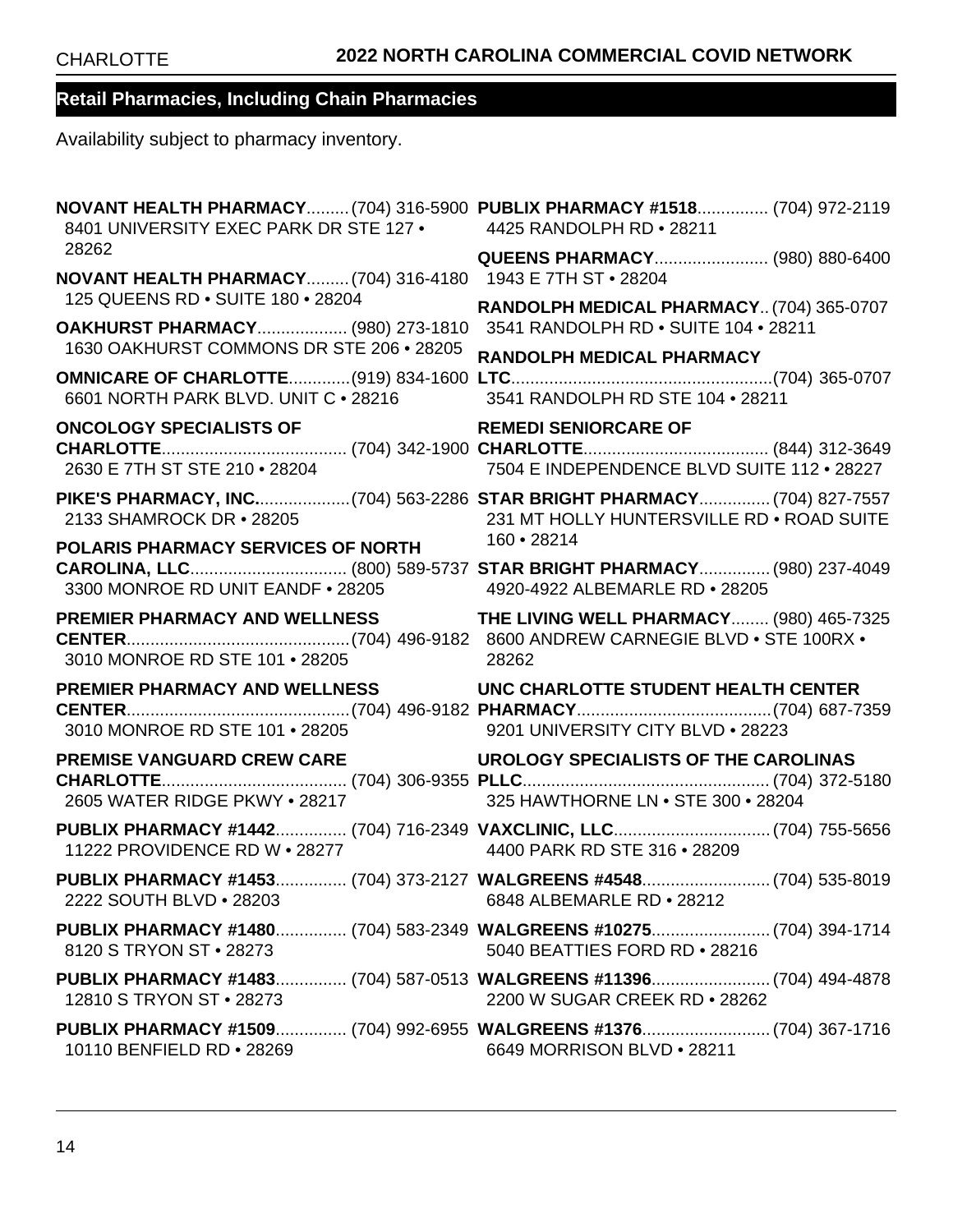| 7828 PINEVILLE MATTHEWS RD . 28226 200 HAWTHORNE LANE . STE T1578 . 28204                     |                                                                                                 |
|-----------------------------------------------------------------------------------------------|-------------------------------------------------------------------------------------------------|
| 101 S TRYON ST . STE 22 . 28280                                                               | 3080 MILTON RD . 28215                                                                          |
| WALGREENS #16087(980) 233-9960 WALGREENS #4547 (704) 547-8551<br>9428 STEELE CREEK RD • 28273 | 8538 N TRYON ST . 28262                                                                         |
| 1500 E 3RD ST • STE A • 28204                                                                 | 3251 FREEDOM DR . 28208                                                                         |
| 3534 MT HOLLY HUNTERSVILLE ROAD . 28216 4701 SOUTH BLVD . 28217                               |                                                                                                 |
| 8450 BELHAVEN BOULEVARD . 28216                                                               | 2800 W MALLARD CREEK CHURCH RD . 28262                                                          |
| 2215 WEST ARROWOOD ROAD . 28217 7711 COLONY RD . 28226                                        |                                                                                                 |
| 4133 PARK ROAD . 28209                                                                        | 1510 SARDIS RD N . 28270                                                                        |
| 1728 SOUTH BLVD . 28203                                                                       | WALGREENS #17250 (704) 342-1161 WALGREENS #9184 (704) 815-3341<br>11200 PROVIDENCE RD W . 28277 |
| 3716 J W T HARRIS BLVD WEST . 28269 4390 COLWICK RD . 28211                                   | WALGREENS #17386 (704) 598-8773 WALKER'S DRUG STORE (704) 364-3444                              |
| 12830 SOUTH TRYON STREET . 28273 8145 ARDREY KELL RD . SUITE 105 . 28277                      |                                                                                                 |
| 6231 FAIRVIEW ROAD . 28210                                                                    | 3209 PINEVILLE MATTHEWS RD . 28226                                                              |
| 2400 LITTLE ROCK ROAD . 28214                                                                 | 8180 SOUTH TRYON STREET . 28273                                                                 |
| 334 SOUTH SHARON AMITY ROAD . 28211 3850 E INDEPENDENCE BLVD . 28205                          |                                                                                                 |
| 3345 PINEVILLE MATTHEWS ROAD . 28226                                                          | 9101 ALBEMARLE ROAD • 28227                                                                     |
| 7115 E W.T. HARRIS BLVD . 28227                                                               | 7735 N TRYON ST • 28262                                                                         |
| 544 PROVIDENCE ROAD . 28207                                                                   | 3240 WILKINSON BLVD . 28208                                                                     |
| 8520 PARK ROAD . 28210                                                                        | 8800 E W T HARRIS BLVD . 28227                                                                  |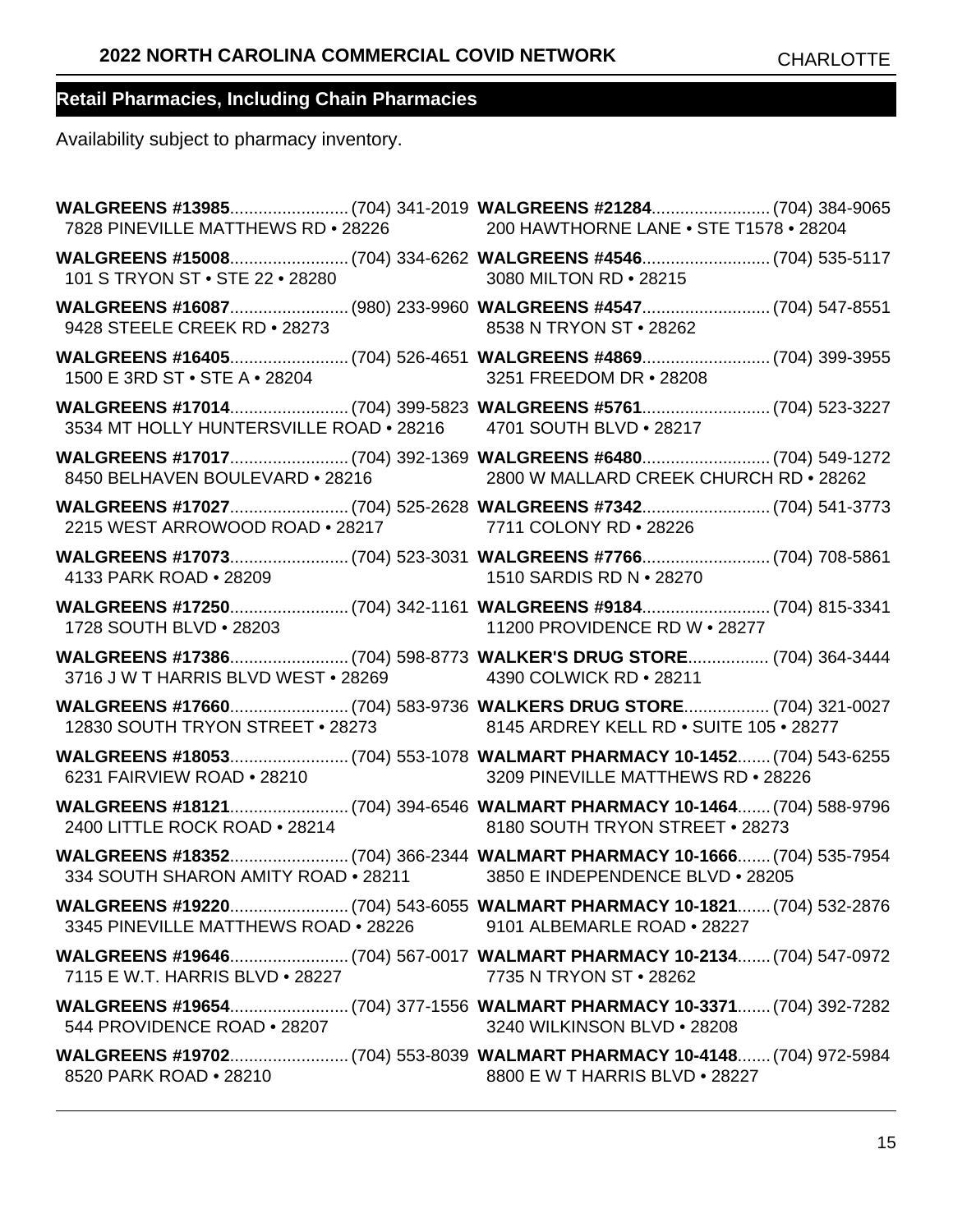| <b>WALMART PHARMACY 10-4848 (704) 496-5227</b><br>8322 PINEVILLE-MATHEWS RD #601 . 28226 | <b>ONEALS DRUG STORE (252) 946-4000</b><br>633 NC HIGHWAY 33 E . 27817                                     |
|------------------------------------------------------------------------------------------|------------------------------------------------------------------------------------------------------------|
| WALMART PHARMACY 10-5063 (704) 841-1865                                                  | <b>CLAREMONT</b>                                                                                           |
| 1830 GALLERIA BLVD . 28270                                                               | <b>HEALTHSMART PHARMACY (828) 459-2149</b>                                                                 |
| WALMART PHARMACY 10-5481 (704) 392-3131<br>9820 CALLABRIDGE COURT . 28216                | 3119 N OXFORD ST . 28610<br><b>CLARKTON</b>                                                                |
| WALMART PHARMACY 10-6233 (980) 428-8133                                                  |                                                                                                            |
| 11560 N TRYON ST . 28262                                                                 | 80 E GREEN STREET . 28433                                                                                  |
| <b>CHEROKEE</b>                                                                          | <b>CLAYTON</b>                                                                                             |
| <b>CHEROKEE INDIAN HOSPITAL</b><br>1 HOSPITAL RD . 28719                                 | BEDDINGFIELD DRUGS LLC (919) 553-6224<br>95 SPRINGBROOK AVENUE . SUITE 101 . 27520                         |
| <b>CHERRY POINT</b>                                                                      | CLAYTON PHARMACY (919) 390-2210<br>11391 US 70 HWY BUSINESS WEST . 27520                                   |
| CHERRY POINT PHCY (252) 466-0254<br>BLDG 4389 BEAUFORT ST . 28533                        | CVS PHARMACY #02771 (919) 359-2900<br>11911 US 70 WEST . 27520                                             |
| <b>CHERRYVILLE</b><br><u> Martin Barbara</u><br>HOUSER DRUG COMPANY INC (704) 435-6011   | CVS PHARMACY #10481 (919) 550-2494<br>32 VILLAGE CENTER DR . 27527                                         |
| 302 E MAIN ST . 28021                                                                    | FOOD LION PHARMACY(919) 553-5945                                                                           |
| MEDICAL CENTER PHARMACY(704) 435-3263                                                    | 50 NEUSE RIVER PARKWAY . 27520                                                                             |
| 607 E ACADEMY ST • 28021                                                                 | <b>HARRIS TEETER PHARMACY (919) 359-9106</b>                                                               |
| 500 W CHURCH ST • 28021                                                                  | <b>HEALTHSMART PHARMACY (919) 359-1474</b>                                                                 |
| WALMART PHARMACY 10-4594 (704) 435-4331<br>2505 LINCOLNTON HIGHWAY . 28021               | 9197 CLEVELAND RD . 27520                                                                                  |
| <b>CHINA GROVE</b>                                                                       | PUBLIX PHARMACY #1727 (919) 243-6373<br>24 PUBLIX DRIVE $\cdot$ 27527                                      |
| 112 S MAIN ST • 28023                                                                    | CHINA GROVE DRUG COMPANY (704) 857-7951 REALO DISCOUNT DRUGS (919) 359-9164<br>322 PRITCHARD RD . 27527    |
| 1460 MAIN STREET . 28023                                                                 | FOOD LION PHARMACY(704) 855-1316 WALGREENS #7801 (919) 550-3910<br>11306 US 70 BUSINESS HWY W . 27520      |
| 422 N HWY 29 • 28023                                                                     | PRICE PHARMACY(704) 856-2579 WALMART PHARMACY 10-5046 (919) 550-7377<br>805 TOWN CENTRE BLVD . 27520       |
| 508 HIGHWAY 29 NORTH . 28023                                                             | 581 GUY ROAD . SUITE 102 . 27520                                                                           |
| <b>CHOCOWINITY</b>                                                                       | <b>CLEMMONS</b>                                                                                            |
| 633 HWY 33 EAST • 27817                                                                  | O'NEALS DRUG STORE(252) 946-4000 CVS PHARMACY #04253 (336) 712-0663<br>1433 LEWISVILLE CLEMMONS RD . 27012 |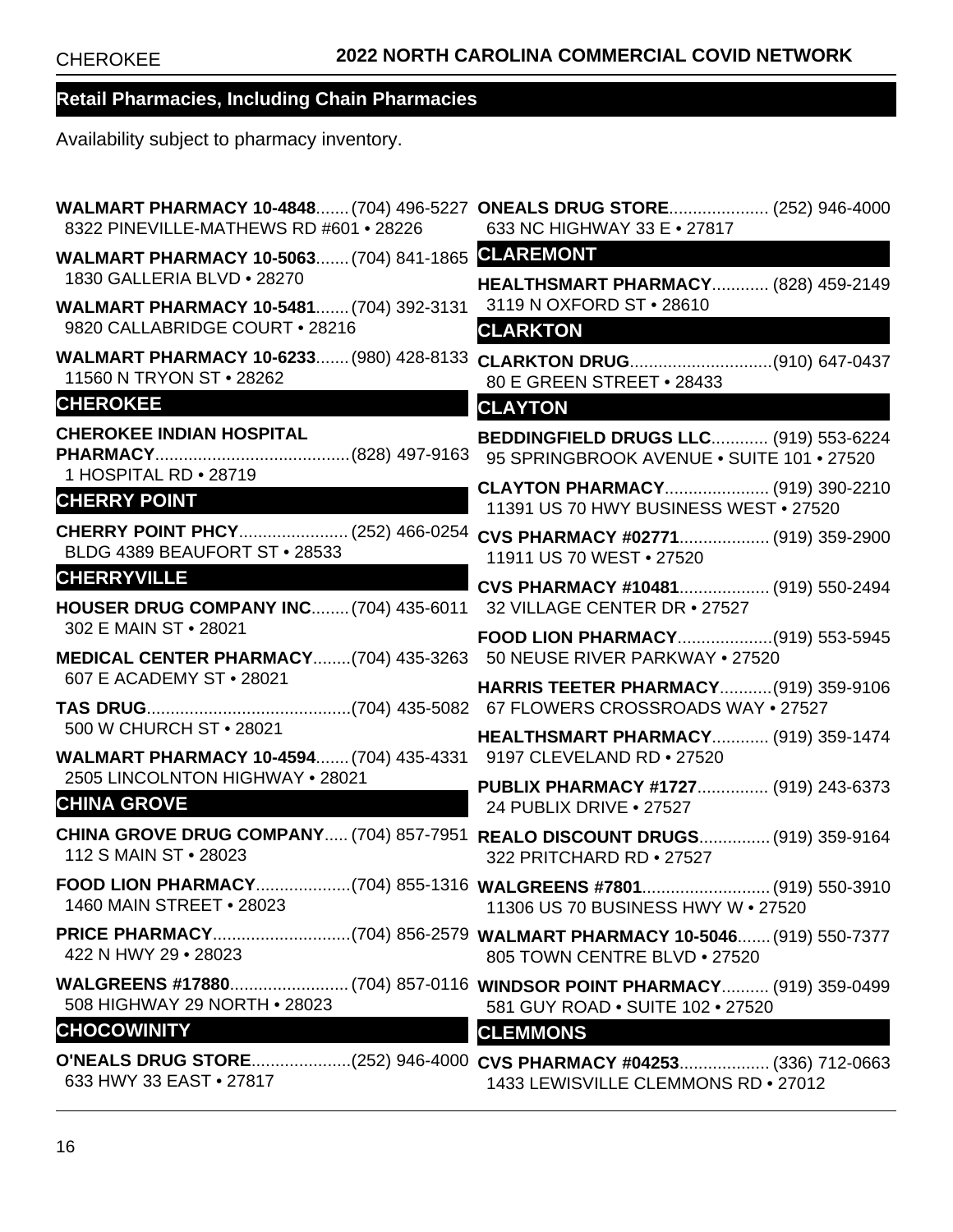| CVS PHARMACY #07026 (336) 766-0324                                                            | <b>CLYDE</b>                                                                                    |
|-----------------------------------------------------------------------------------------------|-------------------------------------------------------------------------------------------------|
| 2770 LEWISVILLE CLEMMONS RD . 27012                                                           | <b>BLUE RIDGE HEALTH HAYWOOD</b>                                                                |
| <b>MEDICAL PLAZA-CLEMMONS</b>                                                                 | 490 HOSPITAL DR • 28721                                                                         |
| 2311 LEWISVILLE-CLEMMONS RD . 27012                                                           |                                                                                                 |
| PUBLIX PHARMACY #1574 (336) 293-9704                                                          | HAYWOOD PHARMACY (828) 454-5455<br>221 PARAGON PARKWAY . 28721                                  |
| 3150 GAMMON LN . 27012                                                                        | <b>COATS</b>                                                                                    |
| WALGREENS #19937 (336) 712-8012<br>1485 RIVER RIDGE DRIVE . 27012                             | COATS PHARMACY INC(910) 897-8500<br>393 N MCKINLEY ST . 27521                                   |
| 2795 LEWISVILLE CLEMMONS RD . 27012                                                           | WALGREENS #9558(336) 778-2452 COATS PHARMACY, INC(910) 897-8500<br>393 N MCKINLEY ST . 27521    |
| <b>WALMART PHARMACY 10-6243 (336) 293-1395</b>                                                | <b>COLERAIN</b>                                                                                 |
| 3633 CLEMMONS RD . 27012                                                                      | <b>COLERAIN PRIMARY CARE</b>                                                                    |
| <b>CLEVELAND</b>                                                                              | 109 W RIVER ST • 27924                                                                          |
| <b>CLEVELAND DRUG CO INC (704) 278-4788</b><br>11745B STATESVILLE BLVD . 27013                | <b>COLUMBIA</b>                                                                                 |
| <b>CLINTON</b>                                                                                | COLUMBIA PHARMACY (252) 796-2421                                                                |
| <b>CLINTON DRUG COMPANY (910) 592-8444</b>                                                    | 214 MAIN ST . 27925                                                                             |
| 307 BEAMAN STREET . 28328                                                                     | <b>COLUMBUS</b>                                                                                 |
| 507 COLLEGE ST . 28328                                                                        | CVS PHARMACY #07314 (910) 592-1538 CVS PHARMACY #07008 (828) 894-8247<br>333 W MILLS ST . 28722 |
| <b>HUFF ORTHOPAEDICS AND SPORTS</b>                                                           | FOOTHILLS PHARMACY (828) 894-6112                                                               |
| 520 BEAMAN ST • 28328                                                                         |                                                                                                 |
| <b>MATTHEWS DRUG STORE(910) 592-3121</b>                                                      | <b>CONCORD</b>                                                                                  |
| 408 NORTHEAST BLVD . 28328                                                                    | <b>ATRIUM HEALTH PHARMACY</b>                                                                   |
| SOUTHEASTERN MEDICAL ONCOLOGY                                                                 | 920 CHURCH ST N • 28025                                                                         |
| 211 BEAMAN ST • 28328                                                                         | <b>CONCORD PHARMACY &amp; SURGICAL</b>                                                          |
|                                                                                               |                                                                                                 |
| 601 COLLEGE ST • 28328<br>WALMART PHARMACY 10-2580 (910) 592-1208 5225 POPLAR TENT RD . 28027 | CVS PHARMACY #02749 (704) 782-1727                                                              |
| 1415 SUNSET AVENUE . 28328                                                                    | CVS PHARMACY #03435 (704) 793-1629<br>1260 UNION ST • 28025                                     |
|                                                                                               | CVS PHARMACY #03856 (704) 788-3162<br>44 BRANCHVIEW DRIVE NE . 28025                            |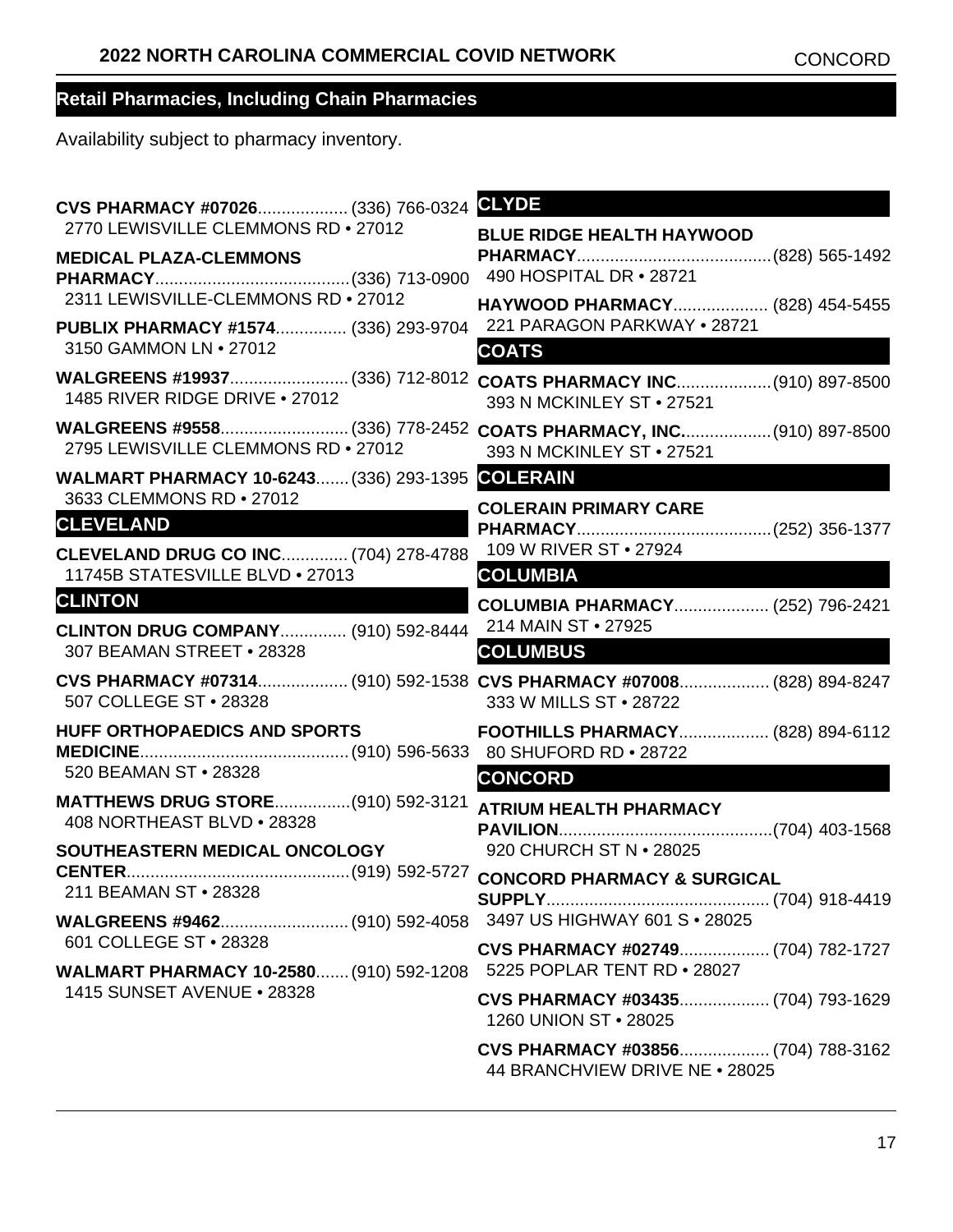| CVS PHARMACY #07349 (704) 786-3192                                                                 | <b>CONOVER</b>                                                                                                  |
|----------------------------------------------------------------------------------------------------|-----------------------------------------------------------------------------------------------------------------|
| 931 CONCORD PARKWAY . 28027                                                                        | <b>BOWMAN DRUG COMPANY</b>                                                                                      |
| CVS PHARMACY #17249 (704) 262-6081<br>6150 BAYFIELD PKWY . 28027                                   | INCORPORATED (828) 464-1354<br>126 1ST AVE SOUTH . 28613                                                        |
| <b>HARRIS TEETER PHARMACY (704) 789-9602</b><br>9900 POPLAR TENT RD . STE 124 . 28027              | CVS PHARMACY #06408 (828) 465-0301<br>102 ROCK BARN RD . 28613                                                  |
| HARRIS TEETER PHARMACY(704) 795-9868<br>1245 CONCORD PKWY NORTH . SUITE 1 . 28025                  | <b>HEALTHSMART PHARMACY (828) 464-4491</b><br>317 1ST STREET E • 28613                                          |
| <b>HARRIS TEETER PHARMACY (704) 786-2534</b><br>358 GEORGE W LILES PKWY NW . 28027                 | MEDICAL VILLAGE PHARMACY (828) 322-4505<br>815 FAIRGROVE CHURCH ROAD SE . 28613                                 |
| MEDICAP PHARMACY (704) 789-9681<br>361 GEORGE W LILES PKWY NW . 28027                              | MEDICAL VILLAGE PHARMACY (828) 322-4505<br>815 FAIRGROVE CHURCH RD SE . 28613                                   |
| <b>MOOSE PROFESSIONAL</b><br>270 COPPERFIELD BLVD STE 101 . 28025                                  | <b>PAIN RELIEF CENTERS-IREDELL HEAD, NECK &amp;</b><br>1224 COMMERCE ST SW . 28613                              |
| 5015 WEDDINGTON RD . 28027                                                                         | PUBLIX PHARMACY #1490 (704) 795-7148 THE PAIN RELIEF CENTER (828) 261-0467<br>1224 COMMERCE ST SW STE G . 28613 |
| THE MEDICINE SHOPPE                                                                                | 456 CONOVER BLVD W . 28613                                                                                      |
| 807 DAVIDSON DR NW • 28025                                                                         | WALMART PHARMACY 10-4224 (828) 464-4700                                                                         |
| TRUECARE PHARMACY(704) 788-6337<br>760 CABARRUS AVE W . 28027                                      | 201 ZELKOVA COURT NW . 28613<br><b>COOLEEMEE</b>                                                                |
| 10 PITTS SCHOOL RD NW . 28027                                                                      | DAVIE DISCOUNT DRUGS(336) 284-2537<br>141 MARGINAL ST . 27014                                                   |
| 735 CABARRUS AVE W . 28027                                                                         |                                                                                                                 |
|                                                                                                    | CVS PHARMACY #02314 (704) 896-3691<br>19305 W CATAWBA AVE . 28031                                               |
| 1495 CONCORD PKWY N . 28025                                                                        | HARRIS TEETER PHARMACY(704) 895-5075                                                                            |
| 5230 POPLAR TENT RD . 28027                                                                        |                                                                                                                 |
| <b>WALMART PHARMACY 10-1027 (704) 788-3138</b>                                                     | <b>HARRIS TEETER PHARMACY #416(704) 895-5773</b><br>21720 CATAWBA AVE . 28031                                   |
| 150 CONCORD COMMONS . 28027                                                                        | <b>PUBLIX PHARMACY #1474 (704) 895-7062</b>                                                                     |
| <b>WALMART PHARMACY 10-4574 (704) 979-2552</b><br>5825 THUNDER RD . 28027                          | 8315 MAGNOLIA ESTATES DR • 28031                                                                                |
| WALMART PHARMACY 10-6586 (704) 706-6046 19631 W CATAWBA AVE . 28031<br>3905 CONCORD PKWY S . 28027 |                                                                                                                 |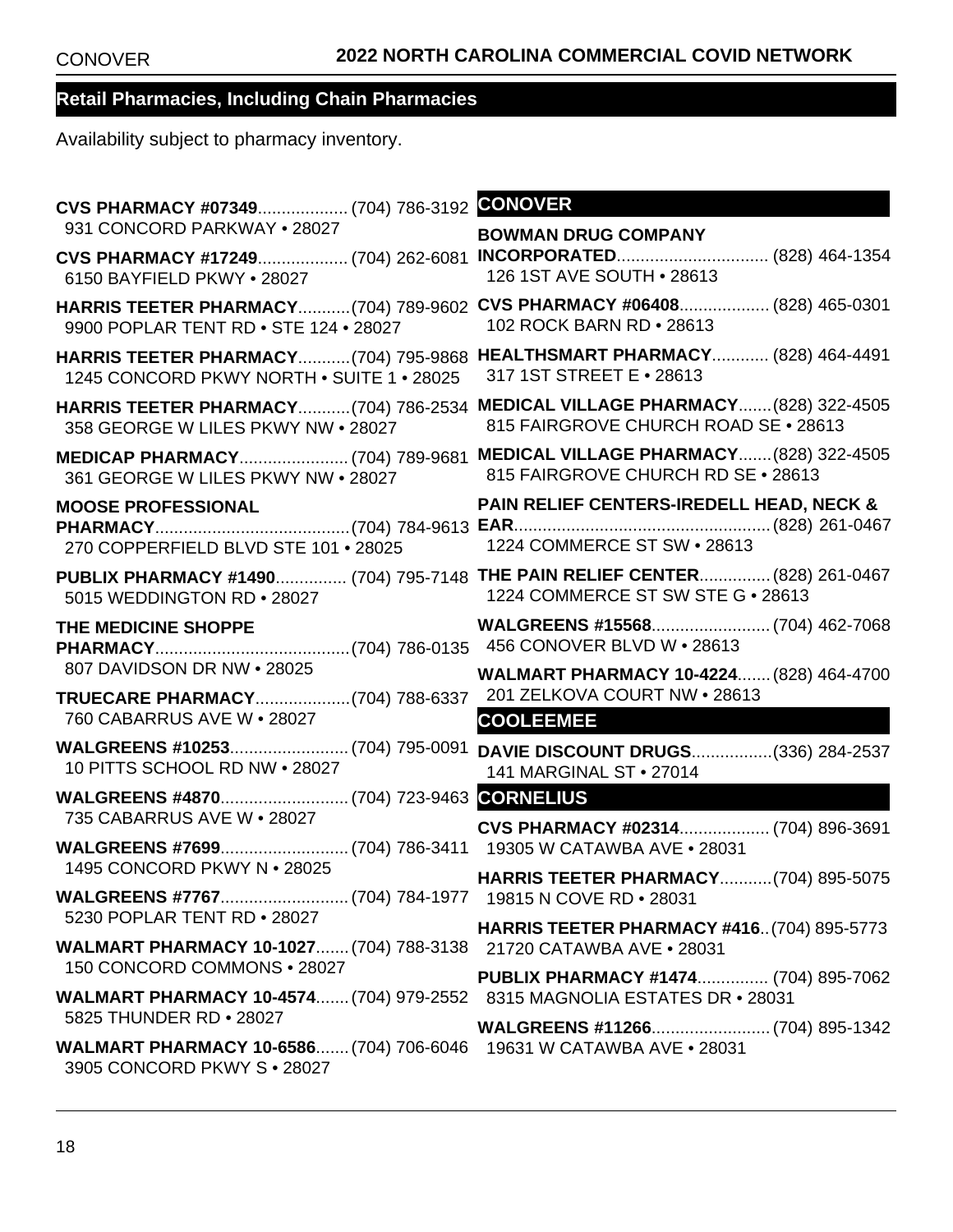| WALGREENS #17234(704) 655-1991 STOKES PHARMACY OF DANBURY (336) 593-8070<br>21500 CATAWBA AVENUE • 28031 | 111 CRAWFORD ST • 27016                                                                                       |
|----------------------------------------------------------------------------------------------------------|---------------------------------------------------------------------------------------------------------------|
| <b>CRAMERTON</b>                                                                                         | <b>DAVIDSON</b>                                                                                               |
| 202 MARKET ST . STE J . 28032                                                                            | ANDERSON PHARMACY (704) 879-4010 CVS PHARMACY #01643 (704) 439-3460<br>2002 SHILOH CHURCH RD . 28036          |
| 149 8TH AVE . 28032                                                                                      | CRAMERTON DRUG COMPANY (704) 824-4401 CVS PHARMACY #06402 (704) 892-7211<br>127 S MAIN ST . 28036             |
| 102 HIDDEN PASTURES DRIVE . SUITE 106 .                                                                  | EDGEWAY PHARMACY (704) 865-9480 HARRIS TEETER PHARMACY (704) 892-5814<br>431 PENINSULA DRIVE . 28036          |
| 28032                                                                                                    | <b>DELCO</b>                                                                                                  |
| <b>CREEDMOOR CREEDMOOR</b>                                                                               | RIEGELWOOD MUTUAL DRUG (910) 655-2667                                                                         |
| <b>CREEDMOOR DRUG COMPANY (919) 528-0041</b><br>108 N MAIN ST . 27522                                    | 27449 ANDREW JACKSON HWY EAST . 28436<br><b>DENTON</b>                                                        |
| CVS PHARMACY #01246 (919) 528-4709<br>612 N. MAIN ST. • 27522                                            | CVS PHARMACY #07328 (336) 859-4572<br>310 VERNON AVE . 27239                                                  |
| WALGREENS #19475 (919) 528-1538<br>1560 NC HWY 56 . 27522                                                | <b>DENTON DRUG STORE (336) 859-2191</b><br>17941 S HWY 109 . 27239                                            |
| <b>CROSSNORE</b>                                                                                         | YADKIN VALLEY HEALTHCARE                                                                                      |
| 4263 LINVILLE FALLS HWY . 28616                                                                          | 17955 HWY 109 SOUTH . 27239                                                                                   |
| <b>DALLAS</b>                                                                                            | <b>DENVER</b>                                                                                                 |
| 3126 DALLAS HIGH SHOALS HWY . 28034 7409 WEBBS RD . 28037                                                | CVS PHARMACY #06406 (704) 922-5257 CVS PHARMACY (704) 483-7204                                                |
| 111A N HOFFMAN ST • 28034                                                                                | DALLAS EXPRESS PHARMACY INC (704) 922-3001 CVS PHARMACY #05588 (704) 483-6759<br>6050 SOUTH NC 16 HWY . 28037 |
| 715 W TRADE ST • 28034                                                                                   | INGLES PHARMACY (704) 922-7187 PUBLIX PHARMACY #1603 (704) 972-2045<br>513 BRENTWOOD RD . 28037               |
| 1002 DALLAS CHERRYVILLE HWY . 28034                                                                      | 7385 NC 73 HWY . 28037                                                                                        |
| 1300 DALLAS CHERRYVILLE HWY . 28034                                                                      | WALMART PHARMACY 10-7004 (704) 648-0914 WALMART PHARMACY 10-4274 (704) 827-8228<br>7131 HIGHWAY 73 . 28037    |
| <b>DANBURY</b>                                                                                           | <b>DOBSON</b>                                                                                                 |
| <b>LIFEBRITE COMMUNITY HOSPITAL OF</b><br>1570 NC 8&89 HWY NORTH . 27016                                 |                                                                                                               |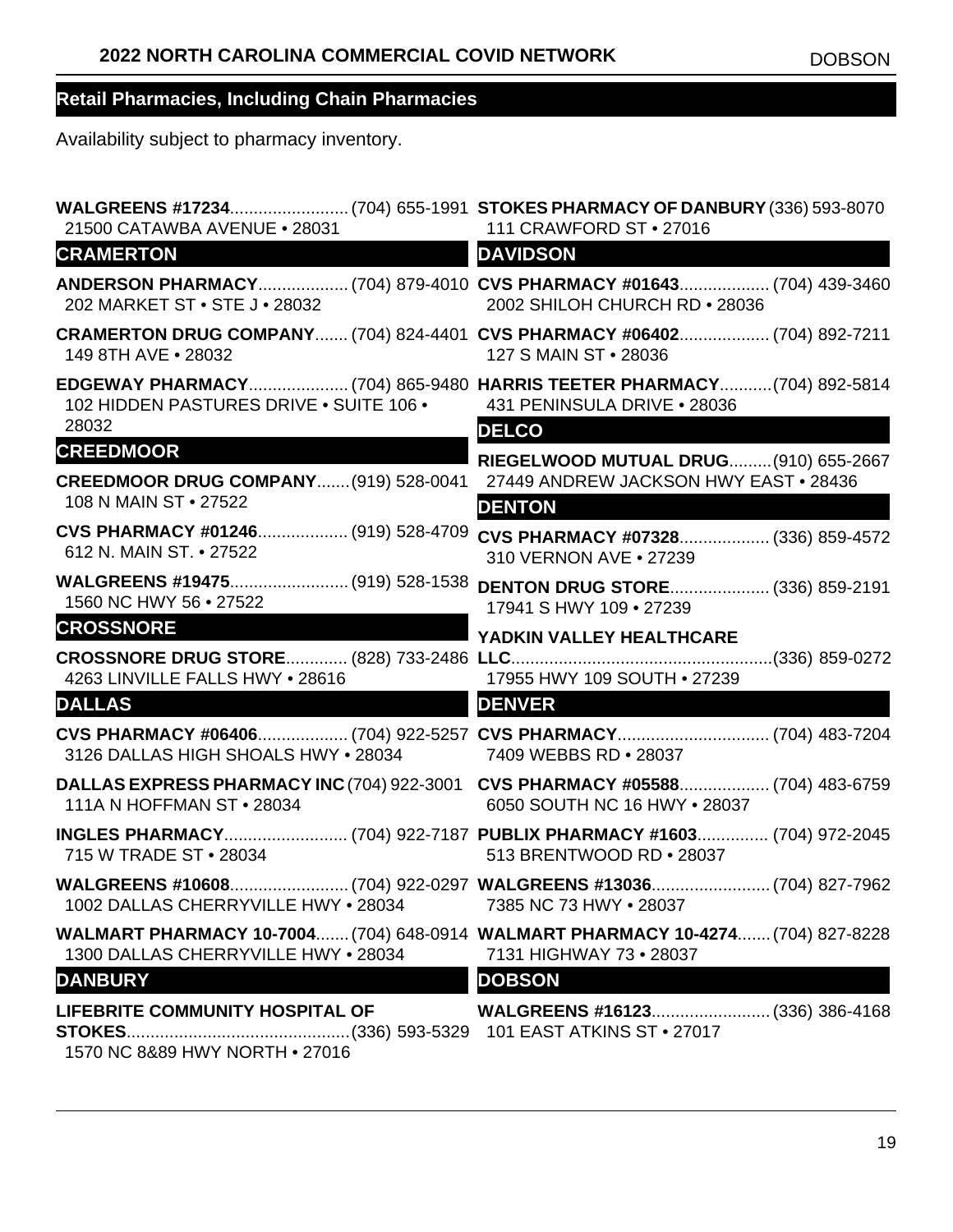| <b>DUCK</b>                                                             | CVS PHARMACY #02710 (919) 401-4664<br>6911 GARRETT RD . 27707              |
|-------------------------------------------------------------------------|----------------------------------------------------------------------------|
| <b>SUNSHINE FAMILY PHARMACY</b>                                         |                                                                            |
| 1187 DUCK ROAD . 27949                                                  | 5311 ROXBORO RD . 27712                                                    |
| <b>DUNN</b>                                                             | CVS PHARMACY #04391 (919) 489-6573                                         |
| <b>COMMWELL HEALTH OF NEWTON GROVE/</b>                                 | 1845 MARTIN LUTHER KING PKWY . 27707                                       |
| 3331 EASY ST . 28334                                                    | CVS PHARMACY #04444 (919) 471-4166<br>3737 N ROXBORO RD . 27704            |
| HOSPITAL PHARMACY INC (910) 892-4224<br>200 N ELLIS AVE . 28334         | CVS PHARMACY #07042 (919) 544-5807<br>2010 SEDWICK RD • 27713              |
| 1402 W CUMBERLAND ST . 28334                                            | CVS PHARMACY #07047 (919) 383-0171<br>3573 HILLSBOROUGH RD . 27705         |
| THOMAS DRUG STORE(910) 892-2114<br>609 E CUMBERLAND ST . 28334          | CVS PHARMACY #16992 (919) 765-0009<br>4037 DURHAM CHAPEL HILL BLVD . 27707 |
| THOMAS DRUG STORE(910) 892-2114<br>609 E. CUMBERLAND STREET . 28334     | CVS PHARMACY #17157 (919) 425-0002<br>8210 RENAISSANCE PKWY . 27713        |
| WALGREENS #12895 (910) 891-1930                                         | <b>DUKE CAMPUS CENTER</b>                                                  |
| 1501 W CUMBERLAND ST . 28334                                            |                                                                            |
|                                                                         |                                                                            |
| <b>DURHAM</b>                                                           | 305 TOWERVIEW DR . 27708                                                   |
| <b>ASPIRAR PHARMACY OF DURHAM,</b>                                      | DUKE CANCER CENTER SPECIALTY                                               |
| 4411 BEN FRANKLIN BLVD . 27704                                          | 20 DUKE MEDICINE CIR RM 0N44 . 27710                                       |
| <b>CAROLINA BEHAVORIAL CARE</b>                                         | <b>DUKE CHILDREN'S HEALTH CENTER</b>                                       |
|                                                                         |                                                                            |
| 4102 BEN FRANKLIN BLVD . 27704                                          | DUKE UNIVERSITY MEDICAL CENTER . 2301                                      |
| CENTRAL PHARMACY (919) 220-5121                                         | ERWIN RD RM 1937 . 27710                                                   |
| 2609 N DUKE STREET 103 . 27704                                          | DUKE HOME INFUSION (919) 620-3853<br>4321 MEDICAL PK DR . STE 101 . 27704  |
| CLINIC PHARMACY(919) 383-7495                                           |                                                                            |
| 2726 CROASDAILE DR STE 104 . 27705                                      | DUKE OUTPATIENT PHARMACY(919) 684-2908<br>40 DUKE MEDICINE CIR . 27710     |
| COSTCO PHARMACY #249 (919) 220-2742<br>1510 N POINTE DR • 27705         |                                                                            |
| CVS PHARMACY #01395 (919) 957-4512                                      | 5826 FAYETTEVILLE RD STE 105 . 27713                                       |
| 5111 WAKE FOREST RD . 27703                                             | <b>DURHAM VAMC PHARMACY (919) 286-0411</b>                                 |
| CVS PHARMACY #01752 (919) 544-6590<br>930 MARTIN LUTHER KING JR . 27713 | 508 FULTON STREET • 27705<br>FOOD LION PHARMACY(919) 620-1947              |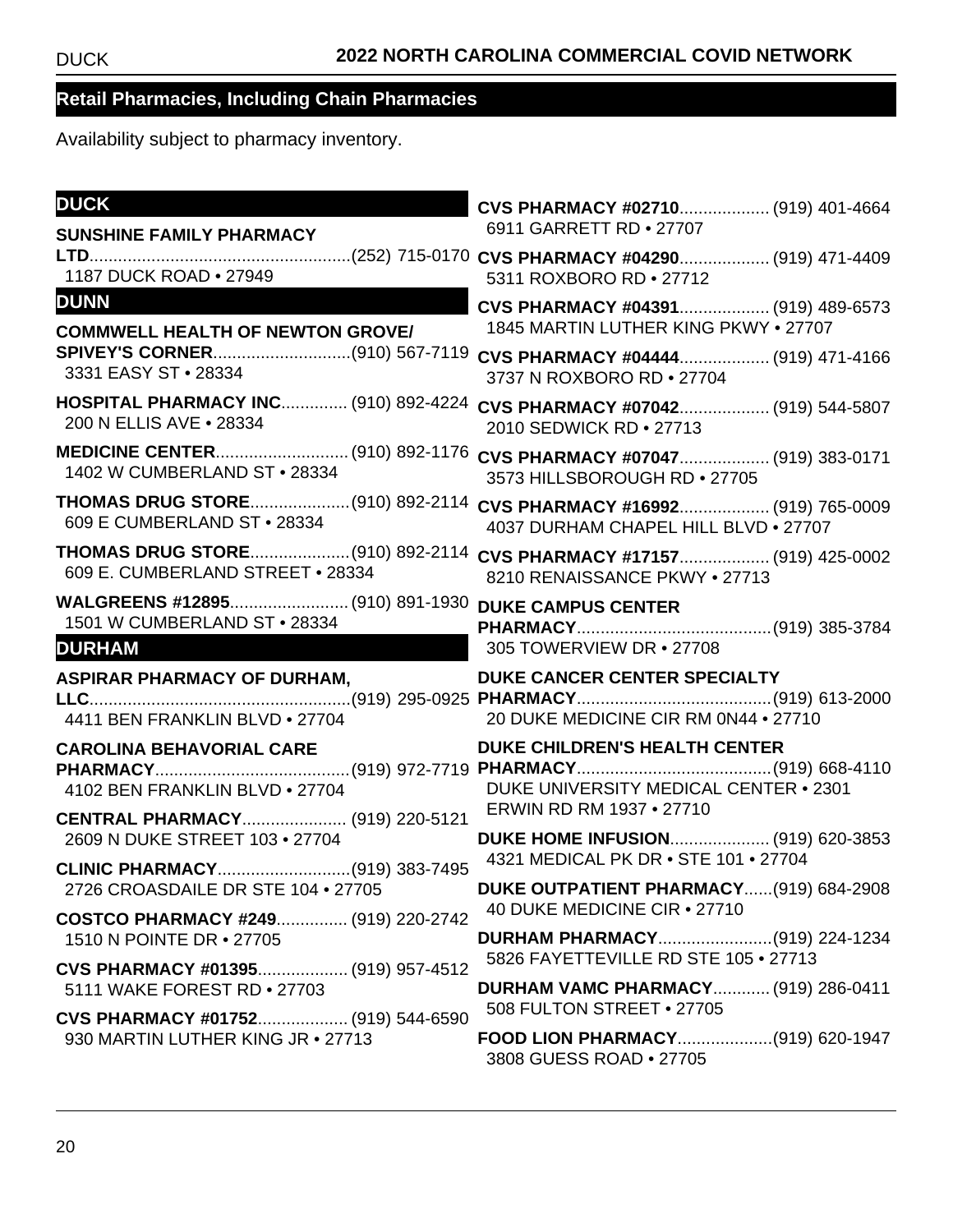| GURLEYS PHARMACY (919) 688-8978 PREMISE FEDELITY HEALTH & WELLNESS<br>114 W MAIN ST • 27701 |                                                                                                                                |
|---------------------------------------------------------------------------------------------|--------------------------------------------------------------------------------------------------------------------------------|
| HARRIS TEETER PHARMACY (919) 403-8053<br>1125 WEST NC 54 HWY . 27707                        | 100 NEW MILLENNIUM WAY . 27709<br>PRUITTHEALTH PHARMACY SERVICES -                                                             |
| <b>HARRIS TEETER PHARMACY (919) 471-3580</b><br>1501 HORTON RD . 27705                      |                                                                                                                                |
| <b>HARRIS TEETER PHARMACY (919) 402-1917</b><br>1817 MARTIN L KING JR PKWY . 27707          | <b>RUSSELL'S PHARMACY &amp; SHOPPE</b><br>2116 ANGIER AVE . 27703                                                              |
| HARRIS TEETER PHARMACY(919) 286-1508<br>2107 HILLSBOROUGH ROAD . 27705                      | <b>SOUTHPOINT PHARMACY (919) 908-0200</b><br>6216 FAYETTEVILLE RD . SUITE 105 . 27713                                          |
| <b>HARRIS TEETER PHARMACY</b><br>202 W NC HIGHWAY 54 . 27713                                | TRIANGLE PHARMACY (919) 544-1711<br>1700 E HIGHWAY 54 . 27713                                                                  |
| <b>HARRIS TEETER PHARMACY</b><br>3457 HILLSBOROUGH RD . 27705                               | <b>TRIANGLE UROLOGY ASSOCIATES</b><br>205 FRASIER ST • 27704                                                                   |
| <b>HARRIS TEETER PHARMACY #493 (919) 471-3933</b><br>5116 NORTH ROXBORO ST . 27704          | UNC HOMECARE SPECIALISTS (984) 974-6778<br>4400 EMPEROR BLVD . STE 100 . 27703                                                 |
| <b>HARRIS TEETER PHARMACY #497 (919) 220-6894</b><br>1802 NORTH POINTE DRIVE . 27705        | UNC SHARED SERVICES CENTER PHARMACY, A<br><b>DEPARTMENT OF UNC HEA (855) 788-4101</b><br>4400 EMPEROR BLVD . SUITE 200 . 27703 |
| HERSEY PHARMACY(919) 346-4008<br>4711 HOPE VALLEY RD . SUITE 5F . 27707                     | UPCHURCH DRUGS(919) 477-7325<br>5108 N ROXBORO RD . 27704                                                                      |
| HILLCREST CONVALESCENT CENTER<br>1417 W PETTIGREW ST • 27705                                | WALGREENS #11200 (919) 479-5156<br>3793 GUESS RD . 27705                                                                       |
| JOSEFS PHARMACY (919) 680-1540<br>3421 N ROXBORO ST . 27704                                 | WALGREENS #11894 (919) 403-8059<br>1109 W NC HIGHWAY 54 . 27707                                                                |
| <b>LINCOLN COMMUNITY HEALTH CENTER</b>                                                      | WALGREENS #12132 (919) 227-3114<br>104 SHERRON RD . 27703                                                                      |
| 1301 FAYETTEVILLE ST . 27707                                                                | WALGREENS #12728 (919) 361-5304<br>2104 E NC HIGHWAY 54 . 27713                                                                |
| <b>MAIN STREET PHARMACY (919) 688-1368</b><br>213 W MAIN ST STE A • 27701                   |                                                                                                                                |
| NORTH CAROLINA SPECIALTY HOSPITAL<br>3916 BEN FRANKLIN BLVD . 27704                         | 1812 HOLLOWAY ST . VILLAGE S/C . 27703<br>3905 N ROXBORO ST . 27704                                                            |
| 4900 NC HIGHWAY 55 STE 160 . 27713 1821 HILLANDALE RD . STE 23 . 27705                      | PARKWEST PHARMACY (919) 679-9027 WALGREENS #16139 (919) 383-9428                                                               |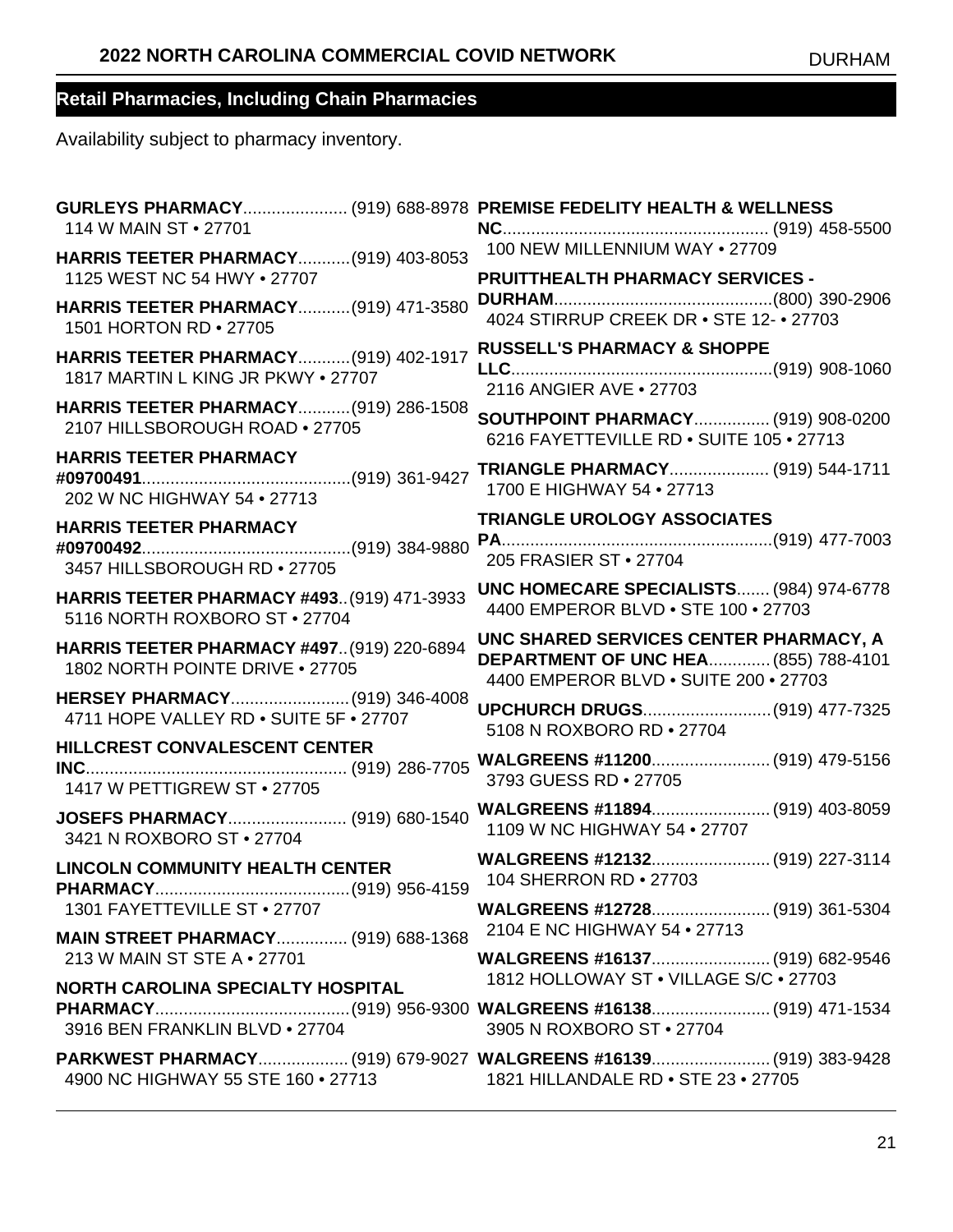| 710 FAYETTEVILLE STREET . 27701                                                | WALGREENS #16152(919) 530-8774 CVS PHARMACY #05568 (252) 482-7491<br>801 N BROAD ST • 27932 |
|--------------------------------------------------------------------------------|---------------------------------------------------------------------------------------------|
| 2816 ERWIN RD . STE 105 . 27705                                                | 717 N BROAD ST • 27932                                                                      |
|                                                                                |                                                                                             |
| 1505 BROAD STREET . 27705<br>WALGREENS #18986 (919) 383-5591                   | CVS PHARMACY #03620 (252) 338-3933<br>101 W EHRINGHAUS ST • 27909                           |
| 200 NORTH LASALLE STREET . 27705                                               | FOOD LION PHARMACY(252) 331-1306                                                            |
| 6405 FAYETTEVILLE RD . 27713                                                   | 683 S HUGHES BLVD . 27909<br><b>HARBOR PHARMACY INC(252) 331-6502</b>                       |
| WALMART PHARMACY 10-1614 (919) 220-7662                                        | 606 E MAIN ST . SUITE A . 27909                                                             |
| 1525 GLENN SCHOOL RD . 27704<br><b>WALMART PHARMACY 10-2137 (919) 489-4420</b> | <b>TARHEEL PHARMACY INC (252) 384-1000</b><br>902 ROANOKE AVE . 27909                       |
| 5450 NEW HOPE COMMONS DRIVE . 27707<br><b>EASTOVER</b>                         | <b>USCG ELIZABETH CITY</b><br>WEEKSVILLE HWY BLDG 112 . 27909                               |
| EASTOVER DRUG (910) 483-4555<br>3591 DUNN RD . 28312                           | WALGREENS #10132 (252) 331-1201                                                             |
| <b>EDEN</b>                                                                    | 1700 W EHRINGHAUS ST . 27909                                                                |
| CVS PHARMACY #05559 (336) 627-4893<br>625 SOUTH VAN BUREN RD . 27288           | <b>WALMART PHARMACY 10-1527 (252) 338-2354</b><br>101 TANGLEWOOD PKWY . 27909               |
| <b>EDEN DRUG HEALTHMART (336) 627-4854</b><br>103 W STADIUM DR • 27288         | <b>ELIZABETHTOWN</b><br>ANDERSON'S DRUG STORE(910) 862-8411                                 |
| LAYNECARE, LLC (336) 627-0146<br>509 S VAN BUREN RD . STE A . 27288            | 206 SOUTH POPLAR STREET . 28337<br>CVS PHARMACY #05508 (910) 862-2076                       |
| LAYNES PHARMACY (336) 627-4600                                                 | 371 S POLAR ST . 28337                                                                      |
| 509 S VAN BUREN RD . 27288                                                     | DICKERSONS PHARMACY INC(910) 862-3465<br>503 DOCTORS DR . 28337                             |
| MITCHELLS DISCOUNT DRUGS INC (336) 623-3132<br>544 MORGAN ROAD • 27288         | WALGREENS #15273 (910) 247-3026                                                             |
| WALGREENS #19513 (336) 623-9026                                                | 403 S POPLAR ST . 28337                                                                     |
| 109 SOUTH VAN BUREN ROAD . 27288                                               | <b>WALMART PHARMACY 10-1166 (910) 862-8517</b><br>1347 WEST BROAD . 28337                   |
| WALMART PHARMACY 10-1558 (336) 623-6494<br>304 E ARBOR LANE • 27288            | <b>ELKIN</b>                                                                                |
| <b>EDENTON</b><br><b>BLOUNTS MUTUAL DRUGS INC (252) 482-2127</b>               | <b>BRIDGE STREET PHARMACY(336) 835-3131</b><br>817 NORTH BRIDGE STREET . 28621              |
| 323 S BROADT ST • 27932                                                        | CVS PHARMACY #03828 (336) 835-3529<br>1127 N BRIDGE ST • 28621                              |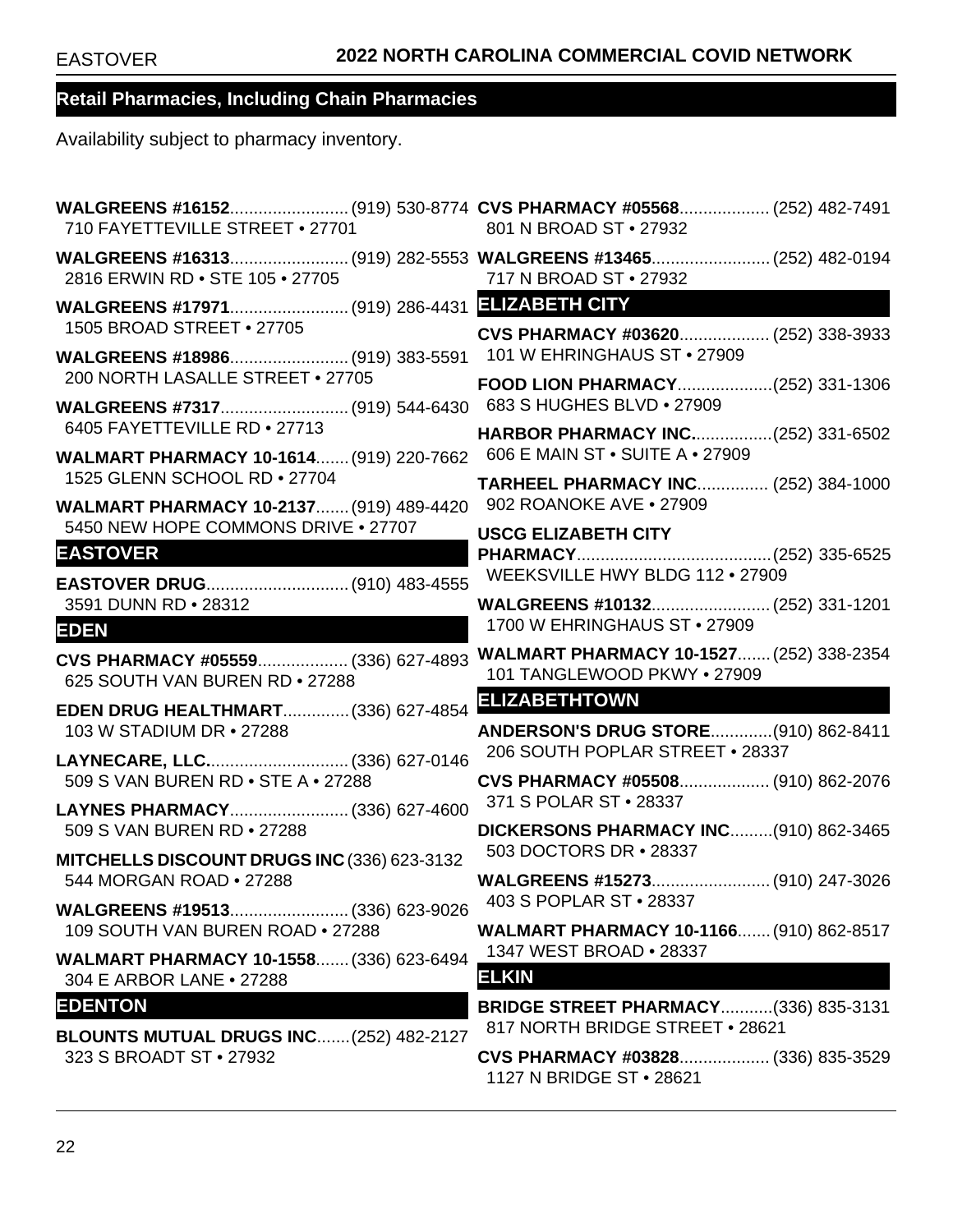| 116 E MAIN ST • 28621                                                     | ELK PHARMACY (336) 835-2621 SOUTH ROBESON MEDICAL CENTER                                            |
|---------------------------------------------------------------------------|-----------------------------------------------------------------------------------------------------|
| WALGREENS #11201 (336) 526-0011                                           | 1212 S WALNUT ST • 28340                                                                            |
| 1209 N BRIDGE ST . 28621                                                  | WALGREENS #16161 (910) 628-6068<br>414 NORTH WALNUT ST . 28340                                      |
| WALMART PHARMACY 10-1337 (336) 526-2640<br>548 CC CAMP RD . 28621         | <b>FAIRVIEW</b>                                                                                     |
| <b>ELLERBE</b>                                                            | AMERICARE PHARMACY (828) 628-3121                                                                   |
| ELLERBE PHARMACY (910) 652-6261                                           | 1185 CHARLOTTE HWY STE K . 28730                                                                    |
| 274 SECOND STREET . 28338<br><b>ELM CITY</b>                              | <b>AMERICARE PHARMACY</b>                                                                           |
| <b>HARVEST FAMILY HEALTH CENTER</b>                                       | 1185 CHARLOTTE HWY STE M . 28730                                                                    |
|                                                                           | <b>FALLSTON</b>                                                                                     |
| 8250 SOUTH NC 58 . 27822                                                  | <b>FALLSTON PHARMACY INC (704) 538-3021</b><br>5011 FALLSTON RD . 28042                             |
| <b>EMERALD ISLE</b>                                                       | <b>FARMVILLE</b>                                                                                    |
| CVS PHARMACY #07024 (252) 354-3072<br>300 MAN GROVE RD . 28594            | CVS PHARMACY #03895 (252) 753-2061                                                                  |
| <b>ENFIELD</b>                                                            | 4240 S MAIN ST • 27828                                                                              |
| DRUGCARE PHARMACY (252) 445-3414<br>132 WHITFIELD ST . 27823              | PHARMVILLE DRUG (252) 787-5990<br>3754 SOUTH MAIN ST . 27828                                        |
| <b>ENGELHARD</b>                                                          | <b>FAYETTEVILLE</b>                                                                                 |
| <b>ENGELHARD MEDICAL CENTER</b>                                           | BIOSCRIP INFUSION SERVICES (910) 483-2155<br>1738 OWEN DRIVE, SUITE 101 . 28304                     |
| 33270 US HIGHWAY 264 . 27824<br><b>ERWIN</b>                              | <b>CAPE FEAR DISCOUNT DRUG (910) 484-6100</b><br>2800-18 RAEFORD RD . 28303                         |
| 80 W JACKSON BLVD . 28339                                                 | CVS PHARMACY #07500 (910) 892-5140 CAPE FEAR DISCOUNT DRUG (910) 884-3053<br>4417 RAMSEY ST . 28311 |
| 590 JACKSON BLVD . 28339                                                  | WALMART PHARMACY 10-1237 (910) 892-1011 CAPE FEAR ORTHOPAEDIC CLINIC,                               |
| <b>ETOWAH</b>                                                             |                                                                                                     |
| <b>ETOWAH PHARMACY INC (828) 890-0022</b><br>6527 BREVARD RD #351 . 28729 | 101 ROBESON ST STE 107 · 28301                                                                      |
| <b>FAIRMONT</b>                                                           | <b>CUMBERLAND MEDICAL</b>                                                                           |
| FAIRMONT DRUG COMPANY(910) 628-4200                                       | 5085 MORGANTON RD . STE 100 . 28314                                                                 |
| 405 N WALNUT ST • 28340                                                   | CVS PHARMACY #04095 (910) 864-4556<br>3026 BRAGG BLVD . 28303                                       |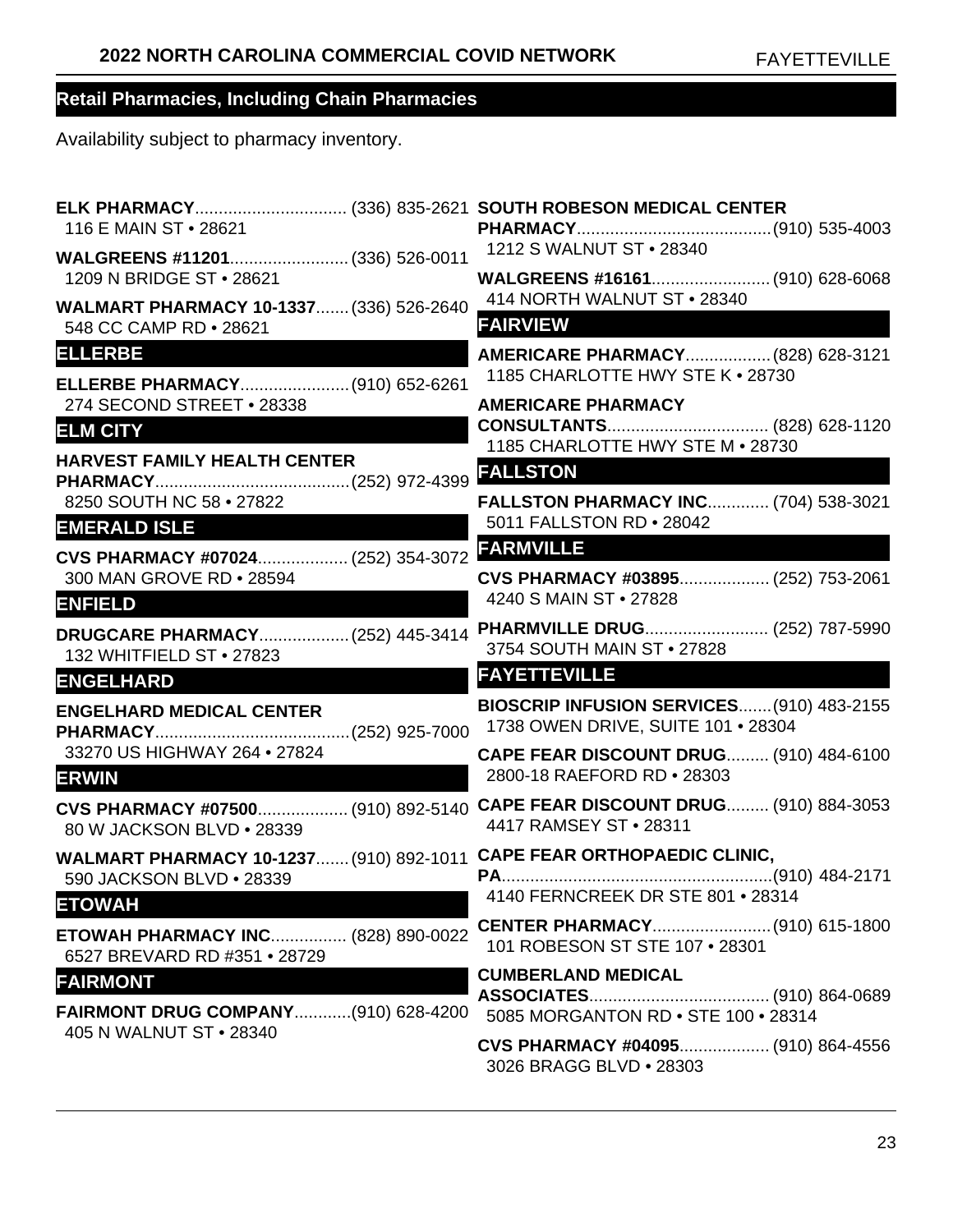| 522 OWEN DRIVE . 28304                                                   | CVS PHARMACY #04169 (910) 484-7183 THE PAVILION PHARMACY (910) 615-3900<br>6387 RAMSEY ST . STE 130 . 28311 |
|--------------------------------------------------------------------------|-------------------------------------------------------------------------------------------------------------|
| 4923 RAEFORD RD . 28304                                                  | CVS PHARMACY #04293 (910) 423-1251 TWO RIVERS PHARMACY (910) 748-0243<br>101 BROADFOOT AVE . 28305          |
| 9539 CLIFFDALE RD . 28304                                                | CVS PHARMACY #04435 (910) 860-1338 VALLEY PHARMACY (910) 615-7895<br>1638 OWEN DR • 28304                   |
| 100 LAW RD . 28311                                                       | CVS PHARMACY #05504 (910) 822-3535 VILLAGE PHARMACY (910) 483-3466<br>5106 HWY 87 S . STE 100 . 28306       |
| 7496 ROCKFISH RD . 28306                                                 | CVS PHARMACY #06633 (910) 424-2905 WALGREENS #11691 (910) 223-0270<br>110 GROVE ST • 28301                  |
| 404 RAMSEY ST . 28301                                                    | CVS PHARMACY #07540 (910) 484-1106 WALGREENS #15151 (910) 860-0058<br>6330 RAEFORD RD . 28304               |
| 2056 SKIBO RD . 28314                                                    | CVS PHARMACY #16231 (910) 860-4606 WALGREENS #17862 (910) 484-2170<br>2605 RAEFORD ROAD . 28303             |
| <b>EXPRESS DISCOUNT PHARMACY</b>                                         | WALGREENS #19644 (910) 826-3582                                                                             |
| 1905 SKIBO ROAD, . SUITE 104 . 28314                                     | WALGREENS #19907 (910) 487-2700                                                                             |
| 1706 OWEN DR • 28304<br><b>FAYETTEVILLE NC VAMC</b>                      | WALGREENS #6547 (910) 822-4965<br>3300 RAMSEY ST . 28301                                                    |
| 2300 RAMSEY STREET . 28301                                               | 1600 SKIBO ROAD . 28303                                                                                     |
| <b>FAYETTEVILLE NC 3 VA CLINIC</b><br>7300 S RAEFORD RD . 28304          | 2960 HOPE MILLS RD . 28306                                                                                  |
| <b>HARRIS TEETER PHARMACY (910) 424-3519</b><br>3050 TRAEMOOR DR • 28306 | WALGREENS #7805 (910) 433-4681<br>3296 VILLAGE DR . 28304                                                   |
| MASSEY DRUG CO (910) 484-0159<br>1072 SOUTHERN AVE . 28306               | <b>WALMART PHARMACY 10-1238 (910) 868-5242</b><br>1550 SKIBO ROAD . 28303                                   |
| PUBLIX PHARMACY #1575 (910) 364-0133<br>3114 RAEFORD RD . 28303          | <b>WALMART PHARMACY 10-1261 (910) 488-2828</b><br>4601 RAMSEY STREET . 28311                                |
| 204 WESTWOOD SHOPPING CTR . 28314                                        | <b>WALMART PHARMACY 10-3411 (479) 277-2795</b><br>8660 CLIFFDALE RD . 28314                                 |
| THE MEDICINE SHOPPE                                                      | WALMART PHARMACY 10-3595 (910) 864-6675<br>7701 SOUTH RAEFORD ROAD . 28304                                  |
| 530 GROVE ST . 28301                                                     | <b>WALMART PHARMACY 10-3600 (910) 364-0159</b><br>970 STRICKLAND BRIDGE RD . 28304                          |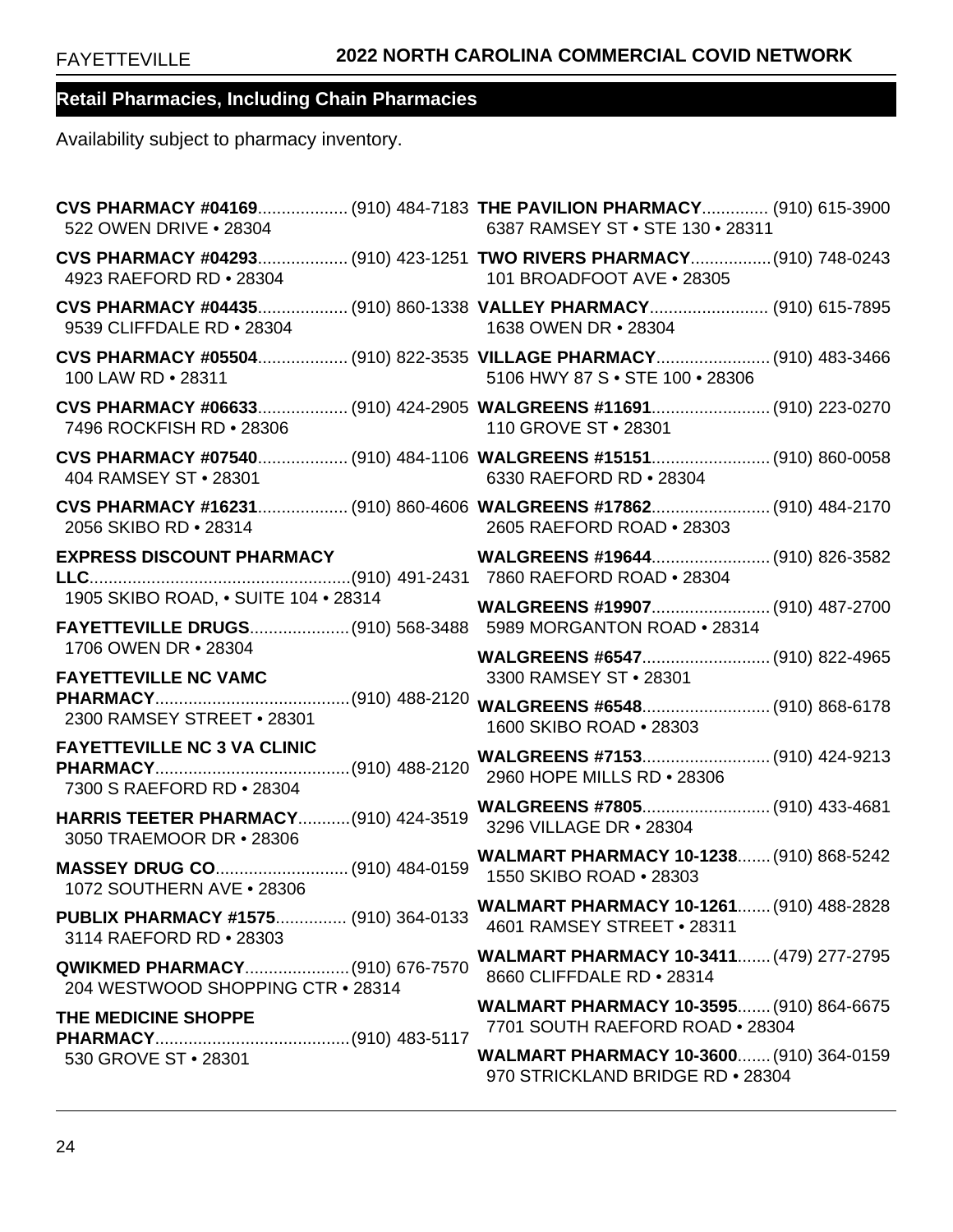| 2820 GILLESPIE ST . 28306                                                    | WALMART PHARMACY 10-6879 (910) 364-0249 BRAGG OP NEW WAMC PHCY (910) 907-8024<br>2817 REILLY ST . 28310       |
|------------------------------------------------------------------------------|---------------------------------------------------------------------------------------------------------------|
| <b>FLAT ROCK</b>                                                             |                                                                                                               |
| INGLES PHARMACY (828) 692-0546                                               | 4-2817 REILLY RD . BLDG B . 28310                                                                             |
| 220 HIGHLAND LAKE RD . 28731                                                 |                                                                                                               |
| <b>FLETCHER</b>                                                              | BUTNER RD BLDG 85050 . 28310                                                                                  |
| CVS PHARMACY #04197 (828) 684-2331                                           | <b>BRAGG ROBINSON HC PHCY (910) 907-9484</b>                                                                  |
| 3450 HENDERSONVILLE RD . 28732                                               | <b>GRUBER RD BLDG C1722 • 28310</b>                                                                           |
| <b>INGLES PHARMACY (828) 684-2838</b>                                        | <b>BRAGG WOMACK ANNEX PHCY(910) 907-7427</b>                                                                  |
| 2901 HENDERSONVILLE RD . 28732                                               | 1571 REILLY RD . BLDG 4 . 28307                                                                               |
| <b>FOREST CITY</b>                                                           | DOD FT BRAGG EPHCY (910) 907-7497                                                                             |
| HARDINS DRUG (828) 245-7274                                                  | WOMACK ARMY MEDICAL CENTER . BUILDING                                                                         |
| 720 S CHURCH ST . 28043                                                      | 4-2817 REILLY ROAD . 28310                                                                                    |
| HARDINS DRUG (828) 657-5353                                                  | <b>FOUR OAKS</b>                                                                                              |
| 1281 US HWY 221A . 28043                                                     | PARKER PHARMACY (919) 963-3535                                                                                |
| INGLES PHARMACY (828) 245-0786<br>756 S CHURCH ST • 28043                    | 5829 US HIGHWAY 301 S · 27524<br>REALO DISCOUNT DRUGS (919) 980-4031<br>6030 US HIGHWAY 301 S . 27524         |
| <b>MEDICINE BOX PHARMACY (828) 245-1696</b><br>664 S BROADWAY • 28043        | <b>FRANKLIN</b>                                                                                               |
| <b>SMITHS DRUG OF FOREST CITY</b>                                            | INGLES PHARMACY (828) 349-1542                                                                                |
|                                                                              | 1257 GEORGIA RD . 28734                                                                                       |
| 139 E MAIN ST • 28043                                                        | SMART PHARMACY (828) 369-3784                                                                                 |
| WALMART PHARMACY 10-1036 (828) 287-2824                                      | 60 GEORGIA RD . 28734                                                                                         |
| 197 PLAZA DRIVE . 28043                                                      | TIPTON PHARMACY (828) 524-8900                                                                                |
| <b>FORT BRAGG</b>                                                            | 175 EAST MAIN STREET . SUITE A . 28734                                                                        |
| <b>BASTOGNE DR . BLDG 54257 . 28310</b>                                      | BRAGG CLARK HC PHCY (910) 907-9562 U SAVE IT PHARMACY FRANKLIN (828) 524-0156<br>20 FRANKLIN PLAZA DR . 28734 |
| 4-2817 REILLY RD . BLDG B . 28310                                            | BRAGG ED DC PHCY(910) 907-8748 WALGREENS #16105 (828) 369-6644<br>19 SAWMILL VILLAGE LANE . 28734             |
| <b>BRAGG INPAT NEW WAMC PHCY (910) 907-6337</b>                              | <b>WALMART PHARMACY 10-1217 (828) 524-9311</b>                                                                |
| REILY RD BLDG 42817 • 28310                                                  | 273 COMMONS DR • 28734                                                                                        |
| BRAGG JOEL HC PHCY (910) 907-9099<br>LANE RD BLDG M4861 . 28310              | <b>FRANKLINTON</b><br>3422 US HWY 1 . 27525                                                                   |
| <b>BRAGG ONC NEW WAMC PHCY (910) 907-6626</b><br>REILY RD BLDG 42817 . 28310 |                                                                                                               |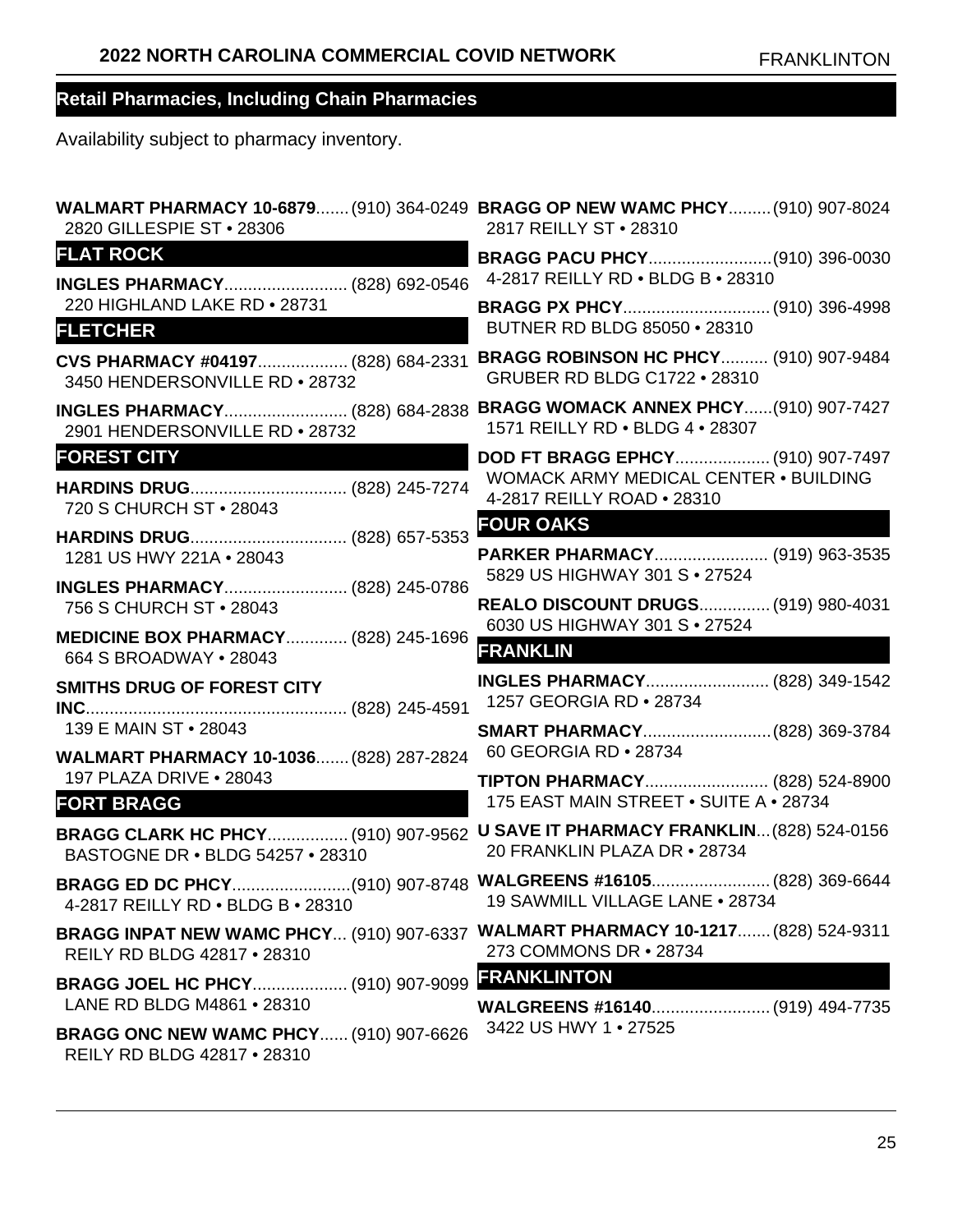| <b>FUQUAY VARINA</b>                                                                                  | <b>GASTONIA</b>                                                                                           |
|-------------------------------------------------------------------------------------------------------|-----------------------------------------------------------------------------------------------------------|
| 605 N MAIN ST • 27526                                                                                 | CVS PHARMACY #07548 (919) 552-8299 AKERS PHARMACY INC (704) 865-3411<br>1595 E GARRISON BLVD . 28054      |
| HARRIS TEETER PHARMACY #498(919) 567-7426 AKERS PHARMACY-LTC(704) 865-3411<br>1371 E BROAD ST • 27526 | 1595 E GARRISON BLVD . 28054                                                                              |
| 1802 JAMES SLAUGHTER RD . 27526                                                                       | REALO DISCOUNT DRUGS (919) 552-1126 CVS PHARMACY #03823 (704) 867-1265<br>1850 WEST FRANKLIN BLVD . 28052 |
| 1401 N MAIN ST • 27526                                                                                | 1803 S NEW HOPE RD . 28054                                                                                |
| 1051 EAST BROAD STREET . 27526                                                                        | WALMART PHARMACY 10-2836 (919) 567-9130 CVS PHARMACY #04490 (704) 810-3681<br>2580 COURT DRIVE . 28054    |
| <b>GARNER</b>                                                                                         | CVS PHARMACY #05565 (704) 864-8749                                                                        |
| CVS PHARMACY #02356 (919) 661-9992<br>790 TIMBER DRIVE . 27529                                        | 1075 E HUDSON BLVD . 28054                                                                                |
| CVS PHARMACY #03214 (919) 772-6450                                                                    | CVS PHARMACY #07578 (704) 823-1838<br>3658 S NEW HOPE RD • 28056                                          |
| 5680 NC 42 HWY WEST . 27529                                                                           | CVS PHARMACY #17576 (704) 691-6001                                                                        |
| CVS PHARMACY #16478 (919) 772-9120                                                                    | 425 COX RD . 28054                                                                                        |
| 2700 TIMBER DR • 27529                                                                                | GASTON PHARMACY (980) 888-4900<br>2605 S YORK RD . 28052                                                  |
| CVS PHARMACY #16945 (919) 661-9598<br>1040 TIMBER DR E . 27529                                        | <b>HARRIS TEETER PHARMACY #281 (704) 864-8655</b>                                                         |
| <b>GARNER FAMILY PHARMACY (919) 758-8008</b>                                                          | 3350 ROBINWOOD RD . 28054                                                                                 |
| 1547 US 70 HWY W . 27529                                                                              | HUMANA PHARMACY, INC. 05039(704) 648-0475<br>2910-1 E. FRANKLIN BLVD . 28056                              |
| <b>GARNER 5TH AVENUE PHARMACY</b>                                                                     |                                                                                                           |
| 1315 5TH AVE . 27529                                                                                  | XRAY DRIVE PHARMACY(704) 874-2255                                                                         |
|                                                                                                       |                                                                                                           |
| 825 TIMBER DR • 27529                                                                                 | KINTEGRA FAMILY MEDICINE - HIGHLAND                                                                       |
| 12530 CLEVELAND RD. • 27529                                                                           |                                                                                                           |
|                                                                                                       | KINTEGRA FAMILY MEDICINE - HUDSON                                                                         |
| 1116 US 70 HWY W • 27529                                                                              | 991 W HUDSON BLVD . 28052                                                                                 |
| <b>WALMART PHARMACY 10-5743 (919) 772-7131</b><br>5141 NC HWY 42 • 27529                              | MEDICAL CENTER PHARMACY(704) 867-5343                                                                     |
| <b>WHITE OAK PHARMACY LLC (919) 803-6417</b>                                                          | 515 COX RD • 28054                                                                                        |
| 501 HEALTH PARK DR STE 170 . 27529                                                                    | MEDICAL CENTER PHARMACY(704) 867-5343<br>515 COX ROAD . 28054                                             |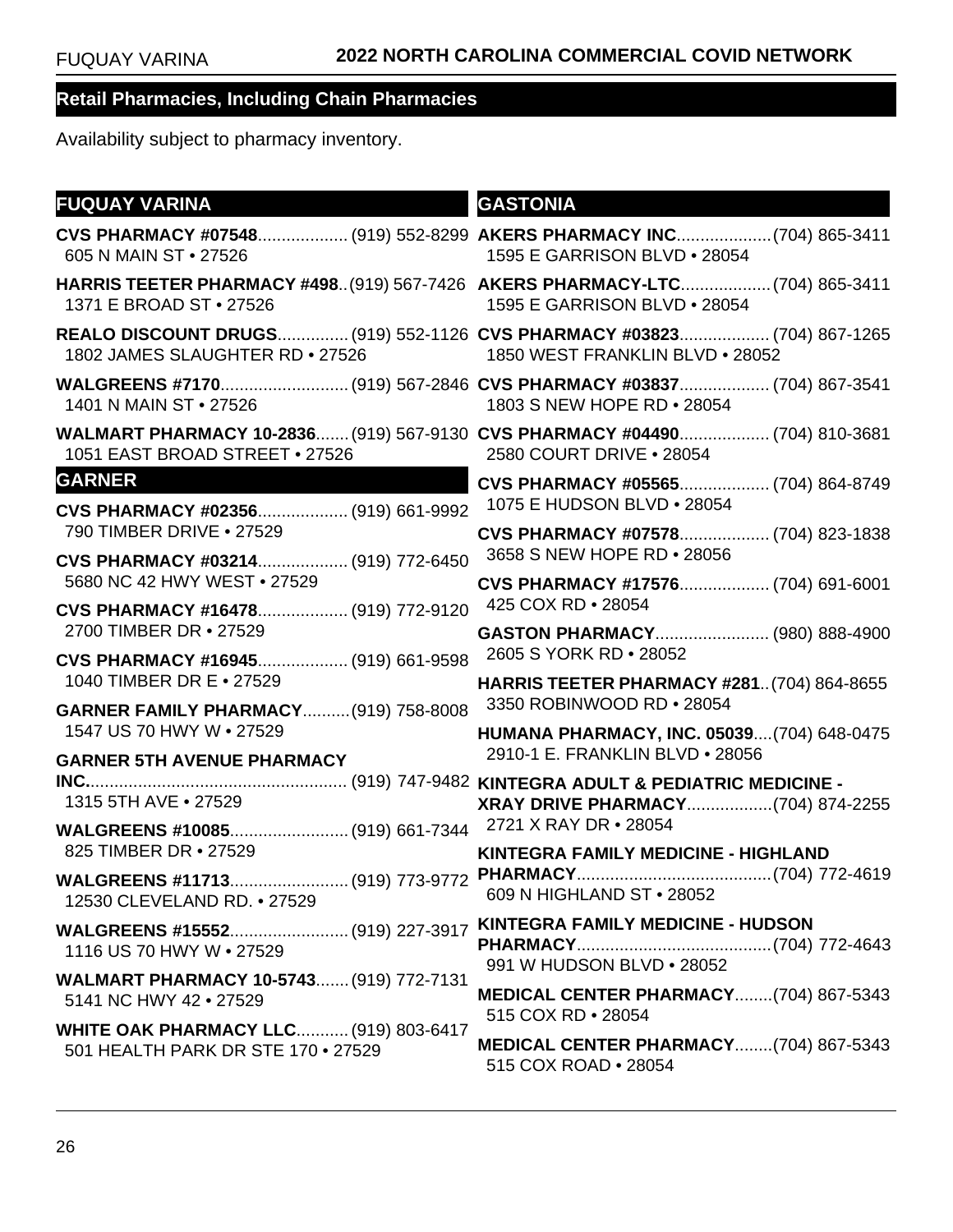| 701 W FRANKLIN BLVD . 28052                                                 | GIBSONVILLE PHARMACY (336) 449-5501                                                                            |
|-----------------------------------------------------------------------------|----------------------------------------------------------------------------------------------------------------|
| NEW HOPE PHARMACY (704) 671-4811<br>2211 N NEW HOPE RD . 28054              | 220 BURLINGTON AVE . 27249<br><b>GLEN RAVEN</b>                                                                |
| 1614 W FRANKLIN BLVD . 28052                                                | PRESCRIPTIONS PLUS (704) 867-3518 CVS PHARMACY #07559 (336) 221-8861<br>2017 W WEBB AVE . 27215                |
| PUBLIX PHARMACY #1521 (704) 853-7004 GOLDSBORO<br>1949 HOFFMAN ROAD . 28054 |                                                                                                                |
| 555 NORTH CHESTER ST . 28052                                                | CHERRY HOSPITAL PHARMACY (919) 947-7408                                                                        |
|                                                                             | COOR'S PHARMACY, INC (919) 735-0400                                                                            |
| 1546 UNION RD • STE B • 28054                                               | CVS PHARMACY #07021 (919) 731-7105                                                                             |
| 2975 UNION RD . 28054                                                       | CVS PHARMACY #16373 (919) 778-1521                                                                             |
| 110 WEST GARRISON BOULEVARD . 28052                                         | <b>DOWNTOWN PHARMACY (919) 583-5599</b>                                                                        |
| 2465 SOUTH NEW HOPE ROAD . 28054                                            |                                                                                                                |
|                                                                             |                                                                                                                |
| 1902 W FRANKLIN BLVD . 28052                                                | <b>EASTERN REGIONAL PAIN</b><br>1208 PARKWAY DR STE C . 27534                                                  |
| 2500 E FRANKLIN BLVD . 28056                                                | 2120 WAYNE MEMORIAL DR . 27534                                                                                 |
| 3000 EAST FRANKLIN BLVD . 28054                                             | WALMART PHARMACY 10-1385 (704) 868-2095 MARMAC PHARMACY (919) 734-0888<br>110 FIVE POINTS RD . 27530           |
| 223 NORTH MYRTLE SCHOOL ROAD . 28052                                        | WALMART PHARMACY 10-5298 (704) 864-6670 OBERRY CENTER PHARMACY (919) 581-4686<br>400 OLD SMITHFIELD RD . 27530 |
| 2324 S NEW HOPE RD . 28054                                                  | WALMART PHARMACY 10-7062 (704) 648-0415 ROSEWOOD PHARMACY (919) 734-4447<br>514 NC 581 HWY S . 27530           |
| 240 E GARRISON BLVD . 28054                                                 | YOU 1ST PHARMACY (980) 320-0160 SOUTHEAST FAMILY PHARMACY (919) 778-1110<br>223 NC HWY 111 S . 27534           |
| <b>GATESVILLE</b><br><b>TODDS PHARMACY OF GATES</b>                         | SOUTHEASTERN MEDICAL ONCOLOGY<br>203 COX BLVD . 27534                                                          |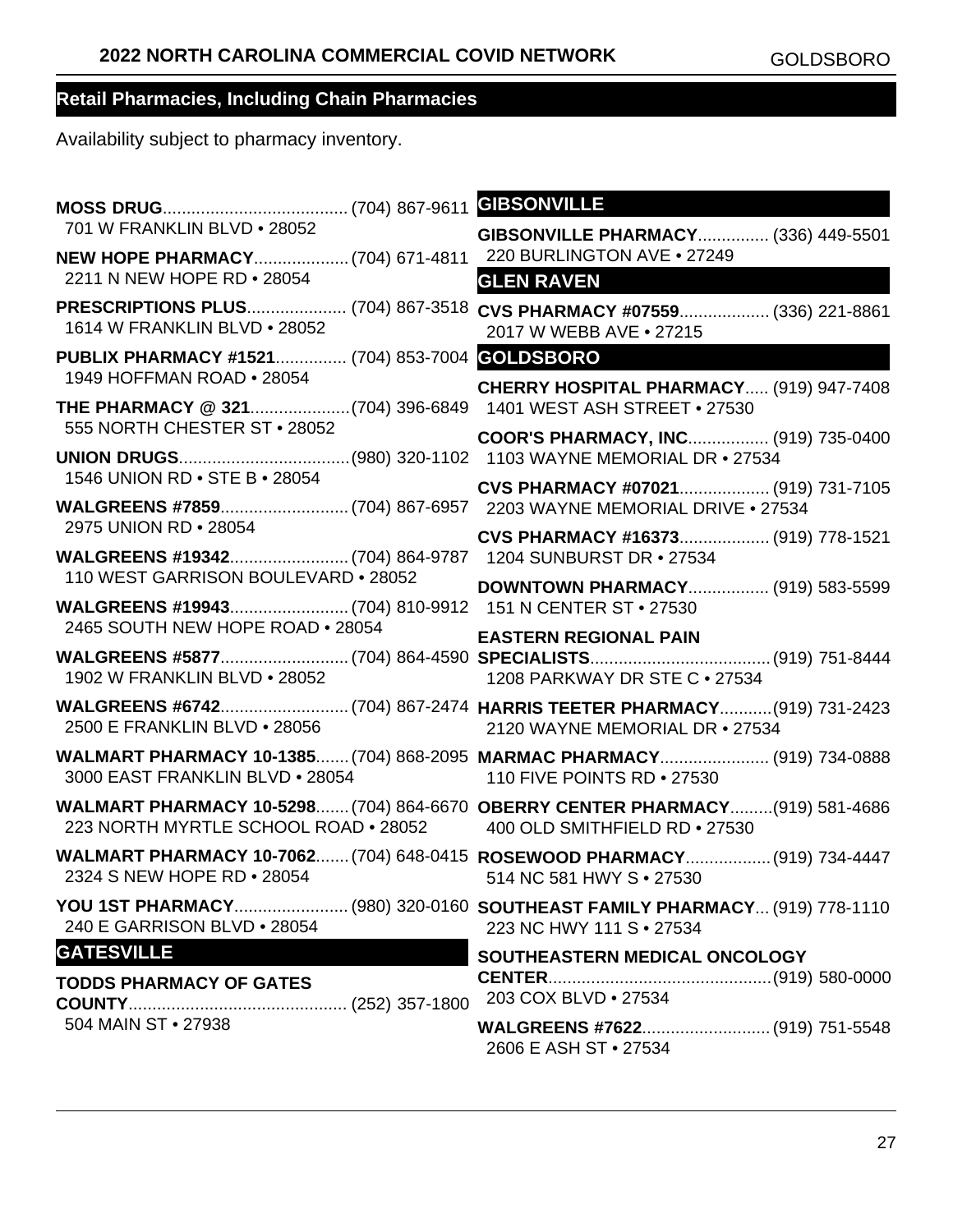| WALGREENS #9288 (919) 739-5539                                                                                         | <b>GRANITE QUARRY</b>                                                                                        |
|------------------------------------------------------------------------------------------------------------------------|--------------------------------------------------------------------------------------------------------------|
| 2202 WAYNE MEMORIAL DR . 27534                                                                                         |                                                                                                              |
| WALMART PHARMACY 10-1236 (919) 778-3238                                                                                | 110 EAST BANK ST . 28072                                                                                     |
| 1002 N SPENCE AVE. • 27534                                                                                             | <b>GRANTSBORO</b>                                                                                            |
| 2908 US HIGHWAY 70 WEST . 27530                                                                                        | WALMART PHARMACY 10-4564 (919) 736-7706 CVS PHARMACY #03987 (252) 745-3911<br>10775 NC HWY 55 . 28529        |
| <b>WALMART PHARMACY 10-7334 (919) 988-6040</b>                                                                         | PAMLICO PHARMACY (252) 745-6337                                                                              |
| 4350 US 70 HWY E . 27534                                                                                               | 11326 NC 55 HWY E . 28529                                                                                    |
| 1144 TOMMYS RD • 27534                                                                                                 | WALMART PHARMACY 10-7340 (919) 988-6038 WALMART PHARMACY 10-7238 (252) 201-9012<br>11233 NC 55 HWY E . 28529 |
| <b>WAYNE EMPLOYEE BENE. WEB</b>                                                                                        | <b>GREENSBORO</b>                                                                                            |
|                                                                                                                        | ACCREDO HEALTH GROUP INC (336) 393-0555                                                                      |
| 2700 WAYNE MEMORIAL DR . 27534                                                                                         | 422 GALLIMORE DAIRY RD . SUITE A . 27409                                                                     |
| <b>WAYNE PHARMACY INC (919) 735-4034</b>                                                                               | ADAMS FARM PHARMACY (336) 632-4141                                                                           |
| 2302 WAYNE MEMORIAL DR . 27534                                                                                         | 5710 W GATECITY BLVD . Z . 27407                                                                             |
| <b>GRAHAM</b>                                                                                                          | ADLER PHARMACY (336) 897-3810                                                                                |
| CVS PHARMACY #04655 (336) 229-9191<br>401 SOUTH MAIN ST • 27253                                                        | 3806 A NORTH CHURCH STREET . 27405                                                                           |
|                                                                                                                        | ALLIANCE UROLOGY SPECIALISTS,                                                                                |
| SOUTH COURT DRUG COMPANY (336) 226-4401                                                                                |                                                                                                              |
| 210 E ELM ST A . 27253                                                                                                 | 509 NORTH ELAM AVE. 2ND FLOOR . 27403                                                                        |
| 316 S MAIN ST • 27253                                                                                                  |                                                                                                              |
|                                                                                                                        | 301 EAST WENDOVER AVE . STE 115 . 27401                                                                      |
| 317 S MAIN ST • 27253                                                                                                  | <b>BROWN-GARDINER DRUG CO (336) 273-0596</b>                                                                 |
| <b>GRANDY</b>                                                                                                          | 2101 N ELM STREET . 27408                                                                                    |
| FOOD LION PHARMACY(252) 453-8500 COMMUNITY HEALTH AND WELLNESS<br>123 B FORBES LOOP RD . 27939<br><b>GRANITE FALLS</b> | 201 E WENDOVER AVE . 27401                                                                                   |
| <b>GRANITE DRUG CENTER (828) 396-2144</b>                                                                              | COSTCO PHARMACY #339 (336) 291-4012                                                                          |
| 21 FALLS AVE . 28630                                                                                                   | 4201 W WENDOVER AVE • 27407                                                                                  |
| <b>INGLES PHARMACY (828) 726-6027</b>                                                                                  | CVS PHARMACY #03852 (336) 288-5675                                                                           |
| 2630 CONNELLY SPRINGS RD . 28630                                                                                       | 3000 BATTLEGROUND AVE . 27408                                                                                |
| WALMART PHARMACY 10-4410 (828) 396-3170                                                                                | CVS PHARMACY #03880 (336) 274-0179                                                                           |
| 4780 HICKORY BLVD . 28630                                                                                              | 309 EAST CORNWALLIS DRIVE . 27408                                                                            |
|                                                                                                                        | CVS PHARMACY #04135 (336) 294-0335<br>4310 W. WENDOVER AVE . 27407                                           |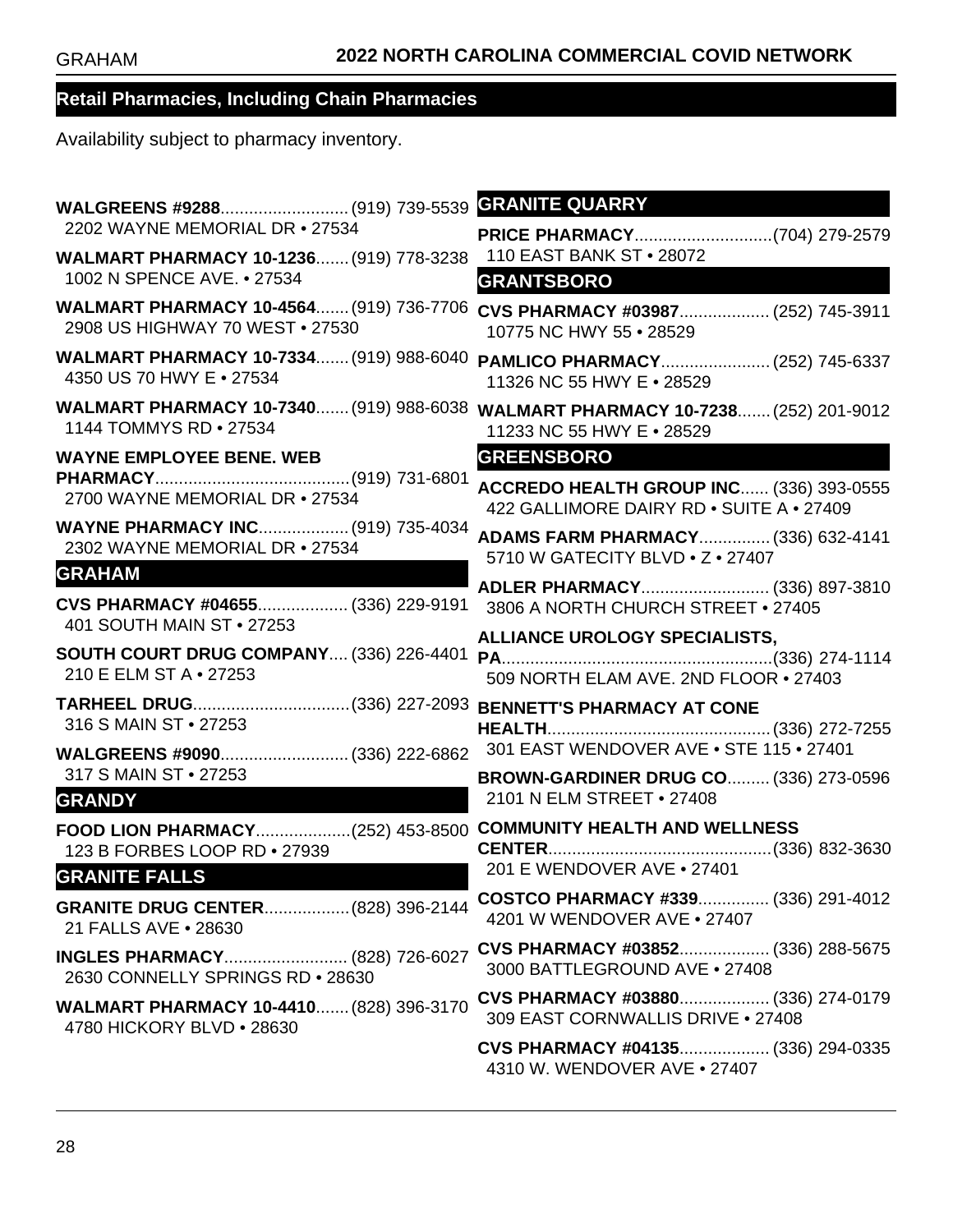| 1615 SPRING GARDEN ST . 27403                                                                      | CVS PHARMACY #04431 (336) 379-1649 HARRIS TEETER PHARMACY (336) 297-1467<br>3330 W FRIENDLY AVE . 27410             |
|----------------------------------------------------------------------------------------------------|---------------------------------------------------------------------------------------------------------------------|
| 605 COLLEGE RD . 27410                                                                             | CVS PHARMACY #05500 (336) 852-2550 HARRIS TEETER PHARMACY (336) 288-2203<br>4010 BATTLEGROUND AVE . 27410           |
| 3341 RANDLEMAN RD . 27406                                                                          | CVS PHARMACY #05593 (336) 274-4841 HARRIS TEETER PHARMACY (336) 545-1354<br>2639 LAWNDALE DR • 27408                |
| 2042 RANKIN MILL RD . 27405                                                                        | CVS PHARMACY #07029 (336) 375-3616 HARRIS TEETER PHARMACY (336) 286-9433<br>401 PISGAH CHURCH RD • 27455            |
| 2210 FLEMING RD . 27410                                                                            | CVS PHARMACY #07031 (336) 668-1085 HARRIS TEETER PHARMACY (336) 834-8028<br>701 FRANCIS KING ST . 27410             |
| 1903 WEST FLORIDA ST . 27403                                                                       | CVS PHARMACY #07394 (336) 294-0936 HARRIS TEETER PHARMACY #064 (336) 235-0711<br>5710-W WEST GATE CITY BLVD . 27407 |
| CVS PHARMACY #07523 (336) 272-9711 MOSES CONE OUTPATIENT<br>1040 ALAMANCE CHURCH RD . 27406        |                                                                                                                     |
| CVS PHARMACY #07959 (336) 282-7908<br>4000 BATTLEGROUND AVE . 27410                                | 1131 D N CHURCH ST • 27401<br><b>MOSES CONE TRANSITIONS OF CARE</b>                                                 |
| CVS PHARMACY #16458 (336) 856-1298<br>1212 BRIDFORD PKWY . 27407                                   | 1200 NORTH ELM STREET . ROOM 2C306 MCMH<br>•27401                                                                   |
| CVS PHARMACY #16538 (336) 286-1273<br>2701 LAWNDALE DR • 27408                                     | N C A&T STATE UNIVERSITY STUDENT HEALTH                                                                             |
| CVS PHARMACY #17193 (336) 455-9901<br>1628 HIGHWOODS BLVD . 27410                                  | 112 N BENBOW RD . 27401<br>PIEDMONT DRUG(336) 674-5518                                                              |
| FRIENDLY PHARMACY(336) 790-7343<br>3712-G LAWNDALE DRIVE . SUITE G . 27455                         | 4620 WOODY MILL RD STE B . 27406                                                                                    |
| FRIENDLY PHARMACY INC (336) 790-7343<br>3712 LAWNDALE DR STE G . 27455                             | PUBLIX PHARMACY #1658 (336) 804-6243<br>6029 W GATE CITY BLVD . 27407                                               |
| GATE CITY PHARMACY (336) 292-6888<br>803-C FRIENDLY CENTER RD . 27408                              | <b>STARMOUNT PHARMACY LLC (336) 516-9060</b><br>4601 W MARKET ST • 27407                                            |
| 3200 NORTHLINE AVE . SUITE 132, ROOM 102 .<br>27408                                                | <b>SUMMIT PHARMACY &amp; SURGICAL</b><br>930 SUMMIT AVE . 27405                                                     |
| <b>GUILFORD COUNTY HEALTH</b>                                                                      | TRIAD PHYSICAL MEDICINE, PC (336) 288-4677<br>2311 W CONE BLVD STE 228 . 27408                                      |
| 1100 E WENDOVER AVE . 27405<br>HARRIS TEETER PHARMACY(336) 855-6949 107 GRAY DR · ROOM 147 · 27412 | <b>UNCG STUDENT HEALTH CENTER</b>                                                                                   |
| 1605 NEW GARDEN ROAD . 27410                                                                       |                                                                                                                     |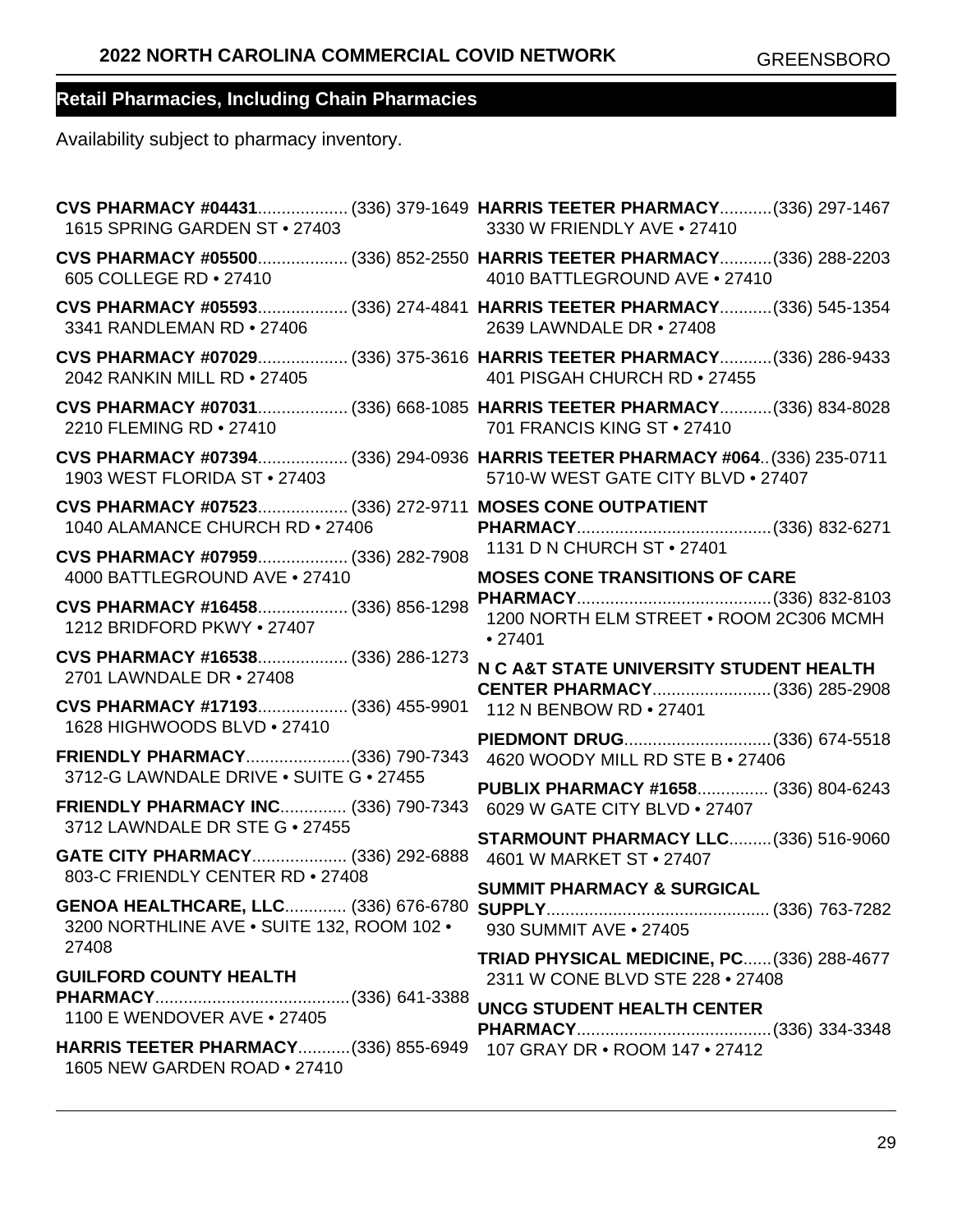| 1100 REVOLUTION MILL DR STE 10 · 27405 1050 ALAMANCE CHURCH RD · 27406         | UPSTREAM PHARMACY(336) 285-7985 WALMART PHARMACY 10-5393 (336) 291-0566                               |
|--------------------------------------------------------------------------------|-------------------------------------------------------------------------------------------------------|
| 1600 SPRING GARDEN ST . 27403                                                  | WALGREENS #10707(336) 333-7440 WALMART PHARMACY 10-6176 (336) 291-4982<br>5611 W FRIENDLY AVE . 27410 |
| 300 E CORNWALLIS DR • 27408                                                    |                                                                                                       |
| 3001 EAST MARKET ST • 27405                                                    | <b>GREENVILLE</b>                                                                                     |
| 2998 NORTHLINE AVENUE . 27408                                                  | WALGREENS #18080(336) 632-0448 CVS PHARMACY #03385 (252) 758-4104<br>704 S MEMORIAL DR • 27834        |
| 2403 RANDLEMAN ROAD . 27406                                                    | WALGREENS #18132(336) 274-0983 CVS PHARMACY #05567 (252) 756-9503<br>1895 EAST FIRETOWER RD . 27858   |
| 3611 GROOMETOWN ROAD . 27407                                                   | WALGREENS #19045(336) 856-7437 CVS PHARMACY #07587 (252) 830-1027<br>3116 EAST 10TH ST . 27858        |
| 1700 BATTLEGROUND AVENUE . 27408                                               | WALGREENS #19152(336) 574-1599 CVS PHARMACY #16410 (252) 355-6450<br>3040 EVANS ST . 27834            |
| 901 EAST BESSEMER AVENUE . 27405                                               | WALGREENS #19949(336) 275-7644 ECU PHARMACY(252) 744-2721<br>517 MOYE BLVD . 27834                    |
| 3701 W GATE CITY BLVD . 27407                                                  |                                                                                                       |
| WALGREENS #6813 (336) 854-7827<br>4701 W MARKET • 27407                        | 1000 E 5TH STREET . 27858<br><b>FAMILY PRACTICE CENTER</b>                                            |
| WALGREENS #9135 (336) 540-0381<br>3529 N ELM ST • 27405                        | 101 HEART DR • 27834                                                                                  |
| WALGREENS #9236 (336) 540-1344<br>3703 LAWNDALE DR • 27455                     | <b>GENOA HEALTHCARE, LLC (252) 565-4650</b><br>835 JOHN HOPKINS DRIVE, SUITE D · 27834                |
| WALMART PHARMACY 10-1498 (336) 282-3697<br>3738 N BATTLEGROUND AVE . 27410     | <b>GREENVILLE NC VA CLINIC</b><br>401 MOYE BLVD . 27834                                               |
| WALMART PHARMACY 10-1842 (336) 292-2923<br>4424 WEST WENDOVER AVE. • 27407     | <b>HARRIS TEETER PHARMACY (252) 355-3083</b><br>2120 E FIRETOWER RD . STE 101 . 27858                 |
| WALMART PHARMACY 10-3658 (336) 375-2995<br>2107 PYRAMID VILLAGE BLVD . 27405   | <b>HARRIS TEETER PHARMACY (252) 756-7393</b><br>3040 EVANS STREET . STE 128 . 27834                   |
| <b>WALMART PHARMACY 10-5014 (336) 895-5013</b><br>3605 HIGH POINT RD . 27407   | HEALTHWISE PHARMACY (252) 752-0338<br>615B S MEMORIAL DR • 27834                                      |
| <b>WALMART PHARMACY 10-5320 (336) 370-0353</b><br>121 W. ELMSLEY DRIVE . 27406 |                                                                                                       |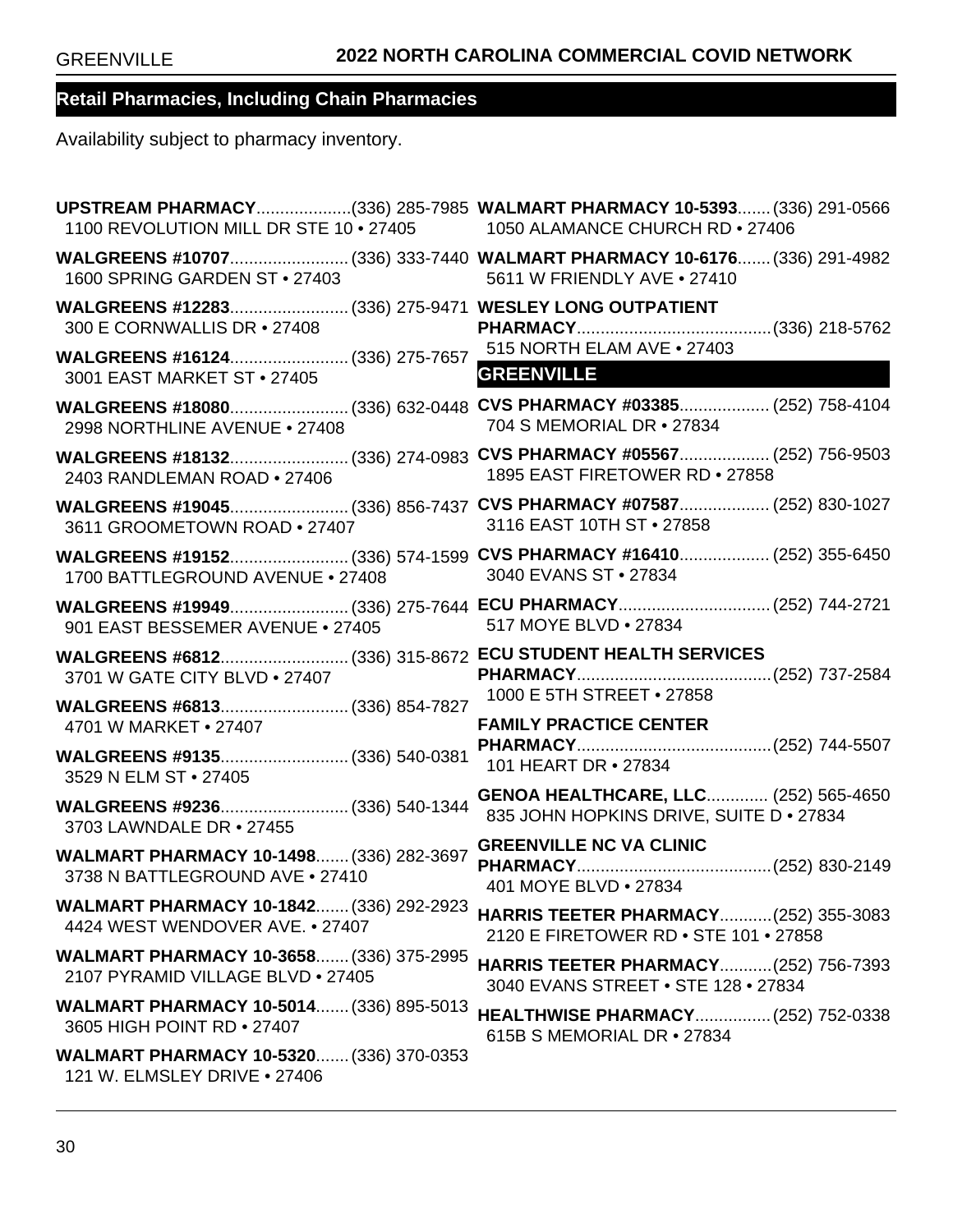Availability subject to pharmacy inventory.

**LEO JENKINS CANCER CENTER PHARMACY**.........................................(252) 744-4602 600 MOYE BLVD • ROOM 240 • 27834 **PHARMACY EAST**..............................(252) 413-6208 1850 W ARLINGTON BLVD STE 100-MAIN • 27834 **PUBLIX PHARMACY #1569**............... (252) 917-6208 705 GREENVILLE BLVD SE • 27858 **REALO DISCOUNT DRUGS**...............(252) 355-3538 1913 E FIRETOWER RD • SUITE K • 27858 **VIDANT CANCER CARE PHARMACY**.........................................(252) 816-2900 2100 STANTONSBURG RD. • ROOM 1CC-1105 • 27834 **VIDANT MEDICAL CENTER OUTPATIENT PHARMACY**.........................................(252) 847-1020 2100 STANTONSBURG RD • 27834 **VIDANT MEDICAL GROUP LLC**.........(252) 752-5077 275 BETHESDA DR • 27834 **WALGREENS #2453**...........................(252) 695-6253 3101 E 10TH ST • 27858 **WALGREENS #6616**...........................(252) 321-6582 **BANNER DRUG OF HARMONY**.........(704) 546-5885 2105 E FIRE TOWER RD • 27858 **WALGREENS #19173**.........................(252) 758-5188 2438 STANTONSBURG ROAD • 27834 **WALGREENS #6579**...........................(252) 754-2099 671 S MEMORIAL DR • 27834 **WALGREENS #7715**...........................(252) 756-1611 103 GREENVILLE BLVD SE • 27858 **WALMART PHARMACY 10-1379**.......(252) 355-3001 210 GREENVILLE BLVD • 27834 **WALMART PHARMACY 10-5851**.......(252) 917-6289 **PUBLIX PHARMACY #1555**............... (704) 916-4440 4600 E 10TH ST • 27858 **WALMART PHARMACY 10-7222**.......(252) 917-6170 **WALGREENS #19066**.........................(704) 454-5920 2830 GATEWAY DR • 27834 **WALMART PHARMACY 10-7337**.......(252) 917-6192 **HATTERAS** 1826 E ARLINGTON BLVD • 27858

#### **HAMLET**

| <b>MABRY'S DRUG &amp; HOME CARE (910) 582-1776</b> |  |
|----------------------------------------------------|--|
| 41 W MAIN ST • 28345                               |  |
| .                                                  |  |

#### **HAMPSTEAD**

**CVS PHARMACY #07046**................... (910) 270-2970 14636 US HWY 17 N • 28443

**HARRIS TEETER #135**....................... (910) 329-0001 203 ALSTON BLVD • 28443

**JOHNSON DRUG HAMPSTEAD**........ (910) 270-2223 17230 US HWY 17N, SUITE 222 • 28443

**PUBLIX PHARMACY #1619**............... (910) 803-6010 2765 NC HIGHWAY 210 E • 28443

**REALO DISCOUNT DRUGS**...............(910) 821-1066 15441 US HWY 17 • SUITE 801 • 28443

**VILLAGE PHARMACY**........................(910) 319-6050 14057 HWY 17 • SUITE 100 • 28443

**VILLAGE PHARMACY**........................(910) 319-6050 14057 US HIGHWAY 17 N STE 100 • 28443

#### **HARMONY**

111 W MEMORIAL HWY • 28634

#### **HARRISBURG**

**CVS PHARMACY #07054**................... (704) 455-6420 4300 HWY 49S • 28075

**HARRIS TEETER PHARMACY #092**..(704) 454-9909 12190 UNIVERSITY CITY BLVD • 28075

**HARRISBURG'S HOMETOWN PHARMACY, LLC**.......................................................(704) 454-7948 5006 HWY 49 SOUTH • 28075

4055 HARRIS SQUARE DR • 28075

4305 NC HIGHWAY 49 S • 28075

**BEACH PHARMACY OF HATTERAS** (252) 986-2400 57353 HWY 12 • TAMS PLAZA • 27943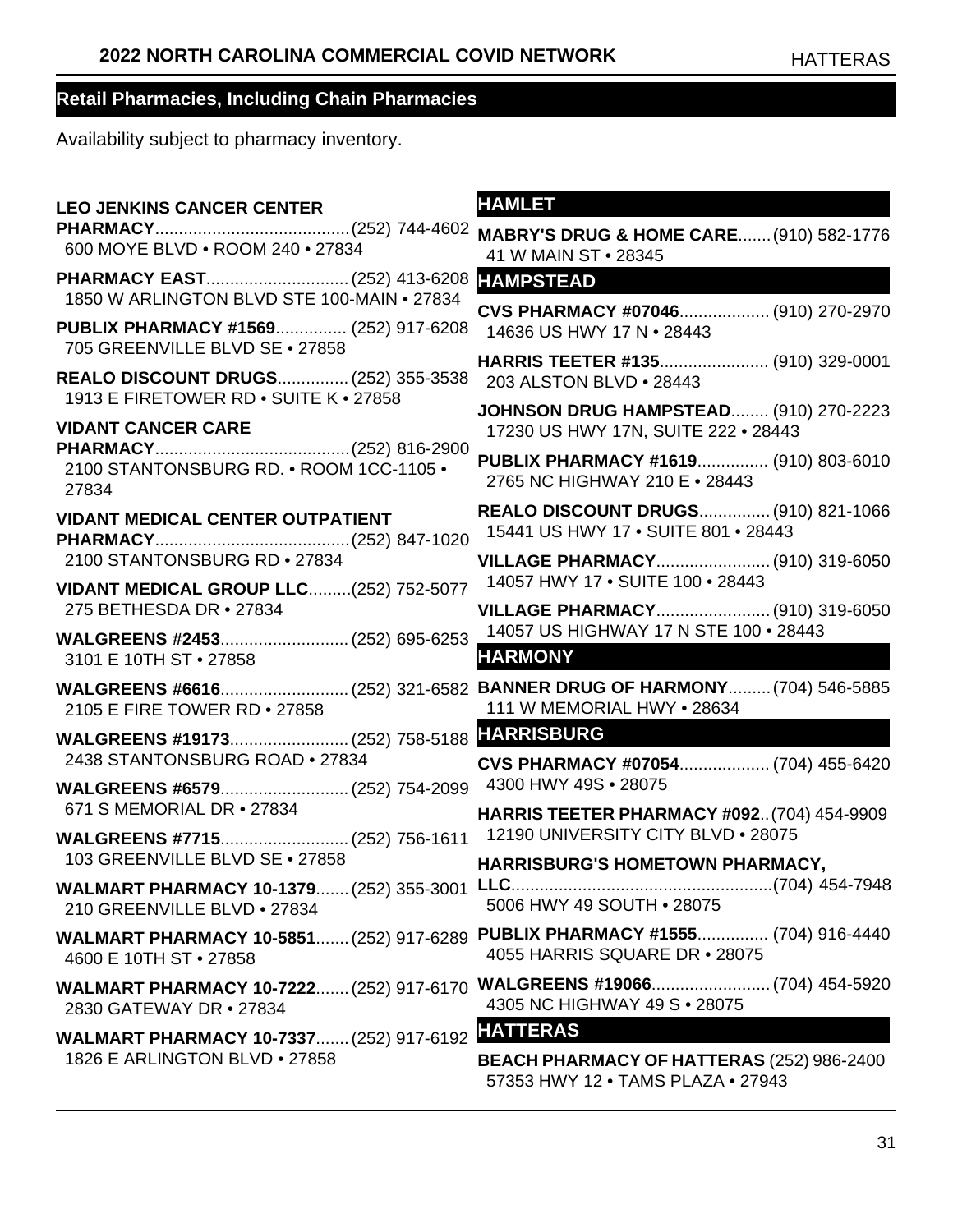| <b>HAVELOCK</b>                                                                                  | <b>MEDICAL ARTS PHARMACY (252) 492-3404</b>                                                         |
|--------------------------------------------------------------------------------------------------|-----------------------------------------------------------------------------------------------------|
| <b>COASTAL FRIENDLY PHARMACY,</b>                                                                | 253 RUIN CREEK RD . 27536                                                                           |
| 1204 E MAIN ST • 28532                                                                           | 253 RUIN CREEK RD . 27536                                                                           |
| 510 HWY 70 W . 28532                                                                             | CVS PHARMACY #07344 (252) 447-8033 SOUTHSIDE DRUG COMPANY(252) 438-5128<br>1005 NICHOLAS ST • 27536 |
| 101 WEST MAIN STREET . 28532                                                                     | 201 TRADE STREET . 27536                                                                            |
| 566 HIGHWAY 70 WEST . 28532                                                                      | WALMART PHARMACY 10-3825 (252) 444-0885 WALGREENS #7398 (252) 430-7504<br>1411 OXFORD RD • 27536    |
| <b>HAW RIVER</b>                                                                                 | WALMART PHARMACY 10-2256 (252) 438-9096                                                             |
| CVS PHARMACY #07515 (336) 578-3821                                                               | 200 NORTH COOPER ROAD . 27536                                                                       |
| 1009 W MAIN ST • 27258                                                                           | <b>HENDERSONVILLE</b>                                                                               |
| HAW RIVER PHARMACY (336) 578-0202 BLUE RIDGE COMMUNITY HEALTH<br>740 E MAIN ST • 27258           |                                                                                                     |
| <b>HAYESVILLE</b>                                                                                | 2579 CHIMNEY ROCK RD . 28792                                                                        |
| HYER HEALTH LLC(828) 516-9950 BLUE RIDGE COMMUNITY HEALTH PHARMACY<br>16 WAYNE BROOKS LN . 28904 |                                                                                                     |
| INGLES PHARMACY (828) 389-2804<br>230 HWY 64 EAST . 28904                                        | 709 N JUSTICE ST • 28791<br>CVS PHARMACY #03582 (828) 693-4186                                      |
| KING'S PHARMACY HAYESVILLE (828) 516-9950                                                        | 1605 FOUR SEASON BLVD . 28792                                                                       |
| 16 WAYNE BROOKS LN . 28904                                                                       | CVS PHARMACY #04183 (828) 693-7244<br>2001 SPARTANBURG HWY . 28792                                  |
| WALGREENS #16107 (828) 389-6343<br>44 HWY 64 WEST . 28904                                        | CVS PHARMACY #05537 (828) 697-2231                                                                  |
| <b>HENDERSON</b>                                                                                 | 522 S MAIN ST • 28792                                                                               |
| CVS PHARMACY #07055 (252) 438-2337<br>109 DABNEY DRIVE . 27536                                   | ECONOMY DRUGS(828) 692-4266<br>605 5TH AVE W . 28739                                                |
| 1241 DABNEY DRIVE . 27536                                                                        |                                                                                                     |
| FOOD LION PHARMACY(252) 762-0156<br>1419 E ANDREWS AVE • 27536                                   | INGLES PHARMACY (828) 698-2592<br>3643 HOWARD GAP RD • 28739                                        |
| MAST FAMILY DRUG (252) 438-4158<br>418 DABNEY DR • 27536                                         | <b>INGLES PHARMACY (828) 698-1116</b><br>1980 HWY 25 NORTH . 28792                                  |
| <b>MAST LONG TERM CARE (252) 492-6344</b><br>1910 ROSS MILL RD • 27537                           | 625 SPARTANBURG HWY . 28792                                                                         |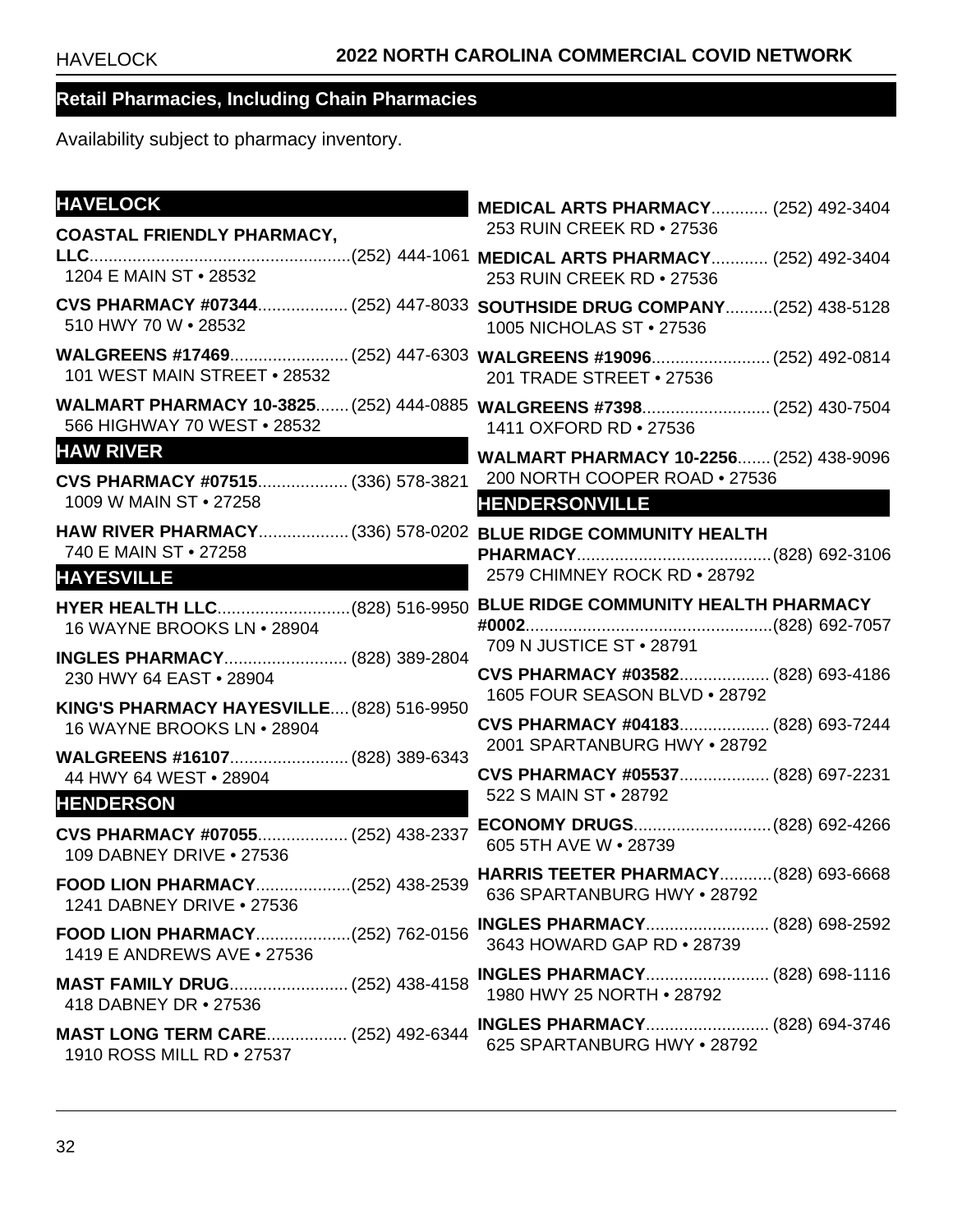| 800 N JUSTICE ST • 28791                                                                                                                  | PARDEE OUTPATIENT PHARMACY. (828) 696-1078 CVS PHARMACY #02521 (828) 294-1644<br>2701 SOUTH NC HWY 127 . 28602 |
|-------------------------------------------------------------------------------------------------------------------------------------------|----------------------------------------------------------------------------------------------------------------|
| 635 GREENVILLE HWY . 28792                                                                                                                | PUBLIX PHARMACY #1586 (828) 393-6925 CVS PHARMACY #03563 (828) 322-3037<br>1504 2ND ST NE . 28601              |
| <b>SONA PHARMACY</b>                                                                                                                      | CVS PHARMACY #03808 (828) 256-6456                                                                             |
| 600 CAROLINA VILLAGE RD STE Z . 28792<br>WALGREENS #10886(828) 693-8934 1910 CATAWBA VALLEY BLVD SE . 28602<br>1148 ASHEVILLE HWY . 28791 | CVS PHARMACY #16539 (828) 267-0749                                                                             |
| 1707 BREVARD HWY . 28791                                                                                                                  | <b>GENOA HEALTHCARE, LLC (828) 358-4066</b>                                                                    |
| 601 SPARTANBURG HWY • 28792                                                                                                               | <b>HEALTHSMART VIEWMONT</b><br>53 13TH AVE NE . 28601                                                          |
| WALMART PHARMACY 10-1242 (828) 696-8021 HICKORY FAMILY PHARMACY LLC. (828) 324-4630<br>250 HIGHLANDS SQUARE DRIVE . 28792                 | 1501 TATE BLVD. S.E 102 • 28602                                                                                |
| 814 GREENVILLE HWY . 28792<br><b>HERTFORD</b>                                                                                             | 741 5TH ST SW • 28602                                                                                          |
| 606 SOUTH CHURCH ST . 27944                                                                                                               | FAMILY CARE PHARMACY (252) 426-2214 LONG VIEW DRUG (828) 324-7948<br>2637 1ST AVE SW . 28602                   |
| <b>WOODARDS PHARMACY, INC (252) 426-5527</b><br>101 N CHURCH STREET . 27944<br><b>HICKORY</b>                                             | <b>MEDICAL CENTER PHARMACY INC OF</b><br>126 N CENTER ST · 28601                                               |
| 910 TATE BLVD SE STE 111 . 28602                                                                                                          | <b>OMNICARE OF HICKORY (828) 328-1816</b><br>1257 25TH ST PL SE . 28602                                        |
| BETHLEHEM PHARMACY (828) 495-8258<br>9471 NC HIGHWAY 127 . 28601                                                                          | PUBLIX PHARMACY #1550 (828) 322-4383<br>36 29TH AVE NE . 28601                                                 |
| <b>CAROLINA ONCOLOGY SPECIALISTS,</b>                                                                                                     | WALGREENS #11629 (828) 256-2435<br>2427 SPRINGS RD NE . 28601                                                  |
| 2406 CENTURY PLACE . 28603<br><b>CATAWBA VALLEY MEDICAL CENTER</b>                                                                        | 2700 S NC 127 HWY . 28602                                                                                      |
| 810 FAIRGROVE CHURCH RD SE . 28602                                                                                                        | EMPLOYEE PHARMACY(828) 326-3310 WALGREENS #7646 (828) 324-8254<br>2915 N CENTER ST • 28601                     |
| 1220 HWY 321 NW . 28601                                                                                                                   | 2525 HWY 70 SE . 28602                                                                                         |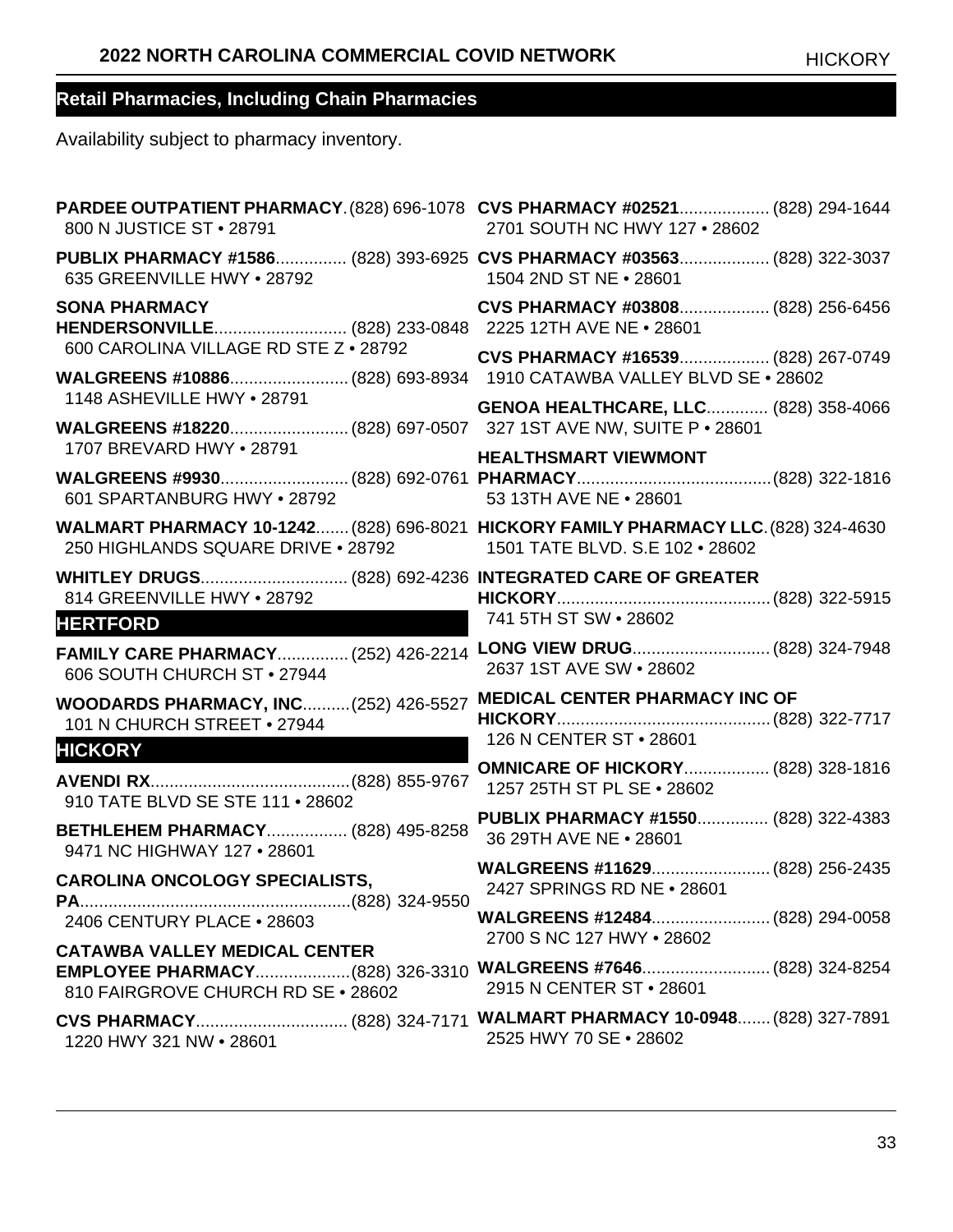| 2415 SPRINGS RD NE . 28601                                                          | WALMART PHARMACY 10-3504 (828) 639-6104 WALGREENS #12047 (336) 861-2062<br>2758 S MAIN ST • 27263        |
|-------------------------------------------------------------------------------------|----------------------------------------------------------------------------------------------------------|
| 483 US HWY 70 SW . 28602                                                            | WALMART PHARMACY 10-7315 (828) 639-6061 WALGREENS #15070 (336) 841-3951<br>3880 BRIAN JORDAN PL . 27265  |
| <b>HIGH POINT</b>                                                                   | WALGREENS #6315 (336) 885-7766                                                                           |
| <b>ADVANCED HOME INFUSION (336) 878-8980</b><br>4001 PIEDMONT PKY . 27265           | 2019 N MAIN ST • 27262                                                                                   |
| <b>BETHANY MEDICAL CENTER (336) 883-0029</b><br>507 N LINDSAY ST . 27262            | 904 N MAIN ST • 27262                                                                                    |
| CAROLINA PAIN RELIEF CENTER (336) 740-9580                                          | WALMART PHARMACY 10-1613 (336) 869-9644<br>2628 SOUTH MAIN STREET . 27263                                |
| 4146 MENDENHALL OAKS PKWY . STE 105 .<br>27265                                      | WALMART PHARMACY 10-4477 (336) 869-6169<br>2710 NORTH MAIN STREET . 27265                                |
| 2200 WESTCHESTER DRIVE STE 126 . 27262                                              | CVS PHARMACY #03988 (336) 881-1060 WALMART PHARMACY 10-5013 (336) 804-6021<br>4102 PRECISION WAY . 27265 |
| CVS PHARMACY #04441 (336) 881-1040 HIGHLANDS<br>1119 EASTCHESTER DRIVE . 27265      |                                                                                                          |
| 124 MONTLIEU AVE . 27262                                                            | <b>HIGHLANDS CASHIERS HOSPITAL</b><br>190 HOSPITAL DR . 28741                                            |
| 1050 MALL LOOP RD . 27262                                                           | CVS PHARMACY #16459 (336) 884-1260 HIGHLANDS PHARMACY (828) 526-2366<br>195 MAIN ST . 28741              |
| 2401 B HICKSWOOD DR • 27265                                                         | CVS PHARMACY #07322 (828) 397-7479                                                                       |
| HARRIS TEETER PHARMACY (336) 869-5747                                               | 200 HWY 70 A EAST . 28637                                                                                |
| 265 EASTCHESTER DR · 27262<br><b>HARRIS TEETER PHARMACY (336) 841-0488</b>          | <b>EAST BURKE PHARMACY (828) 397-3420</b><br>300 MAIN AVENUE WEST . 28637                                |
| 1589 SKEET CLUB RD . STE 140 . 27265                                                | <b>HILLSBOROUGH</b>                                                                                      |
| <b>HIGH POINT REGIONAL RETAIL</b><br>601 N. ELM ST • 27262                          | <b>CAROLINA BEHAVIORAL CARE</b><br>209 MILLSTONE DR . 27278                                              |
| <b>MEDCENTER HIGH POINT OUTPATIENT</b>                                              | <b>CAROLINA BEHAVIORAL CARE</b>                                                                          |
| 2630 WILLARD DAIRY RD STE B . 27265                                                 | 209 MILLSTONE DR STE A . 27278                                                                           |
| <b>NOLANS FAMILY PHARMACY (336) 905-8874</b><br>2513 EASTCHESTER DR STE 119 • 27265 | <b>HILLSBOROUGH PHARMACY &amp;</b>                                                                       |
| <b>PUBLIX PHARMACY #1582 (336) 804-6001</b><br>2005 N MAIN ST STE 101 . 27262       | 110 BOONE SQUARE ST STE 29 . 27278                                                                       |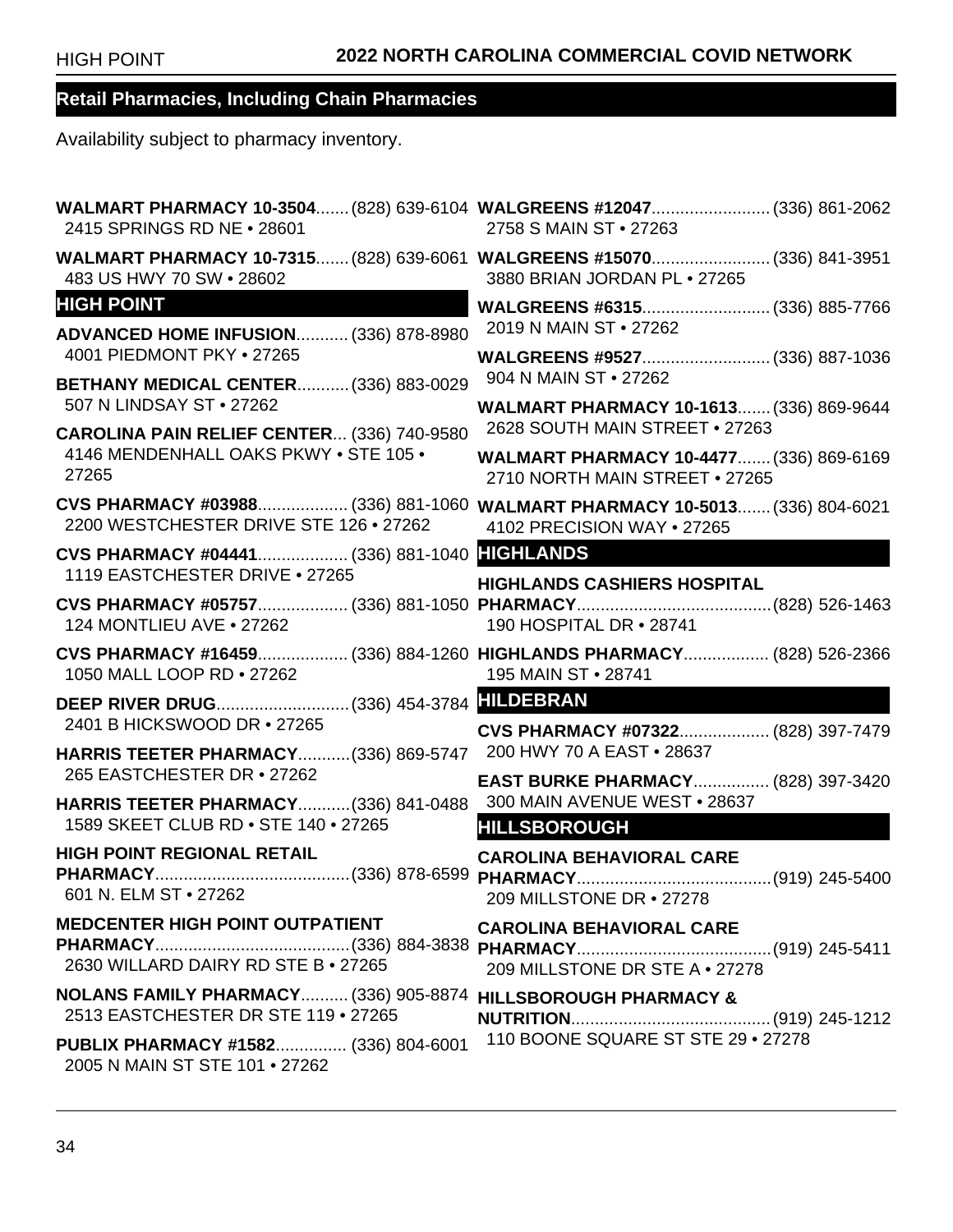| 118 W KING ST • STE A • 27278                                                                         | LLOYDS PHARMACY (919) 732-1500 CVS PHARMACY #07163 (910) 429-3010<br>3966 S MAIN ST • 28348             |
|-------------------------------------------------------------------------------------------------------|---------------------------------------------------------------------------------------------------------|
|                                                                                                       | UNC HILLSBOROUGH OUTPATIENT WALMART PHARMACY 10-2929 (910) 429-8675                                     |
| 430 WATERSTONE DR • 27278                                                                             | <b>WALMART PHARMACY 10-3456 (910) 364-0412</b>                                                          |
| 200 US HWY 70 EAST . 27278<br>WALMART PHARMACY 10-1191 (919) 732-9181                                 | <b>HOT SPRINGS</b>                                                                                      |
| 501 HAMPTON POINTE BLVD . 27278<br><b>HOLLISTER</b>                                                   | <b>HOT SPRINGS MEDICAL CENTER</b><br>66 NW HWY 25-70 • 28743                                            |
|                                                                                                       |                                                                                                         |
| 204 EVANS RD . 27844<br><b>HOLLY SPRINGS</b>                                                          | CVS PHARMACY #07535 (828) 396-4256<br>3369 HICKORY BLVD . 28638                                         |
| 151 VILLAGE WALK DR. • 27540                                                                          | CVS PHARMACY #08911 (919) 552-5378 WALGREENS #12780 (828) 728-1276<br>3062 HICKORY BLVD . 28638         |
| 100 GRAND HILL PLACE . 27540                                                                          | CVS PHARMACY #17636 (919) 762-3150 WALMART PHARMACY 10-7296 (828) 572-6019<br>2794 HICKORY BLVD . 28638 |
| HARRIS TEETER PHARMACY(919) 363-4729 HUNTERSVILLE<br>5277 SUNSET LAKE LANE . 27540                    | <b>CAROLINA UROLOGY PARTNERS,</b>                                                                       |
| HARRIS TEETER PHARMACY #311 (919) 552-1818<br>324 VILLAGE WALK DR . 27540                             | 9735 KINCEY AVE STE 201 . 28078                                                                         |
| HOLLY SPRINGS PHARMACY (919) 346-6689 COMMUNITY, A WALGREENS PHARMACY<br>648 HOLLY SPRINGS RD . 27540 |                                                                                                         |
|                                                                                                       |                                                                                                         |
| WALGREENS #7505 (919) 557-3763<br>301 N MAIN ST • 27540                                               | 103 COMMERCE CENTRE DR STE 101 . 28078<br>CVS PHARMACY #01674 (704) 655-2730                            |
| WALMART PHARMACY 10-4458 (919) 557-9294                                                               | 16715 OLD STATESVILLE RD . 28078                                                                        |
| 7016 G B ALFORD HIGHWAY . 27540                                                                       | CVS PHARMACY #02357 (704) 896-3672<br>7920 SAM FURR RD . 28078                                          |
| <b>HOPE MILLS</b><br>BRAGG CBPCC HM PHCY(910) 908-4673<br>2356 SOUTH PEAK DRIVE . 28348               | CVS PHARMACY #02563 (704) 875-6394<br>9931 GILEAD RD . 28078                                            |
| <b>CAPE FEAR DISCOUNT DRUG (910) 779-4242</b><br>3018 N MAIN ST • 28348                               | 9801 SAM FURR RD . 28078                                                                                |
| CLINIC PHARMACY(910) 425-6106<br>3736 S MAIN STREET . 28348                                           | <b>HARRIS TEETER PHARMACY (704) 875-2375</b><br>9925 ROSE COMMONS DR . 28078                            |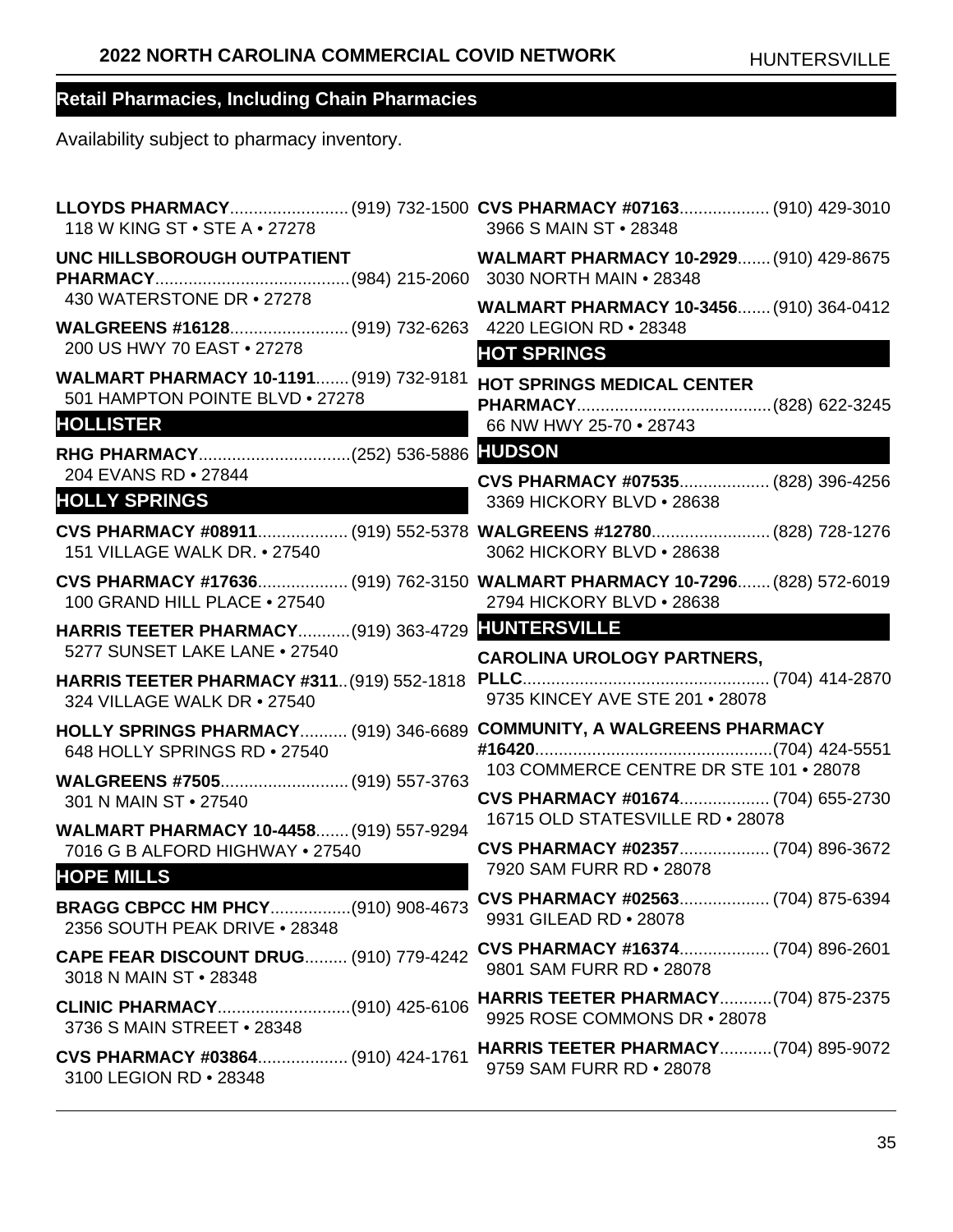| <b>HARRIS TEETER PHARMACY (704) 892-3924</b>                                   | <b>JACKSONVILLE</b>                                                        |
|--------------------------------------------------------------------------------|----------------------------------------------------------------------------|
| 7715 REGENCY LAKE DR . 28078                                                   | <b>CAROLINAS CENTER FOR</b>                                                |
| LAKESIDE PHARMACY (980) 441-8600<br>9615 SHERRILL ESTATES RD STE B . 28078     | 2145 COUNTRY CLUB RD . SUITE 800 . 28546                                   |
| PUBLIX PHARMACY #1481 (704) 948-4806<br>9815 ROSE COMMONS DR • 28078           | CVS PHARMACY #05585 (910) 347-3535<br>400 WESTERN BLVD . 28546             |
| SOUTHERN ONCOLOGY SPECIALISTS                                                  | CVS PHARMACY #05594 (910) 455-7799<br>2400 GUM BRANCH RD . 28540           |
| 9930 KINCEY AVENUE . SUITE 165 . 28078                                         | CVS PHARMACY #16581 (910) 937-6639                                         |
|                                                                                | 1395D WESTERN BLVD • 28546                                                 |
| 9848 GILEAD RD . 28078                                                         | <b>DOCTORS PARK PHARMACY(910) 353-5733</b><br>403 WESTERN BLVD . 28546     |
| 9432 MT HOLLY-HUNTERSVILLE RD . 28078                                          | <b>NORTHWOODS DRUG COMPANY</b>                                             |
| 4625 HYLAS LANE . 28078                                                        | 344 HENDERSON DR · 28540                                                   |
| 16711 BIRKDALE COMMONS PKWY . 28078                                            | PUBLIX PHARMACY #1660 (910) 467-0021<br>2001 MARLIN DRIVE UNIT 100 . 28546 |
| WALMART PHARMACY 10-5879 (704) 977-2043<br>11145 BRYTON TOWN CENTER DR • 28078 | <b>REALO DISCOUNT DRUGS (910) 347-9684</b><br>423 YOPP RD STE 200 . 28540  |
| <b>INDIAN TRAIL</b>                                                            | <b>REALO DISCOUNT DRUGS (910) 455-9982</b>                                 |
| CVS PHARMACY #04098 (704) 821-6551<br>4300 OLD MONROE RD . 28079               | 2680 HENDERSON DR • 28546<br>REALO DISCOUNT DRUGS (910) 219-3550           |
| <b>HARRIS TEETER PHARMACY (704) 289-1193</b>                                   | 835 PINEY GREEN RD . 28546                                                 |
| 6610 OLD MONROE RD . 28079                                                     | REALO DISCOUNT DRUGS (910) 915-4771                                        |
| <b>INDIAN TRAIL PHARMACY(704) 821-7617</b>                                     | 461 WESTERN BLVD . STE 122A . 28546                                        |
| 106 INDIAN TRAIL ROAD SOUTH . 28079                                            | SOUTHEASTERN MEDICAL ONCOLOGY                                              |
| MEDCARE PHARMACY (704) 821-6885<br>7892 IDLEWILD RD . 28079                    | 239 STATION ST • 28546                                                     |
| 13720 HIGHWAY 74 . 28079                                                       | 1600 GUM BRANCH RD . 28540                                                 |
| WALMART PHARMACY 10-3700 (704) 882-6853<br>2101 YOUNTS ROAD . 28079            | WALGREENS #12133 (910) 219-0490<br>3069 RICHLANDS HWY • 28540              |
| <b>JACKSON</b>                                                                 | 359 WESTERN BLVD • 28546                                                   |
| <b>FUTRELL PHARMACY OF</b><br>119 W JEFFERSON ST • 27845                       | 2025 N MARINE ROAD . 28546                                                 |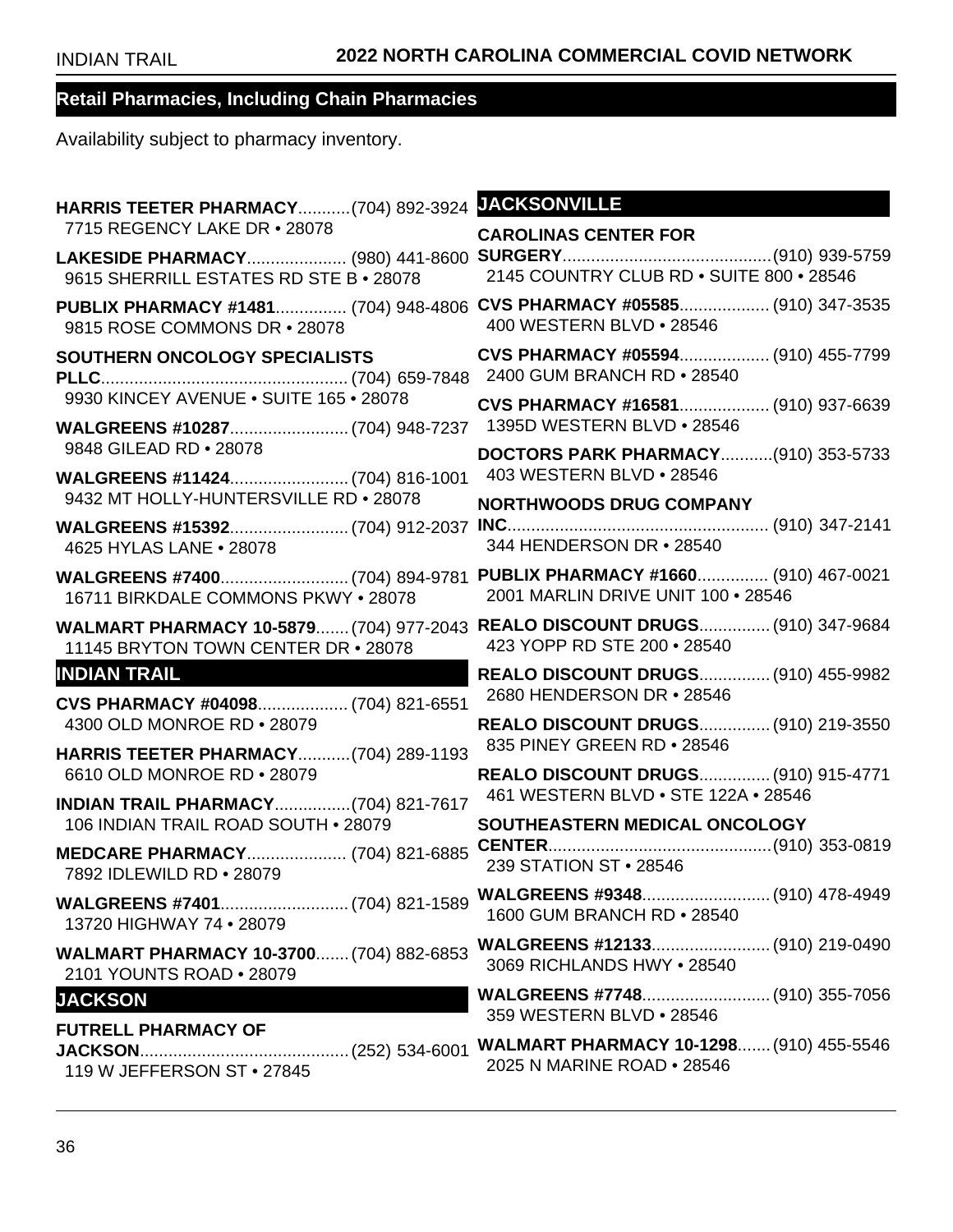| 561 YOPP ROAD . 28540                                                     | WALMART PHARMACY 10-3864 (910) 346-5121 WALMART PHARMACY 10-2005 (704) 792-9830<br>2420 SUPERCENTER DRIVE N.E. • 28083 |
|---------------------------------------------------------------------------|------------------------------------------------------------------------------------------------------------------------|
| WALMART PHARMACY 10-7137 (910) 467-0976 KENANSVILLE                       |                                                                                                                        |
| 4250 WESTERN BLVD . 28546<br><b>JAMESTOWN</b>                             | CVS PHARMACY #07043 (910) 296-0675<br>634 S MAIN ST • 28349                                                            |
| 4700 PIEDMONT PARKWAY . 27282                                             | CVS PHARMACY #03711 (336) 852-9124 KENANSVILLE PHARMACY (910) 296-0500<br>134 LIBERTY SQUARE . SUITE B . 28349         |
| 5005 MACKAY RD . 27282                                                    | DAVIS DRUG COMPANY (919) 284-2010                                                                                      |
| WALGREENS #16129 (336) 454-3101<br>407 WEST MAIN ST . 27282               | 103 W 2ND ST • 27542<br><b>KERNERSVILLE</b>                                                                            |
| <b>JEFFERSON</b><br>JEFFERSON DRUG STORE (336) 246-9492                   | CVS PHARMACY #03643 (336) 993-9600<br>1398 UNION CROSS RD. • 27284                                                     |
| 418 E MAIN • 28640<br>WALGREENS #17348 (336) 246-9111                     | CVS PHARMACY #03832 (336) 996-4021<br>1105 S MAIN ST • 27284                                                           |
| 749 EAST MAIN STREET . 28640<br><b>JONESVILLE</b>                         | CVS PHARMACY #17217 (336) 992-1681<br>1090 S MAIN ST • 27284                                                           |
| 450 WINSTON RD . 28642                                                    | D-REX PHARMACY (336) 835-6407 HARRIS TEETER PHARMACY (336) 996-7239<br>971 S MAIN ST • 27284                           |
| <b>KANNAPOLIS</b>                                                         | KERNERSVILLE PHARMACY (336) 497-4511                                                                                   |
| <b>CANNON PHARMACY MAIN (704) 933-6337</b><br>1706 S CANNON BLVD . 28083  | 841 OLD WINSTON RD STE 90 . 27284<br><b>KERNERSVILLE VA CLINIC</b>                                                     |
| <b>CANNON PHARMACY NORTH (704) 933-7948</b><br>1402 N CANNON BLVD . 28083 | 1695 KERNERSVILLE MEDICAL PARKWAY .<br>27284                                                                           |
| CVS PHARMACY #03529 (704) 938-3187<br>520 N CANNON BLVD . 28083           | NUFACTOR INC (844) 871-4773<br>1601 OLD GREENSBORO RD . 27284                                                          |
| <b>MOOSE PHARMACY OF</b><br>1113 N MAIN ST • 28081                        | 556 ARBOR HILL RD . SUITE F . 27284                                                                                    |
| TRUEMED PHARMACY(704) 298-0435<br>1509 S. CANNON BLVD • 28083             | SOUTHERN PHARMACY SERVICES WINSTON-                                                                                    |
| 525 N CANNON BLVD • 28083                                                 | 1031 E MOUNTAIN ST BLDG 319 . 27284                                                                                    |
|                                                                           | 340 N MAIN ST • 27284                                                                                                  |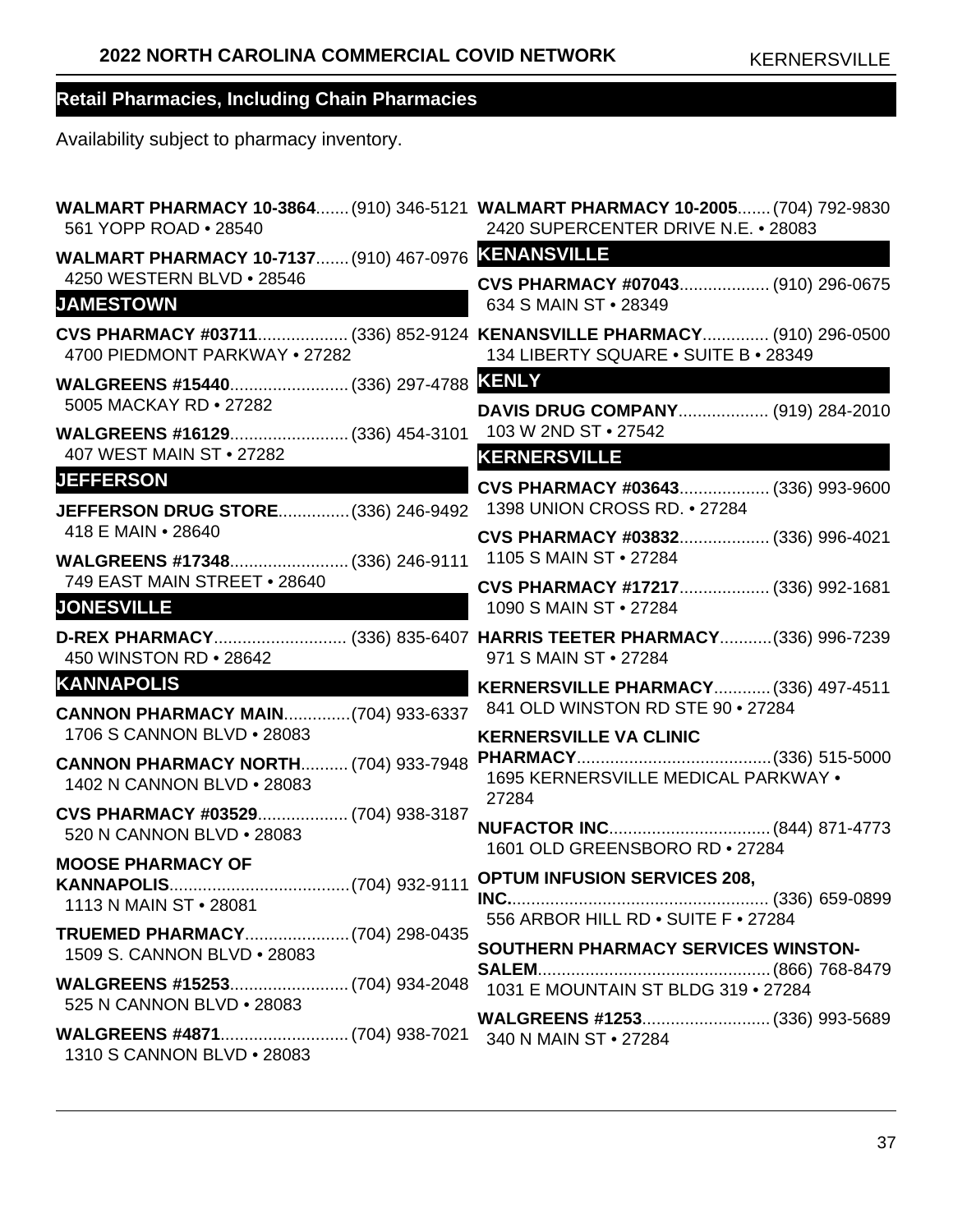| 1130 SOUTH MAIN STREET . 27284                                                    | WALMART PHARMACY 10-2793 (336) 992-0879 WALGREENS #15110 (704) 739-2127<br>900 SHELBY RD . 28086         |
|-----------------------------------------------------------------------------------|----------------------------------------------------------------------------------------------------------|
| 1035 BEESONS FIELD DR . 27284                                                     | WALMART PHARMACY 10-6828 (336) 904-4003 WALGREENS #17863 (704) 739-9771<br>601 EAST KINGS STREET . 28086 |
| <b>KILL DEVIL HILLS</b>                                                           | <b>WALMART PHARMACY 10-7146 (704) 259-5229</b>                                                           |
| CVS PHARMACY #07361 (252) 441-3633<br>1101 S CROATAN HWY • 27948                  | 1011 SHELBY RD . 28086<br><b>KINSTON</b><br><u> Andrew Armenydd</u>                                      |
| 1200 S CROATAN HWY • 27948<br><b>KING</b>                                         | 2415 W VERNON AVE . 28504                                                                                |
|                                                                                   | <b>DEMPSEY'S DRUGS JACKSON</b>                                                                           |
| CVS PHARMACY #07354 (336) 983-0266<br>600 SOUTH MAIN ST . 27021                   | 2717 NC HWY 11/55 . 28504                                                                                |
| KING DRUG COMPANY (336) 983-3147<br>142 S MAIN ST • 27021                         | <b>KINSTON CLINIC PHARMACY</b>                                                                           |
| STOKES PHARMACY(336) 983-3118                                                     | 701 DOCTORS DR . SUITE P . 28501                                                                         |
| 533 S MAIN ST • 27021<br>WALGREENS #17901 (336) 983-2186<br>650 S MAIN ST • 27021 | <b>MEDSOURCE PHARMACY (252) 522-0353</b><br>505 W VERNON AVE . STE 100 . 28501                           |
| WALGREENS #21285 (336) 983-0970<br>212-A MOORE RD . 27021                         | <b>MEDSOURCE PHARMACY (252) 522-2200</b><br>2202 HIGHWAY 258N . 28504                                    |
| WALMART PHARMACY 10-6789 (336) 296-6038<br>204 INGRAM DR • 27021                  | NEIL MEDICAL GROUP-KINSTON (800) 735-9111<br>2545 JETPORT RD . 28504                                     |
| <b>KINGS MOUNTAIN</b>                                                             | REALO DISCOUNT DRUG (252) 527-6929<br>300 N QUEEN STREET . 28501                                         |
| CVS PHARMACY #06407 (704) 739-2571<br>1017 SHELBY RD . 28086                      | <b>REALO DISCOUNT DRUG STORE (252) 523-6069</b><br>1302 W VERNON AVE . 28504                             |
| INGLES PHARMACY (704) 739-2350<br>2111 SHELBY RD . 28086                          | WALGREENS #9897 (252) 522-4902<br>2201 N HERRITAGE ST . 28501                                            |
| 1106 SHELBY RD . 28086                                                            | 4003 W VERNON AVE . 28504                                                                                |
| MAXOR SPECIALTY PHARMACY (800) 818-6486<br>502 W KING ST LL20 . 28086             | <b>WALMART PHARMACY 10-1661 (252) 527-8400</b><br>4101 W VERNON AVENUE • 28504                           |
| <b>MOUNTAIN ST PHARMACY INC(704) 739-7225</b><br>709 W MOUNTAIN ST • 28086        | <b>KITTY HAWK</b>                                                                                        |
| PRESCRIPTIONS PLUS (704) 739-4519<br>703-1 EAST KING STREET . 28086               | 5200 N CROATAN HWY . STE 10 AND 11 . 27949                                                               |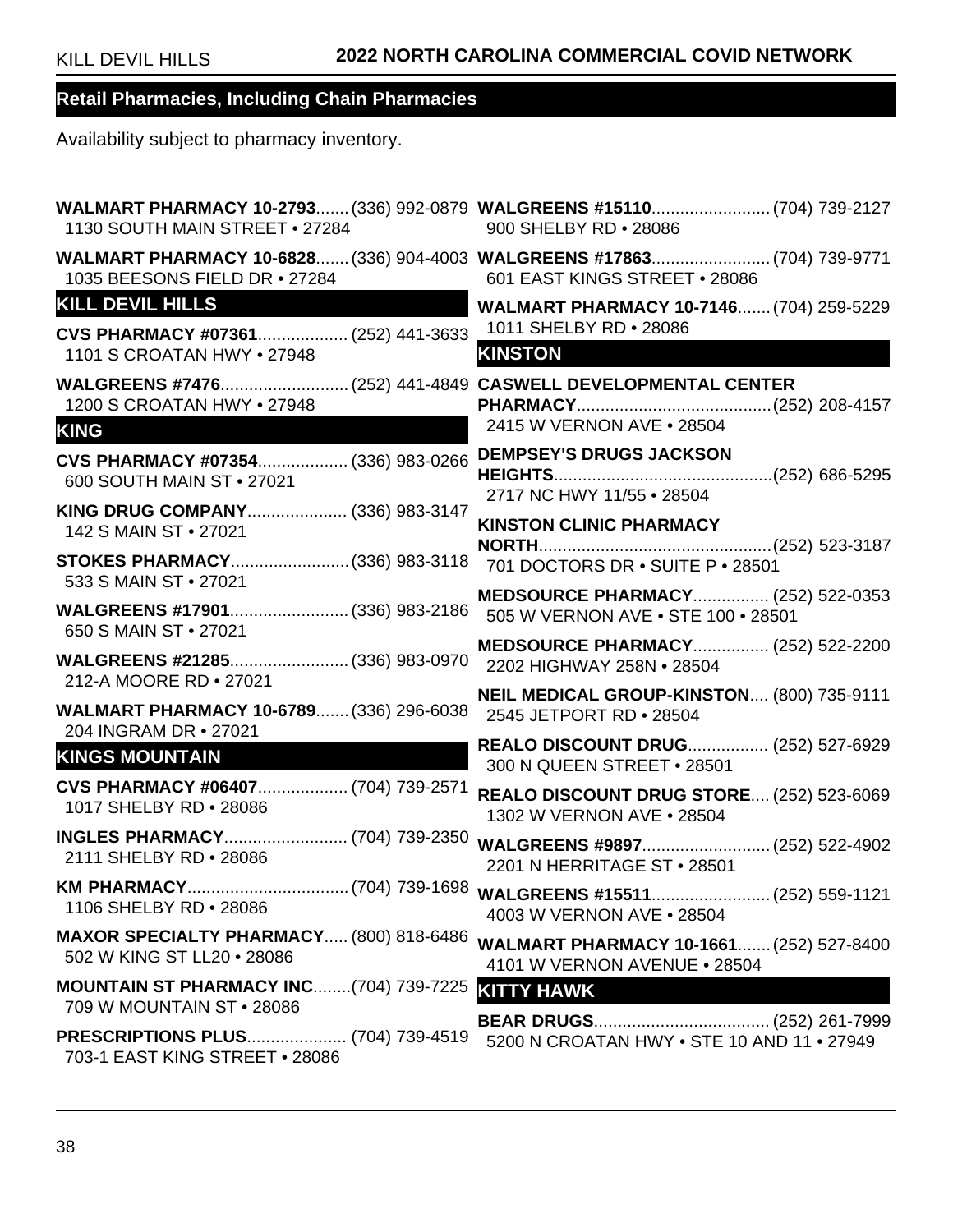| 901 S MAIN ST . 28352<br>MEDICAL VILLAGE PHARMACY (910) 276-1154                  |
|-----------------------------------------------------------------------------------|
| 517 LAUCHWOOD DRIVE . 28352                                                       |
| <b>SCOTLAND DRUG COMPANY(910) 276-3001</b><br>140 S MAIN STREET . 28352           |
| <b>SCOTLAND HEALTH CENTER</b><br>507 LAUCHWOOD DR . 28352                         |
| <b>SCOTLAND ONCOLOGY</b>                                                          |
| 500 LAUCHWOOD DR . 28352                                                          |
| <b>SCOTLAND PHARMACY -</b><br>700 PROGRESS PL · 28352                             |
| WALGREENS #15648 (910) 277-9097<br>821 WESTWOOD WAY . 28352                       |
| 101 PLAZA ROAD . 28352                                                            |
| WALMART PHARMACY 10-1255 (910) 277-7771<br>901 US HWY 401 BYPASS . 28352          |
| <b>LELAND</b>                                                                     |
| CVS PHARMACY #05563 (910) 371-6363<br>117 A VILLAGE RD . 28451                    |
| CVS PHARMACY #08928 (910) 371-1464<br>1132 E CUTLAR CROSSING . 28451              |
|                                                                                   |
| 1168 E CUTLAR CROSSING . 28451                                                    |
| 112-G VILLAGE RD . 28451                                                          |
| <b>HARRIS TEETER PHARMACY #225 (910) 371-0440</b><br>2021 OLDE REGENT WAY . 28451 |
| HICKMAN'S PHARMACY (910) 408-1779<br>1132 NEW POINTE BLVD STE 3 . 28451           |
| WALGREENS #11352 (910) 371-0233<br>1019 GRANDIFLORA DR • 28451                    |
|                                                                                   |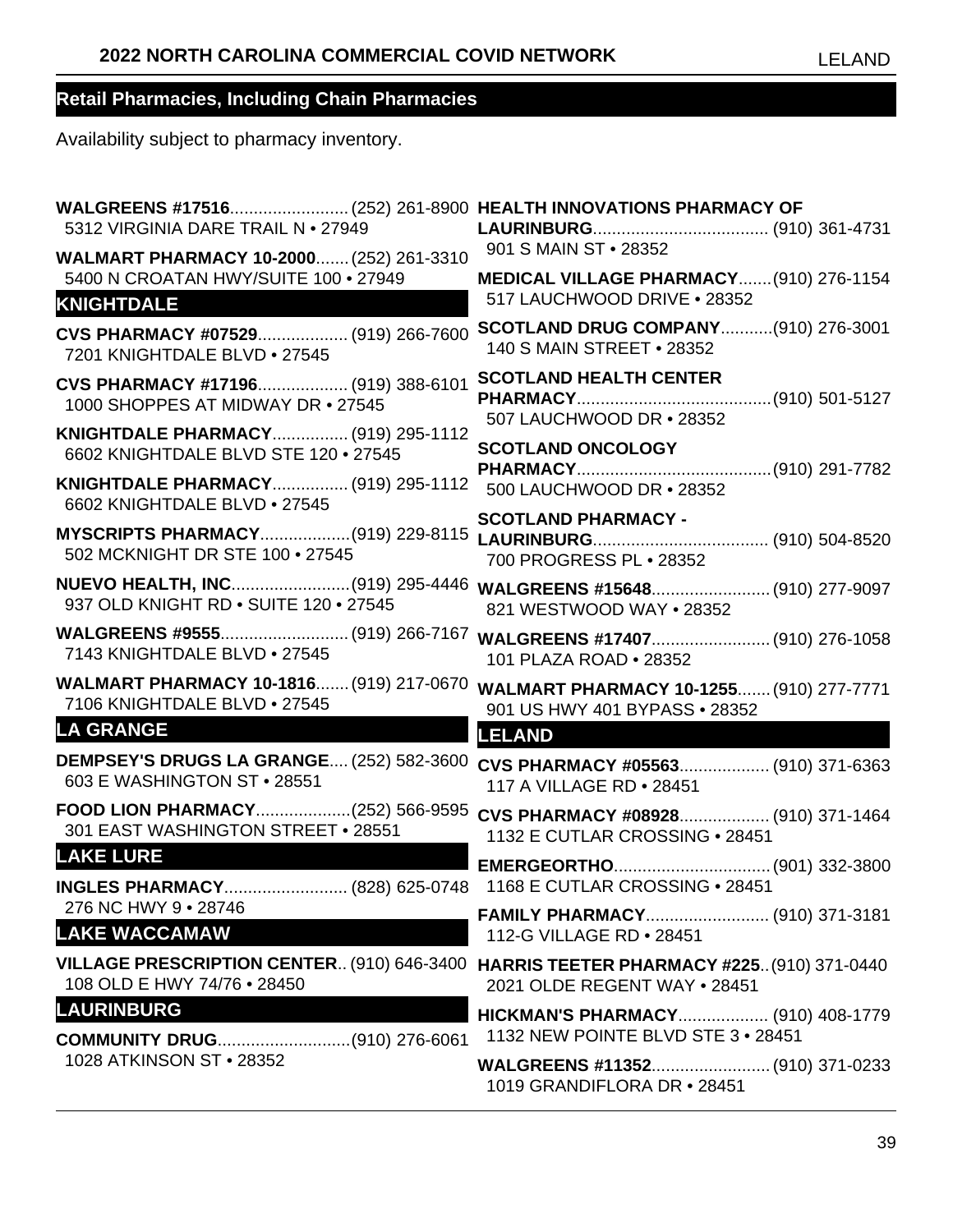| 319 VILLAGE RD NE . 28451                                                                                                   | WALGREENS #1956(910) 371-2692 CVS PHARMACY #04294 (336) 249-2901<br>309 EAST CENTER ST . 27292           |
|-----------------------------------------------------------------------------------------------------------------------------|----------------------------------------------------------------------------------------------------------|
| WALMART PHARMACY 10-4273 (910) 383-1302 KINTEGRA FAMILY MEDICINE - LEXINGTON<br>1112 NEWPOINT BLVD . 28451<br><b>LENOIR</b> | 420 N SALISBURY ST . 27292                                                                               |
| <b>CAJAHS MOUNTAIN DISCOUNT</b>                                                                                             | LEXINGTON DRUG(336) 296-1536<br>405 EAST CENTER ST • 27292                                               |
| 2006 CONNELLY SPRINGS RD . 28645                                                                                            | LEXINGTON FAMILY PHARMACY (336) 237-0648<br>800 E CENTER ST • 27292                                      |
| <b>COMMUNITY PHARMACY(828) 757-5162</b><br>321 MULBERRY ST SW . 28645                                                       | TYRO FAMILY PHARMACY (336) 853-2744                                                                      |
| CVS PHARMACY (828) 754-2421<br>875 BLOWING ROCK BLVD. • 28645                                                               | 4320 S. NC HIGHWAY 150 . 27295                                                                           |
| FOOTHILLS PHARMACY (828) 754-6453                                                                                           | 1250 FAIRVIEW DR • 27292                                                                                 |
| 202 HARPER AVE NW STE A . 28645                                                                                             | WALGREENS #17240 (336) 249-0121<br>305 W US HIGHWAY 64 . 27295                                           |
| <b>GAMEWELL FAMILY DRUG (828) 754-9500</b><br>2655 MORGANTON BLVD . 28645                                                   | WALGREENS #18367 (336) 731-3033                                                                          |
| <b>MEDICAL ARTS PHARMACY OF</b>                                                                                             | 6475 OLD US HIGHWAY 52 . 27295                                                                           |
| 328 MULBERRY ST . 28645                                                                                                     | 160 LOWES BLVD . 27292                                                                                   |
| 1450 SHAIRE CENTER DR • 28645                                                                                               | THE SCRIPT PHARMACY (828) 728-2030 WALMART PHARMACY 10-7205 (336) 867-6033<br>90 W US HIGHWAY 64 . 27295 |
| 440 BLOWING ROCK BLVD . 28645                                                                                               | WALGREENS #12781(828) 991-0277 YOUR PHARMACY OF LEXINGTON. (336) 249-0322<br>100 W 3RD ST • 27292        |
| WALMART PHARMACY 10-1064 (828) 754-2184 EBERTY<br>935 BLOWING ROCK BLVD . 28645                                             |                                                                                                          |
| <b>LEWISVILLE</b>                                                                                                           | CVS PHARMACY #05377 (336) 622-2364<br>204 LIBERTY PLZ . 27298                                            |
|                                                                                                                             |                                                                                                          |
| 6798 SHALLOWFORD ROAD . 27023<br><b>LEXINGTON</b>                                                                           | <b>CAPE FEAR LONG TERM CARE PHARMACY</b>                                                                 |
| <b>A1 PHARMACY &amp; SURGICAL</b>                                                                                           | 185 PINE STATE ST • 27546                                                                                |
| 124 FOREST HILL RD . 27295                                                                                                  | 803 S MAIN ST • 27546                                                                                    |
| A1 PHARMACY AND SURGICAL SUPPLY                                                                                             | FIRST CHOICE COMMUNITY HEALTH                                                                            |
| 124 FOREST HILL RD . 27295                                                                                                  | 40 AUTUMN FERN TRL . 27546                                                                               |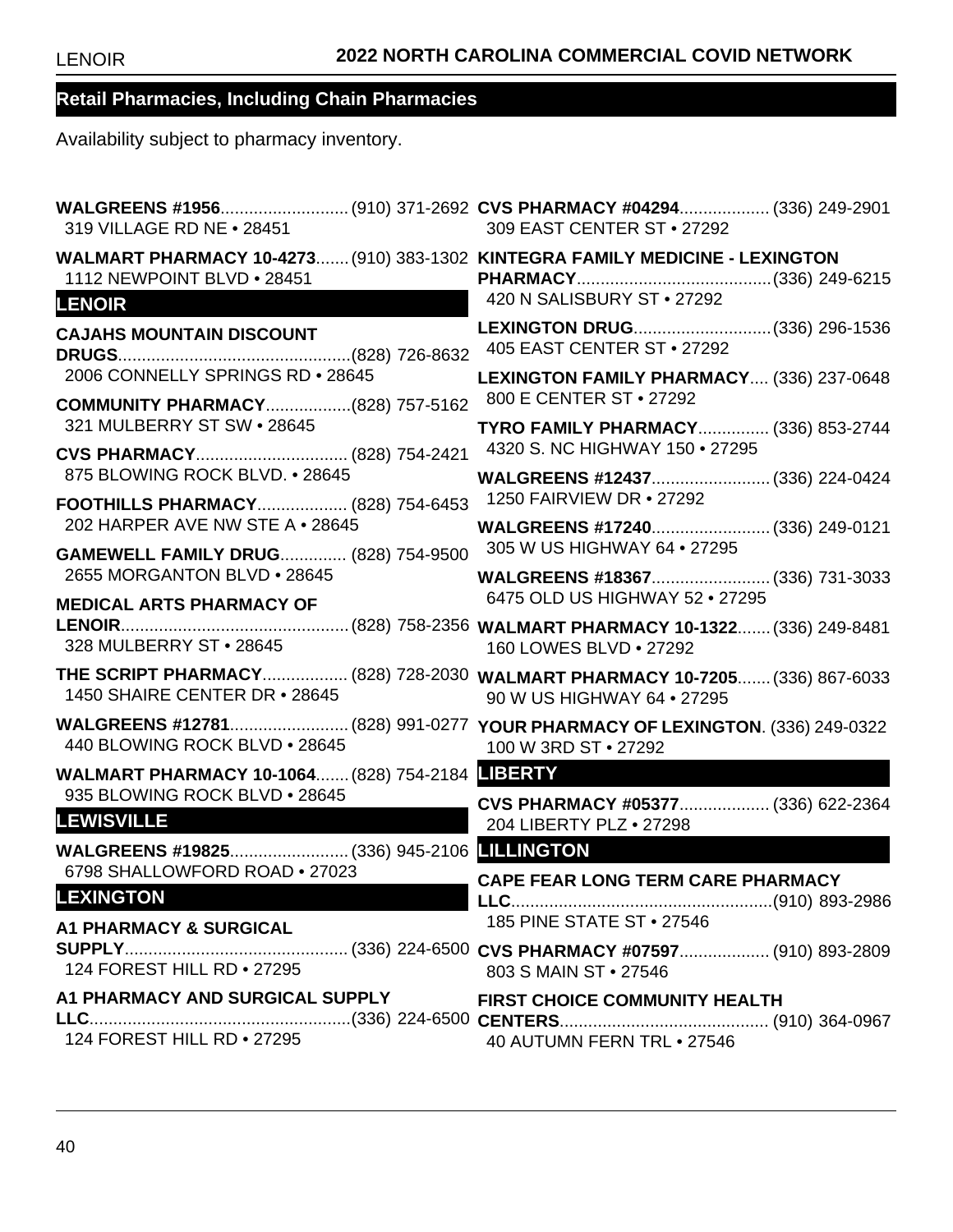| 815 WEST FRONT STREET . 27546                                                     | HOGAN'S PHARMACY(910) 893-4544 MEDICAL PHARMACY OF LOCUST(704) 888-3784<br>236 MARKET ST . STE 100 . 28097    |
|-----------------------------------------------------------------------------------|---------------------------------------------------------------------------------------------------------------|
| <b>LINCOLNTON</b><br>CVS PHARMACY #03806 (704) 735-1493                           | MOOSE PHARMACY OF LOCUST(704) 888-2114<br>1750 WEST MAIN STREET . 28097                                       |
| 1403 EAST MAIN ST . 28092                                                         | WALMART PHARMACY 10-5747 (704) 781-0574                                                                       |
| 2130 E MAIN ST • 28092                                                            | 1876 W MAIN ST . 28097<br><b>LOUISBURG</b>                                                                    |
| 1814 E MAIN ST • 28092                                                            | KEEVER PHARMACY(704) 735-9072 CVS PHARMACY #03831 (919) 496-6111<br>102 N. BICKETT BLVD . 27549               |
| KINTEGRA FAMILY MEDICINE - LINCOLNTON FAMILY PHARMACY OF<br>212 GAMBLE DR . 28092 | 339 S BICKETT BLVD . 27549                                                                                    |
| 2622 E MAIN ST • 28092                                                            | SENTRY DRUG CENTER (704) 735-2551 WALGREENS #11838 (919) 496-2541<br>25 BURKE BLVD . 27549                    |
| 1446 E GASTON ST . 28092                                                          | SENTRY DRUG CENTER (704) 732-1194 WALMART PHARMACY 10-1953 (919) 496-4644<br>705 RETAIL WAY . 27549           |
| 626 CENTER DR • 28092                                                             | <b>PREMISE MOUNTAIRE HEALTH &amp;</b>                                                                         |
| 1230 E MAIN ST • 28092                                                            | 136 CHICKEN PLANT RD . 28357                                                                                  |
| WALMART PHARMACY 10-1209 (704) 732-3095 LUMBERTON<br>306 N GENERALS BLVD . 28092  |                                                                                                               |
| <b>LINVILLE</b>                                                                   | 2739 W 5TH ST . 28358                                                                                         |
| <b>AVERY PHARMACY AND HEALTH</b>                                                  | CVS PHARMACY #07641 (910) 739-7511                                                                            |
| 436 HOSPITAL DR • 28646<br><b>LITTLETON</b>                                       | 103 E 24TH STREET . 28358                                                                                     |
| 139 ELAMS RD . 27850                                                              | DRUGCO DISCOUNT PHARMACY (252) 586-3836 LUMBERTON DRUG COMPANY (910) 671-9000<br>4307 FAYETTEVILLE RD • 28358 |
| <b>FUTRELL PHARMACY OF</b>                                                        | <b>LUMBERTON DRUG WEST (910) 671-9000</b>                                                                     |
| 123 E SOUTH MAIN ST • 27850<br><b>LOCUST</b>                                      | <b>LUMBERTON HEALTH CENTER</b>                                                                                |
| CVS PHARMACY #07524 (704) 888-6650<br>101 EAST MAIN ST • 28097                    | 1309 E 5TH ST · 28358                                                                                         |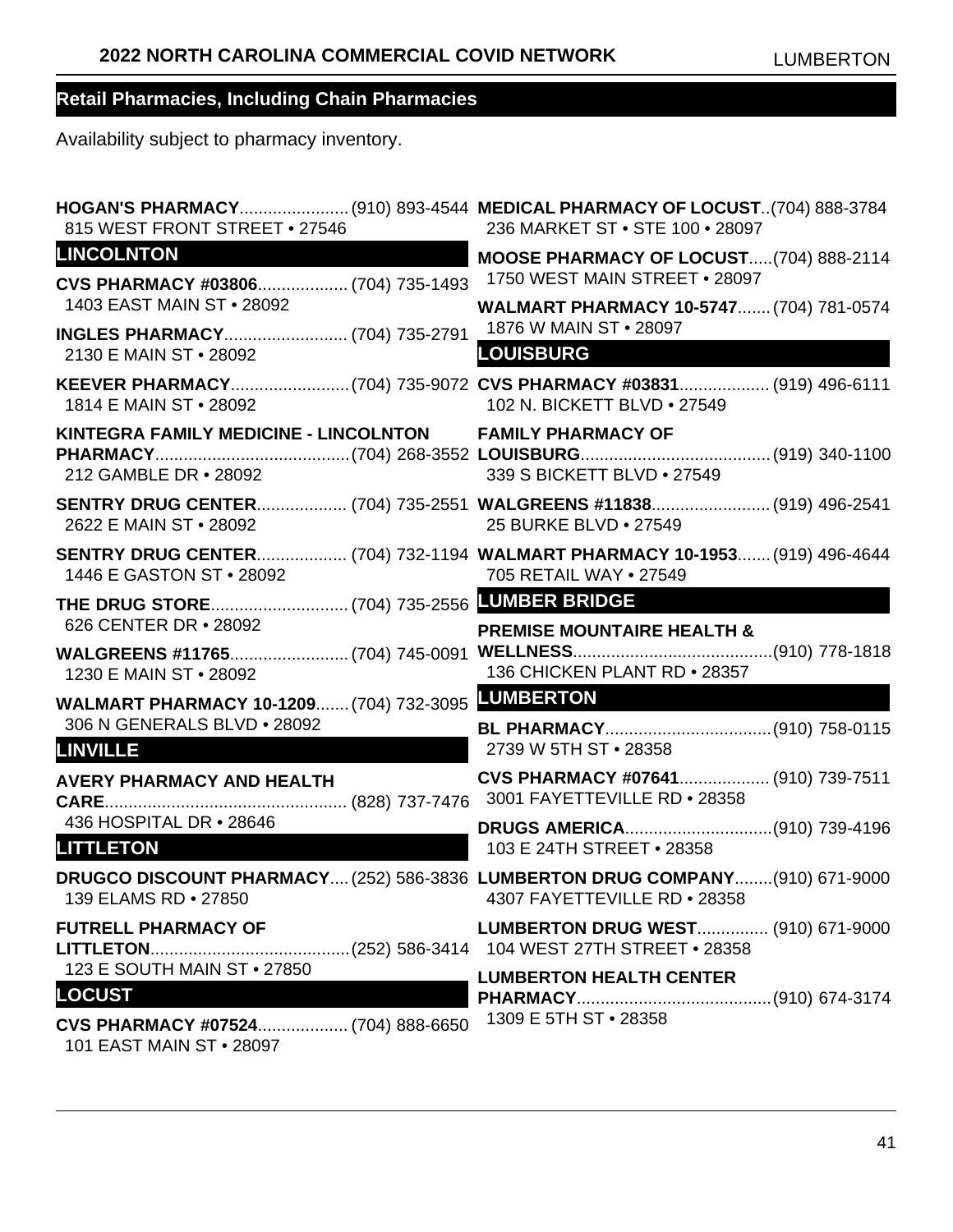| <b>MEDICAL ARTS PHARMACY OF LUMBERTON</b>                                                                               | <b>MAPLE HILL</b>                                                                                           |
|-------------------------------------------------------------------------------------------------------------------------|-------------------------------------------------------------------------------------------------------------|
| 1550 GODWIN AVE . 28358                                                                                                 | <b>MAPLE HILL PHARMACY (910) 259-8880</b><br>4811 NC HIGHWAY 50 . 28454                                     |
| 108 W 8TH ST · 28358                                                                                                    | <b>MARION</b>                                                                                               |
| <b>SOUTHEASTERN PHARMACY (910) 735-8806</b><br>300 W 27TH ST · 28358                                                    | CVS PHARMACY #03534 (828) 652-4343<br>555 N MAIN ST . 28752                                                 |
| <b>SOUTHEASTERN PHARMACY 2 (910) 735-8858</b>                                                                           | INGLES PHARMACY (828) 652-7105<br>625 W HENDERSON ST . 28752                                                |
| 2934 N ELM ST • 28358                                                                                                   | <b>MARION PHARMACY INC (828) 652-4661</b>                                                                   |
| 3003 FAYETTEVILLE RD . 28358<br><b>WALMART PHARMACY 10-1155 (910) 738-9577</b><br>5070 FAYETTEVILLE . 28358             | <b>MARION PHARMACY LONG TERM CARE</b><br>232 S MAIN ST • 28752                                              |
| WALMART PHARMACY 10-7209 (910) 887-6108<br>2985 E ELIZABETHTOWN RD . 28358                                              | <b>MARION PHARMACY WEST (828) 652-2700</b><br>2293 SUGAR HILL RD . 28752                                    |
| WOODHAVEN PHARMACY(910) 671-5719 THE PRESCRIPTION PAD OF<br>1150 PINE RUN DR • 28358                                    |                                                                                                             |
| <b>MADISON</b>                                                                                                          | 1211 N MAIN ST • 28752                                                                                      |
| 401 HIGHWAY ST . 27025                                                                                                  | CROSSROADS PHARMACY #2 (336) 441-4041 WALMART PHARMACY 10-1694 (828) 652-1498<br>2875 SUGAR HILL RD . 28752 |
| CVS PHARMACY #07320 (336) 548-6021<br>717 N HWY ST • 27025                                                              | <b>MARS HILL</b><br>CVS PHARMACY #05592 (828) 689-5757                                                      |
|                                                                                                                         |                                                                                                             |
|                                                                                                                         | 191 CARL ELLER RD . 28754                                                                                   |
| <b>MADISON PHARMACY AND</b><br>125 W MURPHY ST • 27025                                                                  | 225 CARL ELLER RD . 28754                                                                                   |
| <b>MAIDEN</b>                                                                                                           |                                                                                                             |
| 201 D ISLAND FORD RD . 28650                                                                                            | <b>MARS HILL MEDICAL CENTER</b><br>119 MOUNTAIN VIEW RD . 28754                                             |
|                                                                                                                         |                                                                                                             |
| 6010 S NC 16 HWY . 28650<br><b>MANTEO</b>                                                                               | INGLES PHARMACY (828) 649-1636<br>5580 HWY 25 70 . 28753                                                    |
| CVS PHARMACY #05545 (252) 473-5056 LAUREL MEDICAL CENTER<br>1115 SOUTH HWY 64 . 27954<br>ISLAND PHARMACY (252) 473-5801 | 80 GUNTERTOWN RD . 28753                                                                                    |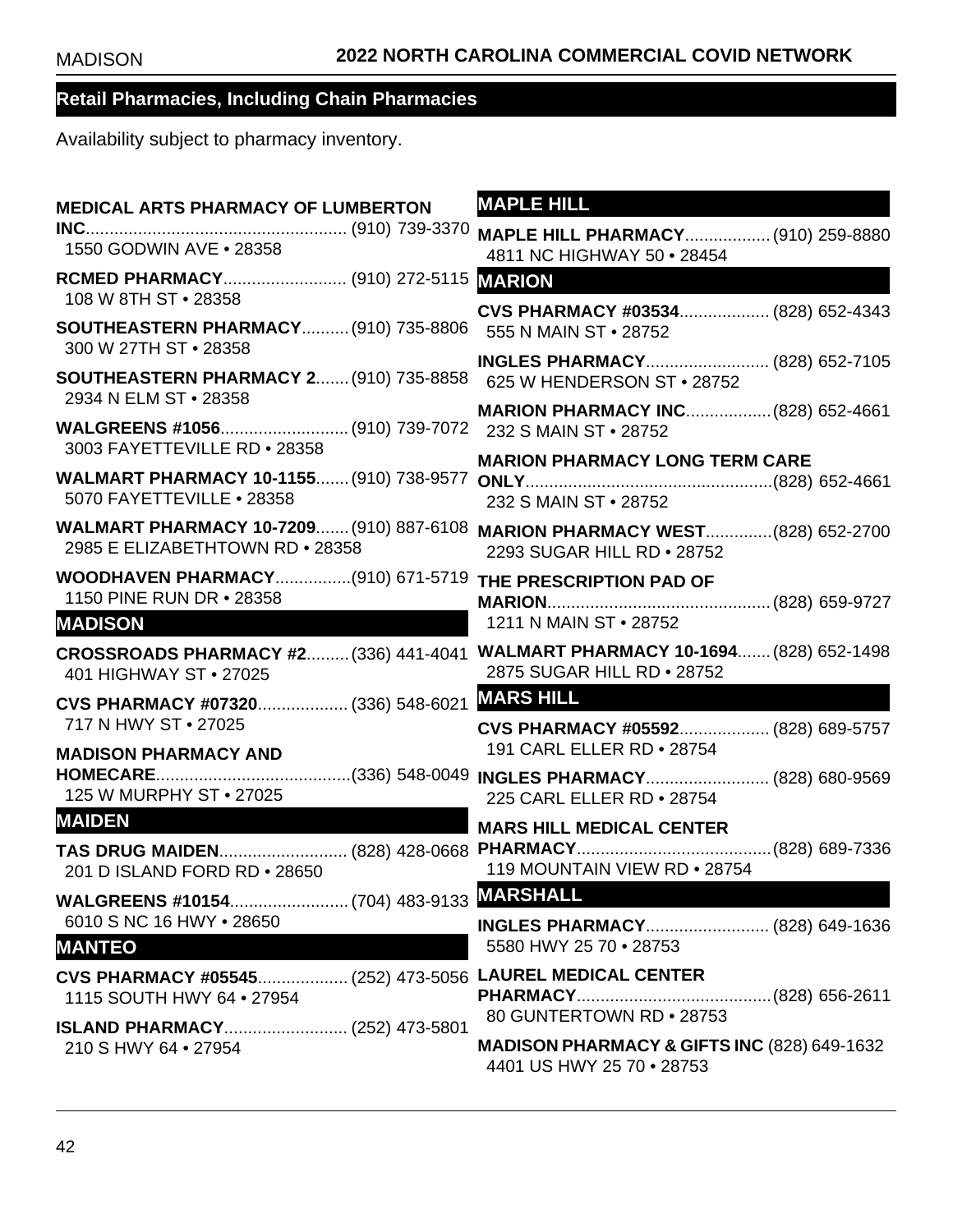| <b>MASHBURN MEDICAL CENTER</b>                                             |                                                                                                                 |
|----------------------------------------------------------------------------|-----------------------------------------------------------------------------------------------------------------|
| 590 MEDICAL PARK DR . 28753<br><b>MARSHVILLE</b>                           | <b>HARRIS TEETER PHARMACY (704) 847-5771</b><br>13639 PROVIDENCE RD . 28104                                     |
| 6713 EAST MARSHVILLE RD . 28103                                            | CVS PHARMACY #07573 (704) 624-2156 HARRIS TEETER PHARMACY (704) 844-6822<br>1811 MATTHEWS TOWNSHIP PKWY . 28105 |
| <b>MARSHVILLE PHARMACY &amp; SURGICAL</b>                                  | <b>HARRIS TEETER PHARMACY (704) 882-2297</b><br>15080 IDLEWILD ROAD, SUITE P . 28104                            |
| 6330 W MARSHVILLE BLVD . 28103<br><b>MARSHVILLE PHARMACY AND</b>           | <b>HARRIS TEETER PHARMACY #273 (704) 684-0224</b><br>1351 CHESTNUT LN • 28104                                   |
| 6330 W MARSHVILLE BLVD . 28103                                             | PUBLIX PHARMACY #1484 (704) 814-6018<br>3110 FINCHER FARM RD . 28105                                            |
| <b>MARVIN</b>                                                              |                                                                                                                 |
| PUBLIX PHARMACY #1704 (704) 627-6266<br>1615 PROVIDENCE RD S . 28173       | 1220 MATTHEWS TOWNSHIP PKWY . 28105                                                                             |
| <b>MATTHEWS</b>                                                            | 3431 MATTHEWS-MINT HILL RD . 28105                                                                              |
| <b>COPPER CREEK PHARMACY (704) 246-6510</b><br>1207 CREWS RD STE D · 28105 | <b>MAXTON</b>                                                                                                   |
| COSTCO PHARMACY #367 (704) 321-7442<br>2125 MATTHEWS TOWNSHIP PKWY . 28105 | THE MEDICINE SHOPPE<br>102 N PATTERSON . 28364                                                                  |
| CVS PHARMACY #01737 (704) 843-4655<br>6300 MONROE WEDDINGTON RD . 28104    | WALGREENS #13960 (910) 844-3096<br>106 W DR MARTIN LUTHER KING JR DR . 28364                                    |
| CVS PHARMACY #02877 (704) 882-2797<br>14600 LAWYERS RD . 28104             | <b>MAYODAN</b>                                                                                                  |
| CVS PHARMACY #04299 (704) 847-8508                                         | <b>WALMART PHARMACY 10-3305 (336) 548-2737</b><br>6711 NC HIGHWAY 135 . 27027                                   |
| 1305 MATTHEWS TWP PARKWAY . 28105                                          | <b>MCAS CHERRY POINT</b>                                                                                        |
| CVS PHARMACY #07213 (704) 849-2271<br>3310 SISKEY PKWAY . 28105            | DOD CHERRY POINT EPHCY (252) 466-0254<br>NAVAL HEALTH CLINIC CHERRY POINT .                                     |
| CVS PHARMACY #07492 (704) 708-5701<br>3610 MATTHEWS MINT HILL RD . 28105   | BUILDING 4389, BEAUFORT RD . 28533<br><b>MEBANE</b>                                                             |
| CVS PHARMACY #16342 (704) 846-6902<br>1900 MATTHEWS TOWNSHIP PKWY • 28105  | CVS PHARMACY #07053 (919) 563-8855<br>904 SOUTH 5TH ST . 27302                                                  |
| <b>GIANT GENIE PHARMACY</b>                                                | WALGREENS #11803 (919) 563-5521<br>801 MEBANE OAKS RD . 27302                                                   |
| 2925 SENNA DR • 28105                                                      | <b>WALMART PHARMACY 10-5346 (919) 304-0183</b><br>1318 MEBANE OAKS ROAD . 27302                                 |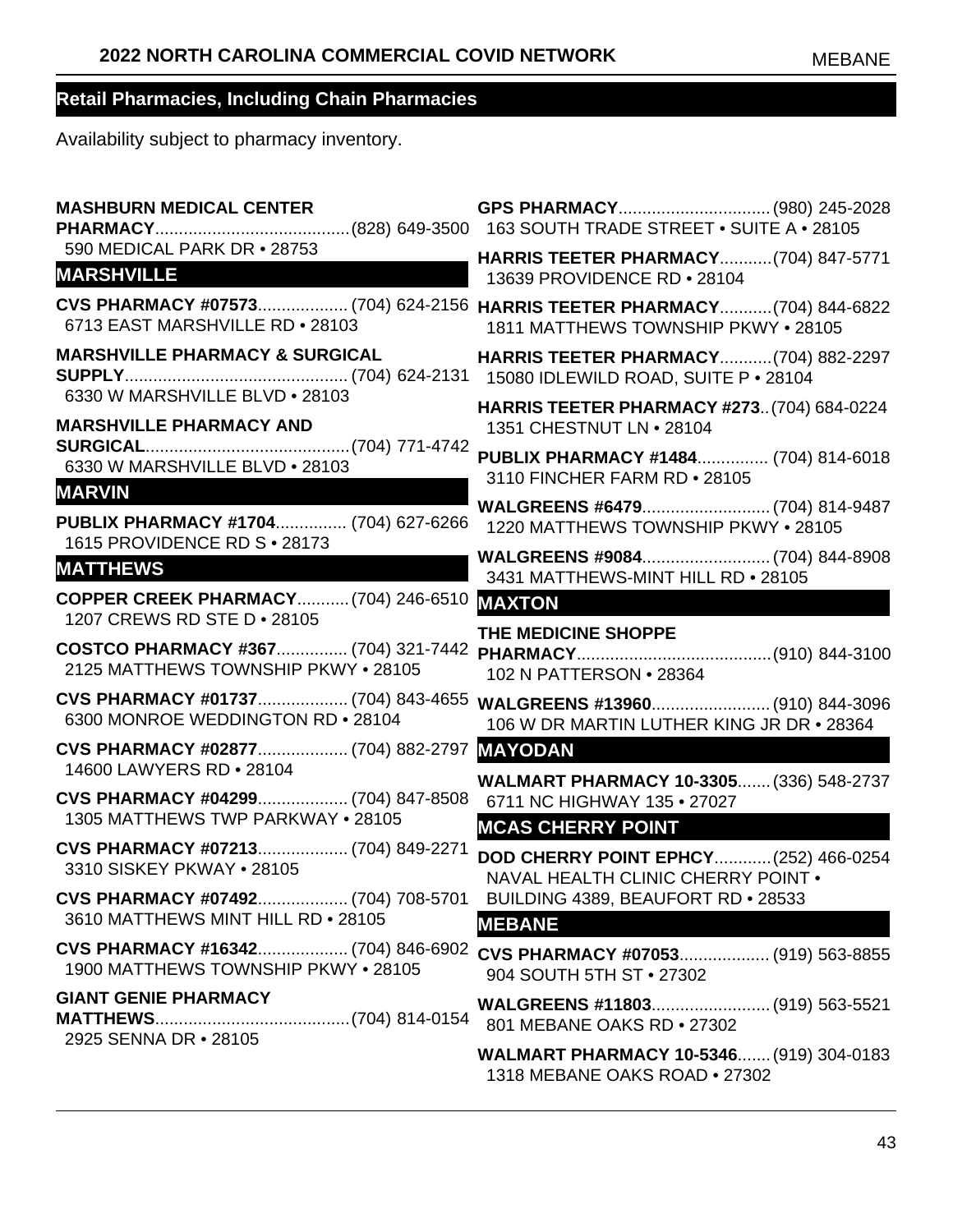| <b>WARREN'S DRUG STORE, INC (919) 563-3102</b>                              | <b>MONROE</b>                                                                                            |
|-----------------------------------------------------------------------------|----------------------------------------------------------------------------------------------------------|
| 943 S FIFTH ST . 27302<br><b>MIDDLESEX</b>                                  | CVS PHARMACY #01742 (704) 283-9163<br>2901 WESLEY CHAPEL STOUTS RD . 28110                               |
| 10196 S NASH STREET . 27557                                                 | MIDDLESEX PHARMACY INC(252) 235-4367 CVS PHARMACY #03593 (704) 283-1506<br>2501 W ROOSEVELT BLVD . 28110 |
| <b>MILLERS CREEK</b><br><b>MILLERS CREEK PHARMACY (336) 838-3145</b>        | CVS PHARMACY #07564 (704) 289-8513<br>625 E ROOSEVELT BLVD . 28112                                       |
| 2924 N NC HWY 16 . 28651<br><b>MILLS RIVER</b>                              | CVS PHARMACY #17162 (704) 282-1445<br>2901 W HIGHWAY 74 . 28110                                          |
| 128 CROSSROAD DRIVE . 28759                                                 | CVS PHARMACY #04467 (828) 891-4585 FRANKLIN STREET PHARMACY (704) 289-1523<br>610 E FRANKLIN ST . 28112  |
| 3338 BOYLSTON HWY . 28759                                                   | INGLES PHARMACY (828) 890-8159 MONROE FAMILY PHARMACY (704) 776-9760<br>108 E SUNSET DR • 28112          |
| <b>MINT HILL</b><br>CVS PHARMACY #07536 (704) 545-3420                      | MOOSE PHARMACY OF MONROE (704) 283-8131<br>215 E JEFFERSON ST • 28112                                    |
| 4307 WILGROVE MINT HILL RD . 28227<br>HARRIS TEETER PHARMACY (704) 545-3845 | PUBLIX PHARMACY #1556 (704) 839-5126<br>5132 OLD CHARLOTTE HWY . 28110                                   |
| 7036 BRIGHTON PARK DRIVE . 28227                                            | WALGREENS #11692 (704) 225-9010<br>500 FINCHER ST • 28112                                                |
| 4600 LEBANON ROAD . SUITE F . 28227                                         | WALGREENS #19315 (704) 289-2501<br>1208 SKYWAY DRIVE . 28110                                             |
| PUBLIX PHARMACY #1470 (704) 573-0239<br>6828 MATTHEWS MINT HILL RD . 28227  | 1993 DICKERSON BLVD . 28110                                                                              |
| 9202 LAWYERS RD . 28227                                                     | <b>WALMART PHARMACY 10-0877 (704) 289-5441</b><br>2406 W ROOSEVELT BLV . 28110                           |
| <b>MOCKSVILLE</b><br>FOSTER DRUG OF MOCKSVILLE (336) 751-2141               | <b>MOORESVILLE</b>                                                                                       |
| 495 VALLEY RD . 27028                                                       | <b>CANNON PHARMACY</b>                                                                                   |
| 901 YADKINVILLE RD . 27028                                                  | 521 EAST PLAZA DR • 28115                                                                                |
| WALMART PHARMACY 10-1096 (336) 751-1340<br>261 COOPER CREEK DRIVE . 27028   | 1000 LOWES BOULEVARD . 28117                                                                             |
| <b>MONCURE</b>                                                              | CVS PHARMACY #03523 (704) 664-3469<br>274 N MAIN ST • 28115                                              |
| <b>HAYWOOD MONCURE HEALTH CENTER</b><br>7228 MONCURE-PITTSBORO RD . 27559   | CVS PHARMACY #03803 (704) 663-3438<br>559 RIVER HWY • 28117                                              |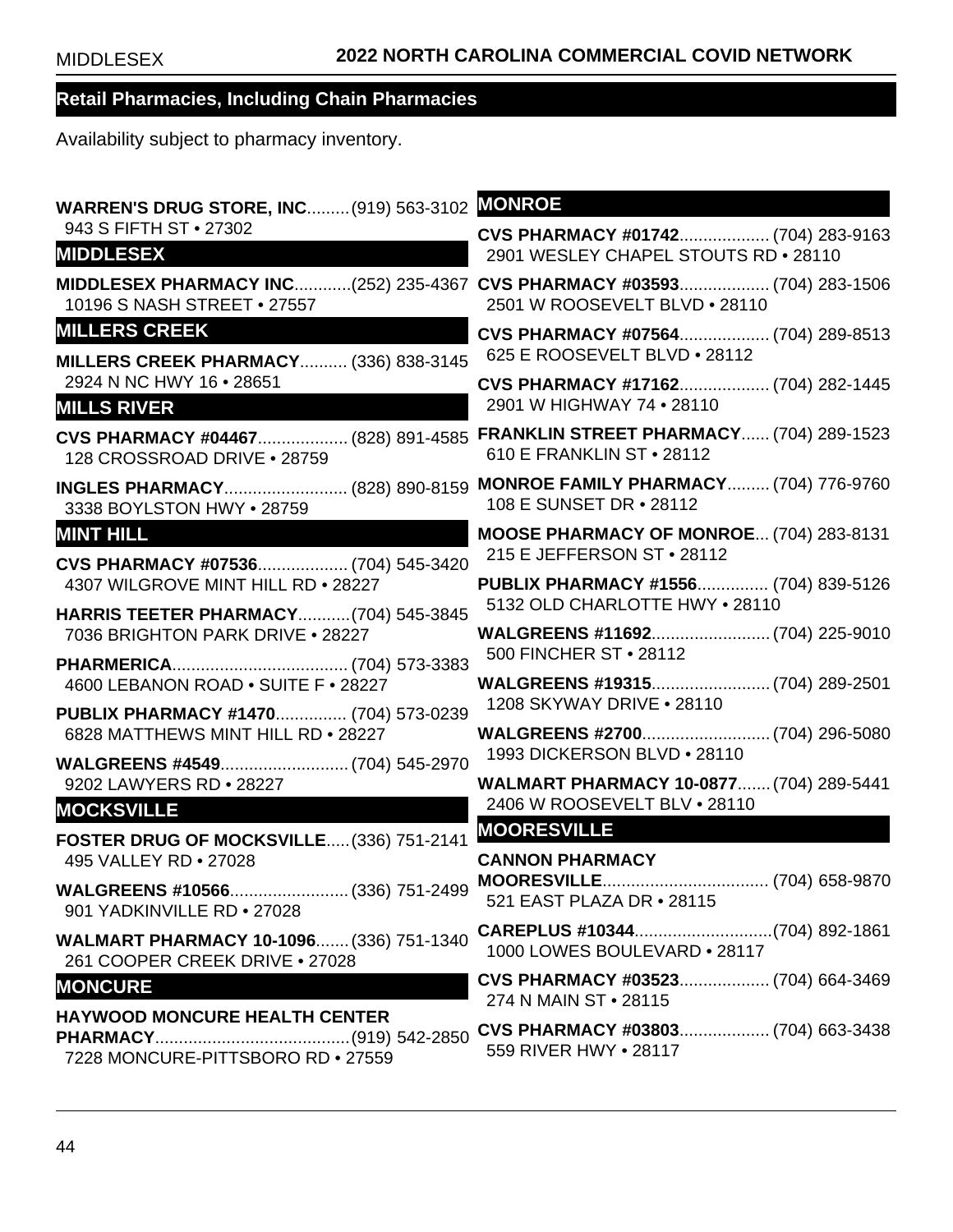| 594 RIVER HWY . 28117                                                            | CVS PHARMACY #16835 (704) 799-1477 COMMUNITY PHARMACY, INC (252) 726-7787<br>3302 BRIDGES ST . STE A . 28557 |
|----------------------------------------------------------------------------------|--------------------------------------------------------------------------------------------------------------|
| 118 ARGUS LANE . 28117                                                           | HARRIS TEETER PHARMACY(704) 799-2267 CVS PHARMACY #04390 (252) 726-0555<br>5008 HWY 70 WEST . 28557          |
| 134 H TOWN CENTER DR • 28117                                                     | HARRIS TEETER PHARMACY(704) 799-1101 CVS PHARMACY #11347 (252) 726-0777<br>301 PENNY LN . 28557              |
| <b>HEALTHSMART PHARMACY</b><br>594 N MAIN ST • 28115                             | <b>HARRIS TEETER PHARMACY #265(252) 222-3957</b>                                                             |
| <b>HEALTHSMART PHARMACY (EAST-</b><br>594 N MAIN ST . 28115                      | <b>MOORE ORTHOPEDICS AND SPORTS MEDICINE -</b>                                                               |
| LAKESIDE SPECIALTY PHARMACY (704) 360-2029                                       | MOREHEAD CITY DRUG COMPANY (252) 726-2106<br>1704 ARENDELL ST . 28557                                        |
| 480 RIVER HWY . STE A . 28117<br><b>NEIL MEDICAL GROUP-</b>                      | 2202 ARENDELL ST . 28557                                                                                     |
| 947 N MAIN ST • 28115                                                            | WALGREENS #11895 (252) 222-0288<br>5053 HWY 70 W . 28557                                                     |
| PUBLIX PHARMACY #1519 (704) 660-6807<br>631 BRAWLEY SCHOOL RD . 28117            | WALMART PHARMACY 10-1355 (252) 247-2501<br>300 NC HIGHWAY 24 . 28557                                         |
| 1114 BRAWLEY SCHOOL RD . 28117                                                   | <b>MORGANTON</b>                                                                                             |
| 230 EAST PLAZA DRIVE . 28115                                                     | <b>BROUGHTON HOSPITAL</b><br>1000 S STERLING STREET . 28655                                                  |
| 542 RIVER HWY • 28117                                                            | 342 E PARKER RD • 28655                                                                                      |
| WALMART PHARMACY 10-1156 (704) 664-5245<br>169 NORMAN STATION BLVD . 28117       | 106 LINVILLE ST . 28655                                                                                      |
| WALMART PHARMACY 10-4431 (704) 360-6118<br>966 E IREDELL AVE . 28115             | CVS PHARMACY #06401 (828) 437-3141<br>200 N GREEN ST • 28655                                                 |
| <b>MOORSEVILLE</b><br>COSTCO PHARMACY #1333 (980) 447-9759 2728 HWY 70 E · 28655 | <b>DREXEL DISCOUNT DRUG, LLC(828) 433-6777</b>                                                               |
| 392 TALBERT RD . 28117<br><b>MOREHEAD CITY</b>                                   | 124 CARBON CITY RD . 28655                                                                                   |
| <b>CAROLINAS CENTER FOR</b><br>3714 GUARDIAN AVE STE E . 28557                   | J IVERSON RIDDLE DEVELOPMENTAL<br>300 ENOLA RD . PHARMACY DEPARTMENT .<br>28655                              |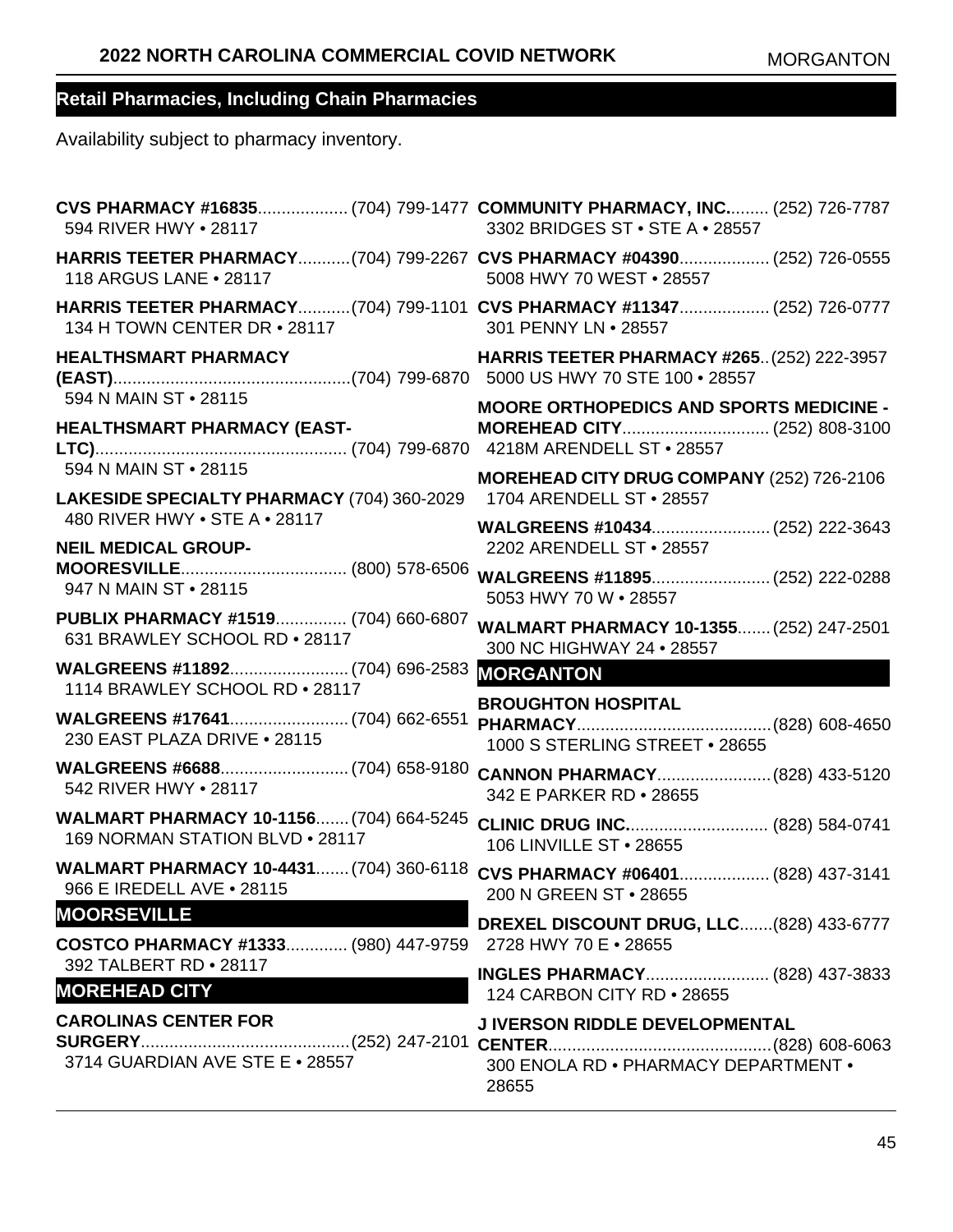| JAY'S HOMETOWN PHARMACY (828) 438-1866 MORRISVILLE PHARMACY AND<br>612 S STERLING ST . 28655 |                                                                                                |
|----------------------------------------------------------------------------------------------|------------------------------------------------------------------------------------------------|
| 208 AVERY AVE . 28655                                                                        | 3500 DAVIS DRIVE . 27560<br>PHARMSCRIPT OF NC LLC (908) 389-1818                               |
| MORGANTON DRUG, INC(828) 433-6353                                                            | 140 SOUTHCENTER CT STE 600 . 27560                                                             |
| 500 S STERLING ST · 28655                                                                    | <b>REALO SPECIALTY CARE</b>                                                                    |
| TABLE ROCK PHARMACY (828) 438-9355<br>200 W FLEMING DR • 28655                               | 3800 GATEWAY CENTRE BLVD STE 308B . 27560                                                      |
| 868 NORTH GREEN STREET . 28655                                                               | 3601 DAVIS DR • 27560                                                                          |
| WALGREENS #19006 (828) 437-2110<br>101 EAST FLEMING DRIVE . 28655                            | WALMART PHARMACY 10-4147 (919) 337-9872<br>3560 DAVIS DR • 27560                               |
| WALMART PHARMACY 10-1060 (828) 433-8086<br>G120 MORGANTON HEIGHTS BLVD . 28655               | WALMART PHARMACY 10-4250 (919) 941-5170<br>1001 SHILOH GLENN DR • 27560                        |
| WALMART PHARMACY 10-7304 (828) 544-6119                                                      | <b>MOUNT AIRY</b>                                                                              |
| 1001 N GREEN ST • 28655                                                                      | GATES PHARMACY (336) 789-5050<br>364 N SOUTH STREET . 27030                                    |
| <b>MORRISVILLE</b>                                                                           |                                                                                                |
| AMBER SPECIALTY PHARMACY (888) 370-1724<br>629 DAVIS DR STE 100 . 27560                      | MT AIRY DRUG INC(336) 786-5506<br>725 W INDEPENDENCE BLVD . 27030                              |
| <b>BIOPLUS SPECIALTY PHARMACY SERVICES,</b>                                                  | <b>NORTH MAIN PHARMACY(336) 756-7855</b><br>901 N MAIN ST • 27030                              |
| 100 SOUTHCENTER CT STE 100 • 27560                                                           | <b>NORTHERN REGIONAL HOSPITAL (336) 719-7119</b><br>830 ROCKFORD ST . 27030                    |
| <b>CORAM CVS/SPECIALTY INFUSION</b>                                                          |                                                                                                |
| 507 AIRPORT BLVD . STE 100 . 27560                                                           | 113 SCENIC OUTLET LN STE 1 . 27030                                                             |
| 2103 T W ALEXANDER DR • 27560                                                                | CVS PHARMACY #00681 (919) 957-2989 WALGREENS #10086 (336) 789-2060<br>2069 ROCKFORD ST • 27030 |
| 1990 NW CARY PKWY • 27560 722 W INDEPENDENCE BLVD • 27030                                    | CVS PHARMACY #05042 (919) 678-8257 WALGREENS #16112 (336) 789-9006                             |
| 3001 MARKET CENTER DR • 27560                                                                | CVS PHARMACY #17605 (919) 379-2180 WALLYS PHARMACY (336) 789-9089<br>933 ROCKFORD ST . 27030   |
| 1001 AVIATION PKWY STE 400 • 27560 2241 ROCKFORD ST • 27030                                  | C3 HEALTHCARE RX(919) 341-3842 WALMART PHARMACY 10-1039 (336) 786-5166                         |
| HARRIS TEETER PHARMACY (919) 380-3385<br>4093 DAVIS DRIVE • 27560                            |                                                                                                |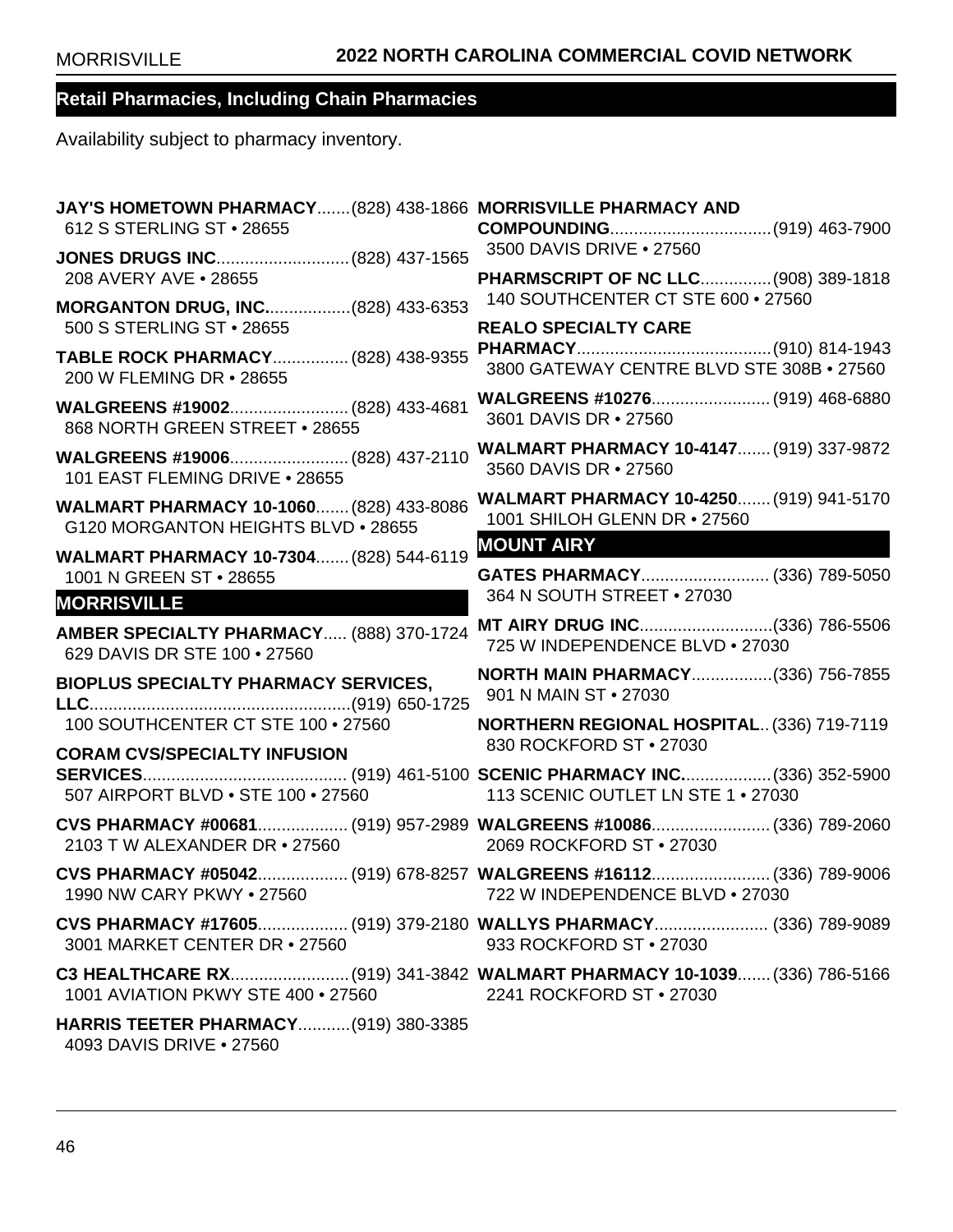| <b>MOUNT GILEAD</b>                                                                                                                                                                                                                                        |                                                                                                                       |
|------------------------------------------------------------------------------------------------------------------------------------------------------------------------------------------------------------------------------------------------------------|-----------------------------------------------------------------------------------------------------------------------|
| <b>COCHRANE RIDENHOUR DRUG CO</b>                                                                                                                                                                                                                          | 1630 ANDREWS ROAD . 28906                                                                                             |
| 116 S MAIN ST • 27306                                                                                                                                                                                                                                      | 2330 HIGHWAY 19 . 28906                                                                                               |
| <b>COHRANE RIDENHOUR DRUG (910) 439-6541</b>                                                                                                                                                                                                               | <b>NASHVILLE</b>                                                                                                      |
| 116 S MAIN ST • 27306<br><b>MOUNT HOLLY</b>                                                                                                                                                                                                                | CVS PHARMACY #04988 (252) 459-3540<br>101 WEST WASHINGTON ST . 27856                                                  |
| MOOSE PHARMACY OF MT. HOLLY (704) 827-2211<br>125 W CENTRAL AVENUE . 28120                                                                                                                                                                                 | DRUGCO PHARMACY - NASHVILLE (252) 677-5565<br>163 NASHVILLE COMMONS DR . 27856                                        |
| 617 HIGHLAND STREET . 28120                                                                                                                                                                                                                                | 703 EAST WASHINGTON ST . 27856                                                                                        |
| <b>MOUNT OLIVE</b><br><u> De Santa Carlos de Santa Carlos de Santa Carlos de Santa Carlos de Santa Carlos de Santa Carlos de Santa Carlos de Santa Carlos de Santa Carlos de Santa Carlos de Santa Carlos de Santa Carlos de Santa Carlos de Santa Car</u> | WALMART PHARMACY 10-4459 (252) 459-0020                                                                               |
| MT OLIVE PHARMACY(919) 658-8660<br>615 N BREAZEALE AVE . 28365                                                                                                                                                                                             | 1205 EASTERN AVE • 27856<br><b>NEBO</b>                                                                               |
| <b>PARKER DRUG COMPANY (919) 635-0011</b><br>113 NW CENTER ST • 28365                                                                                                                                                                                      | <b>MCDOWELL COMMUNITY</b>                                                                                             |
| WALGREENS #13854 (919) 658-8510<br>1103 N BREAZEALE AVE . 28365                                                                                                                                                                                            | 401 NEBO SCHOOL RD . 28761<br><b>NEW BERN</b>                                                                         |
| 308 NC HIGHWAY 55 W . 28365                                                                                                                                                                                                                                | WALMART PHARMACY 10-3701 (919) 658-2608 CVS PHARMACY #05597 (252) 638-2600<br>3311 MARTIN LUTHER KING JR BLVD . 28562 |
| <b>MOUNT PLEASANT</b>                                                                                                                                                                                                                                      | CVS PHARMACY #16404 (252) 638-3021                                                                                    |
| <b>MOOSE DRUG COMPANY (704) 436-9613</b>                                                                                                                                                                                                                   | 3410 DR MARTIN LUTHER KING JR BLVD . 28562                                                                            |
| 8374 W FRANKLIN ST . 28124<br><b>MURFREESBORO</b>                                                                                                                                                                                                          | HARRIS TEETER PHARMACY(252) 497-2118<br>3565 M L KING JR BLVD . 28562                                                 |
| 700 EAST MAIN ST . 27855                                                                                                                                                                                                                                   | COLONIAL PHARMACY INC(252) 398-3138 HARRIS TEETER PHARMACY #139(252) 631-5234<br>2032 WATERSCAPE WAY . 28562          |
| CVS PHARMACY #07324 (252) 398-3585<br>420 WEST MAIN ST • 27855                                                                                                                                                                                             | PHARMACY PLUS OF NEW BERN(252) 636-3322<br>1204 D SOUTH GLENBURNIE RD . 28562                                         |
| <b>MURPHY</b>                                                                                                                                                                                                                                              | <b>PUBLIX PHARMACY #1533 (252) 634-1716</b><br>2004 S GLENBURNIE RD . 28562                                           |
| <b>ERLANGER WESTERN CAROLINA</b><br>3990 E US HIGHWAY 64 ALT . 28906                                                                                                                                                                                       | 1301 COMMERCE DR • 28562                                                                                              |
| 2060 HIGHWAY 19 . 28906                                                                                                                                                                                                                                    | INGLES PHARMACY (828) 835-3961 REALO DISCOUNT DRUGS (252) 514-0374<br>2602 DR M L KING JR BLVD . 28562                |
| 30 PEACHTREE ST • 28906                                                                                                                                                                                                                                    | KING'S PHARMACY (828) 837-7474 REALO DISCOUNT DRUGS (252) 631-5444<br>502 W THURMAN RD • 28562                        |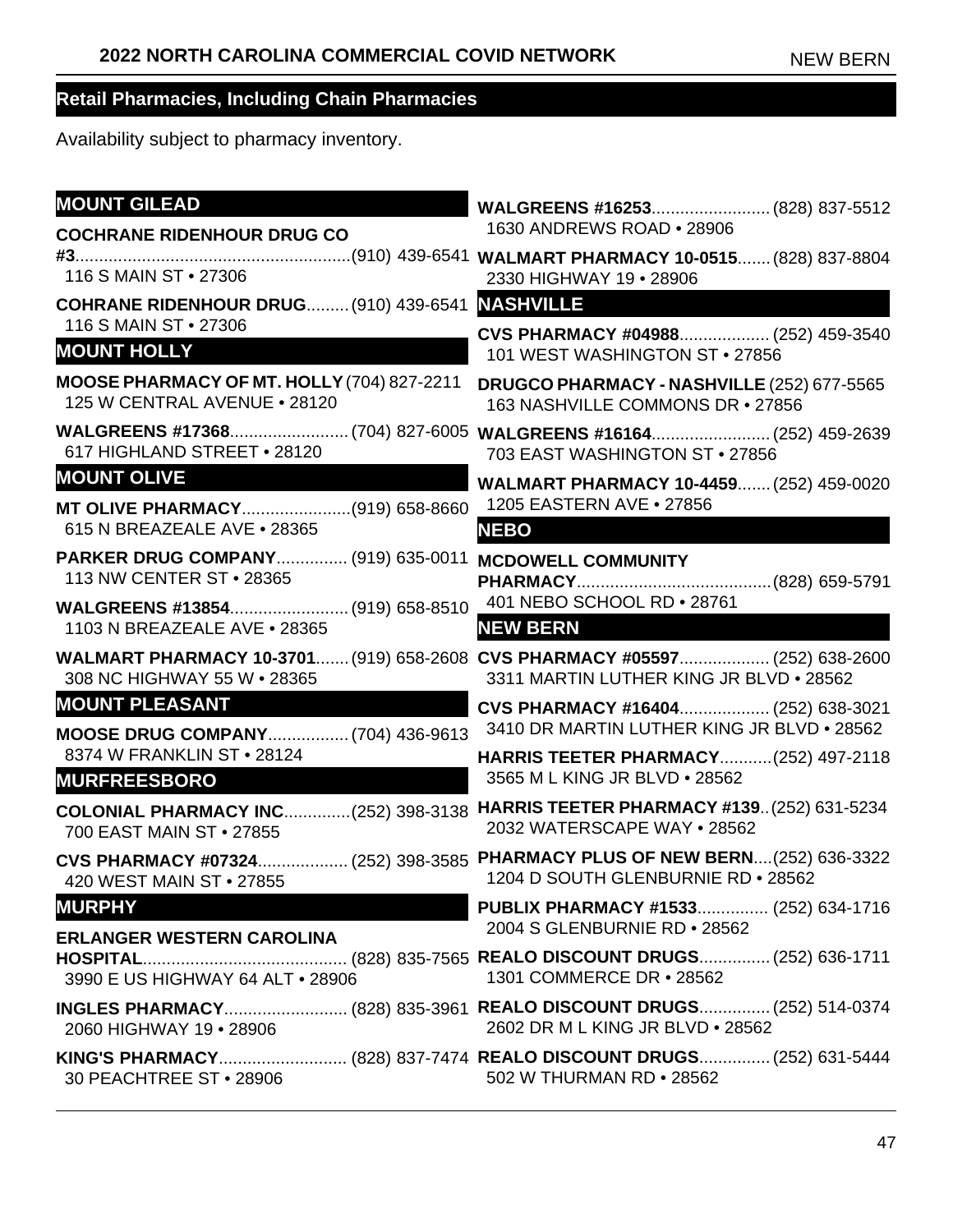| <b>REALO DISCOUNT DRUGS OF EASTERN NC</b>                                                         | <b>WALMART PHARMACY 10-4432 (828) 468-6243</b><br>1818 NORTHWEST BLVD . 28658                     |
|---------------------------------------------------------------------------------------------------|---------------------------------------------------------------------------------------------------|
| 137 BRIDGE TOWN BLVD . 28560                                                                      | <b>NEWTON GROVE</b>                                                                               |
| <b>REALO EXTENDED CARE</b><br>2500 TRENT RD SUITE 38/40 . 28562                                   | <b>NEWTON GROVE DRUG CO INC (910) 594-1183</b><br>305 WEEKS CIRCLE . 28366<br><b>NORLINA</b>      |
| <b>TRENT EAST PHARMACY INC (252) 638-6500</b><br>937 HWY 70 E . 28560                             | RHG PHARMACY(252) 536-5831<br>110 DIVISION STREET . 27563                                         |
| WALGREENS #17902 (252) 672-8354<br>3500 ML KING JR BLVD . 28562                                   | <b>NORTH WILKESBORO</b>                                                                           |
| 2001 NEUSE BLVD . 28560                                                                           | <b>BLUE RIDGE PHARMACY</b><br>306 WILKESBORO AVENUE . 28659                                       |
| WALMART PHARMACY 10-1300 (252) 637-5119<br>3105 MLK JR BLVD . 28562                               | <b>BLUE RIDGE PHARMACY</b>                                                                        |
| WALMART PHARMACY 10-7218 (252) 649-6054 23 SPARTA RD . SUITE A . 28659<br>2915 NEUSE BLVD . 28562 | <b>BRAME HUIE PHARMACY (336) 838-8988</b>                                                         |
| <b>NEWLAND</b>                                                                                    | 1920 W PARK DRIVE . 28659                                                                         |
| 325 PINEOLA ST . 28657                                                                            | CVS PHARMACY #05558 (828) 733-6026 CVS PHARMACY #03525 (336) 838-5194<br>1320-6 WEST D ST • 28659 |
| 107 ESTATOA AVE. • 28657                                                                          | PREMIER PHARMACY, INC (828) 733-0061 CVS PHARMACY #07317 (336) 667-0900<br>240 SPARTA RD . 28659  |
| <b>NEWPORT</b>                                                                                    |                                                                                                   |
| CVS PHARMACY #11348 (252) 223-3080                                                                | 109 MARKET PLACE DR • 28659                                                                       |
| 129 NINE FOOT RD . 28570<br>WALMART PHARMACY 10-7098 (252) 515-5004 1395 W D ST · 28659           | WALGREENS #7978 (336) 651-2910                                                                    |
| 6645 HIGHWAY 70 . 28570                                                                           | <b>NORWOOD</b>                                                                                    |
| <b>NEWTON</b>                                                                                     | <b>ATRIUM HEALTH PHARMACY</b>                                                                     |
| 3123 PLATEAU RD • 28658                                                                           | 269 S MAIN ST . 28128                                                                             |
| CVS PHARMACY #07323 (828) 464-8955<br>36 N WEST BLVD • 28658                                      | <b>OAK ISLAND</b>                                                                                 |
| H AND W DRUG COMPANY(828) 464-0881<br>12 E 1ST ST • 28658                                         | 7917 E OAK ISLAND DR • 28465<br><b>OAK RIDGE</b>                                                  |
| <b>HEALTHSMART PHARMACY</b><br>401 WEST A STREET . 28658                                          | CROSSROADS PHARMACY (336) 441-4041                                                                |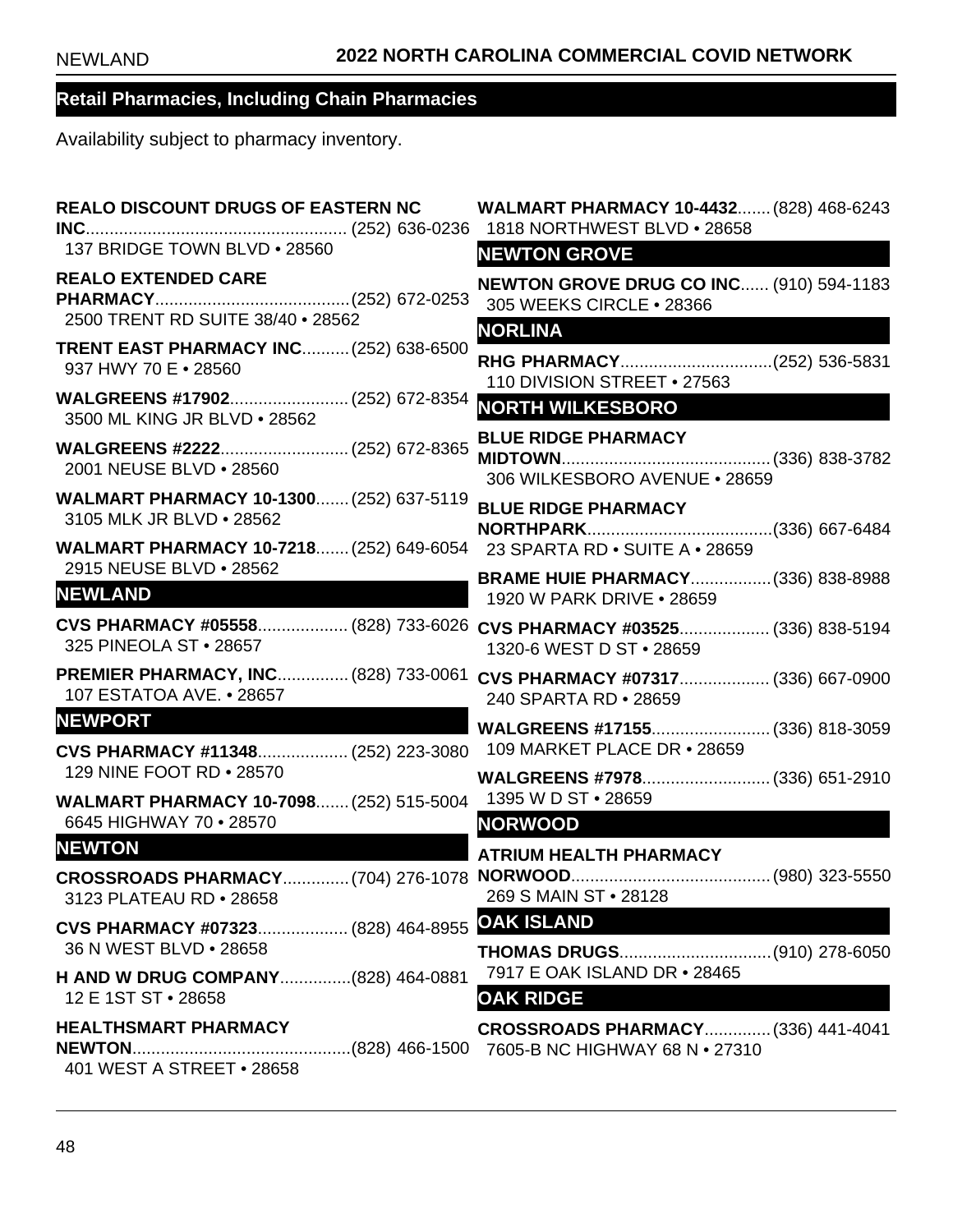Availability subject to pharmacy inventory.

| CVS PHARMACY #06033 (336) 644-6384 SCOTLAND PHARMACY -<br>2300 HWY 150 . 27310 |                                                                          |
|--------------------------------------------------------------------------------|--------------------------------------------------------------------------|
| <b>OAKBORO</b>                                                                 | 410 D SOUTH JONES STREET . SCOTLAND<br><b>PHARMACY PEMBROKE • 28372</b>  |
| <b>ATRIUM HEALTH PHARMACY</b><br>218 ALONZO RD . 28129                         | 503 EAST THIRD STREET . 28372                                            |
| <b>OCEAN ISLE BEACH</b><br><u> Maria Alemania de Santa Arab</u>                | <b>WALMART PHARMACY 10-5489 (910) 522-5250</b>                           |
| CVS PHARMACY #07048 (910) 579-0970<br>7295 BEACH DRIVE . 28469                 | 930 HIGHWAY 711 EAST . 28372<br><b>PIKEVILLE</b>                         |
| <b>OLD FORT</b>                                                                | FOOD LION PHARMACY(919) 242-2067<br>4700 US HIGHWAY 117 NORTH . 27863    |
| MCDOWELL FAMILY PHARMACY (828) 237-0149<br>40 W MAIN ST . 28762                | <b>PILOT MOUNTAIN</b>                                                    |
| <b>OXFORD</b>                                                                  | CVS PHARMACY #07325 (336) 368-4747<br>204 WEST MAIN ST . 27041           |
| CVS PHARMACY #03985 (919) 693-8801<br>215 WILLIAMSBORO ST . 27565              | <b>PINEHURST</b>                                                         |
| <b>PROFESSIONAL PHARMACY (919) 693-8555</b><br>140 ROXBORO RD . 27565          | <b>CAROLINA BEHAVIORAL CARE</b><br>289 OLMSTEAD BLVD . SUITE 1 . 28374   |
| WALGREENS #12630 (919) 603-1469<br>201 HILLSBORO ST . 27565                    | <b>FIRSTHEALTH OUTPATIENT</b>                                            |
| WALMART PHARMACY 10-1579 (919) 693-4555<br>1015 LEWIS ST • 27565               | 155 MEMORIAL DR • 28374                                                  |
| <b>PEMBROKE</b>                                                                | <b>HARRIS TEETER PHARMACY #080 (910) 255-0138</b><br>305 IVEY LN . 28374 |
| 78 THREE HUNTS DR . BLDG 5 . 28372                                             | PINEHURST MEDICAL CLINIC                                                 |
| HEALTHKEEPERZ PHARMACY (910) 522-1041                                          | 15 REGIONAL DR . 2ND FLOOR LOBBY . 28374                                 |
| 812 CANDY PARK RD . 28372<br><b>JULIAN T PIERCE HEALTH CENTER</b>              | PINEHURST SURGICAL CLINIC (910) 295-0279<br>5 FIRST VILLAGE DR . 28374   |
| 307 E WARDELL DR . 28372                                                       |                                                                          |
| OLD MAIN PHARMACY(910) 521-5600 65 PARKER LN · 28374                           |                                                                          |
| 407 W 3RD ST • 28372                                                           |                                                                          |
| 205 W 3RD ST . 28372                                                           | 250 IVEY LANE . 28374<br><b>PINETOPS</b>                                 |
|                                                                                | PINETOPS PHARMACY, INC (252) 250-3910<br>102 W HAMLET ST • 27864         |

49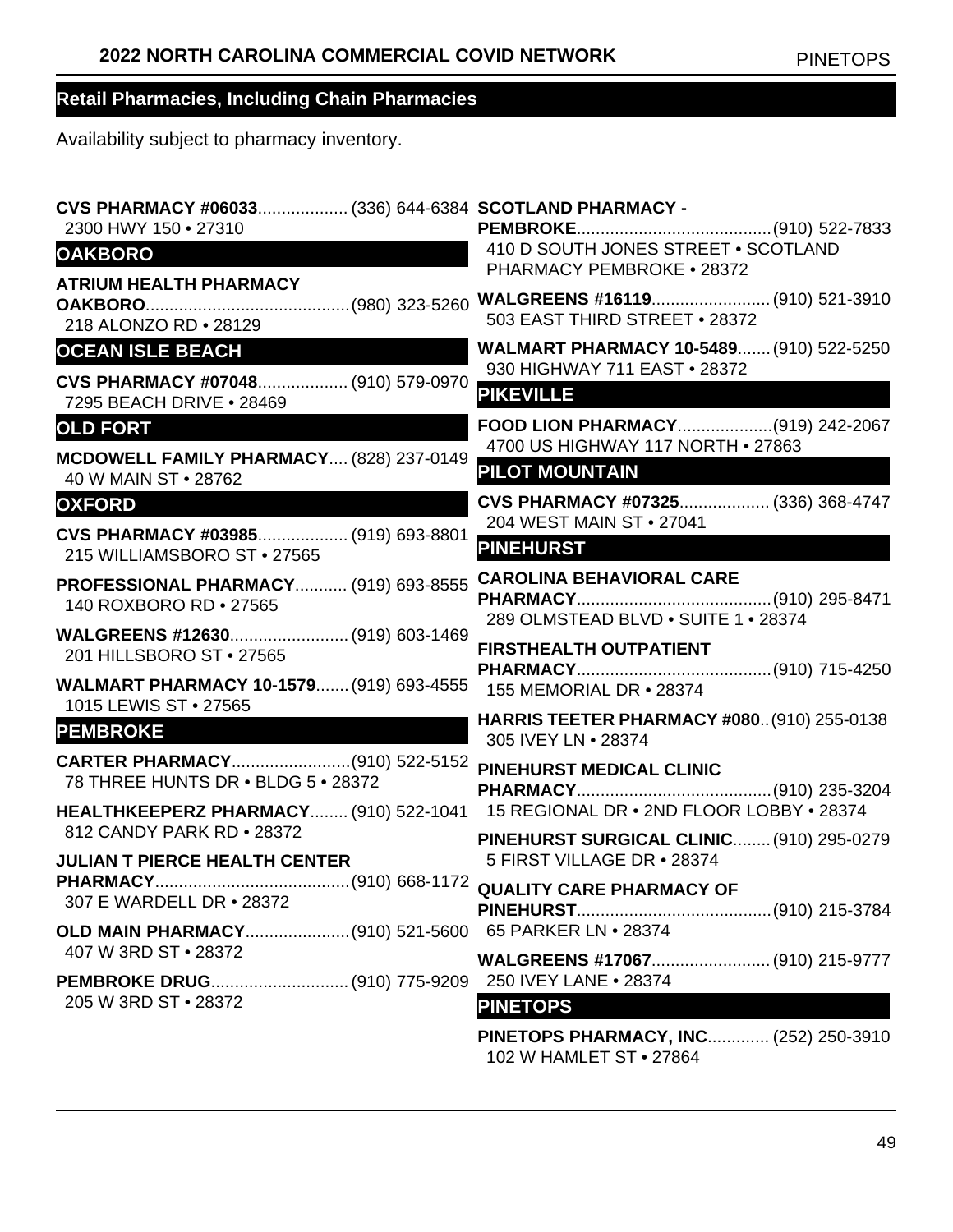| <b>PINEVILLE</b>                                                                             | <b>PRINCETON</b>                                                                                                  |
|----------------------------------------------------------------------------------------------|-------------------------------------------------------------------------------------------------------------------|
| 311 S POLK ST STE 80 . 28134                                                                 | PINEVILLE PHARMACY (704) 275-8791 WOODARD DRUG STORE LLC (919) 936-3151<br>102 EDWARDS STREET . 27569             |
| WALGREENS #19877 (704) 889-2029                                                              | <b>PROSPECT HILL</b>                                                                                              |
| 10020 PINEVILLE MATTHEWS ROAD . 28134<br><b>PINK HILL</b>                                    | <b>PROSPECT HILL HEALTH CENTER</b><br>322 MAIN STREET . 27314                                                     |
| <b>REALO DISCOUNT DRUG STORES OF PINK HILL,</b>                                              | <b>RAEFORD</b>                                                                                                    |
| 107 WEST BROADWAY ST . 28572                                                                 | <b>BARBEE PHARMACY &amp; GIFTS (910) 875-6111</b>                                                                 |
| SOUTHERN PHARMACY SERVICES (252) 568-9945<br>4459 TARHEEL DRIVE . 28572                      | 415 HARRIS AVE • 28376<br>CVS PHARMACY #07313 (910) 875-8501                                                      |
| <b>PISGAH FOREST</b>                                                                         | 230 COLE AVE . 28376                                                                                              |
| 177 FOREST GATE DR . 28768                                                                   | WALMART PHARMACY 10-1795 (828) 885-7904 HEALTH CARE CONNECTIONS (910) 848-0630<br>402 S MAIN ST . STE 100 . 28376 |
| <b>PITTSBORO</b>                                                                             | HOKE PHARMACY (910) 904-8700                                                                                      |
| PITTSBORO PHARMACY(919) 533-6901<br>630 EAST ST STE 13 . 27312                               | 300 MEDICAL PAVILION DRIVE . SUITE 100 .<br>28376                                                                 |
| WALGREENS #16142 (919) 542-1661<br>321 EAST ST • 27312                                       | <b>HOWELL DRUG COMPANY INC (910) 875-3365</b><br>311 TEAL DRIVE . 28376                                           |
| <b>PLEASANT GARDEN</b>                                                                       | ROCKFISH PHARMACY (910) 565-1115<br>221 FLAGSTONE LN • 28376                                                      |
| PLEASANT GARDEN DRUG STORE. (336) 674-5611<br>4822 PLEASANT GARDEN RD . 27313                | WALMART PHARMACY 10-5787 (910) 683-6110                                                                           |
| <b>PLYMOUTH</b>                                                                              | 4545 FAYETTVILLE RD . 28376<br><b>RALEIGH</b>                                                                     |
| <b>ONEALS DRUG STORE (252) 943-1913</b><br>78 US HIGHWAY 64 E . 27962                        | <b>ACTIVE HEALTHCARE RX (919) 870-1551</b><br>9104 FALLS OF NEUSE . STE 100-A . 27615                             |
| WALGREENS #16130 (252) 793-1175<br>11 US HWY 64 EAST . 27962                                 | <b>ADVANCE COMMUNITY HEALTH</b>                                                                                   |
| <b>POLLOCKSVILLE</b>                                                                         | 1011 ROCK QUARRY RD . 27610                                                                                       |
| <b>REALO DISCOUNT DRUGS OF</b><br>POLLOCKSVILLE (252) 448-2901<br>9041 US HIGHWAY 17 . 28573 | <b>ASSOCIATED UROLOGISTS OF NORTH</b><br>3821 ED DR • 27612                                                       |
| <b>POPE AFB</b>                                                                              | <b>AVANCE CARE PHARMACY (919) 322-4726</b><br>10900 WORLD TRADE BLVD STE 112 . 27617                              |
| 383 MAYNARD ST . 28308                                                                       | <b>BETTER LIFE PHARMACY (919) 891-9555</b><br>5621 ATLANTIC AVE STE 103 • 27615                                   |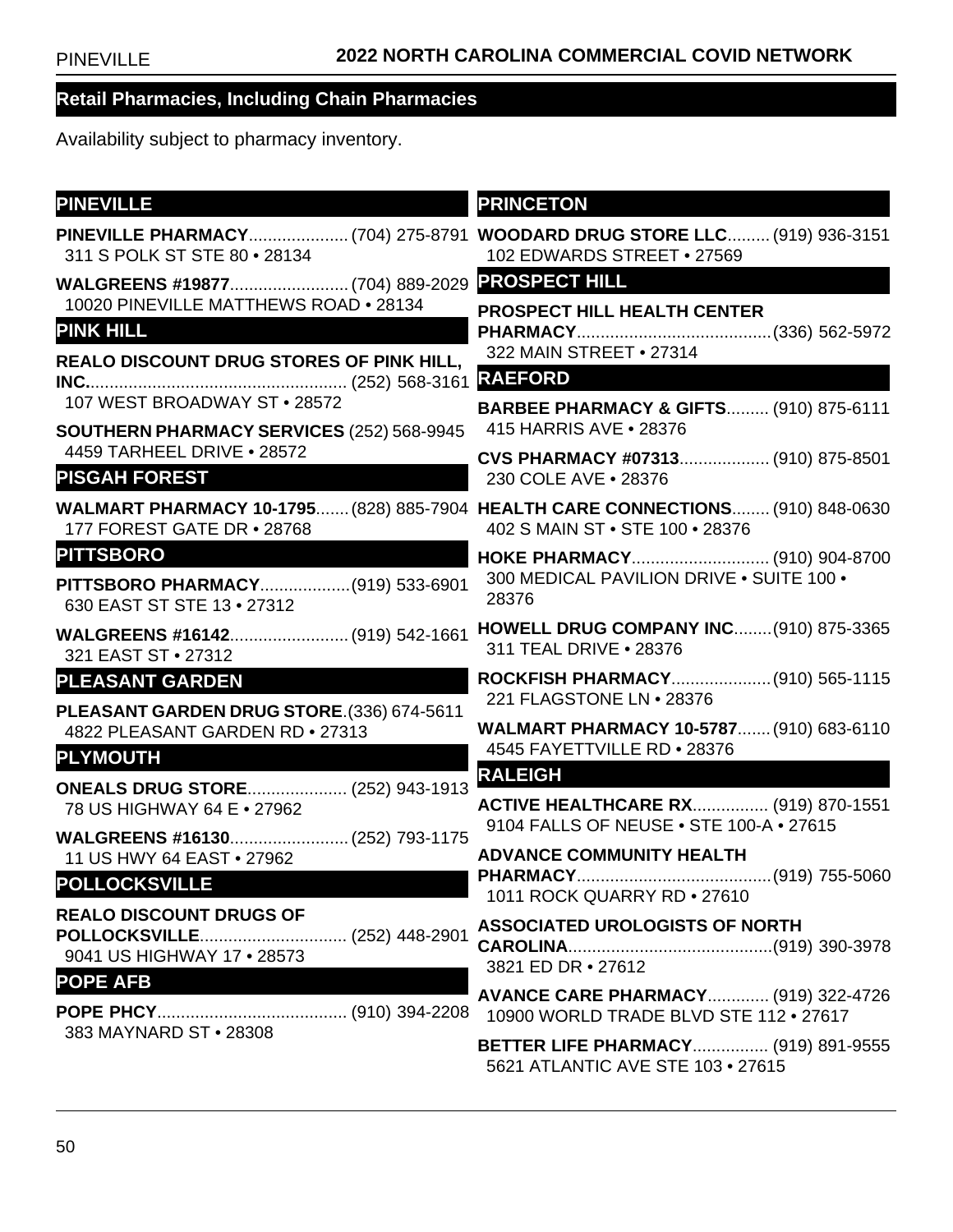| <b>CAREMARK NORTH CAROLINA SPECIALTY</b>                                                            | CVS PHARMACY #10682 (919) 839-6393        |
|-----------------------------------------------------------------------------------------------------|-------------------------------------------|
| PHARM LLC DBACVS/SPECIALTY (919) 474-6421                                                           | 3001 HILLSBOROUGH ST STE 100 . 27607      |
| 10700 WORLD TRADE BLVD STE 110 . 27617                                                              | CVS PHARMACY #10863 (919) 788-4203        |
| CITY PHARMACY (919) 703-0717                                                                        | 2411 LANDMARK DR . 27607                  |
| 3110 NEW BERN AVE STE 108 . 27610                                                                   | CVS PHARMACY #16460 (919) 785-0335        |
| <b>COMMUNITY, A WALGREENS PHARMACY</b>                                                              | 4841 GROVE BARTON RD . 27613              |
|                                                                                                     | CVS PHARMACY #16917 (919) 765-0006        |
| 123 SUNNYBROOK RD STE 150 . 27610                                                                   | 8651 BRIER CREEK PKWY . 27617             |
| COSTCO PHARMACY #1587 (984) 810-5040                                                                | CVS PHARMACY #16947 (919) 790-9689        |
| 7800 FAYETTEVILLE RD . 27603                                                                        | 7900 OLD WAKE FOREST RD . 27616           |
| COSTCO PHARMACY #645 (919) 755-2810                                                                 | CVS PHARMACY #17012 (919) 786-2534        |
| 2838 WAKE FOREST RD . 27609                                                                         | 4191 THE CIRCLE AT NORTH HILLS ST . 27609 |
| CVS PHARMACY #02313 (919) 790-6401                                                                  | CVS PHARMACY #17722 (919) 516-5718        |
| 2340 SPRING FOREST RD . 27615                                                                       | 2512 HILLSBOROUGH ST . 27607              |
| CVS PHARMACY #02471 (919) 781-8986                                                                  | CVS PHARMACY 17818 (919) 334-3706         |
| 6840 GLENWOOD AVE . 27612                                                                           | 8701 SIX FORKS RD . 27615                 |
| CVS PHARMACY #02714 (919) 855-5694                                                                  | FALLS RIVER PHARMACY (919) 844-2055       |
| 3500 WAKE FOREST RD . 27609                                                                         | 10930 RAVEN RIDGE RD . STE 109 . 27614    |
| CVS PHARMACY #03589 (919) 847-5458                                                                  | FALLS RIVER PHARMACY (919) 844-2055       |
| 6131 SIX FORKS RD . 27609                                                                           | 10930 RAVEN RIDGE RD STE 109 . 27614      |
| CVS PHARMACY #04056 (919) 834-3336                                                                  | FOOD LION PHARMACY(919) 847-4235          |
| 200 FAYETTEVILLE ST . 27601                                                                         | 1121 FALLS RIVER AVENUE . 27614           |
| CVS PHARMACY #04198 (919) 876-5600                                                                  | FOOD LION PHARMACY(919) 875-1488          |
| 3914 CAPITAL BLVD . 27604                                                                           | 7440 LOUISBURG ROAD . 27616               |
| CVS PHARMACY #05313 (919) 845-5276                                                                  | <b>GLENWOOD SOUTH PHARMACY</b>            |
| 13304 LEESVILLE CHURCH RD . 27617                                                                   |                                           |
| CVS PHARMACY #06988 (919) 847-7786 401 GLENWOOD AVE . STE 101 . 27603<br>11000 CREEDMOOR RD . 27614 | GREYSTONE VILLAGE PHARMACY.(919) 844-7939 |
| CVS PHARMACY #07018 (919) 231-8511 7713 LEAD MINE RD STE 37 . 27615<br>3051 NEW BERN AVE • 27610    |                                           |
| CVS PHARMACY #07513 (919) 231-2858 2051 W. MILLBROOK ROAD . 27612<br>4309 NEW BERN AVE • 27610      |                                           |
| CVS PHARMACY #07555 (919) 266-6418 8101 FAYETTEVILLE RD · 27603<br>2902 FORESTVILLE RD . 27616      | HARRIS TEETER PHARMACY(919) 772-0767      |
| 6216 BATTLE BRIDGE RD . 27610                                                                       | HARRIS TEETER PHARMACY(919) 781-2314      |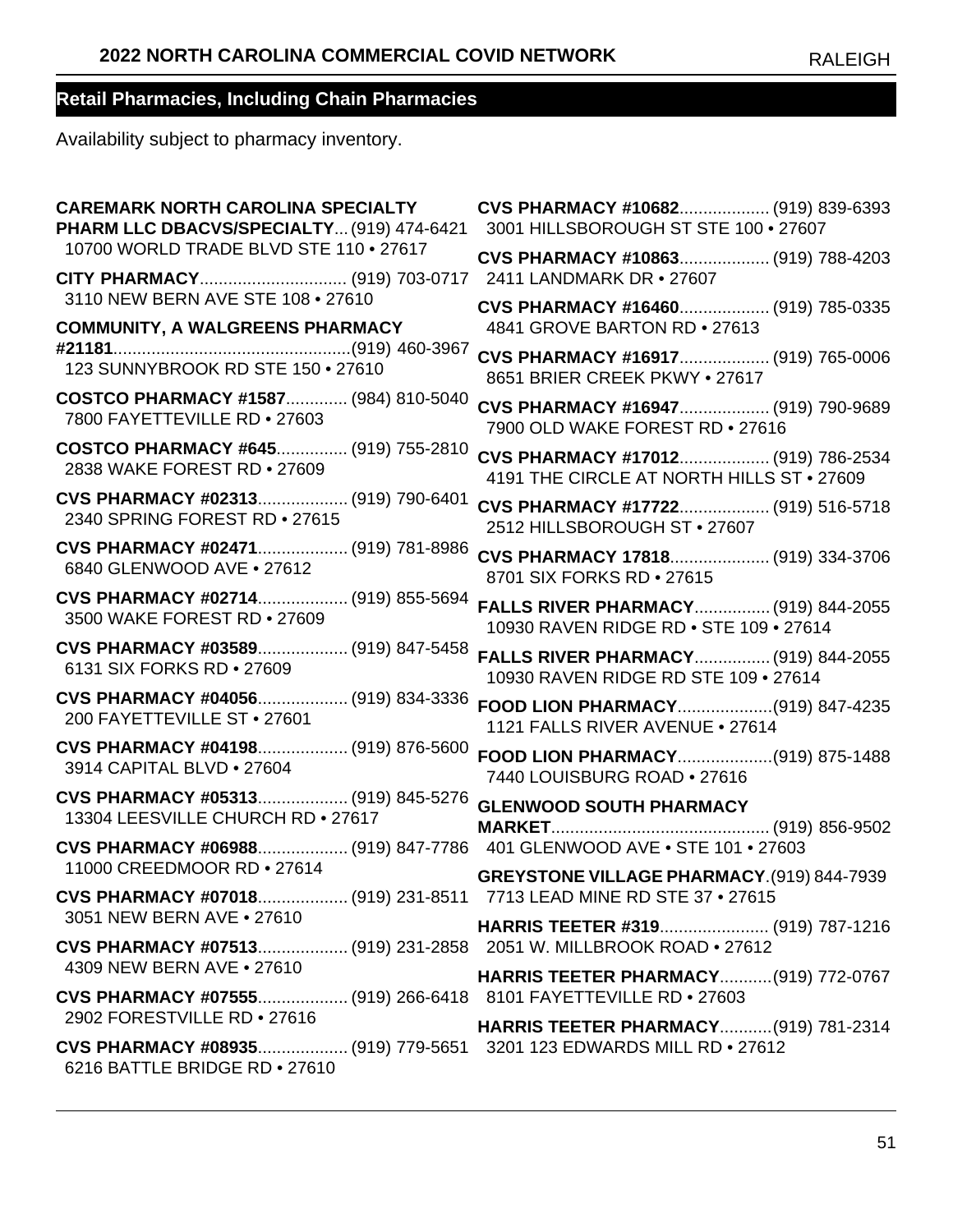| 14520 JOHN REX BLVD . 27614                                                                                 | HARRIS TEETER PHARMACY(919) 556-2434 MEDICAP PHARMACY (919) 676-6161<br>6635 FALLS OF NEUSE RD . 27615           |
|-------------------------------------------------------------------------------------------------------------|------------------------------------------------------------------------------------------------------------------|
| 9600 FALLS OF THE NEUSE RD . 27615                                                                          | HARRIS TEETER PHARMACY(919) 845-0613 MEDLY PHARMACY (RALEIGH)(919) 267-2014<br>3029 CAPITAL BLVD STE 105 . 27604 |
| HARRIS TEETER PHARMACY(919) 676-0589 NORTH CAROLINA STATE UNIV STUDENT<br>13210 STRICKLAND RD . 27613       |                                                                                                                  |
| <b>HARRIS TEETER PHARMACY</b><br>500 OBERLIN RD . 27605                                                     | 2815 CATES AVE . 27695<br>3434 EDWARDS MILL ROAD . SUITE 100 . 27612                                             |
| <b>HARRIS TEETER PHARMACY</b>                                                                               | OAKRIDGE PHARMACY (919) 661-7222                                                                                 |
| 8345 CREEDMOOR RD . 27613<br><b>HARRIS TEETER PHARMACY #304 (919) 596-1287</b>                              | <b>OMNICARE OF RALEIGH(919) 834-1600</b><br>1815 GARNER STATION BLVD . 27603                                     |
| 4221 CORNERS PKWY . 27617<br><b>HARRIS TEETER PHARMACY #344 (919) 878-6727</b>                              | ONERX PHARMACY (919) 351-1539<br>8490 HONEYCUTT RD STE 103 . 27615                                               |
| 6024 FALLS OF NEUSE RD . 27609                                                                              | <b>OPTUM INFUSION SERVICES 553,</b>                                                                              |
| 120 SAINT ALBANS DR STE 100 . 27609                                                                         | 140 NORTHWAY COURT . 27615                                                                                       |
|                                                                                                             |                                                                                                                  |
| HAYES BARTON PHARMACY (919) 832-4641 PERSON STREET PHARMACY LLC. (919) 832-6432<br>2000 FAIRVIEW RD . 27608 | 702 N PERSON ST • 27604                                                                                          |
| HAYES BARTON PHARMACY (919) 832-4641 PLANNED PARENTHOOD SOUTH<br>2000 FAIRVIEW RD . 27608                   |                                                                                                                  |
| <b>HEALTH PARK PHARMACY (919) 847-7645</b>                                                                  | 100 S BOYLAN AVE . 27603                                                                                         |
| 8300 HEALTH PARK . STE 227 . 27615<br>HEALTH PARK PHARMACY LTC (919) 847-7645                               | 4111 NEW BERN AVE . 27610                                                                                        |
| 8300 HEALTH PARK STE 227 . 27615                                                                            | PUBLIX PHARMACY #1551 (919) 745-4938                                                                             |
| HOLLY PARK PHARMACY (919) 865-9993<br>3058 WAKE FOREST RD . 27609                                           | 9640 LEESVILLE RD . 27613<br>PUBLIX PHARMACY #1652 (919) 334-2000                                                |
|                                                                                                             |                                                                                                                  |
| 2100 NEW BERN AVE . 27610<br>JOSEFS PHARMACY (919) 212-2555<br>2100 NEW BERN AVE • 27610                    | <b>RALEIGH NEUROLOGY</b><br>1540 SUNDAY DR . FIRST FLOOR . 27607                                                 |
| <b>KERR HEALTH LTC, A PHARMERICA</b>                                                                        | RALEIGH PHARMACY (919) 703-0154<br>927 W MORGAN ST STE 100 • 27603                                               |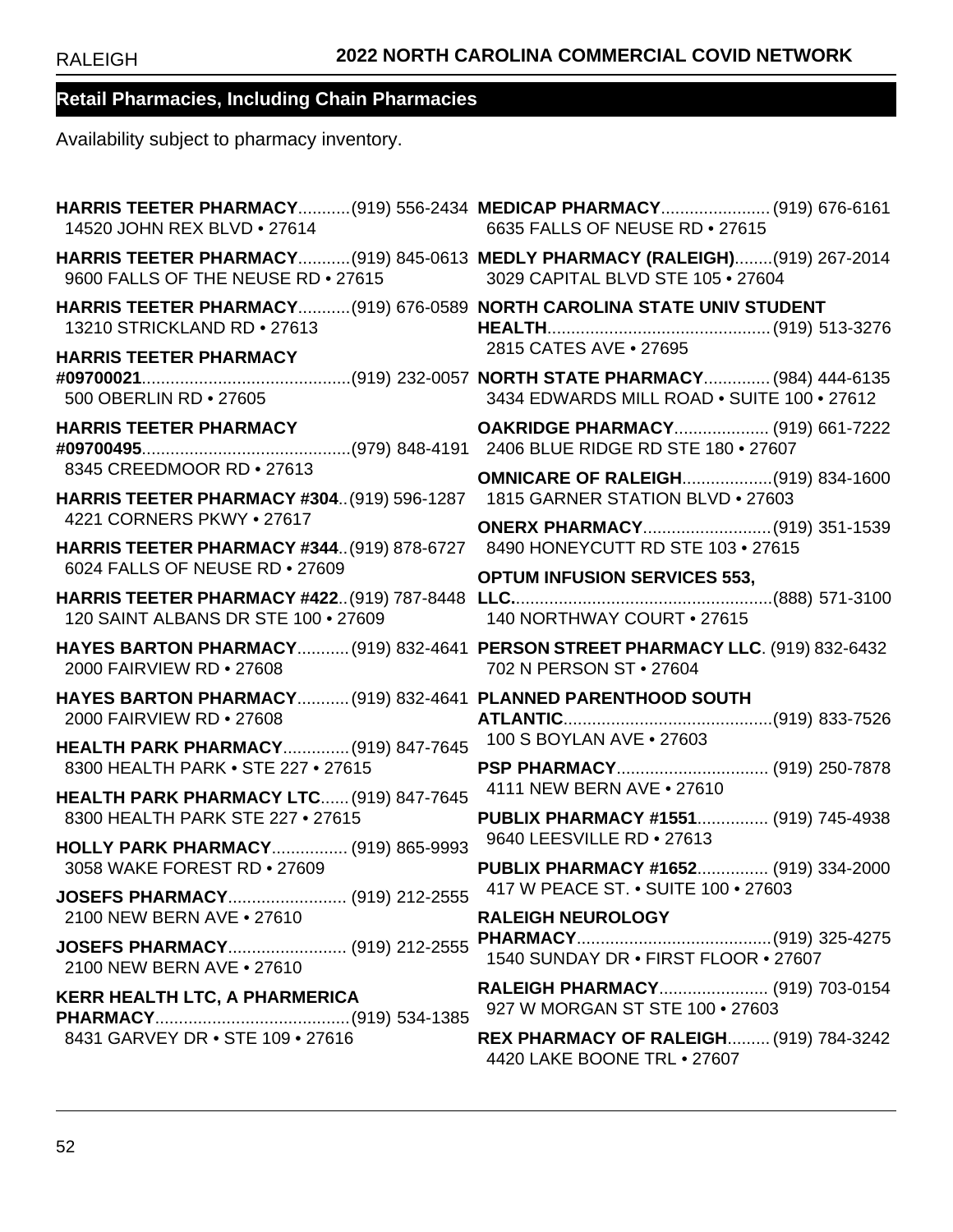| SPECTRUM INFUSION INC(919) 781-2241 WALGREENS #16147 (919) 787-1155<br>4441 SIX FORKS RD . STE 110 . 27609     |
|----------------------------------------------------------------------------------------------------------------|
| SPRINGFIELD PHARMACY LLC(919) 322-4281 WALGREENS #16148 (919) 845-9356<br>9650 STRICKLAND RD . STE 105 . 27615 |
| THE PLAZA PHARMACIST (919) 954-3921 WALGREENS #16153 (919) 569-6741<br>2901 WAKEFIELD PINES DRIVE . 27614      |
| WALGREENS #17798 (919) 832-3749<br>3520 WADE AVENUE . 27607                                                    |
| WALGREENS #17838 (919) 846-7278<br>7440 CREEDMOOR ROAD . 27613                                                 |
| WALGREENS #17918 (919) 844-5440<br>1910 FALLS VALLEY DRIVE . 27615                                             |
| WALGREENS #17919 (919) 833-5523<br>1900 CAMERON ST . 27605                                                     |
| 7505 LOUISBURG ROAD . 27616                                                                                    |
| 2462 WYCLIFF ROAD . 27607                                                                                      |
| WALGREENS #19403 (919) 781-9571<br>3432 EDWARDS MILL ROAD . 27612                                              |
| WALGREENS #19935 (919) 821-1407<br>1601 CROSS LINK RD . STE 51 . 27610                                         |
| WALGREENS #19942 (919) 546-9664<br>509 WEST WHITAKER MILL ROAD . 27608                                         |
| 4408 NEW BERN AVE . 27610                                                                                      |
| WALGREENS #9634 (919) 420-7737<br>6901 GLENWOOD AVE . 27612                                                    |
| 3101 NEW BERN AVE . 27610                                                                                      |
| <b>WALMART PHARMACY 10-1372 (919) 772-2640</b><br>4500 FAYETTEVILLE RD • 27603                                 |
| WALMART PHARMACY 10-1751 (919) 783-9693<br>6600 GLENWOOD AVENUE . 27612                                        |
| <b>WALMART PHARMACY 10-2058 (919) 790-9856</b><br>1725 NEW HOPE CHURCH ROAD . 27609                            |
|                                                                                                                |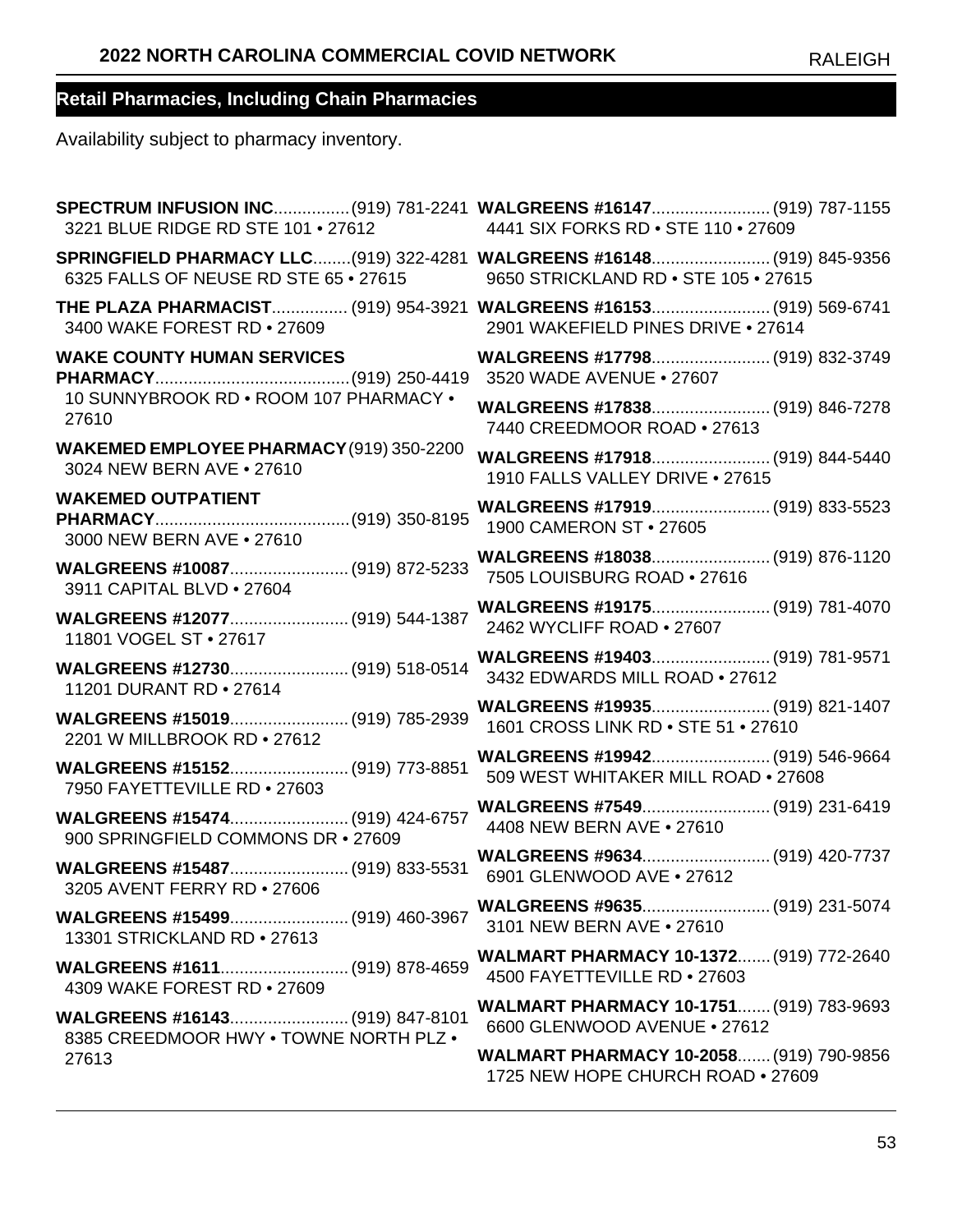| 8000 TOWN DR • 27616                                                                                       | WALMART PHARMACY 10-4484 (919) 431-9632 CVS PHARMACY #04381 (336) 342-4741<br>1607 WAY ST • 27320         |
|------------------------------------------------------------------------------------------------------------|-----------------------------------------------------------------------------------------------------------|
| 10050 GLENWOOD AVENUE . 27617                                                                              | WALMART PHARMACY 10-5118 (919) 596-6821 REIDSVILLE PHARMACY INC (336) 342-9175<br>924 S SCALES ST • 27320 |
| 4431 NEW BERN AVENUE • 27610                                                                               | 219 GILMER ST . 27320                                                                                     |
| <b>WELLNESS PHARMACY AND COMPOUNDING</b>                                                                   |                                                                                                           |
| 2601 BLUE RIDGE RD . 27607<br><b>RAMSEUR</b>                                                               | 1703 FREEWAY DRIVE . 27320                                                                                |
| 6525 JORDAN ROAD . 27316                                                                                   | WALGREENS #16131 (336) 824-1276 WALMART PHARMACY 10-3304 (336) 349-2325<br>1624 NC HIGHWAY 14 . 27320     |
| <b>RANDLEMAN</b>                                                                                           | <b>RICH SQUARE</b>                                                                                        |
| CVS PHARMACY #07572 (336) 495-2380 FUTRELL PHARMACY OF RICH<br>215 S. MAIN ST • 27317                      |                                                                                                           |
| 600 W ACADEMY ST • 27317                                                                                   | <b>RICHFIELD</b>                                                                                          |
| WALMART PHARMACY 10-2704 (336) 495-3784 CVS PHARMACY #07696 (704) 463-0501<br>1021 HIGH POINT ROAD . 27317 | 396 WEST CHURCH ST . 28137                                                                                |
| <b>RED SPRINGS</b>                                                                                         | <b>RICHLANDS</b>                                                                                          |
| 229 S MAIN ST • 28377                                                                                      |                                                                                                           |
| <b>CVS PHARMACY #04374</b> (910) 843-3459 8406 RICHLANDS HWY • 28574<br>903 EAST 4TH AVE . 28377           | WALGREENS #16166 (910) 324-1656                                                                           |
| <b>RED SPRINGS HEALTH CENTER</b>                                                                           | 9005 RICHLANDS HWY . 28574                                                                                |
| 302 MOUNT TABOR RD . 28377                                                                                 | 349 KINSTON HWY . 28574                                                                                   |
|                                                                                                            |                                                                                                           |
| 300 S MAIN ST • 28377<br><b>REIDSVILLE</b>                                                                 | CVS PHARMACY #03387 (252) 537-7011<br>1124 E. 10TH ST. • 27870                                            |
| 105 PROFESSIONAL DR • 27320                                                                                | BELMONT PHARMACY INC(336) 342-4221 DRUGCO DISCOUNT PHARMACY(252) 537-7010<br>107 SMITH CHURCH RD . 27870  |
| 1401 S SCALES ST • 27320                                                                                   | CARE FIRST PHARMACY, INC (336) 634-1555 DRUGCO EXPRESS (252) 537-7020<br>1096 E 10TH ST • 27870           |
| 726 S SCALES ST • 27320                                                                                    | CAROLINA APOTHECARY INC (336) 349-8221 DRUGCO HEALTH (252) 537-7010<br>107 SMITH CHURCH RD . 27870        |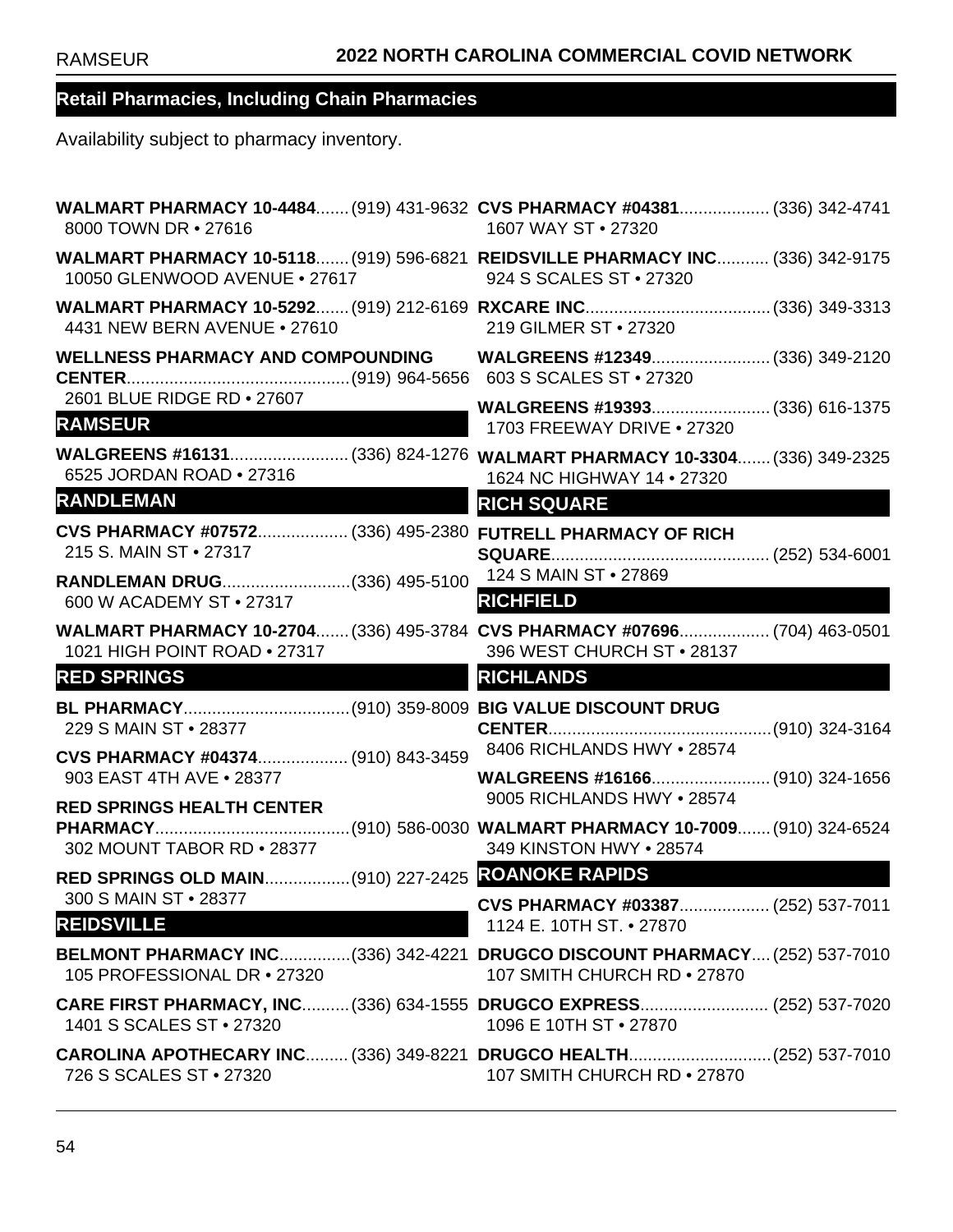| 270 SMITH CHURCH RD . 27870                                                     | DRUGCO PHARMACY AT RHG (252) 410-1423 WALMART PHARMACY 10-1010 (910) 582-3565<br>720 E US HIGHWAY 74 STE 1P . 28379 |
|---------------------------------------------------------------------------------|---------------------------------------------------------------------------------------------------------------------|
| GENOA HEALTHCARE, LLC (252) 365-4337 ROCKWELL                                   |                                                                                                                     |
| 109 WEST BECKER DRIVE . 27870<br>SPEARS PHARMACY INC(252) 537-1146              | <b>COUNTRY PHARMACY INC(704) 209-3313</b><br>610 W MAIN ST STE A • 28138                                            |
| 405 BECKER DR • 27870                                                           | CVS PHARMACY #07566 (704) 279-2581                                                                                  |
| WALGREENS #7475 (252) 535-4037<br>101 SMITH CHURCH RD • 27870                   | 8765 HWY 52 . 28138<br><b>ROCKY MOUNT</b>                                                                           |
| 251 PREMIER BLVD . 27870                                                        | WALMART PHARMACY 10-1502 (252) 535-1170 ALMAND'S DRUG STORE (252) 443-3138<br>3621 SUNSET AVE . 27804               |
| <b>ROBBINS</b>                                                                  | ALMAND'S DRUG STORE(252) 446-0014<br>1329 TARBORO ST • 27801                                                        |
| 300 MIDDLETON ST . 27325<br><b>ROBBINSVILLE</b>                                 | CVS PHARMACY #03973 (252) 442-7188<br>1630 BENVENUE RD . 27804                                                      |
| 238 RODNEY ORR BYP • 28771                                                      | ROBBINSVILLE PHARMACY (828) 479-2273 CVS PHARMACY #07330 (252) 443-6033<br>2605 SUNSET AVE . 27804                  |
| 409 TALLULAH ROAD . 28771                                                       | TALLULAH PHARMACY(828) 479-4039 CVS PHARMACY #16371 (252) 937-9863<br>731 SUTTERS CREEK BLVD . 27804                |
| 219 RODNEY ORR BYP . 28771                                                      | WALGREENS #16110(828) 479-8791 HARRIS TEETER PHARMACY(252) 937-2161<br>3679 SUNSET AVE . 27804                      |
| <b>ROBERSONVILLE</b>                                                            | OAKWOOD PHARMACY (252) 442-8159<br>329 N FAIRVIEW RD . 27801                                                        |
| 108 S MAIN ST • 27871                                                           | OAKWOOD PHARMACY (252) 442-8159                                                                                     |
| <b>ROCKINGHAM</b>                                                               | 329 N FAIRVIEW RD . 27801                                                                                           |
| CVS PHARMACY #07332 (910) 895-2453<br>1206 E BROAD AVE . 28379                  | 300 N GRACE ST . SUITE 150 . 27804                                                                                  |
| 304 E WASHINGTON ST . 28379                                                     | OIC PHARMACY - FAIRVIEW (252) 210-9013<br>111 S FAIRVIEW RD . SUITE 150 . 27801                                     |
| 2124 FAYETTEVILLE RD • STE E • 28379                                            |                                                                                                                     |
| MEDICAL CENTER PHARMACY(910) 997-4471<br>805 S LONG DR • 28379                  | 901 N WINSTEAD AVE . STE 100 . 27804                                                                                |
| <b>MEDICAL PARK PHARMACY (910) 417-3490</b><br>921 LONG DRIVE . STE 105 . 28379 | 1590 BENVENUE RD . 27804                                                                                            |
| 1500 E BROAD AVE • 28379                                                        | 3590 SUNSET AVENUE • 27804                                                                                          |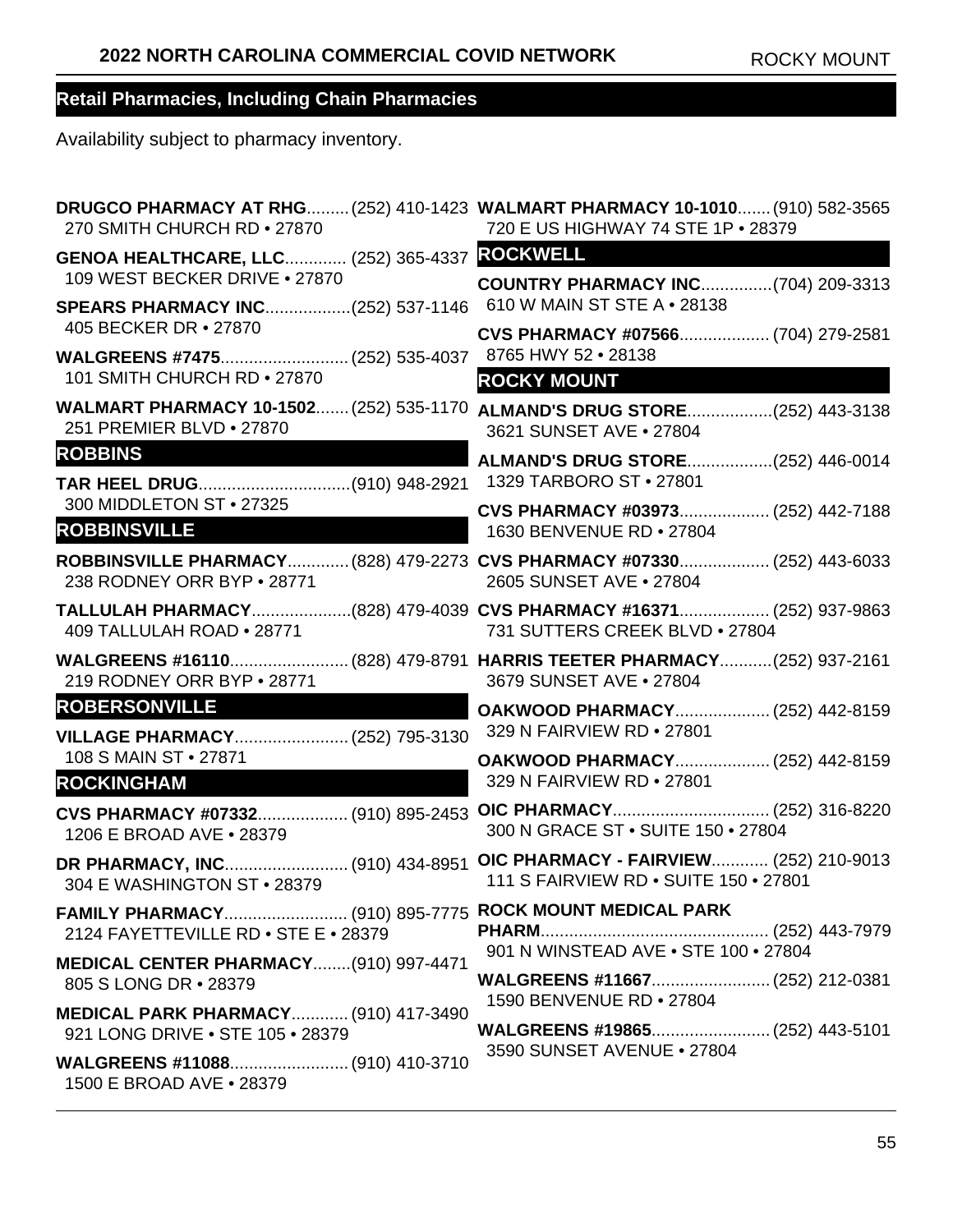| 2624 SUNSET AVE . 27804                                              | CVS PHARMACY #03120 (828) 874-2119                                                                |
|----------------------------------------------------------------------|---------------------------------------------------------------------------------------------------|
| WALMART PHARMACY 10-1197 (252) 985-2753<br>1511 BENVENUE RD. • 27804 | 301 US 70 • 28671                                                                                 |
| <b>ROCKY POINT</b>                                                   | <b>RUTHERFORDTON</b>                                                                              |
| <b>ROCKY POINT PAVILION</b>                                          | CVS PHARMACY #03559 (828) 287-4227<br>111 S MAIN ST · 28139                                       |
|                                                                      | <b>MEDICINE BOX PHARMACY OF</b>                                                                   |
| 7910 US HWY 117 . SUITE 110 . 28457                                  |                                                                                                   |
| <b>ROLESVILLE</b>                                                    | 200 CHARLOTTE RD . 28139                                                                          |
| 402 S MAIN ST . 27571                                                | CVS PHARMACY #03918 (919) 554-0925 WALGREENS #17076 (828) 286-9133<br>121 RAILROAD AVENUE . 28139 |
| <b>ROSEBORO</b>                                                      | <b>SAINT PAULS</b>                                                                                |
| 218 W MARTIN LUTHER KING BLVD . 28382                                | WALGREENS #16168 (910) 525-5100 BRISSON DRUGS INC (910) 865-4135<br>217 W BROAD ST . 28384        |
| <b>ROWLAND</b>                                                       |                                                                                                   |
| ROWLAND OLD MAIN PHARMACY (910) 422-3774                             | 419 WEST BROAD ST . 28384                                                                         |
| 101 S BOND ST · 28383                                                | WALMART PHARMACY 10-7329 (910) 241-6158<br>120 S ODOM ST . 28364                                  |
| <b>ROXBORO</b>                                                       | <b>SALISBURY</b>                                                                                  |
| COLE'S PHARMACY (336) 599-2171<br>117 N MAIN ST • 27573              | AVITA PHARMACY 1058(800) 633-3977                                                                 |
| <b>COMMUNITY PHARMACY OF</b>                                         | 1431 W INNES ST . 28144                                                                           |
|                                                                      |                                                                                                   |
| 719 N MAIN ST • 27573                                                |                                                                                                   |
| 900 N MADISON BLVD . 27573                                           |                                                                                                   |
| FOOD LION PHARMACY(336) 599-0851                                     | CANNON PHARMACY SALISBURY (980) 892-0700<br>1401 JAKE ALEXANDER BLVD S . 28146                    |
| 1005 N MADISON BLVD . 27573                                          | CVS PHARMACY #03592 (704) 633-7135                                                                |
|                                                                      |                                                                                                   |
| 304 NORTH MADISON BOULEVARD . 27573                                  | CVS PHARMACY #07539 (704) 636-1616                                                                |
| <b>WALMART PHARMACY 10-1288 (336) 597-5030</b>                       | 1924 STATESVILLE BLVD . 28144                                                                     |
| 1049 DURHAM ROAD, SUITE A . 27573<br><b>RURAL HALL</b>               | 525 JAKE ALEXANDER BLVD W . 28147                                                                 |
| 8055 BROAD ST • 27045                                                | BROAD STREET PHARMACY (336) 969-0444 LSA PHARMACY INC (704) 642-0952<br>320 CALHOUN ST . 28144    |
| 995 BETHANIA RURAL HALL ROAD . 27045                                 |                                                                                                   |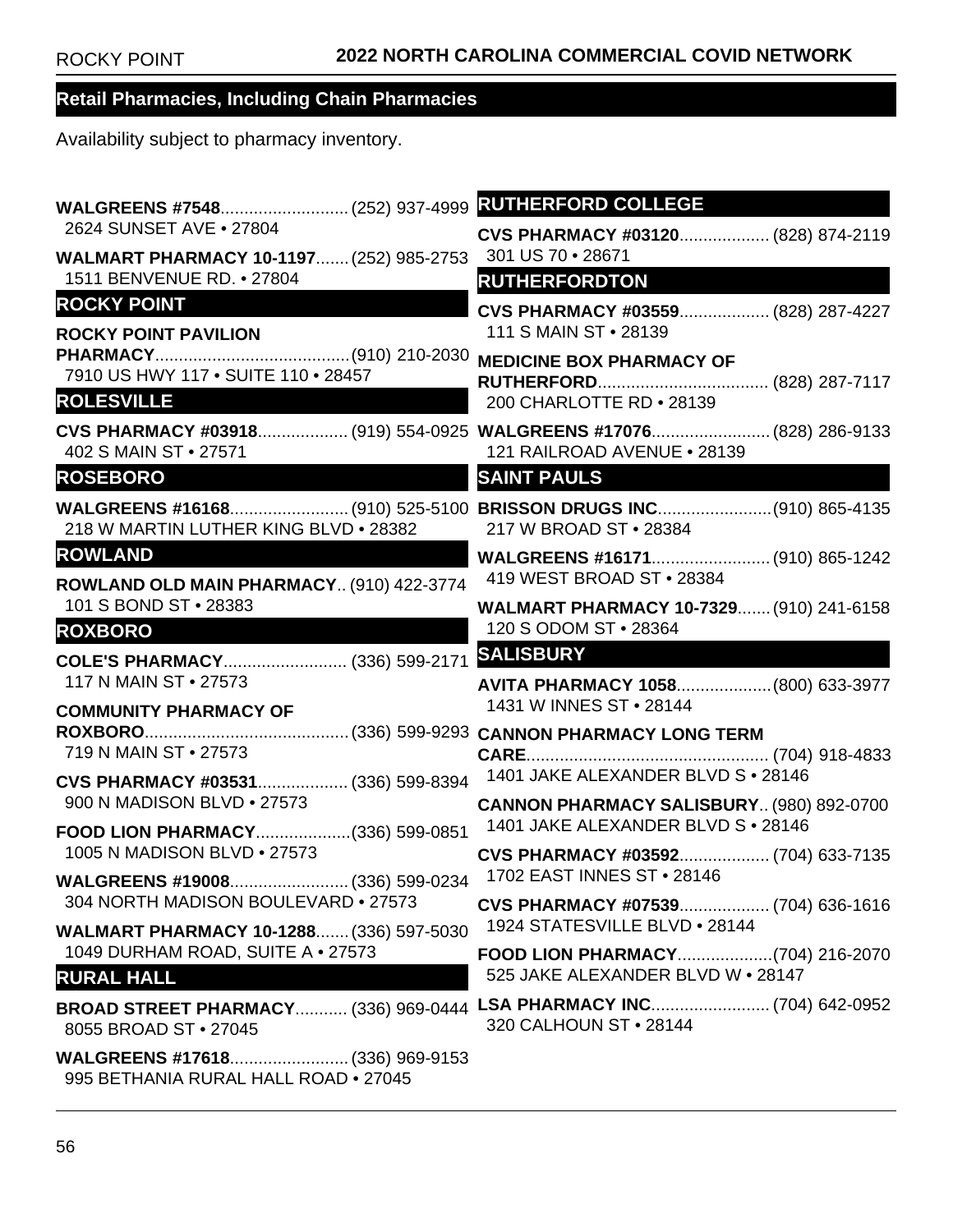| <b>MOOSE PHARMACY OF</b>                                                                        |                                                                                |
|-------------------------------------------------------------------------------------------------|--------------------------------------------------------------------------------|
| 1408 WEST INNES STREET . 28144<br>SALISBURY VAMC PHARMACY (704) 638-9000 830 SPRING LAN . 27330 |                                                                                |
| 1601 BRENNER AVE . 28144<br>THE MEDICINE SHOPPE(704) 637-6120 1956 S HORNER BLVD . 27330        | WALGREENS #7479 (919) 775-4361                                                 |
| 1357 W INNES ST • 28144                                                                         | <b>WALMART PHARMACY 10-1774 (919) 776-9399</b>                                 |
| 1505 E INNES ST • 28146<br>1906 W INNES ST • 28144                                              | <b>SCOTLAND NECK</b><br><b>MCDOWELLS PHARMACY (252) 826-4137</b>               |
| 705 JAKE ALEXANDER BLVD W . 28147                                                               | 1004 MAIN ST . 27874<br><b>SEA LEVEL</b>                                       |
| <b>WALMART PHARMACY 10-1552 (704) 639-9804</b><br>323 SO. ARLINGTON ST. • 28144                 | SEALEVEL PHARMACY(252) 225-4921<br>440 HIGHWAY 70 E . 28577                    |
| <b>SANFORD</b>                                                                                  | <b>SEAGROVE</b><br><b>CAROLINA PHARMACY -</b>                                  |
| <b>CENTRAL CAROLINA ORTHOPAEDIC</b><br>1139 CARTHAGE ST . STE 101 . 27330                       | 510 N BROAD ST • 27341                                                         |
| CVS PHARMACY #05384 (919) 776-2380<br>133 MARKETPLACE DR • 27332                                | <b>SEYMOUR JOHNSON AF</b><br>SEYJOHN PHCY 4TH MDG (919) 722-1814               |
| CVS PHARMACY #07329 (919) 774-9456<br>1802 SOUTH HORNER BLVD . 27330                            | 1050 JABARA AVE . SEYMOUR JOHNSON AFB .<br>27531<br><b>SEYMOUR JOHNSON AFB</b> |
| FOOD LION PHARMACY(919) 498-1962<br>1655 BUFFALO LAKE ROAD . 27332                              | DOD SEY-JOHN EPHCY(919) 722-1811<br>1050 JABARRAH AVE . 27531                  |
| HOME TOWN PHARMACY (919) 292-1423<br>101 S VANCE ST • 27330                                     | <b>SHALLOTTE</b>                                                               |
| <b>MEDICINE PARK PHARMACY (919) 776-9715</b><br>100 PARK AVE . 27330                            | BRUNSWICK FAMILY MEDICAL (910) 754-7607<br>712 VILLAGE RD SW STE 104 . 28470   |
| 1600 S 3RD ST . 27330                                                                           | CVS PHARMACY #07512 (910) 754-9351                                             |
| SANFORD PHARMACY (919) 274-8677<br>1720 S HORNER BLVD • 27330                                   | <b>JUSTICE PHARMACY (910) 755-6337</b><br>301 S WILLIS DR . UNIT 112 . 28470   |
| 2286 JEFFERSON DAVIS HWY . 27330                                                                | THOMAS DRUGS(910) 754-4720<br>4750 MAIN STREET . 28470                         |
|                                                                                                 | WALGREENS #1051 (910) 755-5953<br>4577 MAIN ST . 28470                         |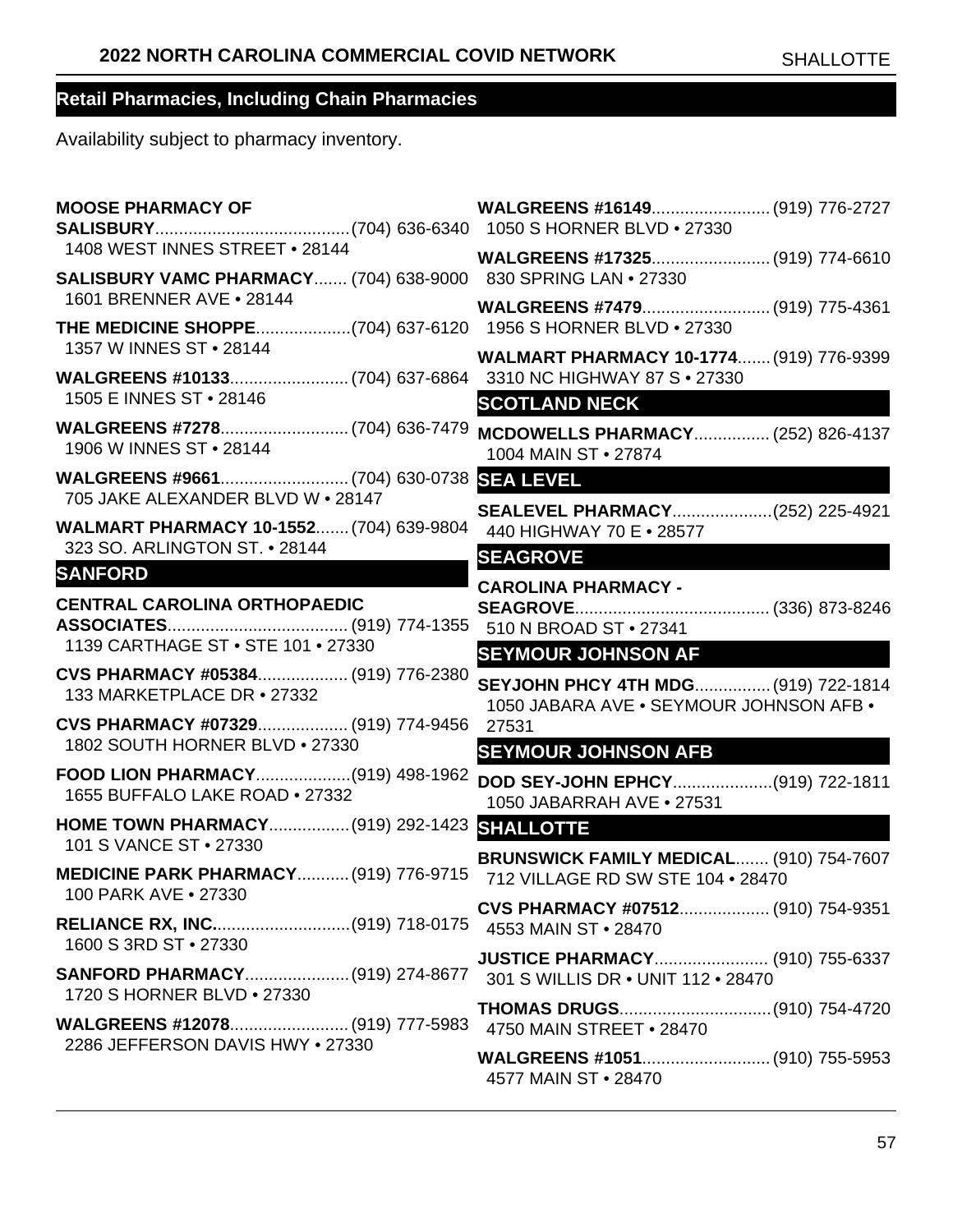| WALMART PHARMACY 10-1767 (910) 754-2885                                                      | <b>SILER CITY</b>                                                                                        |
|----------------------------------------------------------------------------------------------|----------------------------------------------------------------------------------------------------------|
| 4540 MAIN ST . 28470                                                                         | CVS PHARMACY #04297 (919) 663-3331                                                                       |
| <b>SHELBY</b>                                                                                | 1506 EAST 11TH ST . 27344                                                                                |
| 1194 WYKE RD . 28150                                                                         | COMMUNITY FAMILY PHARMACY (704) 482-4457 FOOD LION PHARMACY(919) 742-9969<br>109 FOOD LION PLAZA . 27344 |
| CVS PHARMACY #04202 (704) 482-0336 PREMISE MOUNTAIRE SILER CITY<br>1830 W DIXON BLVD . 28152 |                                                                                                          |
| CVS PHARMACY #06405 (704) 482-4429                                                           | 1040 E 3RD ST • 27344                                                                                    |
| 300 EAST GROVER ST . 28150                                                                   | SILER CITY COMMUNITY HEALTH CENTER                                                                       |
| CVS PHARMACY #07057 (704) 434-6560                                                           |                                                                                                          |
| 105 EAST COLLEGE ST . 28152                                                                  | 224 S 10TH AVE . 27344                                                                                   |
| <b>INGLES PHARMACY (704) 482-4215</b>                                                        |                                                                                                          |
| 706 E DIXON BLVD . 28152                                                                     | 202A E RALEIGH ST . 27344                                                                                |
| <b>INGLES PHARMACY (704) 482-5401</b>                                                        |                                                                                                          |
| 1818 W DIXON BLVD . 28152                                                                    | 1523 E 11TH ST • 27344                                                                                   |
| LAFAYETTE STREET PHARMACY (704) 481-0076                                                     | WALMART PHARMACY 10-2845 (919) 663-6001                                                                  |
| 620 SOUTH LAFAYETTE STREET . 28150                                                           | 14215 US HIGHWAY 64 W . 27344                                                                            |
| <b>MEDICAL ARTS PHARMACY (704) 487-8068</b>                                                  | <b>SIMPSON</b>                                                                                           |
| 108 E GROVER ST • 28150                                                                      |                                                                                                          |
| <b>PROFESSIONAL PHARMACY (704) 434-9897</b>                                                  | 749 A SIMPSON STREET . 27879                                                                             |
| 128 N MAIN ST • 28152                                                                        | <b>SJAFB</b>                                                                                             |
| <b>SHELBY DRUGSTORE INC(704) 487-2939</b>                                                    | SEYJOHN SATL PHCY(919) 722-0355                                                                          |
| 701 E GROVER ST • 28150                                                                      | 1050 JABARA AVE . BLDG 3735 EDWARDS ST .                                                                 |
| WALGREENS #10891 (704) 481-8557                                                              | 27531                                                                                                    |
| 231 DIXON BLVD . 28152                                                                       | <b>SMITHFIELD</b>                                                                                        |
|                                                                                              | CARROLL PHARMACY (919) 934-7164                                                                          |
| 1170 EAST MARION STREET . 28150                                                              | 840 S BRIGHTLEAF BLVD . 27577                                                                            |
| 820 N DEKALB ST • 28150                                                                      | 1180 N BRIGHT LEAF BLVD . 27577                                                                          |
| <b>WALMART PHARMACY 10-1034 (704) 484-0051</b>                                               | JOHNSTON HEALTH OUTPATIENT                                                                               |
| 705 EAST DIXON BLVD. • 28150                                                                 |                                                                                                          |
| <b>SHERRILLS FORD</b>                                                                        | 509 N BRIGHTLEAF BLVD . 27577                                                                            |
| PUBLIX PHARMACY #1583 (828) 848-5015                                                         | REALO DISCOUNT DRUGS (919) 934-2111<br>601 NORTH 8TH STREET . SUITE D . 27577                            |
| 7883 VILLAGE CTR N • 28673                                                                   | 424 N BRIGHTLEAF BLVD . 27577                                                                            |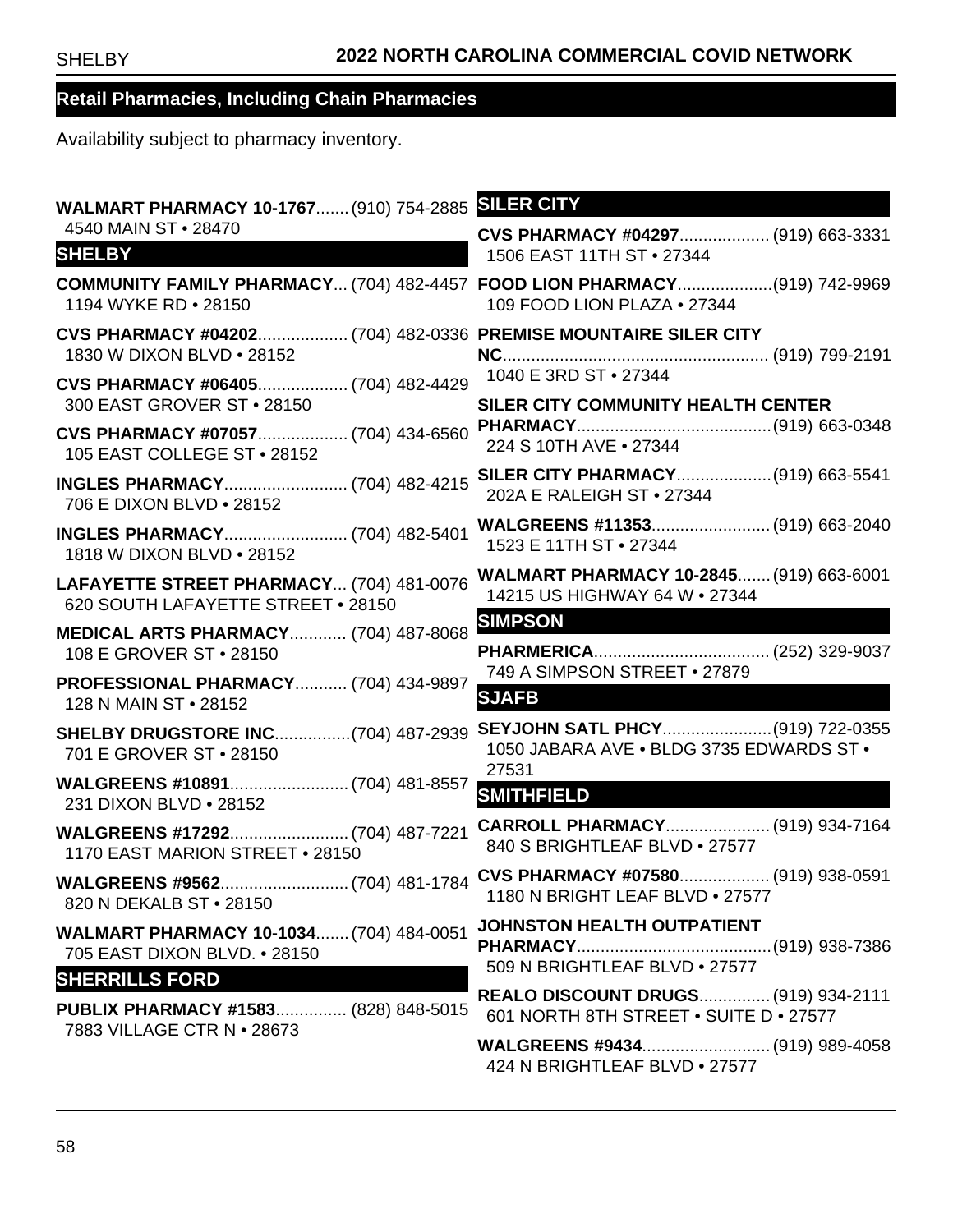| 1299 NORTH BRIGHTLEAF . 27577                                                             | WALMART PHARMACY 10-1321 (919) 989-6655 WALGREENS #16133 (336) 372-2101<br>454 SOUTH MAIN ST . 28675            |
|-------------------------------------------------------------------------------------------|-----------------------------------------------------------------------------------------------------------------|
| <b>SNEADS FERRY</b>                                                                       | <b>SPINDALE</b>                                                                                                 |
| 1309 HWY 210 . 28460                                                                      | CVS PHARMACY #07550 (910) 327-2052 SPINDALE DRUG COMPANY (828) 286-3746<br>109 W MAIN ST • 28160                |
| <b>SNEADS FERRY FAMILY</b><br>1016 OLD FOLKSTONE RD STE 214 · 28460 117 W MAIN ST · 28160 | <b>SPINDALE LONG TERM CARE PHARMACY</b>                                                                         |
| <b>SNOW HILL</b>                                                                          | <b>SPRING HOPE</b>                                                                                              |
| 104 PARKWOOD DR • 28580                                                                   | REALO DISCOUNT DRUGS (252) 747-3885 SOUTHSIDE PHARMACY (252) 478-5969<br>98 DODD ST · 27882                     |
|                                                                                           |                                                                                                                 |
| 915 SE SECOND ST . 28580<br><b>SOUTH PORT</b>                                             | WALGREENS #11693 (910) 436-0471<br>200 N BRAGG BLVD . 28390                                                     |
| 5006 SOUTHPORT CROSSING WAY . 28461                                                       | CVS PHARMACY #07382 (910) 457-9566 WALMART PHARMACY 10-1312 (910) 436-3103<br>670 LILLINGTON HWY . 28390        |
| <b>SOUTHERN PINES</b>                                                                     | <b>SPRUCE PINE</b>                                                                                              |
| 38 PINECREST PLAZA . 28387                                                                | WALGREENS #19102 (910) 692-7773 CVS PHARMACY #07574 (828) 765-7076<br>12121 S 226 HWY . 28777                   |
| <b>SOUTHERN SHORES</b>                                                                    | <b>HOSPITAL DRIVE PHARMACY(828) 765-2025</b><br>409 ALTAPASS HWY . 28777                                        |
| CVS PHARMACY #03112 (252) 261-8097<br>5547 N CROATAN HWY UNIT 26 . 27949                  | <b>INGLES PHARMACY (828) 765-0235</b>                                                                           |
| <b>SOUTHPORT</b>                                                                          | 125 GREENWOOD RD . 28777                                                                                        |
| GALLOWAY-SANDS PHARMACY #2 (910) 454-9090<br>1513 N HOWE ST STE 8 . 28461                 | MISSION PHARMACY-BLUE RIDGE (828) 766-2950<br>189 HOSPITAL DR . 28777                                           |
| 2571 ST JAMES DR UNIT 102-C · 28461                                                       | THE APOTHECARY AT ST JAMES (910) 946-7999 WALMART PHARMACY 10-2749 (828) 766-8456<br>2514 HALLTOWN ROAD . 28777 |
|                                                                                           |                                                                                                                 |
| 1531 NORTH HOWE STREET . 28461                                                            |                                                                                                                 |
| 5098 SOUTHPORT SUPPLY RD SE . 28461                                                       | 5455 POTTERS RD • 28104<br><b>STANLEY</b>                                                                       |
| 1675 NORTH HOWE STREET . 28461                                                            | WALMART PHARMACY 10-2772 (910) 454-9950 CVS PHARMACY #03514 (704) 263-1416<br>442 HWY 27 SOUTH • 28164          |
| <b>SPARTA</b>                                                                             | <b>SENTRY DRUG CENTER 3 LLC (704) 263-0810</b>                                                                  |
| HALSEY DRUG COMPANY (336) 372-5599<br>55 S MAIN ST • 28675                                | 110 E DALLAS RD • 28164                                                                                         |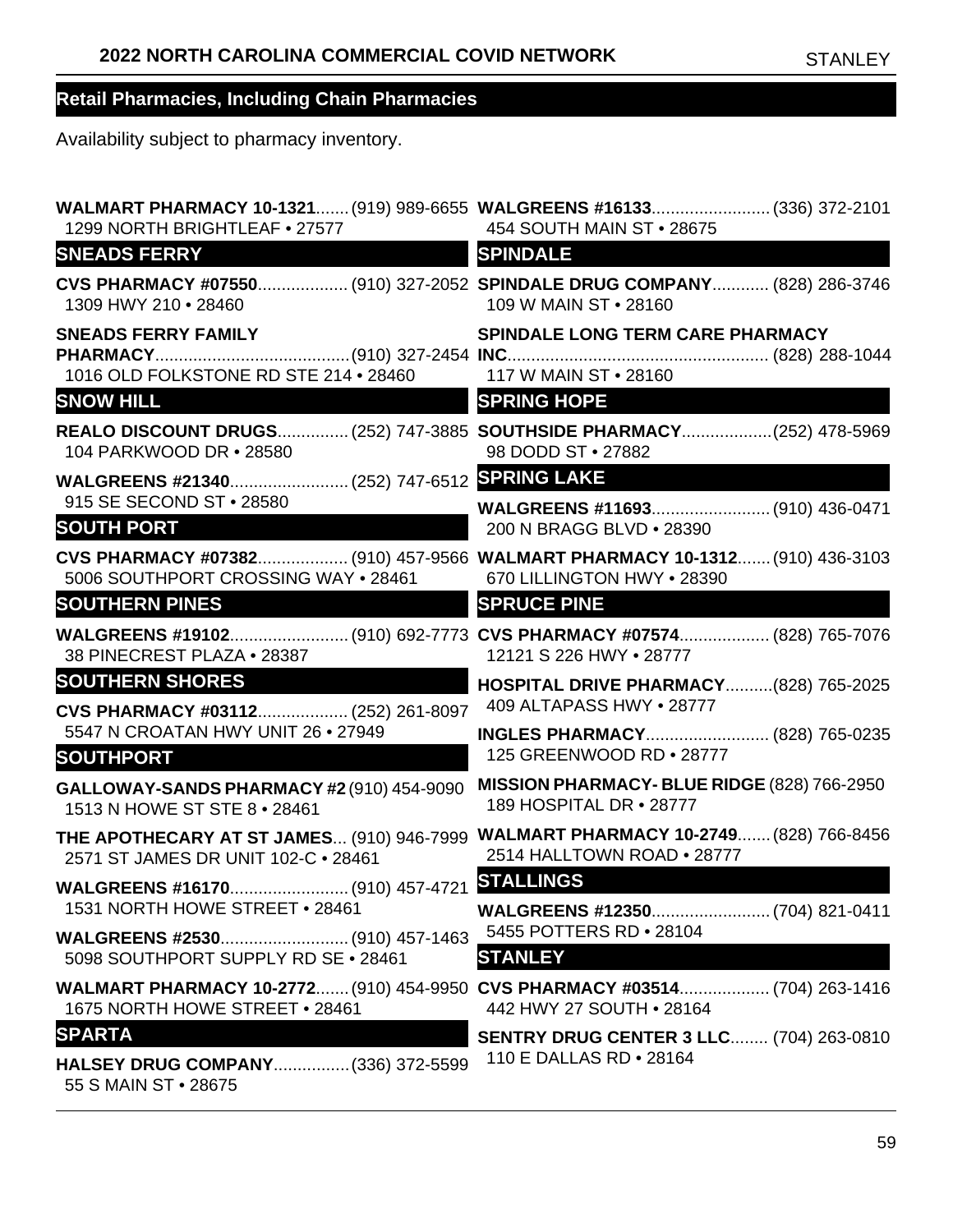| <b>STAR</b>                                                               |                                                                                                                 |  |
|---------------------------------------------------------------------------|-----------------------------------------------------------------------------------------------------------------|--|
| <b>MONTGOMERY HEALTH CENTER</b>                                           | 610 SOUTH BENNETT STREET . 28387                                                                                |  |
| 103 COTTON CREEK RD . 27356                                               | 1716 EAST BROAD STREET . 28625                                                                                  |  |
| <b>STATESVILLE</b>                                                        |                                                                                                                 |  |
| 308A MOCKSVILLE HWY . 28625                                               | 951 DAVIE AVE . 28677<br>WALMART PHARMACY 10-1662 (704) 871-9824                                                |  |
| 308A MOCKSVILLE HWY . 28625                                               | 1116 CROSSROADS DRIVE . 28625<br><b>STEDMAN</b>                                                                 |  |
|                                                                           |                                                                                                                 |  |
| <b>BANNER DRUG DOWNTOWN</b><br>307 N CENTER ST • 28677                    | FOOD LION PHARMACY(910) 483-9482                                                                                |  |
| BEAM & CHAPMAN INC (704) 873-7612 7445 CLINTON RD . 28391                 | <b>STEDMAN DRUG CENTER (910) 323-4555</b>                                                                       |  |
| 430 WESTERN AVE • 28677                                                   | <b>STONEVILLE</b>                                                                                               |  |
| CVS PHARMACY #03524 (704) 872-6591<br>215 N CENTER ST . 28677             | 104 N HENRY ST • 27048                                                                                          |  |
| CVS PHARMACY #03569 (704) 872-7444 STOVALL<br>1550 WILKESBORO HWY . 28625 |                                                                                                                 |  |
| CVS PHARMACY #05534 (704) 873-1934<br>3111 TAYLORSVILLE HWY . 28625       | 100 DURHAM STREET . 27582<br><b>SUGAR MOUNTAIN</b>                                                              |  |
| CVS PHARMACY #05591 (704) 872-6355<br>178 TURNERSBURG HWY . 28625         | WALGREENS #17015 (828) 898-8971<br>4059 NC HIGHWAY 105 SOUTH . 28604                                            |  |
| <b>FAMILY PHARMACY OF</b>                                                 | <b>SUMMERFIELD</b>                                                                                              |  |
| 3478 E. BROAD ST . 28625                                                  | CVS PHARMACY #05532 (336) 643-7738<br>4601 US HWY 220 N · 27358                                                 |  |
| 722 SULLIVAN RD . 28677                                                   | WALGREENS #10675 (336) 644-1765                                                                                 |  |
| ISLAND PHARMACY (704) 873-0000<br>2181-A OLD MOUNTAIN RD . 28625          | 4568 US HWY 220 N • 27358<br><b>SUNSET BEACH</b>                                                                |  |
| <b>KINTEGRA FAMILY MEDICINE - STATESVILLE</b>                             | <b>SOUTHEASTERN MEDICAL (910) 575-5750</b><br>830 SUNSET BLVD N • 28468                                         |  |
| 1022 SHELTON AVE . 28677                                                  | WALGREENS #7749 (910) 579-4503                                                                                  |  |
| LOWRY DRUG COMPANY INC (704) 873-2247<br>750 HARTNESS RD . 28677          | 852 SUNSET BLVD N • 28468<br><b>SUPPLY</b>                                                                      |  |
| 134 VENTURE LN • 28625                                                    | PUBLIX PHARMACY #1539 (704) 380-6134 GALLOWAY SANDS PHARMACY (910) 754-7200<br>58 PHYSICIANS DR • STE 5 • 28462 |  |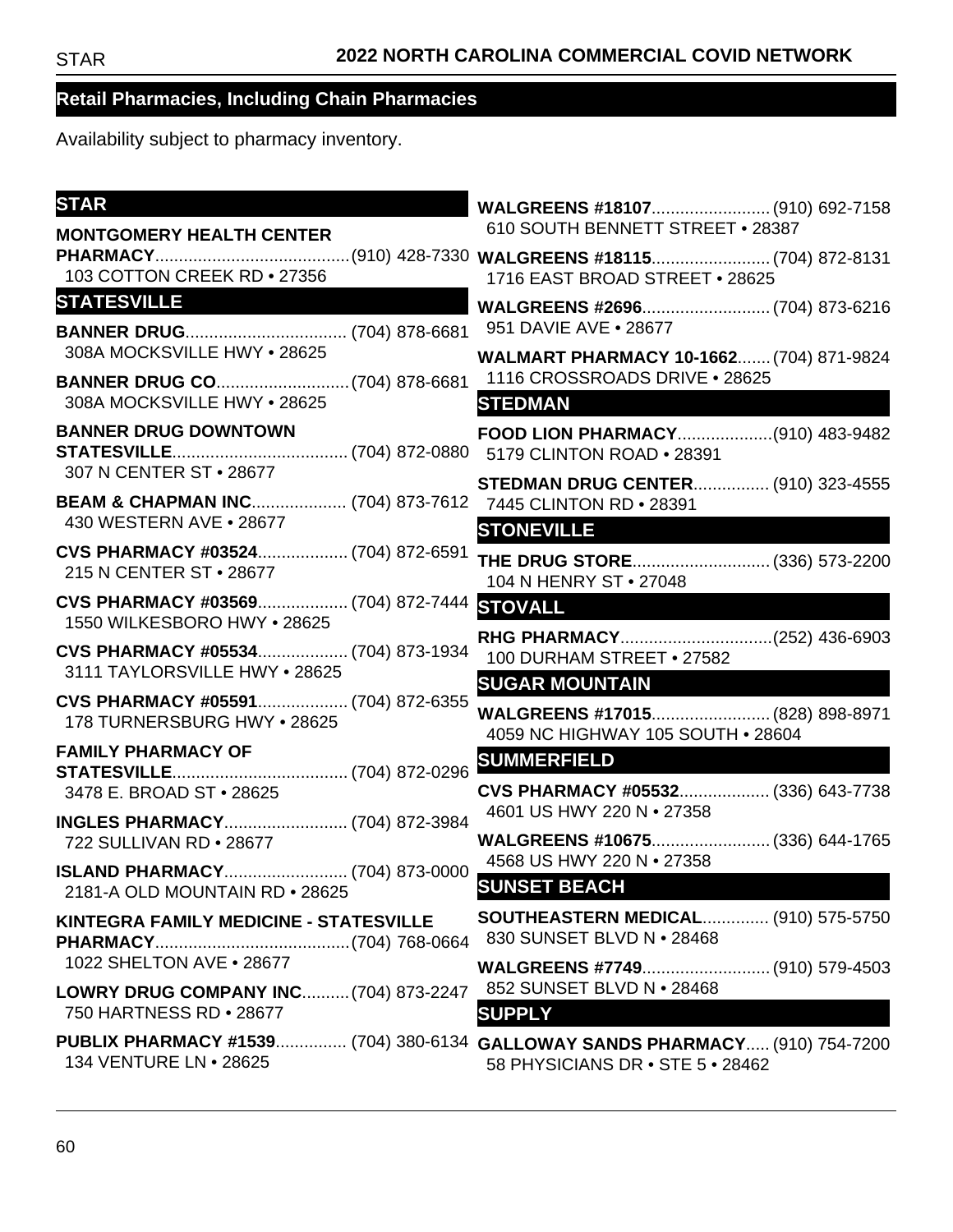| 1138 SABBATH HOME RD SW . 28462                                                                 | 210 WAL-MART PLAZA . 28779                                                     |
|-------------------------------------------------------------------------------------------------|--------------------------------------------------------------------------------|
| <b>SURF CITY</b>                                                                                | <b>TABOR CITY</b>                                                              |
| CVS PHARMACY #02548 (910) 329-0484 DAMERON DISCOUNT DRUGS HEALTH<br>13461 NC HIGHWAY 50 . 28445 |                                                                                |
| WALMART PHARMACY 10-7162 (910) 803-6003<br>420 FUN CENTER DR • 28445                            | 100 S MAIN ST . 28463<br><b>MEDICINE MART LONG TERM</b>                        |
| <b>SWANNANOA</b>                                                                                |                                                                                |
| CVS PHARMACY #02538 (828) 686-7111<br>2351 US 70 HWY . 28778                                    | 214 S MAIN ST . STE A . 28463<br>TABOR CITY MEDICINE MART, INC. (910) 653-4800 |
| INGLES PHARMACY (828) 686-5081<br>2299 HIGHWAY 70 EAST . 28778                                  | 220 S MAIN STREET . 28463                                                      |
| PSA CLINIC PHARMACY (828) 686-3804<br>2294 US HIGHWAY 70 . 28778                                | 807 EAST 5TH ST . 28463<br><b>TAR HEEL</b>                                     |
| 2294 AND 1/2 US HIGHWAY 70 . 28778                                                              | <b>COMMWELL HEALTH OF TAR</b><br>16526 NC HIGHWAY 87 W . 28392                 |
| <b>SWANSBORO</b>                                                                                | <b>TARBORO</b>                                                                 |
| CVS PHARMACY #11349 (910) 326-6600<br>1106B MAIN STREET EXT . 28584                             | 112 HOSPITAL DR • 27886                                                        |
| 702 W CORBETT AVE . 28584                                                                       | <b>DRUGCO DISCOUNT PHARMACY -</b>                                              |
| WALMART PHARMACY 10-7179 (910) 708-5012 1507 N MAIN ST . 27886<br>1109 W CORBETT AVE . 28584    | <b>FREEDOM HILL COMMUNITY HEALTH CENTER</b>                                    |
| <b>SYLVA</b>                                                                                    |                                                                                |
| CVS PHARMACY #07546 (828) 586-3558                                                              | 162 NC 33 EAST . 27886                                                         |
| 88 NC HWY 107 . 28779                                                                           | <b>THORNE DRUG COMPANY (252) 823-5655</b>                                      |
| <b>EASTGATE PHARMACY (828) 586-4605</b><br>93 EASTGATE DR • 28779                               | 2900 N MAIN ST • 27886                                                         |
|                                                                                                 |                                                                                |
| 38 E MAIN ST • 28779                                                                            | <b>WALMART PHARMACY 10-2730 (252) 824-8175</b>                                 |
| <b>MARK'S HEALTH MART</b>                                                                       | 110 RIVER OAKS DRIVE . 27886                                                   |
| 836 ASHEVILLE HIGHWAY . 28779                                                                   |                                                                                |
| 36 SUNRISE PARK • 28779                                                                         | OFFICE PRACTICE OF PHARMACY<br>24 COMMERCE DR • 28681                          |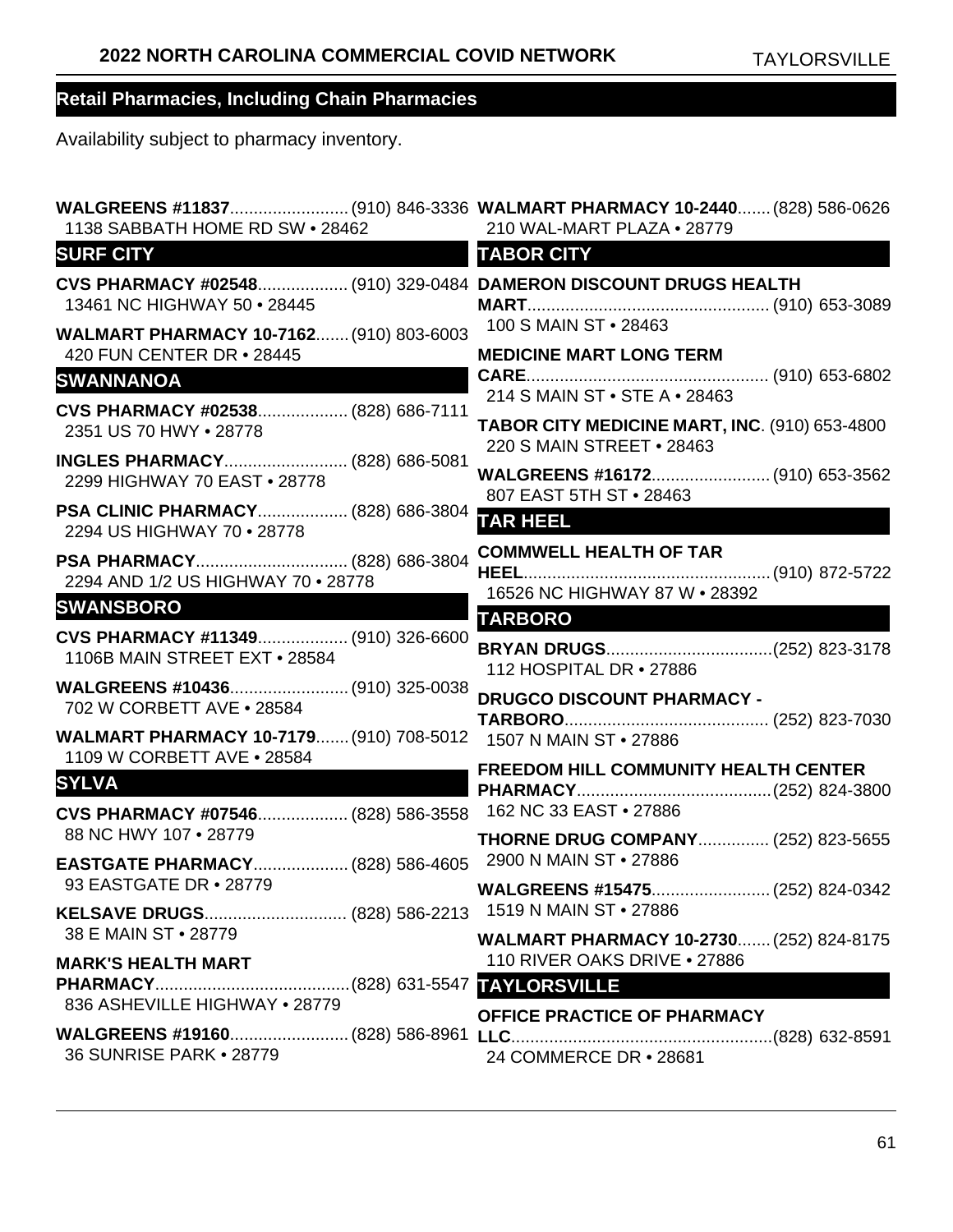| 255 NC HWY 16 S · 28681                                                         | PEOPLES DRUG STORE (828) 632-2271 STANDARD DRUG(910) 571-5610<br>522 ALLEN STREET . STE 102 . 27371    |
|---------------------------------------------------------------------------------|--------------------------------------------------------------------------------------------------------|
| 53 E MAIN AVE . 28681                                                           | TOWN AND COUNTRY DRUGS (828) 632-2278 TROY PHARMACY (910) 573-3431<br>436 ALBEMARLE RD . 27371         |
| WALMART PHARMACY 10-1131 (828) 632-4181 NNER<br>901 NC HIGHWAY 16 SOUTH . 28681 |                                                                                                        |
| <b>THOMASVILLE</b>                                                              | <b>GATEWAY COMMUNITY HEALTH CENTERS</b>                                                                |
| CVS PHARMACY #04284 (336) 474-8900<br>1131 RANDOLPH ST . 27360                  | 2869 VIRGINIA ROAD . 27980<br><b>VALDESE</b>                                                           |
| <b>GUYS FAMILY PHARMACY INC (336) 476-5632</b><br>817 RANDOLPH ST . 27360       | 240 W MAIN STREET . 28690                                                                              |
| THOMASVILLE FAMILY PHARMACY(336) 313-6143<br>1116 LEXINGTON AVE . 27360         | <b>VALE</b>                                                                                            |
| WALGREENS #19170 (336) 887-4927                                                 | <b>TAS DRUG WEST LINCOLN (704) 276-3484</b><br>4417 WEST NC HWY 27 . 28168                             |
| 1404 NATIONAL HIGHWAY . 27360                                                   | <b>THE DRUG STORE VALE(704) 462-0226</b>                                                               |
| WALGREENS #7280 (336) 474-6936<br>1015 RANDOLPH ST • 27360                      | 9576 NC HWY 10 W • 28168<br><b>VANCEBORO</b>                                                           |
| 1585 LIBERTY DRIVE SUITE 1 . 27360                                              | WALMART PHARMACY 10-3503 (336) 474-2264 VANCEBORO PHARMACY (252) 244-1086<br>421 FARM LIFE AVE . 28586 |
| <b>TIMBERLAKE</b>                                                               | <b>VASS</b>                                                                                            |
| <b>COMMUNITY PHARMACY</b>                                                       |                                                                                                        |
| 413 HELENA MORIAH RD . 27583<br><b>TRENTON</b>                                  | <b>WADESBORO</b>                                                                                       |
| <b>REALO DISCOUNT DRUG STORE OF</b>                                             | CVS PHARMACY #03815 (704) 694-2153<br>1156 E CASWELL ST . 28170                                        |
| 155 W JONES ST . 28585                                                          | PARSONS DRUG COMPANY(704) 694-2218<br>100 S GREENE STREET . 28170                                      |
| <b>TROUTMAN</b>                                                                 | <b>WAKE FOREST</b>                                                                                     |
| <b>BANNER DRUG OF TROUTMAN (704) 528-6611</b><br>106 WAGNER ST • 28166          | CVS PHARMACY #07051 (919) 556-1900<br>245 ROOSEVELT AVE EAST . 27587                                   |
| 533 N MAIN ST • 28166                                                           | CVS PHARMACY #16834 (919) 761-1002<br>12000 RETAIL DR • 27587                                          |
| <b>TROY</b><br>CVS PHARMACY #07547 (910) 572-1396                               | <b>HARRIS TEETER PHARMACY (919) 562-9531</b><br>3638 ROGERS RD . 27587                                 |
| 1022 ALBEMARLE RD . 27371                                                       | <b>HARRIS TEETER PHARMACY (919) 870-4984</b><br>1432 BRODGEN WOODS DRIVE . 27587                       |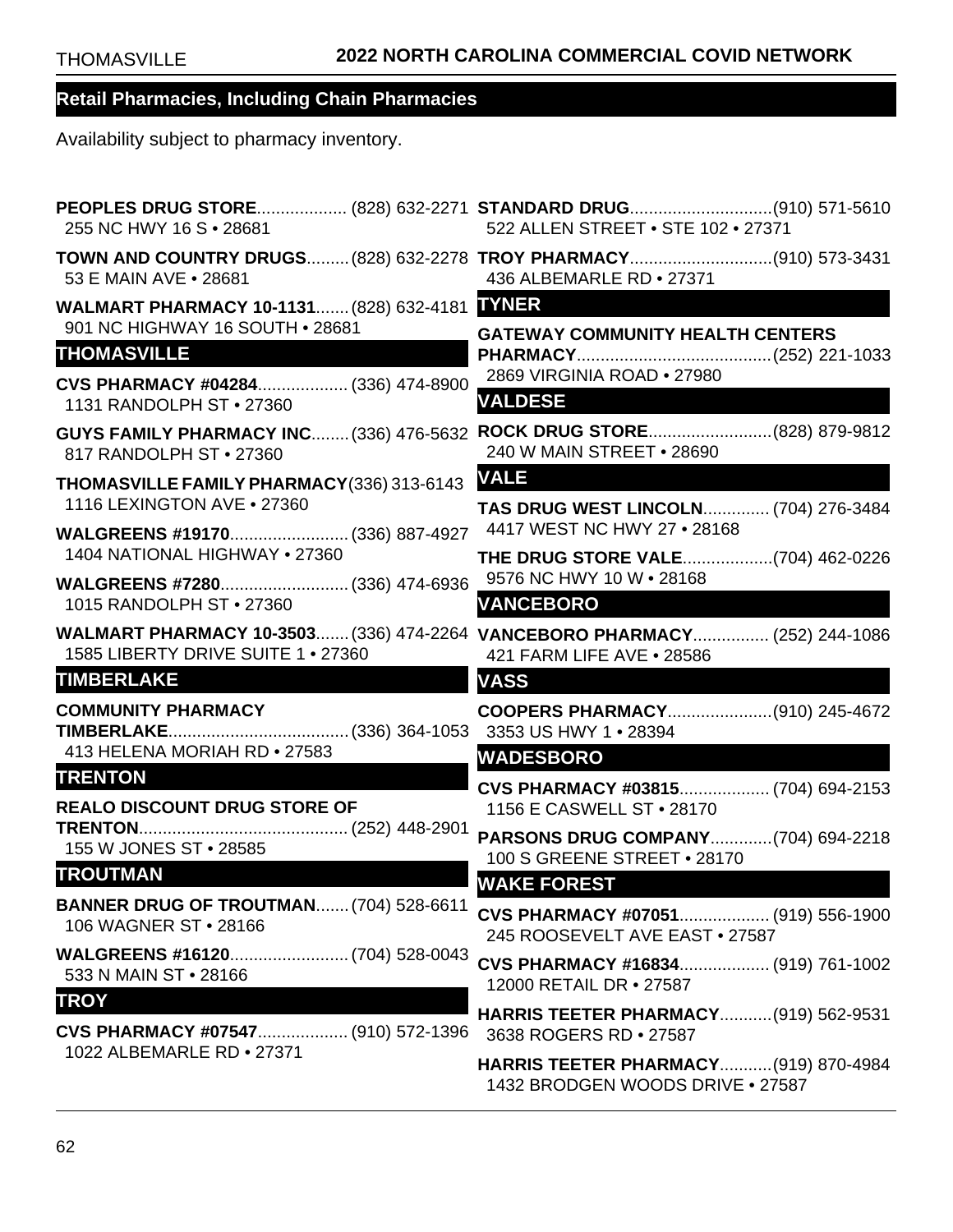| HARRIS TEETER PHARMACY #353 (919) 554-3226 WALMART PHARMACY 10-1352 (910) 285-3411<br>13686 CAPITAL BLVD . 27587 | 5625 S NC 41 HWY . 28466                                                                        |
|------------------------------------------------------------------------------------------------------------------|-------------------------------------------------------------------------------------------------|
| HEALTHSMART PHARMACY (919) 569-0500 WALNUT COVE<br>2001 S MAIN ST • 27587                                        |                                                                                                 |
| PUBLIX PHARMACY #1514 (919) 556-7124                                                                             | CVS PHARMACY #07339 (336) 591-4351<br>610 N MAIN ST • 27052                                     |
| 1030 FORESTVILLE RD • 27587<br><b>VILLAGE PHARMACY OF WAKE</b>                                                   | FAMILY PHARMACY (336) 591-7171<br>317 N MAIN ST • 27052                                         |
| 900 S FRANKLIN STREET . SUITE 102 . 27587                                                                        | HICKS PHARMACY (336) 591-4345<br>1072 N MAIN ST . STE 103 . 27052                               |
| 3601 RODGERS RD . 27587                                                                                          |                                                                                                 |
| WALGREENS #19980 (919) 569-0095<br>2811 ROGERS RD . 27587                                                        | <b>WARRENSVILLE DRUG STORE (336) 384-3900</b><br>5121 NORTH CAROLINA HIGHWAY 88 WEST .<br>28693 |
| 941 DURHAM RD • 27587                                                                                            |                                                                                                 |
| 2114 SOUTH MAIN STREET . 27587                                                                                   | <b>FUTRELL PHARMACY OF</b><br>108 B S MAIN ST • 27589                                           |
| <b>WALKERTOWN</b><br><u> La manara de la f</u>                                                                   |                                                                                                 |
| CVS PHARMACY #01218 (336) 595-3640<br>5210 REIDSVILLE RD . 27051                                                 | 126 E MACON ST • 27589<br><b>WARSAW</b>                                                         |
| 2912 MAIN ST . 27051                                                                                             | WALGREENS #12562(336) 595-2638 VALUE RX PHARMACY (910) 293-4334<br>107 S PINE ST . 28378        |
| <b>WALKERTOWN FAMILY PHARMACY</b>                                                                                | <b>WASHINGTON</b>                                                                               |
| 2905 DARROW ROAD . 27051                                                                                         | <b>AGAPE COMMUNITY HEALTH</b>                                                                   |
| <b>WALLACE</b>                                                                                                   | 120 W MARTIN LUTHER KING JR DR . 27889                                                          |
| CVS PHARMACY #05577 (910) 285-5787 CVS PHARMACY #04126 (252) 946-9631<br>218 E MAIN ST • 28466                   | 1020 JOHN SMALL AVE . 27889                                                                     |
| <b>HOUSE OF RAEFORD HEALTH &amp; WELLNESS</b>                                                                    | <b>EXPRESS CARE PHARMACY(252) 946-2425</b>                                                      |
| 112 MEDICAL VILLAGE DR STE F . 28466<br>REALO DISCOUNT DRUGS (910) 285-1120  601 E 12TH ST · 27889               | <b>ONEALS DRUG STORE (252) 946-4113</b>                                                         |
| 5655 S NC 41 HWY • 28466                                                                                         |                                                                                                 |
|                                                                                                                  |                                                                                                 |
| 5717 S NC 41 HWY • 28466                                                                                         | WALMART PHARMACY 10-1354 (252) 975-2006<br>570 PAMLICO PLAZA • 27889                            |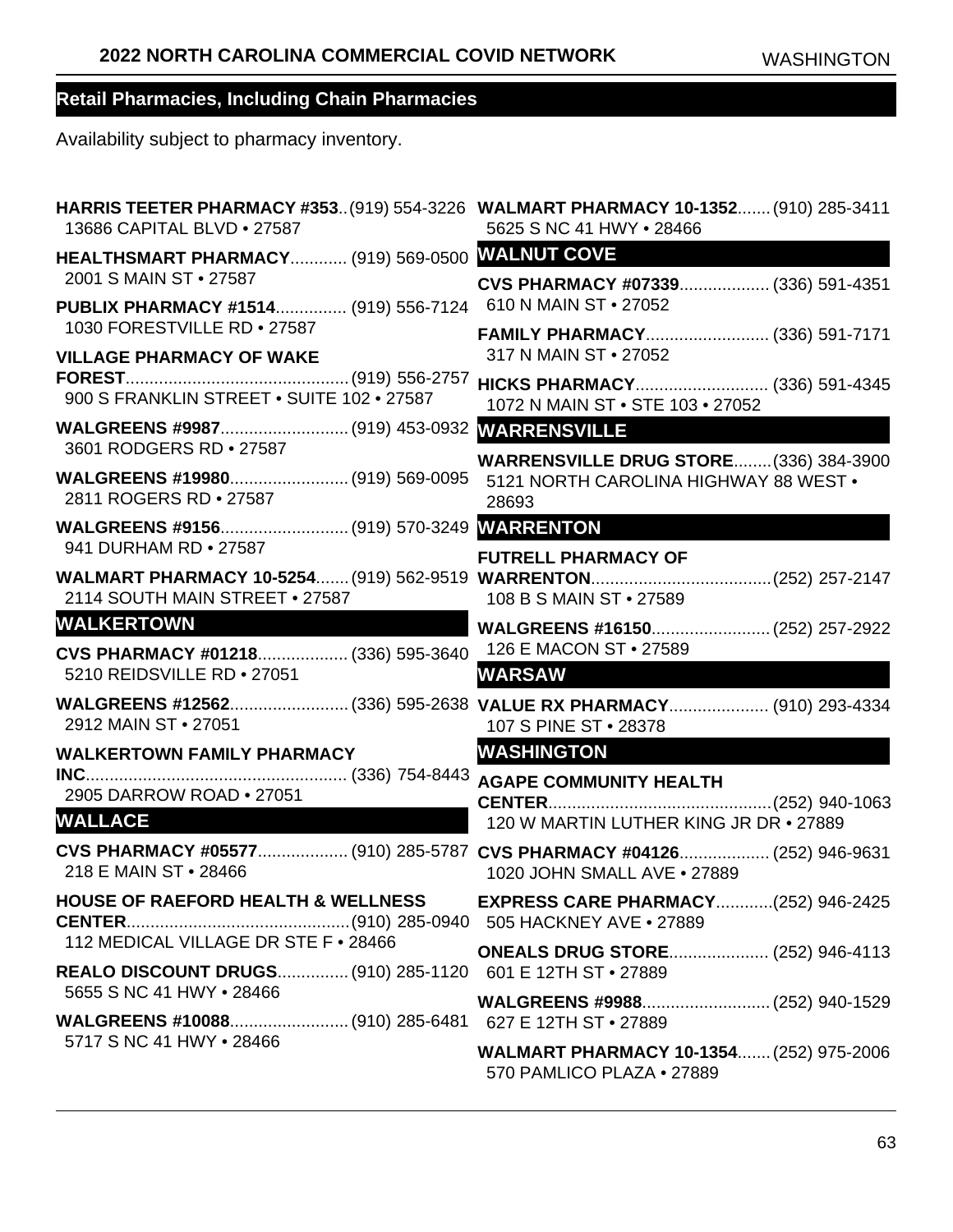| <b>WAXHAW</b>                                                                     | <b>WEAVERVILLE</b>                                                                                 |
|-----------------------------------------------------------------------------------|----------------------------------------------------------------------------------------------------|
| 10012 WEISS WAY . 28173                                                           | CVS PHARMACY #00162 (704) 321-2694 CVS PHARMACY #07013 (828) 645-5802<br>121 MONTICELLO RD . 28787 |
| 1602 PROVIDENCE RD SOUTH • 28173                                                  | CVS PHARMACY #03440 (704) 243-3777 INGLES PHARMACY (828) 645-7499<br>140 WEAVER BLVD • 28787       |
| CVS PHARMACY #05341 (704) 843-4680 PRESCRIPTION PAD OF<br>1142 N BROOM ST • 28173 |                                                                                                    |
| CVS PHARMACY #07943 (704) 843-7131<br>8101 KENSINGTON DR • 28173                  | 3 N MAIN ST • 28787                                                                                |
| <b>HARRIS TEETER PHARMACY (704) 243-2034</b>                                      | PUBLIX PHARMACY #1546 (828) 658-1053<br>165 WEAVER BLVD . 28787                                    |
| 8157 KENSINGTON DR · 28173                                                        | WALMART PHARMACY 10-4334 (828) 645-9071                                                            |
| 2531 CUTHBERTSON RD . 28173                                                       | 25 NORTH BRIDGE COMMONS PKWY . 28787<br><b>WENDELL</b>                                             |
| <b>WALMART PHARMACY 10-7180 (704) 627-6002</b><br>2520 CUTHBERTSON RD . 28173     | <b>CORNER DRUG STORES OF WENDELL.</b><br>WENDELL DRUG (919) 365-8800                               |
| <b>WAYNESVILLE</b>                                                                | 3430 WENDELL BLVD . 27591                                                                          |
| CVS PHARMACY #07521 (828) 452-2230<br>773 RUSS AVE . 28786                        | PUBLIX PHARMACY #1744 (919) 822-6043<br>2257 WENDELL FALLS PKWY . 27591                            |
| INGLES PHARMACY (828) 452-7455                                                    | <b>WESLEY CHAPEL</b>                                                                               |
| 259 BARBER BLVD . 28786                                                           | CVS PHARMACY #17458 (704) 234-5272<br>6350 WEDDINGTON RD . 28104                                   |
| <b>INGLES PHARMACY (828) 456-5554</b><br>1670 BROWN AVE . 28786                   | HARRIS TEETER PHARMACY(704) 843-0433                                                               |
| KIM'S PHARMACY LTC(828) 452-2313                                                  | 5920 WEDDINGTON-MONROE RD . 28104                                                                  |
| 479 DELLWOOD RD . 28786                                                           | WALGREENS #10255 (704) 684-6036<br>5975 WEDDINGTON MONROE RD . 28104                               |
| KIMS PHARMACY(828) 452-2313<br>479 DELLWOOD RD . 28786                            | <b>WEST END</b>                                                                                    |
| MARK'S HEALTHMART PHARMACY (828) 246-6191<br>97 KENT LN • 28786                   | <b>QUALITY CARE PHARMACY (910) 673-3784</b><br>1103 SEVEN LAKES DR • 27376                         |
| PUBLIX PHARMACY #1640 (828) 558-6211<br>124 FRAZIER ST · 28786                    | <b>SEVEN LAKES PRESCRIPTION SHOPPE</b><br>120 MAC DOUGALL DR • 27376                               |
| WALGREENS #19219 (828) 452-4211<br>590 RUSS AVENUE . 28786                        | SEVEN LAKES PRESCRIPTION SHOPPE, INC                                                               |
| WALMART PHARMACY 10-1663 (828) 452-1661<br>135 TOWN CENTER LOOP . 28786           | LONG TERM CARE (910) 673-7467<br>120 MACDOUGALL DRIVE . 27376                                      |
| WAYNESVILLE PHARMACY INC(828) 456-5112<br>477 HAZELWOOD AVE . 28786               |                                                                                                    |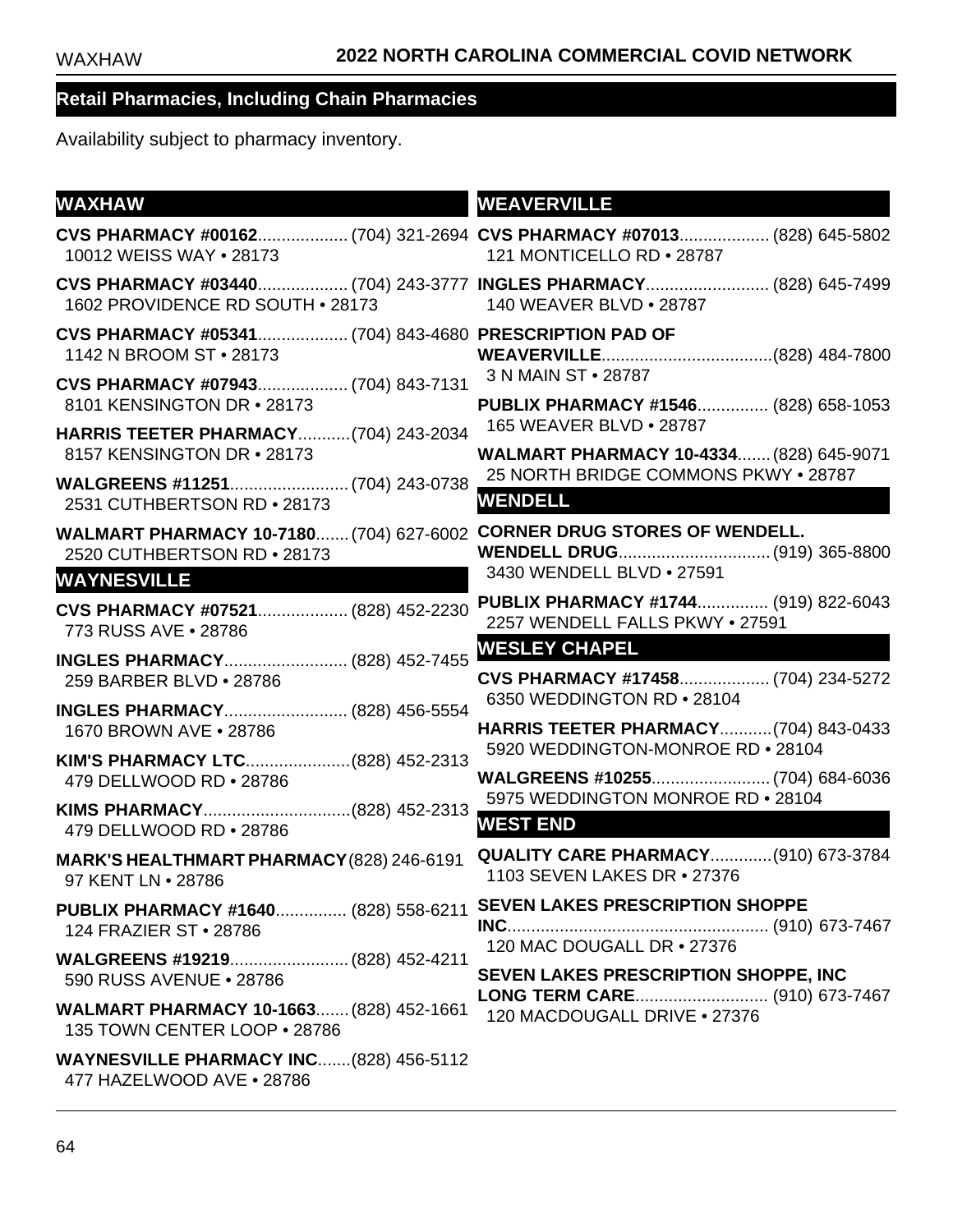| <b>WEST JEFFERSON</b>                                                 | <b>WILKESBORO</b>                                                                                     |
|-----------------------------------------------------------------------|-------------------------------------------------------------------------------------------------------|
| 2 CRESCENT DR . 28694                                                 | CVS PHARMACY #07315 (336) 246-2790 WALMART PHARMACY 10-1290 (336) 667-4337<br>1801 US HWY 421 . 28697 |
| 60 ASHEMONT DR • 28694                                                | INGLES PHARMACY (336) 219-0016 WILKES FAMILY PHARMACY (336) 667-9347<br>1300 A WESTWOOD LN . 28697    |
|                                                                       |                                                                                                       |
| 423 E 2ND ST • 28694                                                  | <b>AGAPE COMMUNITY HEALTH CLINIC-</b>                                                                 |
| 1489 MOUNT JEFFERSON ROAD . 28694                                     | WALMART PHARMACY 10-3289 (336) 246-3119 WILLIAMSTON (252) 802-3062<br>1130 GODWIN DRIVE . 27892       |
| <b>WHITEVILLE</b>                                                     | <b>COSTWISE PHARMACY INC (252) 809-4288</b>                                                           |
| <b>BALDWIN WOODS PHARMACY (910) 642-8141</b>                          | 712 WASHINGTON ST • 27892                                                                             |
| 607 JEFFERSON ST . 28472                                              | 307 WEST BLVD . 27892                                                                                 |
| CROSSROADS PHARMACY (910) 207-6369<br>20 WHITEVILLE TOWN CTR . 28472  | WALGREENS #17331 (252) 792-2269                                                                       |
| CVS PHARMACY #07570 (910) 642-0194                                    | 1560 US HIGHWAY 17 . 27892                                                                            |
| 902 N J K POWELL BLVD . 28472                                         | <b>WALMART PHARMACY 10-1641 (252) 792-5500</b>                                                        |
| <b>DONAYRE CANCER CARE CENTER</b>                                     | 1529 WASHINGTON ST. • 27892                                                                           |
|                                                                       |                                                                                                       |
| 504 JEFFERSON ST • 28472                                              | CAPE FEAR PHARMACY (910) 798-0900                                                                     |
| <b>GUITON'S DRUG STORE (910) 642-4188</b><br>801 S MADISON ST . 28472 | 5235 SOUTH COLLEGE ROAD . MONKEY<br>JUNCTION • 28412                                                  |
| <b>MCNEILLS LONG TERM CARE</b>                                        |                                                                                                       |
|                                                                       |                                                                                                       |
| 712 TRAM RD . 28472                                                   | COSTCO PHARMACY #635 (910) 798-3252                                                                   |
| MCNEILLS PHARMACY (910) 642-3065 5351 GINGERWOOD DR · 28405           |                                                                                                       |
| 620 JEFFERSON ST . 28472                                              | CVS PHARMACY #03594 (910) 791-7658                                                                    |
| 803 N JK POWELL BLVD . 28472                                          |                                                                                                       |
| WALMART PHARMACY 10-1268 (910) 640-1893                               | CVS PHARMACY #03816 (910) 392-1921<br>4600 OLEANDER DRIVE . 28403                                     |
| 200 COLUMBUS CORNERS DRIVE . 28472                                    | CVS PHARMACY #03822 (910) 256-3761                                                                    |
| <b>WHITSETT</b>                                                       | 1712 EASTWOOD RD . 28403                                                                              |
| 6310 BURLINGTON RD . 27377                                            | CVS PHARMACY #07062 (336) 449-0294 CVS PHARMACY #03836 (910) 392-1180<br>2302 S 17TH ST • 28401       |
| <b>WHITTIER</b>                                                       | CVS PHARMACY #04298 (910) 392-1700                                                                    |
| <b>CHEROKEE PHARMACY (828) 497-2273</b>                               | 6435 CAROLINA BEACH RD . 28412                                                                        |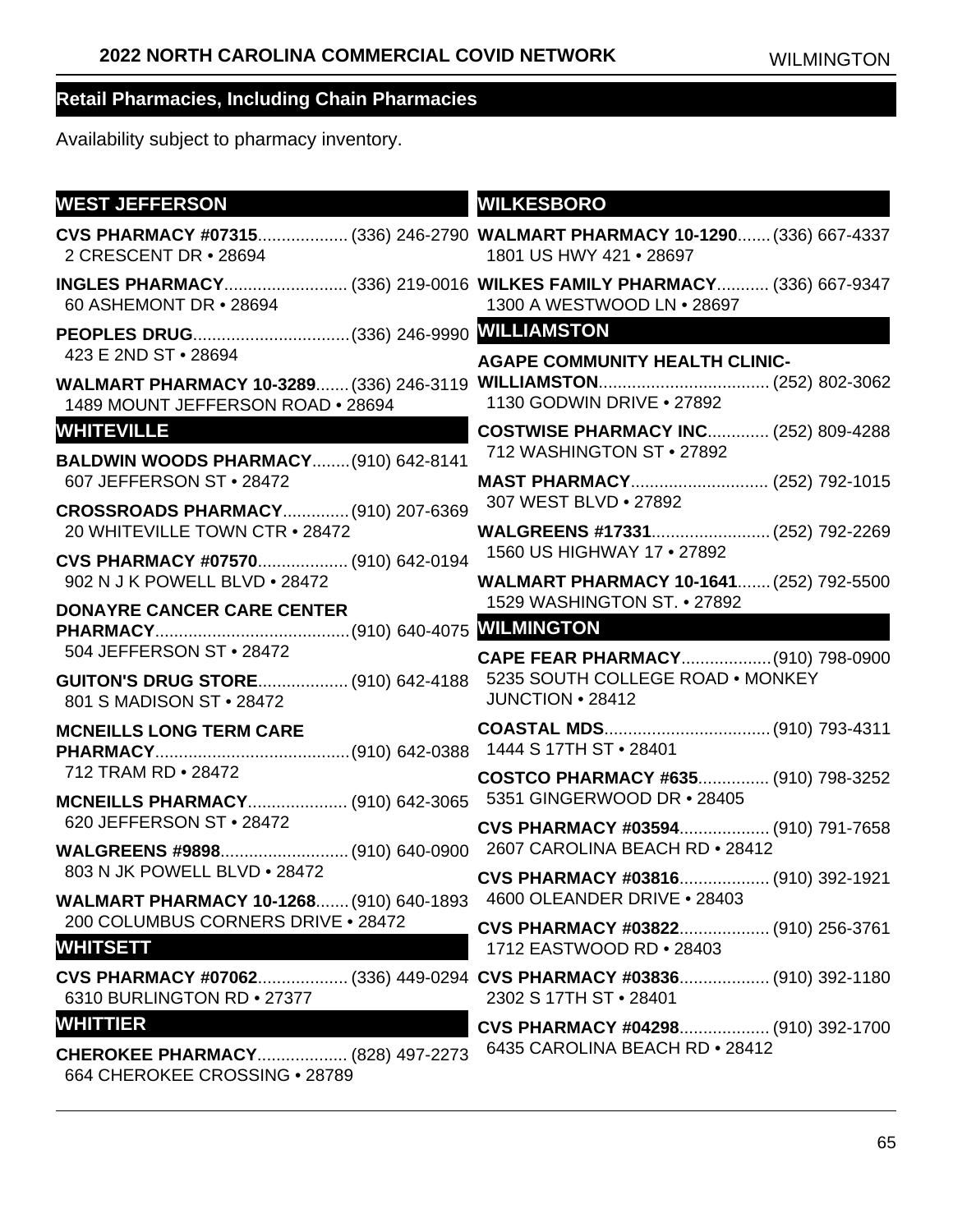| 3625 SOUTH COLLEGE RD . 28412                                                                         | CVS PHARMACY #04622 (910) 395-8248 PHARMACY INNOVATIONS (910) 859-8211<br>2033 CORPORATE DR • STE B-2 • 28405 |
|-------------------------------------------------------------------------------------------------------|---------------------------------------------------------------------------------------------------------------|
| 3302 MARKET ST. (SEC) • 28403                                                                         | CVS PHARMACY #04846 (910) 772-0686 PUBLIX PHARMACY #1516 (910) 313-2205<br>716 BRAGG DR • 28412               |
| 6901 MARKET ST • 28411                                                                                | CVS PHARMACY #05557 (910) 395-5373 PUBLIX PHARMACY #1580 (910) 821-6055<br>7144 MARKET ST • 28411             |
| 4711 NEW CENTRE DR . 28405                                                                            | CVS PHARMACY #16480 (910) 395-0749 SUNSET PARK PHARMACY (910) 762-6278<br>2059 CAROLINA BEACH RD . 28401      |
| HARRIS TEETER PHARMACY(910) 686-1182 UROLOGY ASSOCIATES OF SOUTHEASTERN<br>8260 MARKET STREET . 28411 |                                                                                                               |
| HARRIS TEETER PHARMACY (910) 256-4159                                                                 | 1905 GLEN MEADE RD . 28403                                                                                    |
| 6805 PARKER FARM RD . 28405<br>HARRIS TEETER PHARMACY(910) 796-3283                                   | WALGREENS #11550 (910) 799-0448<br>4501 MARKET ST • 28405                                                     |
| 5920 CAROLINA BEACH RD . 28412                                                                        | WALGREENS #12853 (910) 442-4300                                                                               |
| HARRIS TEETER PHARMACY (910) 395-9312                                                                 | 5900 CAROLINA BEACH RD . 28412                                                                                |
| 820 S COLLEGE RD . 28403<br><b>KINGS PHARMACY AND COMPOUNDING</b>                                     | 2130 S 17TH ST · 28401                                                                                        |
| 2231 S COLLEGE RD . 28403                                                                             | 3720 S COLLEGE RD . 28412                                                                                     |
| 1612 MARKET STREET . 28401                                                                            | MARKET STREET PHARMACY (910) 763-0845 WALGREENS #17087 (910) 343-0708<br>1618 DAWSON STREET . 28401           |
| 912 S 16TH ST • 28401                                                                                 | MEDICAL CENTER PHARMACY(910) 763-1896 WALGREENS #17632 (910) 395-2214<br>2401 N COLLEGE RD . 28405            |
| <b>MEDNORTH HEALTH CENTER</b>                                                                         |                                                                                                               |
| 925 N 4TH ST • 28401<br>NH NHRMC ED NORTH PHARMACY (910) 662-9071                                     | WALGREENS #7919 (910) 793-4924<br>6861 MARKET ST · 28405                                                      |
| 151 SCOTTS HILL MEDICAL DR . 28411                                                                    | WALGREENS #9931 (910) 681-1134<br>8290 MARKET ST . 28411                                                      |
| <b>NH NHRMC EMPLOYEE</b><br>2250 SHIPYARD BLVD STE 12 . 28403                                         | WALMART PHARMACY 10-1348 (910) 791-6223<br>5135 CAROLINA BEACH ROAD . 28412                                   |
| <b>NH NHRMC OUTPATIENT</b><br>2131 S 17TH ST · 28401                                                  | <b>WALMART PHARMACY 10-1392 (910) 392-1257</b><br>5226 SIGMON ROAD . 28403                                    |
| <b>NH NHRMC SPECIALTY</b><br>2250 SHIPYARD BLVD STE 12 . 28403                                        | WALMART PHARMACY 10-4065 (910) 821-6010<br>8035 MARKET ST · 28411                                             |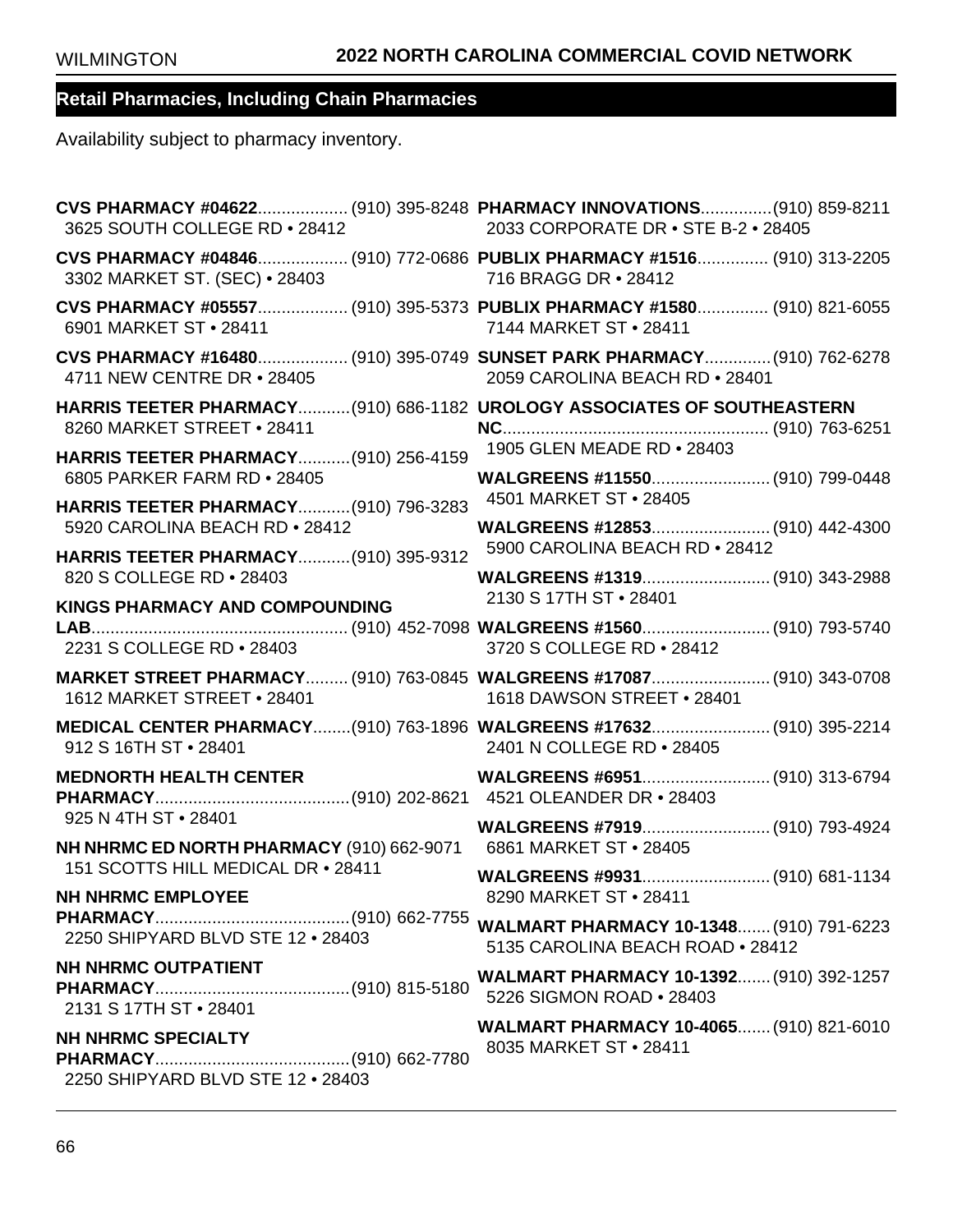| <b>WILMINGTON NC VA CLINIC</b><br>1705 GARDNER ROAD • 28405                                       | <b>WILSON COMMUNITY HEALTH CENTER</b><br>303 GREEN STREET EAST . 27893                                    |
|---------------------------------------------------------------------------------------------------|-----------------------------------------------------------------------------------------------------------|
| 5220 WRIGHTSVILLE AVE . 28403                                                                     | WINTER PARK DISCOUNT DRUGS (910) 791-2346 WILSONVALUE DRUG STORE (252) 293-4177<br>404 NASH ST E • 27893  |
| <b>WILSON</b>                                                                                     | <b>WINDSOR</b>                                                                                            |
| 3739 NASH ST · 27896                                                                              | CVS PHARMACY #03867 (252) 291-4685 PITTMAN'S PHARMACY (252) 794-3431<br>305 WEST GRANVILLE STREET . 27983 |
| CVS PHARMACY #07335 (252) 243-5445 WINDSOR COMMUNITY HEALTH CENTER<br>1601 FOREST HILL RD . 27893 |                                                                                                           |
| CVS PHARMACY #17248 (252) 265-4501<br>3401 RALEIGH ROAD PKWY W STE 1A . 27896                     | 104 RHODES AVE. • 27983<br><b>WINSTON SALEM</b>                                                           |
| <b>HARRIS TEETER PHARMACY (252) 237-3186</b><br>3401 RALEIGH RD PKWY W . STE 10A . 27896          | BAPTIST HOSPITAL SPECIALTY RX(336) 713-7776<br><b>MEDICAL CENTER BLVD . NORTH TOWER</b>                   |
| LONGLEAF NEURO MEDICAL TREATMENT                                                                  | GROUND FLOOR . 27157                                                                                      |
| 4761 WARD BLVD . 27893                                                                            | 1365 WESTGATE CENTER DR . SUITE G-2 .<br>27103                                                            |
| REALO DISCOUNT DRUGS (252) 991-6967<br>3900 NASH STREET N • 27896                                 | <b>COMPREHENSIVE CANCER CENTER</b>                                                                        |
| REALO DISCOUNT DRUGS (252) 281-2218<br>3724 RALEIGH ROAD PKWY W STE A . 27896                     | MEDICAL CENTER BLVD . 1ST FLOOR COMP<br>CNCR CTR BLDG . 27157                                             |
| REGIONAL MEDICAL ONCOLOGY<br>2624 ORTHO DR • 27893                                                | COSTCO PHARMACY #361 (336) 970-2302<br>1085 HANES MALL BLVD . 27103                                       |
| THOMAS DRUG STORE(252) 237-1188<br>309-B NASH ST W . 27893                                        | CVS PHARMACY #01944 (336) 727-8680<br>606 COLISEUM DR • 27106                                             |
| WALGREENS #19254 (252) 237-3185<br>1500 MARTIN LUTHER KING JR PKWY SE . 27893                     | CVS PHARMACY #03504 (336) 722-7194<br>201 WEST 4TH ST . 27101                                             |
| 3001 NC HWY 42 W • 27893                                                                          |                                                                                                           |
| 2653 WARD BLVD . 27893                                                                            | CVS PHARMACY #03516 (336) 765-5361<br>3325 ROBIN HOOD RD . 27106                                          |
| WALMART PHARMACY 10-1664 (252) 243-7396<br>2500 FORREST HILLS . 27893                             | CVS PHARMACY #03518 (336) 924-9316<br>3592 YADKINVILLE RD . 27106                                         |
| WALMART PHARMACY 10-4545 (252) 640-6928<br>2700 WARD BLVD . 27893                                 | CVS PHARMACY #03574 (336) 788-1813<br>3186 PETERS CREEK PARKWAY . 27127                                   |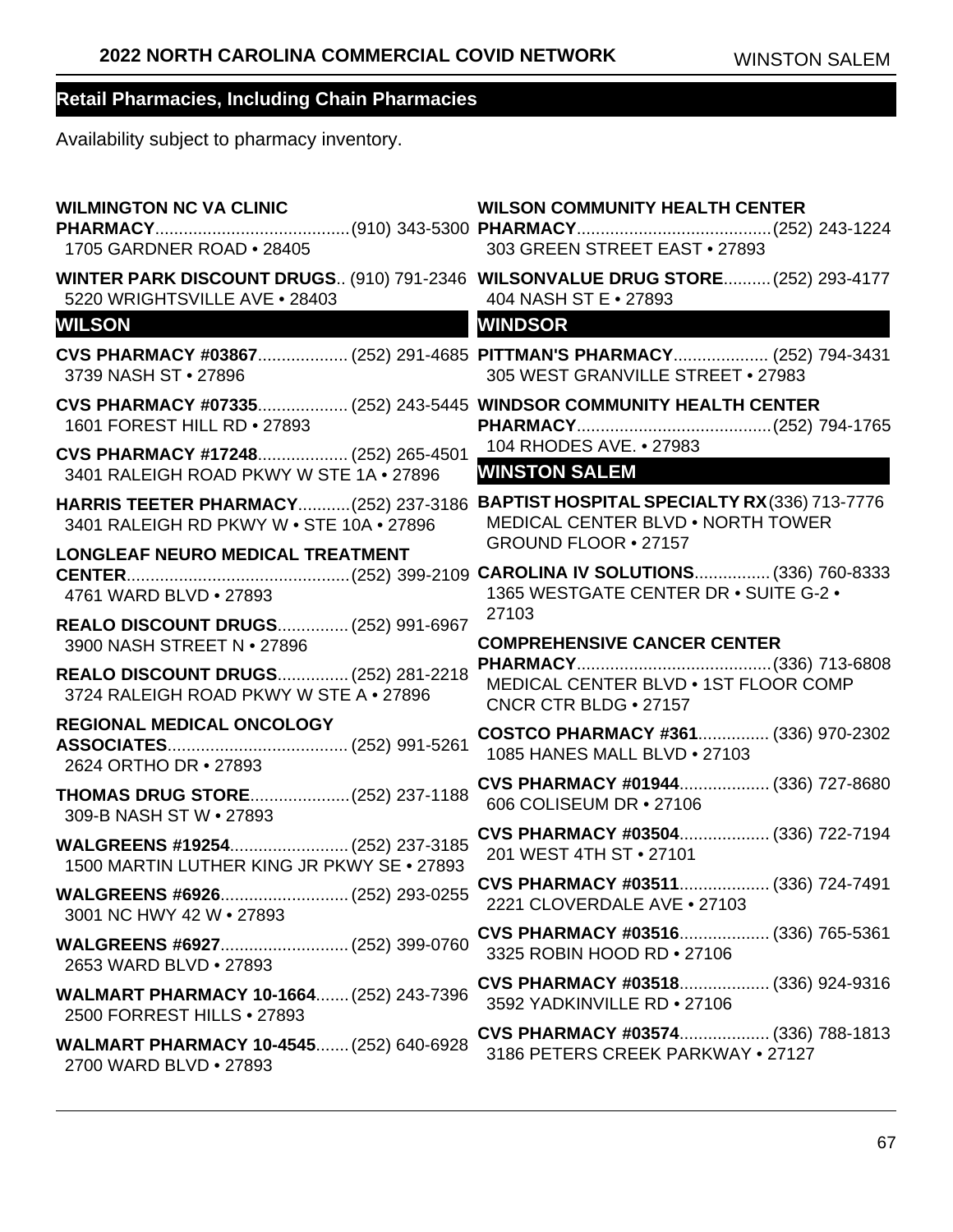| 5471 UNIVERSITY PKWY . 27105                                                                                   | CVS PHARMACY #03812 (336) 744-2320 MARLEY DRUG INC (336) 771-7672<br>5008 PETERS CREEK PKWY . 27127   |
|----------------------------------------------------------------------------------------------------------------|-------------------------------------------------------------------------------------------------------|
| CVS PHARMACY #05540 (336) 764-5554 MEDIPACK PHARMACY LLC (336) 773-1013<br>189 HICKORY TREE RD STE 120 . 27107 | 3917 WESTPOINT BLVD . STE A . 27103                                                                   |
| 589 N MARTIN LUTHER KING JR DR • 27101                                                                         | CVS PHARMACY #05595 (336) 722-2792 NORTH TOWER PHARMACY (336) 716-3363<br>MEDICAL CENTER BLVD . 27157 |
| CVS PHARMACY #07030 (336) 659-0391 NOVANT HEALTH SPECIALTY<br>5001 COUNTRY CLUB RD . 27104                     |                                                                                                       |
| CVS PHARMACY #07584 (336) 768-2888                                                                             | 1381 WESTGATE CENTER DR . 27103                                                                       |
| 855 HANES MALL BLVD . 27103                                                                                    | <b>NUESTRA FARMACIA LLC (336) 793-2090</b>                                                            |
| CVS PHARMACY #07681 (336) 769-0872                                                                             | 516 WAUGHTOWN ST • 27127                                                                              |
| 10478 N NC HWY 109 . 27107                                                                                     | PIEDMONT PLAZA PHARMACY (336) 716-5800                                                                |
| CVS PHARMACY #16457 (336) 744-2580                                                                             | 1920 W 1ST ST . MAIN FLOOR PIEDMONT PLAZA                                                             |
| 5420 UNIVERSITY PKWY . 27105                                                                                   | ONE • 27104                                                                                           |
| CVS PHARMACY #16465 (336) 774-9623                                                                             | PUBLIX PHARMACY #1475 (336) 724-3711                                                                  |
| 1040 HANES MALL BLVD . 27103                                                                                   | 34 MILLER ST • 27104                                                                                  |
| <b>DOWNTOWN HEALTH PLAZA</b>                                                                                   | SOUTH PARK FAMILY PHARMACY(336) 293-4755                                                              |
|                                                                                                                | 1215 A WEST CLEMMONSVILLE RD . 27127                                                                  |
|                                                                                                                |                                                                                                       |
| 1200 N MARTIN LUTHER KING JR DR . 27101                                                                        | <b>SOUTHSIDE DISCOUNT</b>                                                                             |
| FORSYTH COUNTY DEPARTMENT PUBLIC                                                                               | 3085 WAUGHTOWN ST . 27107                                                                             |
| HEALTH PHARMACY (336) 703-3250<br>725 N HIGHLAND AVE, SUITE 116 . 27101                                        | <b>STANLEYVILLE FAMILY</b>                                                                            |
| GENOA HEALTHCARE, LLC (336) 448-3199                                                                           |                                                                                                       |
| 4140 CHERRY ST • 27105                                                                                         | 475 SUMMIT SQUARE BLVD . 27105                                                                        |
| HARRIS TEETER PHARMACY (336) 765-6285                                                                          | <b>SUMMIT WELLNESS CENTER</b>                                                                         |
| 1955 N PEACEHAVEN RD • 27106                                                                                   |                                                                                                       |
| HARRIS TEETER PHARMACY(336) 773-0628                                                                           | 1000 E HANES MILL RD . 27105                                                                          |
| 2281 CLOVERDALE AVE . 27103                                                                                    | TRIAD CHOICE PHARMACY LLC (336) 893-6286                                                              |
| HARRIS TEETER PHARMACY(336) 245-0471                                                                           | 658 WAUGHTOWN ST • 27107                                                                              |
| 150 GRANT HILL LN . 27104                                                                                      | TRIAD CHOICE PHARMACY LLC (336) 893-6286                                                              |
| HARRIS TEETER PHARMACY(336) 723-6462<br>2835 REYNOLDA RD . 27106                                               | 658 WAUGHTOWN ST . 27107<br>WALGREENS #10089 (336) 922-7066<br>1327 MEADOWLARK DR • 27106             |
| <b>JONESTOWN PHARMACY(336) 774-1445</b>                                                                        | WALGREENS #10090 (336) 764-2581                                                                       |
| 300 JONESTOWN ROAD . STE 5 . 27104                                                                             | 12311 N NC HIGHWAY 150 . 27127                                                                        |